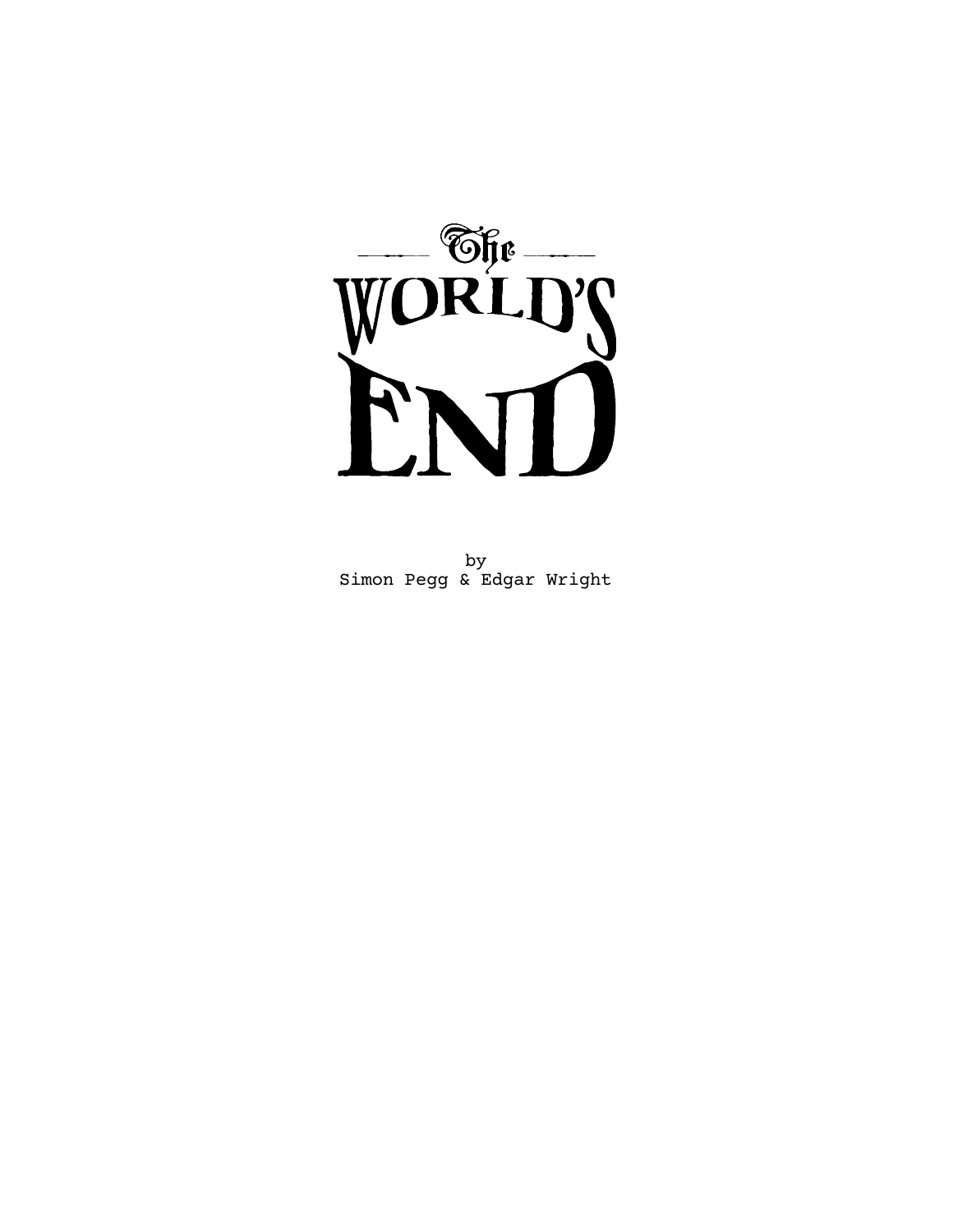GARY (V.O.) Ever had one of those nights that starts like any other night but ends up being the best night of your life? I did.

# **INT./EXT. 1990 - DAY/NIGHT**

Over corridors, school children and falling A4 paper. The images match the narration, warm with nostalgia.

> GARY (V.O.) It was June 22nd 1990, our final day of school. There were five of us. Oliver Chamberlain, Peter Page, Steven Prince, Andy Knightley and me. They called me The King. Because my name's Gary King.

We see a teenage GARY, the school cool cat with trendy hair, black trench coat and irrepressible grin.

> GARY (V.O.) Me and the boys, we were inseparable: Ollie was funny, he fancied himself as a bit of a player but really, he was all mouth. We called him O-Man because he had a birthmark that looked like a six. He loved it.

We see a teenage OLIVER, a yuppie in training, with city boy accessories and a brick of a mobile phone. The boys try to distract him. He gives them the finger, mouths "Fuck off".

> GARY (V.O.) Pete was the baby of the group. We sort of took him under our wing. Pete wasn't the kind of kid we'd usually hang out with but he was good for a laugh and his dad was minted.

Diminutive PETER gets nudged in the corridor by a BURLY KID. In Peter's garden, Gary cannonballs into a swimming pool, soaking an older man who is apparently Peter's dad.

> GARY (V.O.) Steve was a cool guy, almost as cool as me. We jammed together, formed a band, we chased the girls. (MORE)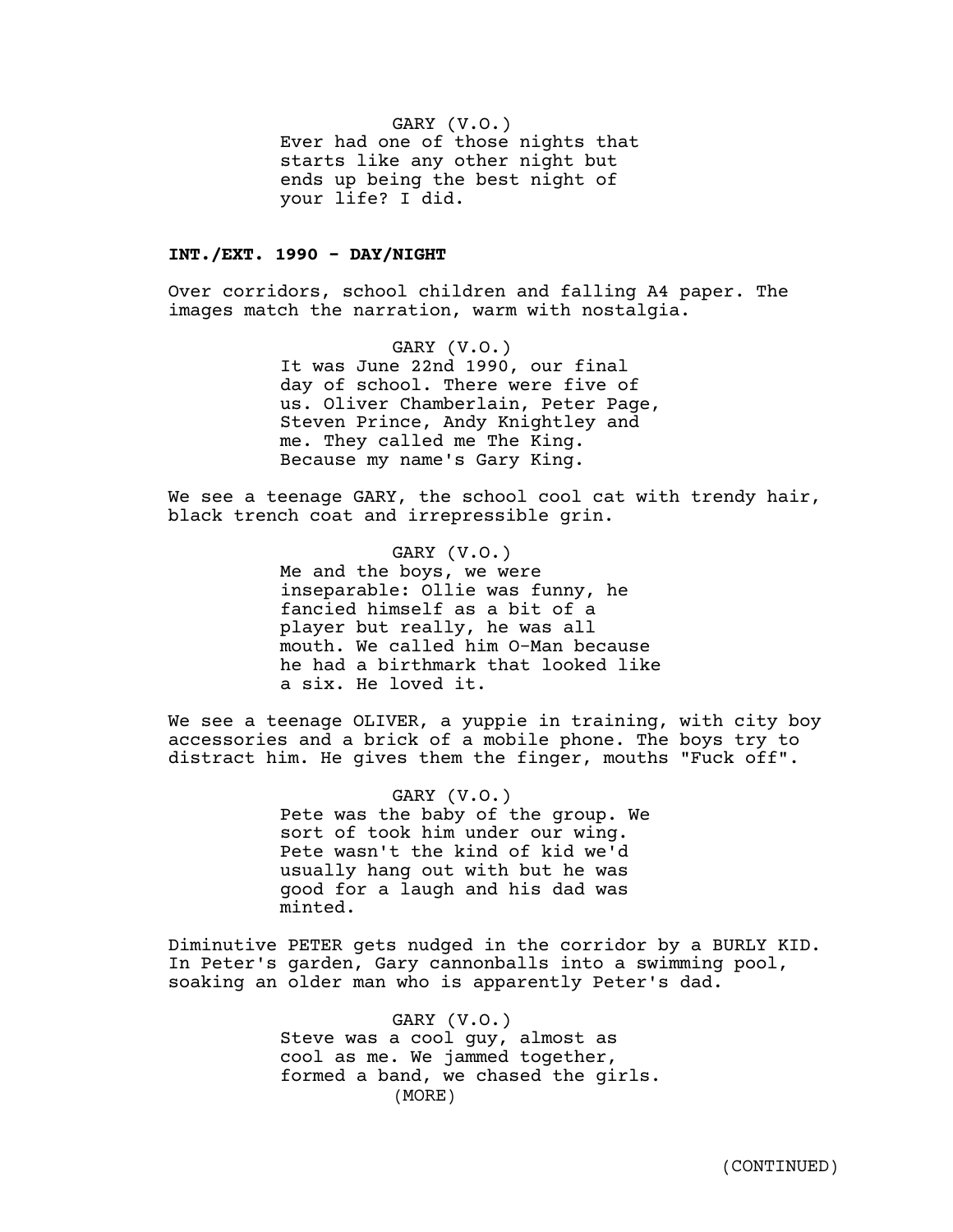I think he kinda saw us as rivals. Sweet really. GARY (V.O.) (CONT'D)

Young STEVEN is handsome. We see him smoking with Gary and jamming on guitars in the music room. Gary and Steven watch the same PRETTY GIRL walk past them.

> GARY (V.O.) And Andy? Well what can I say? Andy was my wing man. The one guy I could rely on to back me up. I loved him and I'm not being funny, he loved me too.

> GARY (V.O.) There were a few people we'd miss. Mr. Shepherd was cool. I remember one time, he asked what I wanted to do with my life.

MR. SHEPHERD sits across from Gary in a careers office.

GARY (V.O.) I told him I just want to have a good time. He thought that was funny. It wasn't meant to be.

We see their home town from above: A nondescript garden city set out in symmetrical circles of grey and green.

> GARY (V.O.) Newton Haven was our hometown. Our cradle, our playground, our universe and that night it was the site of an heroic quest. The aim? To conquer The Golden Mile. Twelve pubs along a legendary path of alcoholic indulgence, terminating at the alehouse that would herald our success: The World's End.

The aerial view merges into a TOURIST MAP of Newton Haven. The boys crowd around it, charting the route with blue markers.

> GARY (V.O.) There was The First Post, The Old Familiar, The Famous Cock, The Cross Hands, The Good Companions, The Trusty Servant, The Two Headed Dog, The Mermaid, The Beehive, The King's Head, The Hole in the Wall...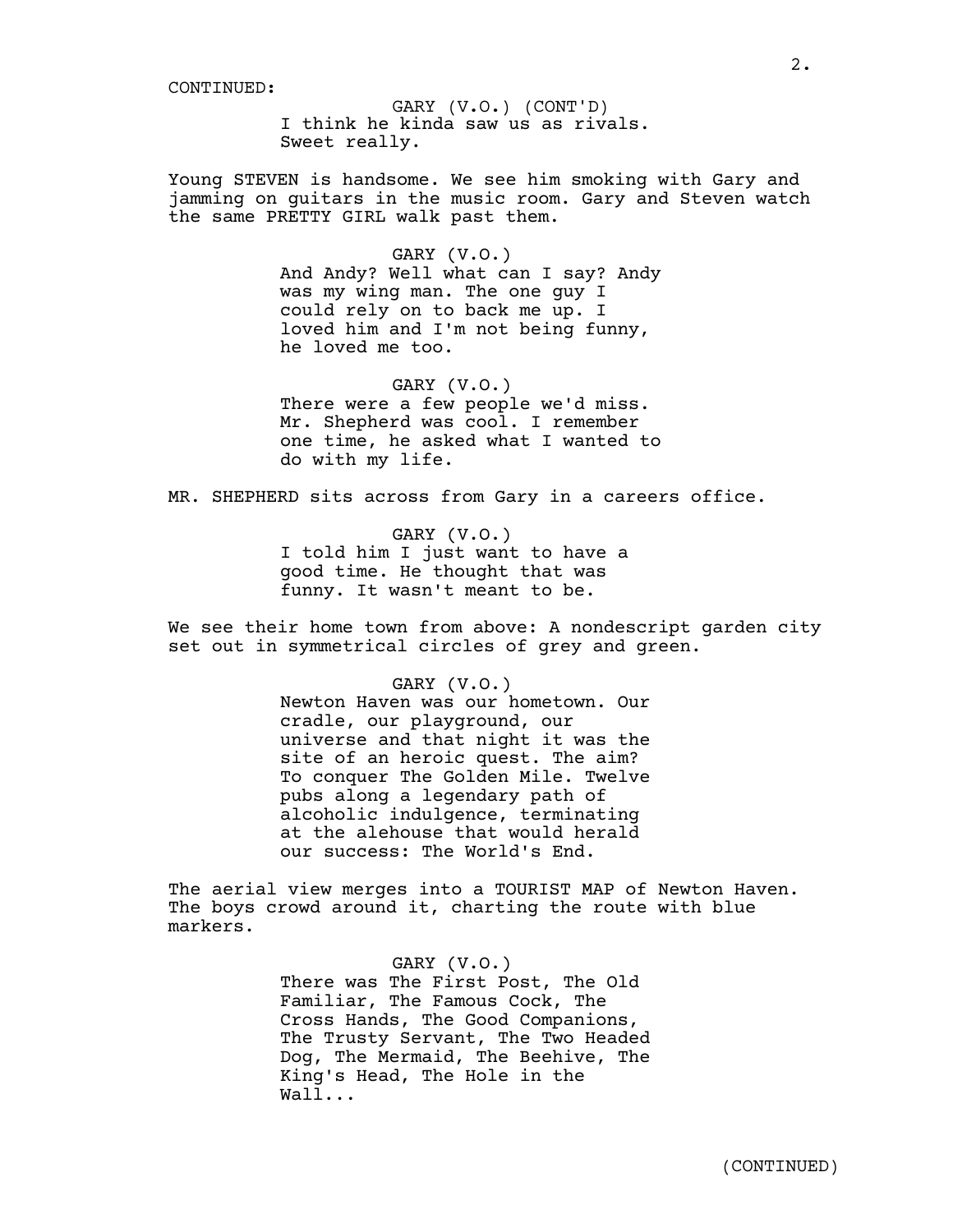CONTINUED: (2)

The old-fashioned pub signs flash past like tarot cards.

GARY (V.O.) ...all before reaching our destiny.

The World's End appears, the most important pub of all.

GARY (V.O.) We took my car into town, I called it The Beast because she was pretty hairy.

Gary drives a MATT BLACK GRANADA MK2 dangerously fast.

GARY (V.O.) And so, our attempt at The Golden Mile began. We were off. We didn't waste any time. We hit pub one and we hit it hard.

They enter The First Post. The boys sit at a table and all down their pints together.

> GARY (V.O.) Things got crazy fast. There was drinking, there was fun...

The boys down pint after pint in successive pubs. Steven chats with a GRIZZLED OLD DRINKER. The others laugh.

> GARY (V.O.) ...there was controversy...

A publican holds a red card up to Gary, who protests.

GARY (V.O.) ...there were ladies...

They flirt with THREE ALLURING SCHOOLGIRLS, two with blonde hair, one with red.

> GARY (V.O.) ...there was drama, and of course...

Gary in a pub toilet punching the wall in frustration.

GARY (V.O.) ...there was drinking.

The boys raise a toast together in The Good Companions.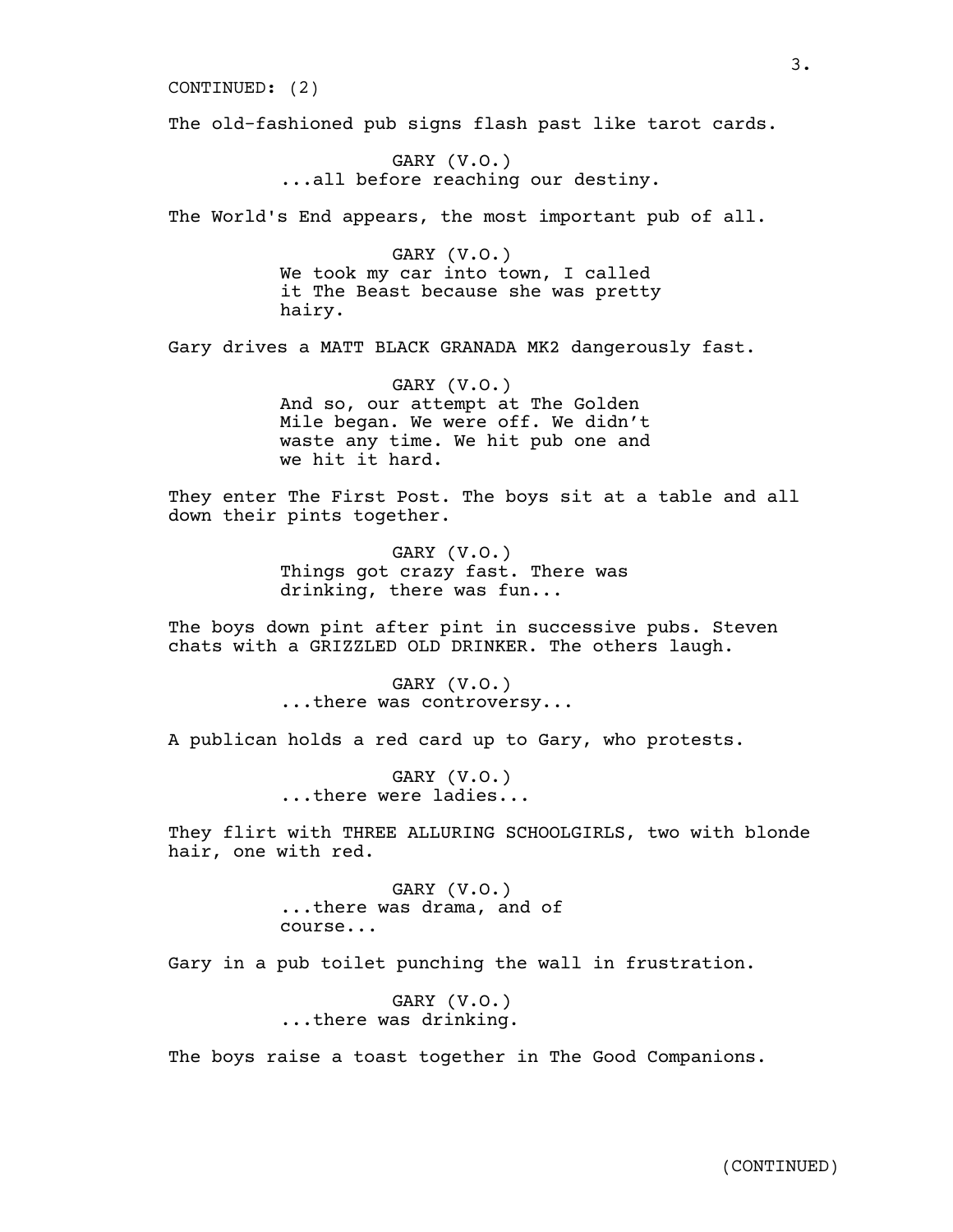CONTINUED: (3)

GARY (V.O.) After pub five we were feeling invincible and decided to procure some herbal refreshment from a man we knew as The Reverend Green.

The boys buy hash from a SHIFTY LOOKING DEALER. Oliver, too drunk to carry on, throws up and waves them away.

> GARY (V.O.) Pint six put O-Man out of action, so we carried on without him. Good thing, I bumped into his little sister in the next pub, we went into the disabled toilets and I bumped into her again.

We see Gary with the same pretty girl he and Steven checked out earlier. Gary winks at a jealous Steven.

> GARY (V.O.) Sam tagged along for a while but in the end I had to let her go. I told her I had another date that night and her name was Amber.

The boys clash pints. The boys have reached The Beehive.

GARY (V.O.) Nine pints in and it was us against the world; least it felt like it.

Drinks are spilt, a brawl starts. Andy is in the center.

GARY (V.O.) After the Beehive, we had to lay low and so we repaired to the bowls club or as we liked to call it: The Smokehouse. And that's when it all went fuck up.

The boys approach a BOWLING GREEN CLUBHOUSE to smoke pot.

GARY (V.O.) Everyone got para and Pete chucked a whitey so we had to bench him.

We see them leave a comatose Peter on a park bench.

GARY (V.O.) In the end, we blew off the last three pubs and headed for the hills.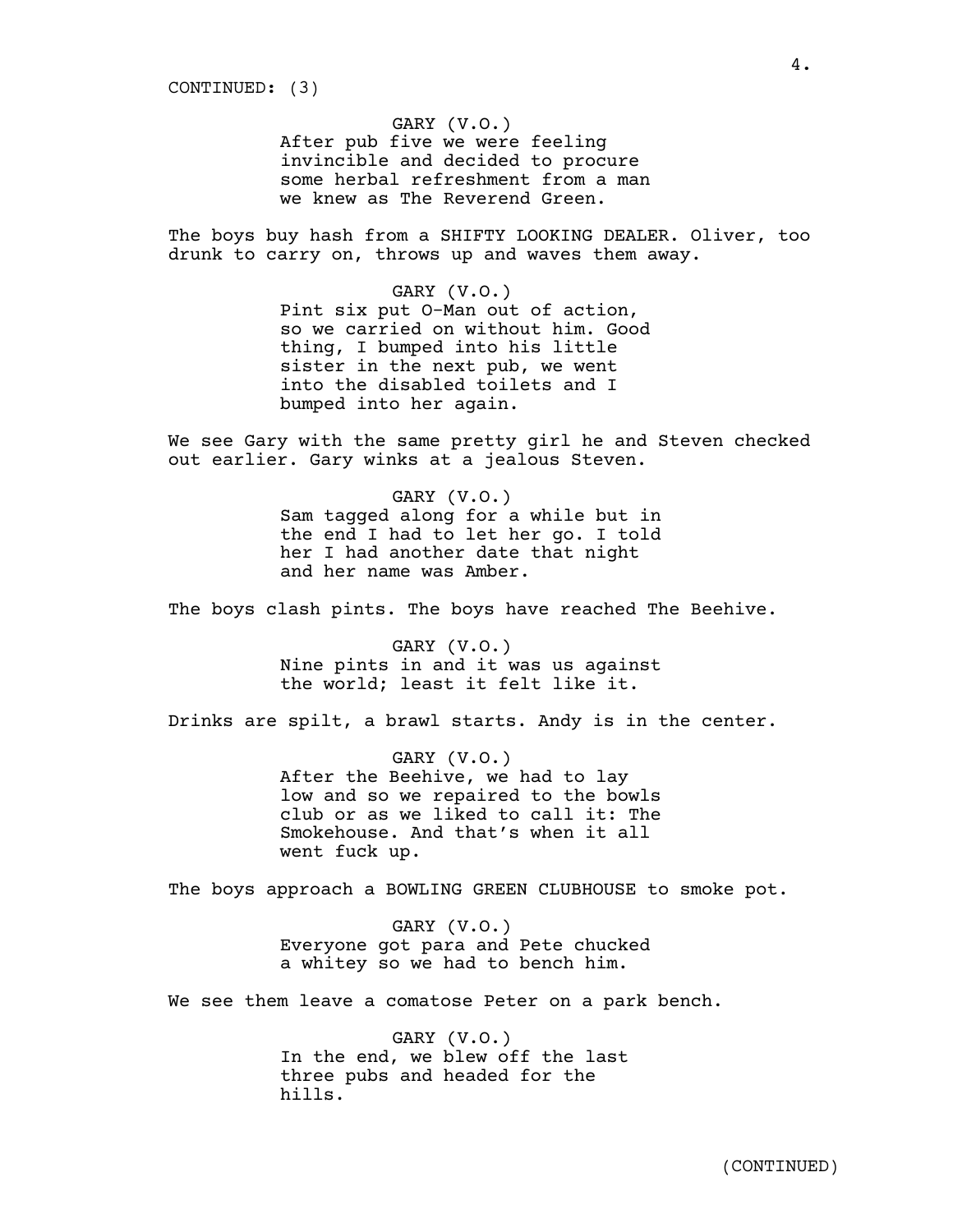CONTINUED: (4)

Gary, Andy and Steven stagger along a dark street.

GARY (V.O.) We thought about taking The Beast but eventually decided against it.

The Beast crashes into a low wall, steam rising.

GARY (V.O.) Don't know how we got up there in the end. Maybe Lady Luck was with us after all.

Gary, Andy and Steven sit on a hilltop and look out across Newton Haven. A SHOOTING STAR streaks across the sky. Andy puts an arm round Gary. It is the beautiful idyll of youth.

> GARY (V.O.) I remember sitting up on top of that hill, blood on my knuckles, beer down my shirt, sick on my shoes, seeing the orange glow of a new dawn break and knowing in my heart, life would never feel this good again. And you know what?

### **INT. MEETING ROOM - NIGHT/DAY**

We see Gary King, age 40. Lines of experience etched across his face, but with the same broad smile.

# GARY

It never did.

A strangely self-satisfied Gary leans back in his chair. He's still thin, drawn even, with dyed black hair.

Gary is among a group of people, sitting in a circle. A bemused silence settles as the people regard Gary and each other. We hear the WELL SPOKEN VOICE of a male GROUP LEADER.

> GROUP LEADER Thank you Gary. That was very enlightening. Would anyone like to add anything or maybe challenge Gary?

PALE YOUNG MAN Are you disappointed?

GARY About what?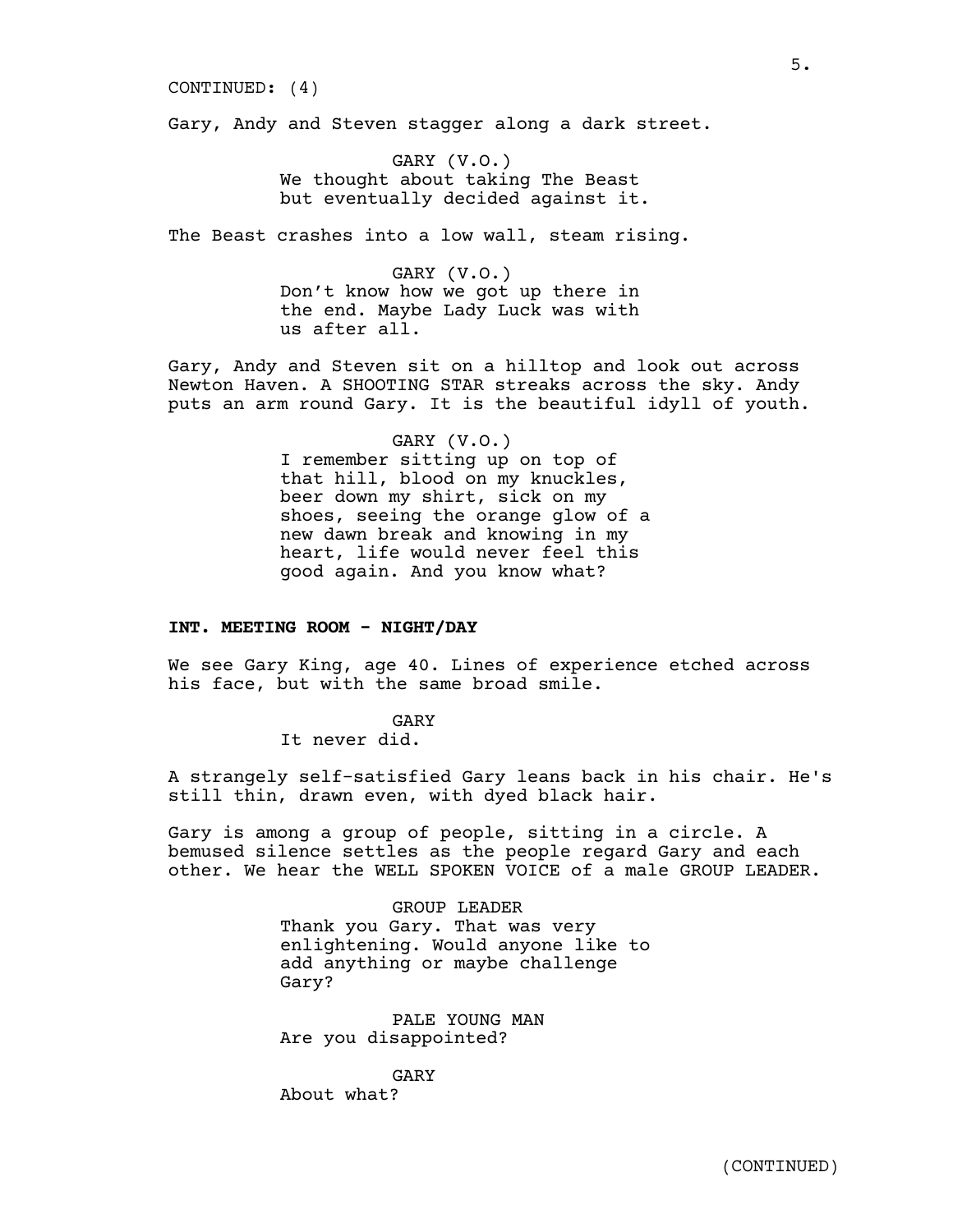PALE YOUNG MAN That you didn't make it to The World's End?

Close on Gary. Yes. Yes. Yes.

GARY

No.

Gary zones out. We hear the following movie dialogue.

*PASTOR (V.O.) Just what is it that you want to do?*

*PETER FONDA (V.O.) We want to be free! We want to be free to do what we want to do! And we want to get loaded. And we want to have a good time. And that's what we're going to do. We're going to have a good time. We're going to have a party.*

TITLE CARD - 'THE WORLD'S END'

#### **MONTAGE. VARIOUS SUBURBAN DOMESTIC & WORKPLACE LOCATIONS.**

*Primal Scream's 'Loaded'* plays over a montage of domesticity. We see present day versions of the adult PETER, OLIVER, STEVEN and ANDY getting ready for work.

PETER, older, still slight, sitting at the breakfast table. He checks his watch, drinks his coffee and reads the paper amid the pandemonium of a family breakfast.

STEVEN, older, well preserved. He is in sweats, working out with an attractive young female fitness instructor.

OLIVER, in a slick business suit, in line at a coffee shop, talks loudly on his bluetooth headset and annoys others.

ANDY, still robust, but with an air of executive power, steps into a fancy elevator, briefcase in hand.

# **EXT. PETER'S HOUSE - MORNING**

A garage door opens. We see Peter at the wheel of a midpriced family car. As he pulls out of the garage he sees-

Gary, back in his 1990 trench coat. Standing in the street.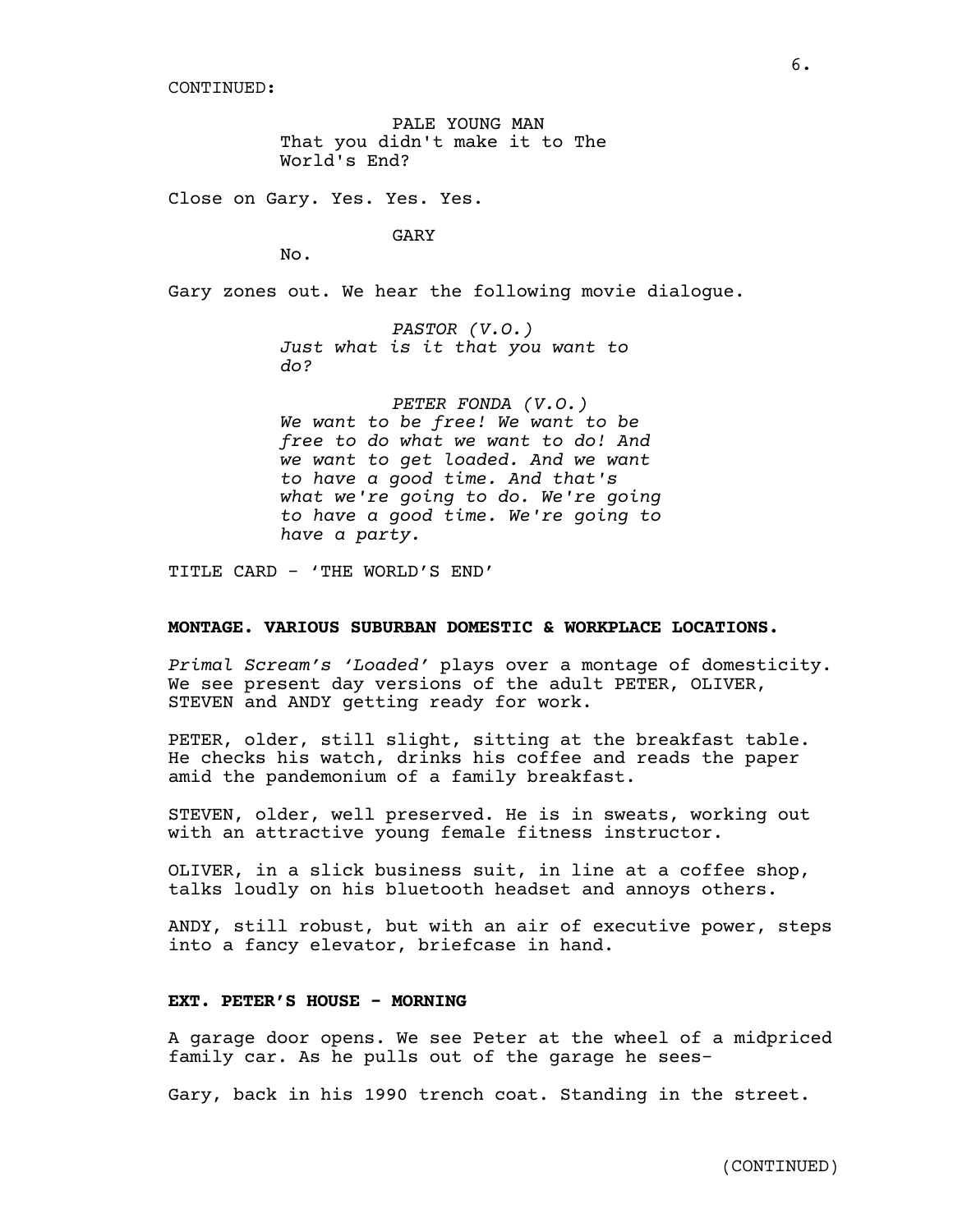Before Peter can take this in, Gary drops down behind a hedge. Peter pulls out from his drive and finds no one.

# **INT. CAR SHOWROOM - MORNING**

Peter sits behind his desk. On the shopfloor he sees a man perusing a shiny new model. He puts on his sales face.

> PETER She's a beauty.

GARY Oh yes but she's no Beast. Hello Peter.

Peter jumps like he's seen a ghost.

PETER Jesus! Gary?

GARY The once and future King.

PETER Were you outside my house this morning?

### GARY

No.

PETER I could have sworn I saw you on my street earlier.

GARY I've never been to Bishop's Gardens.

Gary changes the subject with a friendly punch in the arm.

GARY How you doing man?

PETER I'm good. You?

GARY Never better. How is-

PETER

Vanessa?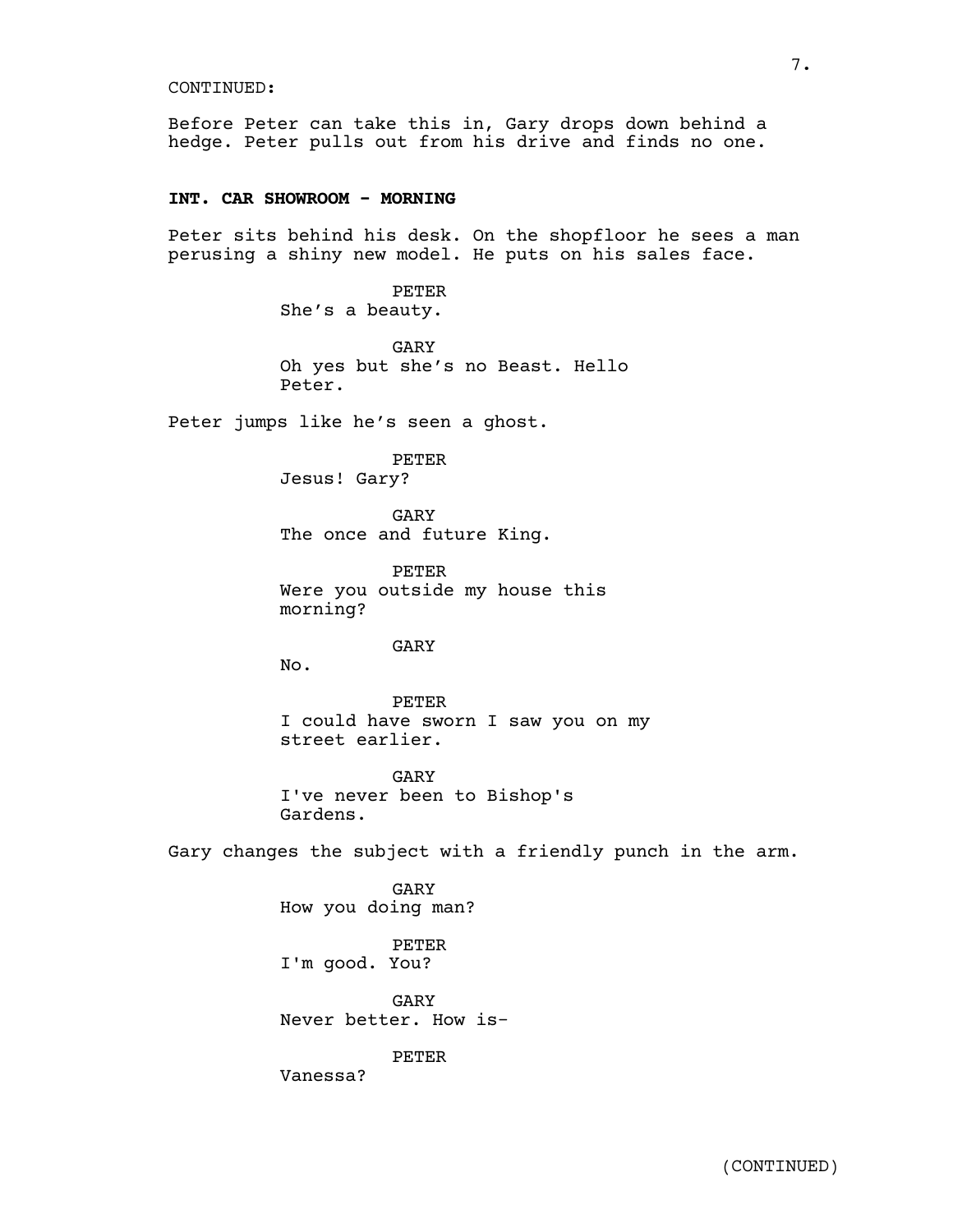GARY No, no, no. Your wife?

PETER

Vanessa.

GARY Yeah. How's she?

PETER She's good.

GARY Have you had sex yet?

PETER We have two children.

GARY

Ooh twice. Get you, fuck machine. (laughs at own joke) We haven't changed have we?

An older, very concerned salesman approaches.

OLDER MAN What is he doing here?

PETER It's alright, Dad. We're fine.

GARY

Hello Mr. P.

Peter's dad glares at Gary and stalks off.

GARY He looks well.

PETER So what can I do for you Gary? Are you looking to buy a car?

GARY No Peter. The End Is Nigh.

PETER

What?

GARY The World's End.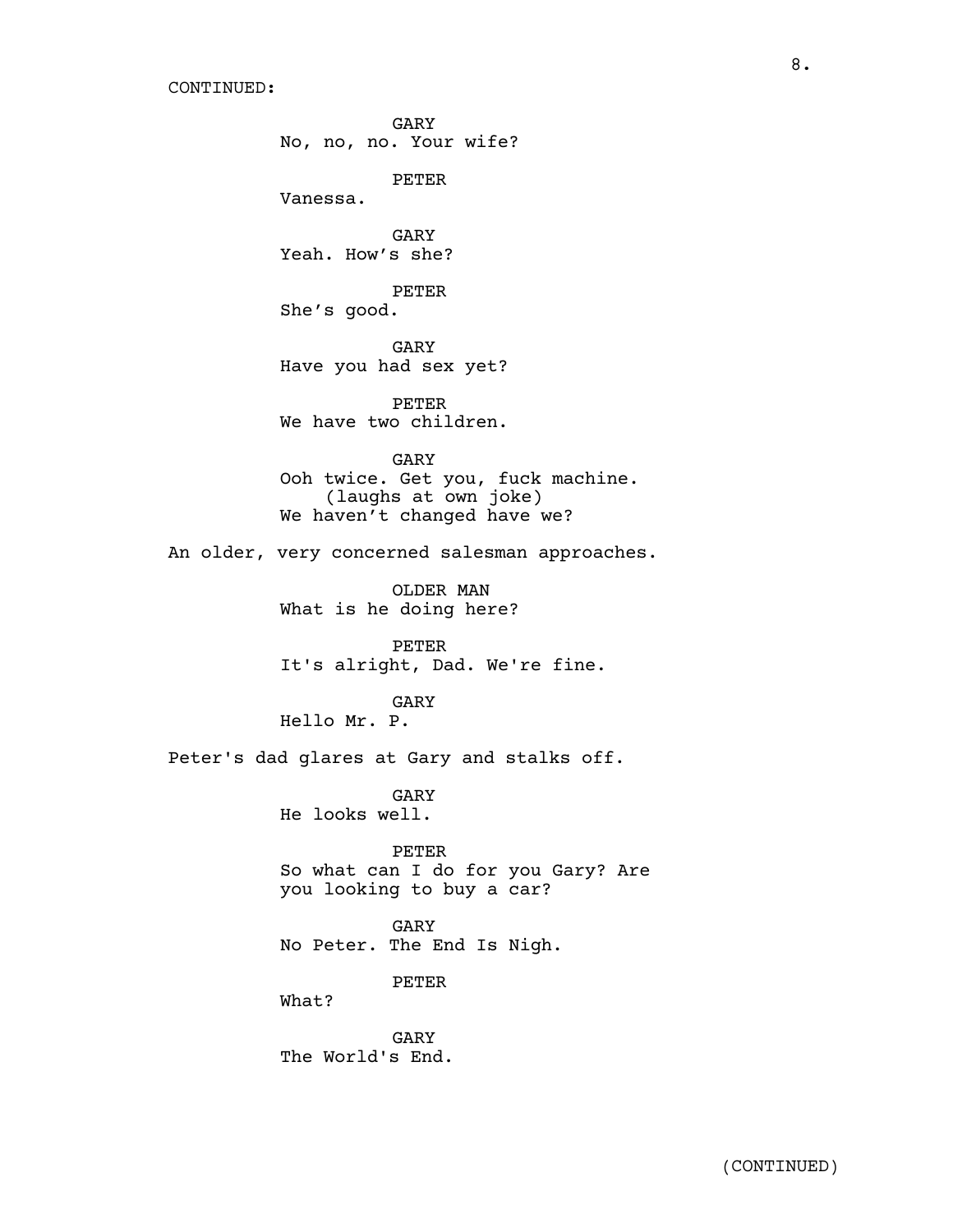PETER

What do you mean?

GARY You know what I mean. One night. Five guys. Twelve pubs. Let battle commence.

PETER

You want to try that again?

GARY

Isn't that something you've always wanted?

PETER Not really, no.

GARY

Pete, we didn't make it before but this time, we'll see it through to the bitter end. Or lager end.

PETER

We?

GARY Yeah, the whole gang.

PETER

Even Andy?

GARY Why wouldn't Andy be coming?

PETER I thought that after the accident-

GARY Not an issue. He's in. Are you?

PETER I'd have to check with Vanessa.

GARY Who's Vanessa?

PETER

My wife.

GARY Since when do you have to check with your wife?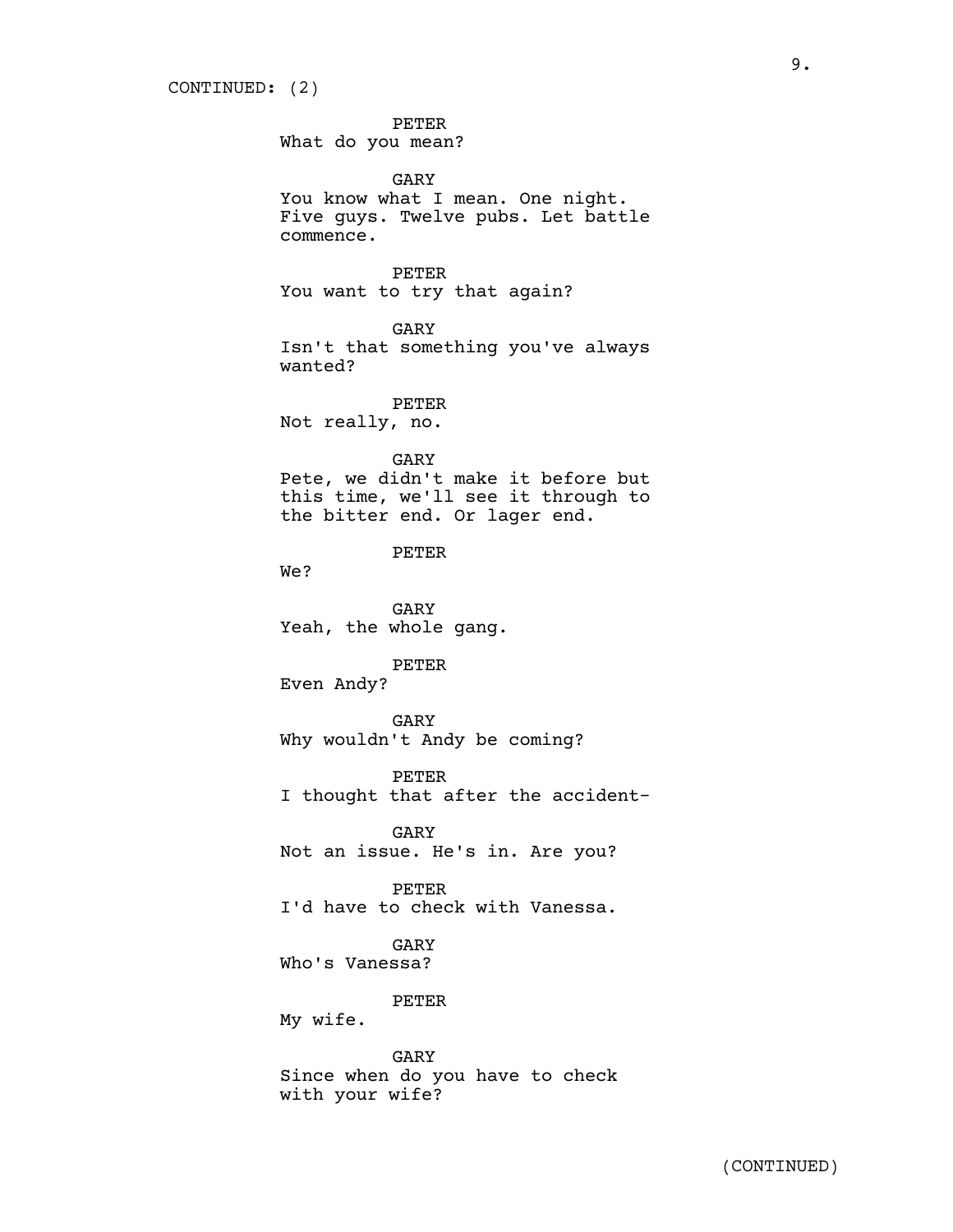PETER Since we got married?

GARY Come on, don't you miss it? The laughter, the camaraderie, the fights, the hangovers so fierce it feels like your head is full of ants.

PETER Maybe the first two.

GARY It begins. What's your new number?

PETER Same one I've had for ten years.

GARY Yeah. What's that one?

Peter reluctantly gives Gary his card.

PETER So you and Andy are all straight?

GARY Yeah. Can I ask you a favour?

# **EXT. CITY BUILDING SITE - MORNING**

A modern building is under construction. Inside is Steven, now an architect, looking at plans with his head builder. He's smart casual, with hard hat and hi-vis vest.

> HEAD BUILDER Who's the helmet without the helmet?

STEVEN That's Gary King.

A hard-hatless Gary strolls blithely into the path of a large digger which comes to a sudden stop, showering the ground with rubble. Gary saunters on, oblivious. In answer, Steven shakes his head forlornly. Gary taps on the door frame.

> GARY Knock knock.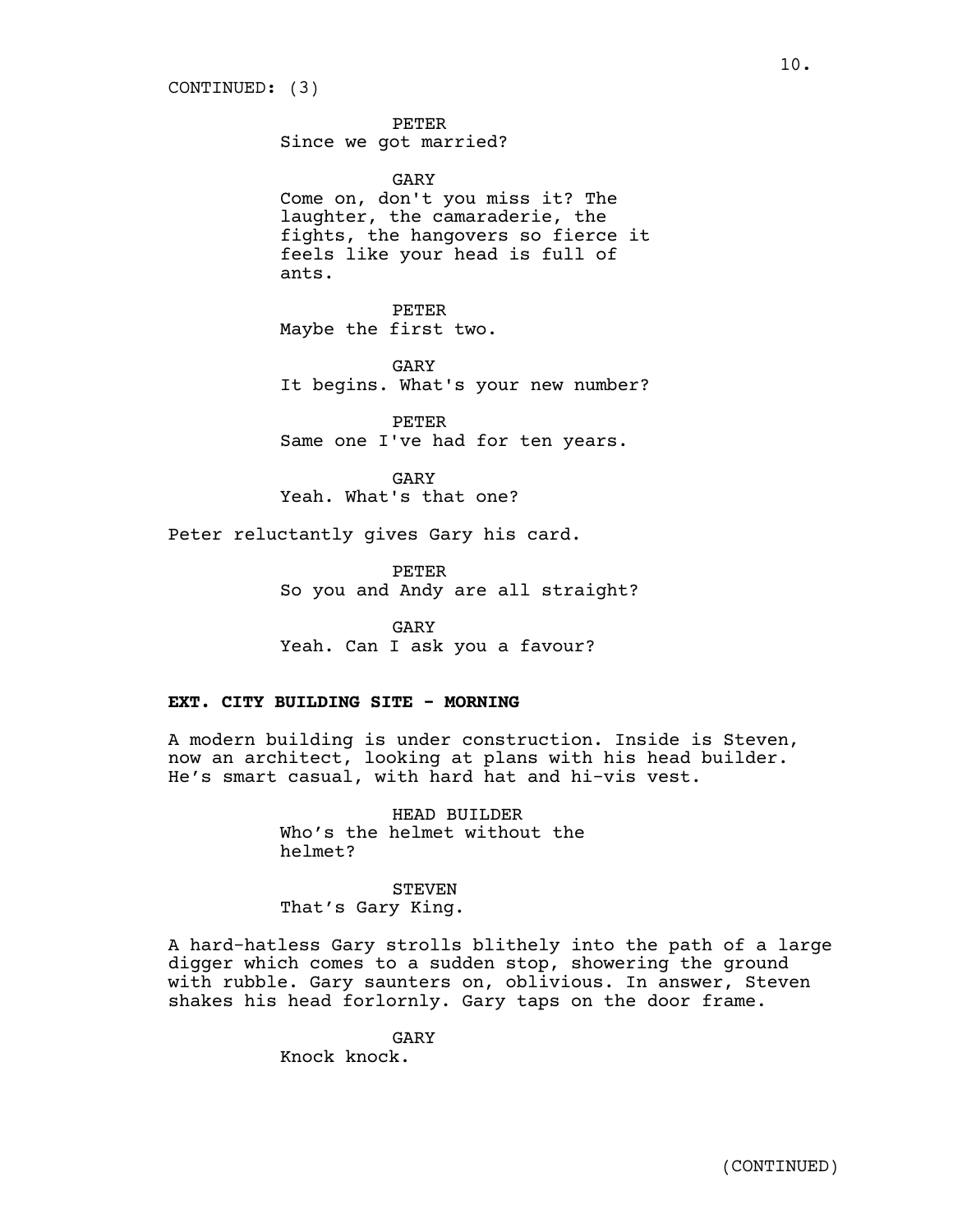STEVEN What are you doing here, Gary?

GARY You're supposed to say who's there.

STEVEN

I can see who's there.

GARY

I like what you've done with the place. Bit draughty. How's Selina?

STEVEN We divorced ten years ago.

GARY Yeah, I wondered how she was.

STEVEN She's very well... apparently.

GARY You got anyone on the go?

STEVEN I have as it happens. She's a fitness instructor. Twenty-six.

GARY Paedo. I'm kidding. I'd love to

meet her sometime.

STEVEN No. Why are you here?

GARY Haven't you heard? We're getting the band back together.

STEVEN I'm not your bass player anymore.

GARY

No I meant I'm getting the boys back together. We can get the band back together as well if you like.

STEVEN No we can't Gary. You sold my guitar to buy drugs.

Gary changes the subject at lightning speed.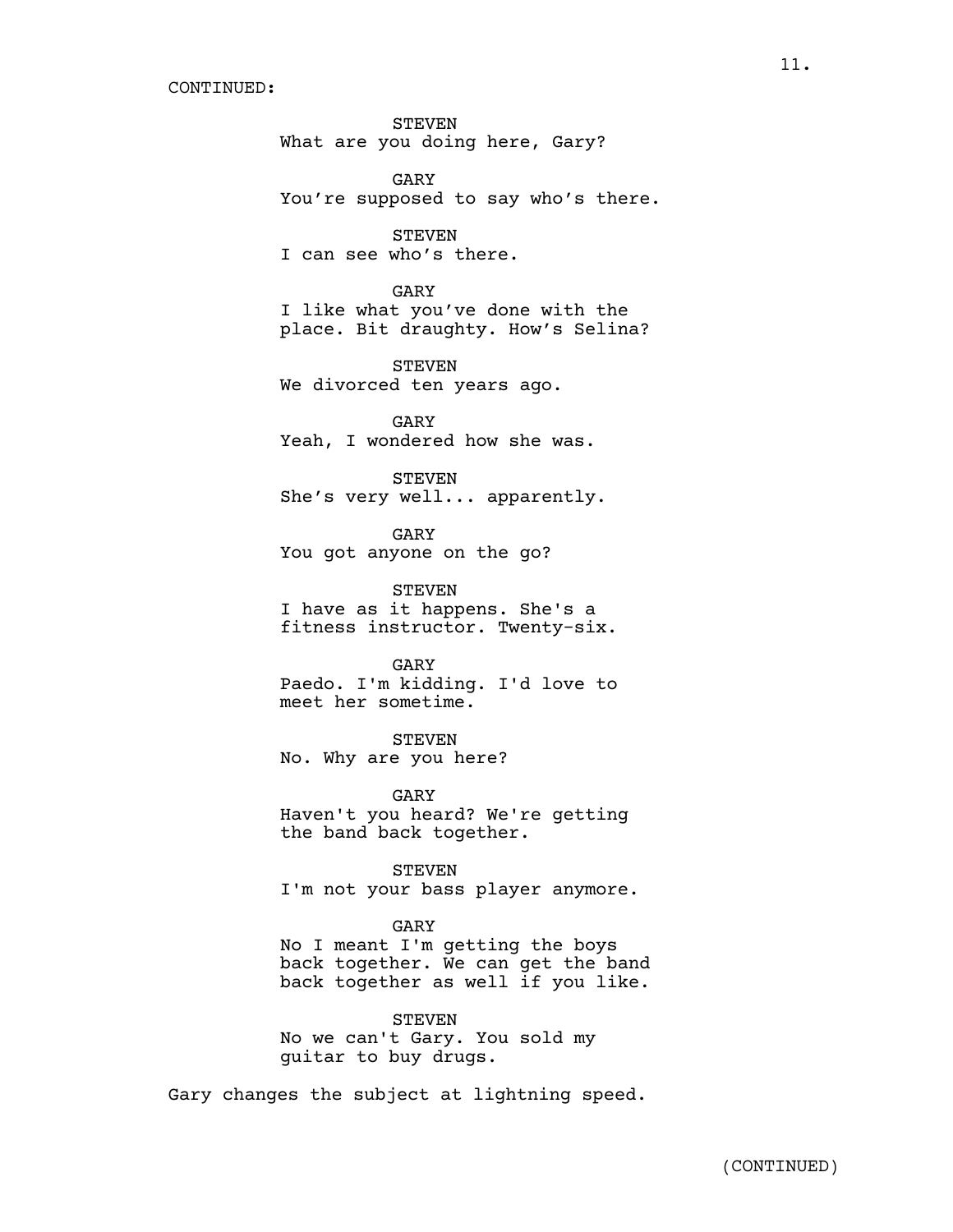GARY

I've always wondered, what's that thing above the door called?

STEVEN

A lintel.

### GARY

So, plan is, we're going back to Newton Haven, to do The Golden Mile and this time, we're going to get to The World's End. Everyone's in.

**STEVEN** 

What, even Andy?

GARY You better believe it big balls.

STEVEN Andy is going drinking? With you?

GARY With us. Think about it, go back to the old town, sink a few pints-

STEVEN

Twelve pints.

GARY

Yeah.

STEVEN Twelve pints is insane.

GARY

I know!

STEVEN What is this all about, Gary?

# **INT. VERY NICE HOUSE - DAY**

Gary is lying on a sofa with his feet up.

GARY It's about closure. Why should getting older affect something as important as friendship? A lot's changed since then Oliver.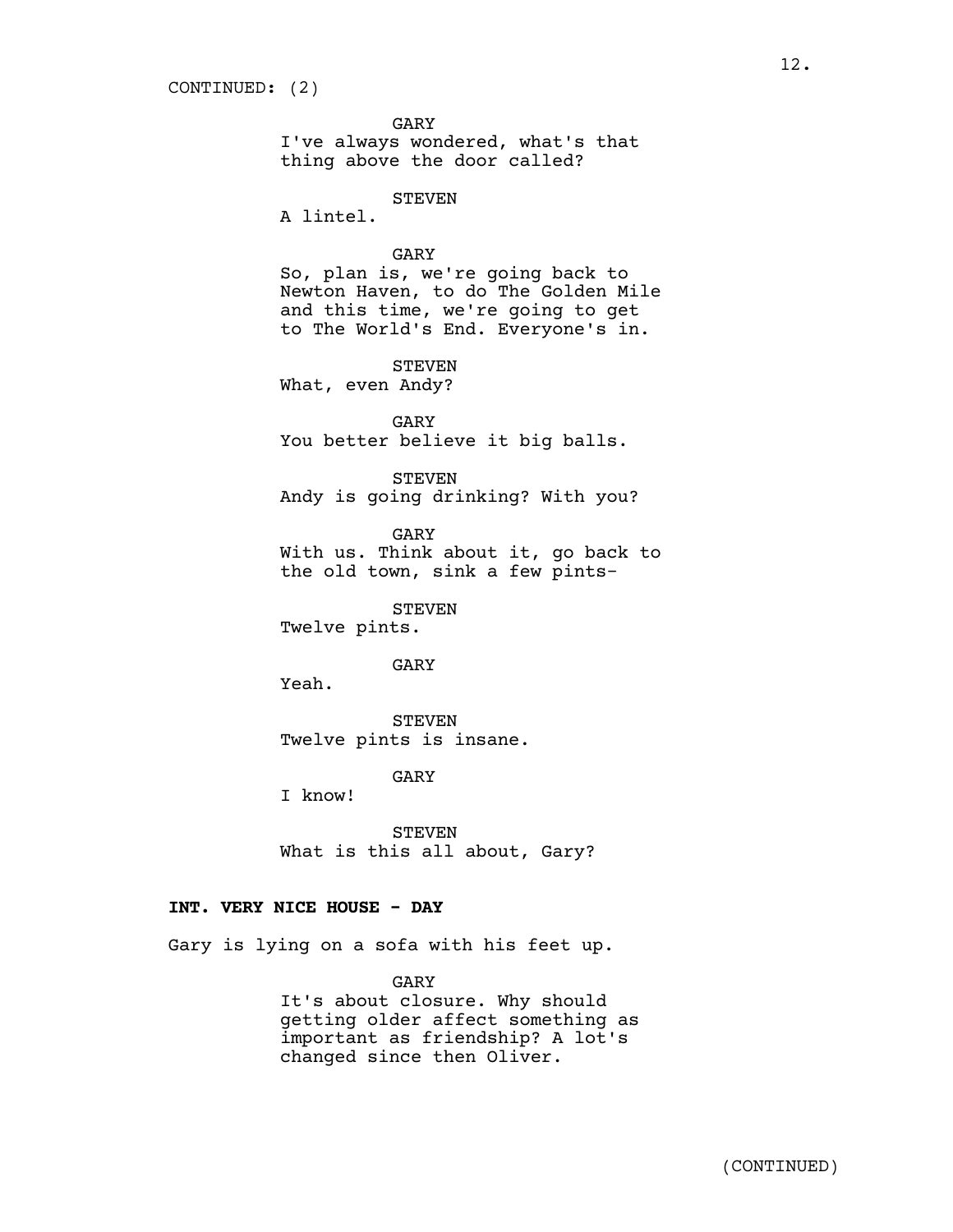Gary talks to the older Oliver, dressed in a business suit, holds a clipboard. He stares back at Gary.

> OLIVER For some of us, yes.

GARY This is a chance to take stock.

OLIVER A stock take? You make it sound so much fun.

GARY Come on O-Man. Isn't that something you'd like?

OLIVER What I'd really like is for you to take your DMs off that sofa.

GARY

Listen, if you're worried about me, don't be. I'm here to tell you, Gary King is back on the horse.

OLIVER You're back on the horse?

GARY I mean I'm back on the bike.

OLIVER What is bike?

GARY What do you mean?

OLIVER What is bike slang for?

GARY

Bicycle?

OLIVER

I'm lost.

GARY

Don't be.

OLIVER Oh, alright then.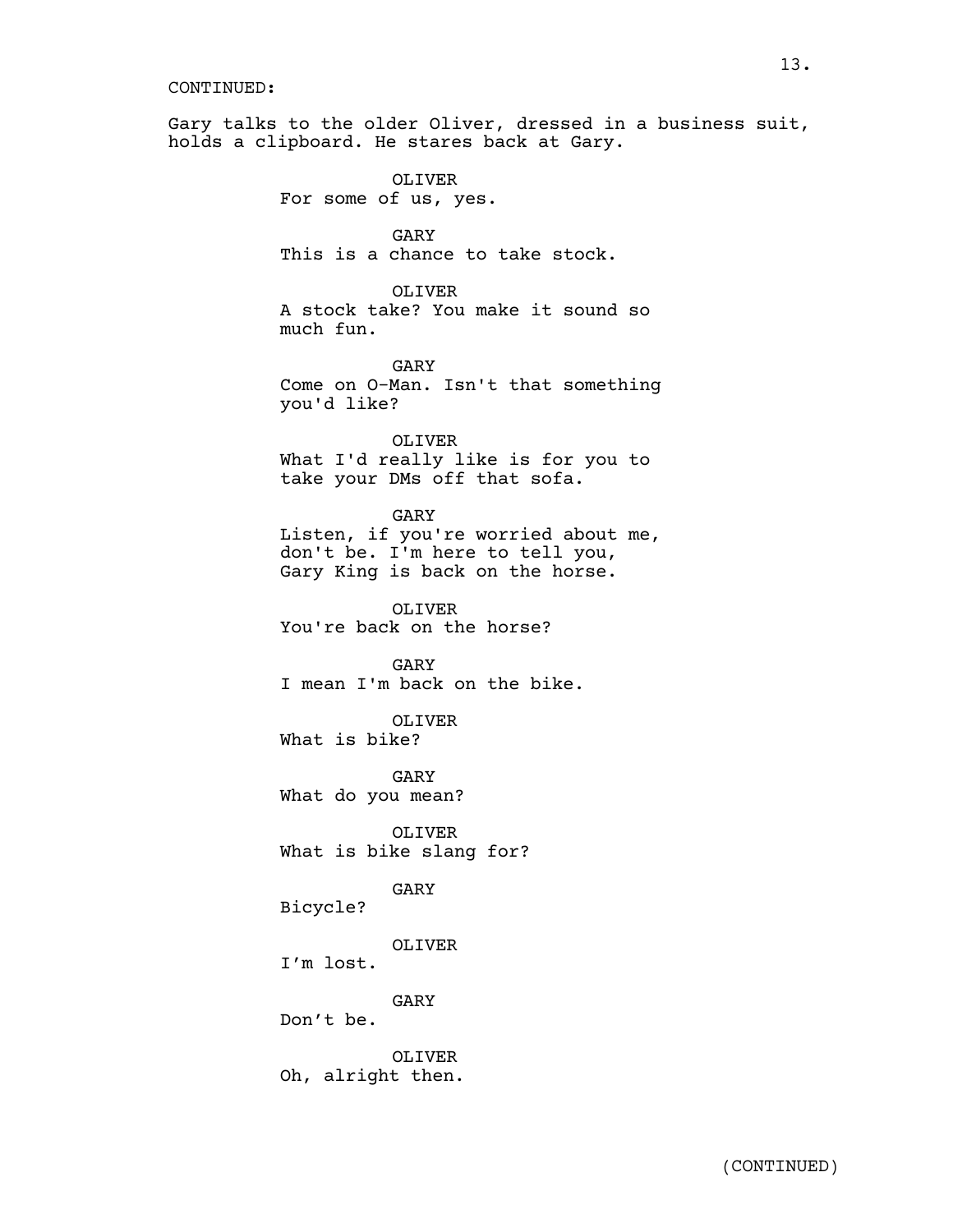GARY

Look, this is our chance to finally finish what we started. C'mon man, it'll be fucking mental!

YOUNG LADY (O.S.) Um... I think we're all done.

We see a YOUNG COUPLE. They may have been here for a while. Oliver suddenly switches into estate agent mode.

> OLIVER How do you like the property?

YOUNG LADY It's really lovely. It's just-

YOUNG MAN It's a little bit out of our price range.

GARY He'll knock some off. How much is it?

YOUNG MAN One point two million.

GARY Fuck me. Run!

The young couple leave. Oliver turns to Gary. Not happy.

OLIVER Gary, W.T.F.?

GARY It's good to see you too O-Man.

OLIVER Gary, please don't call me O-Man.

GARY Sure. Hey, how's your sister?

OLIVER

She's fine.

GARY Does she ever talk about me?

OLIVER

No.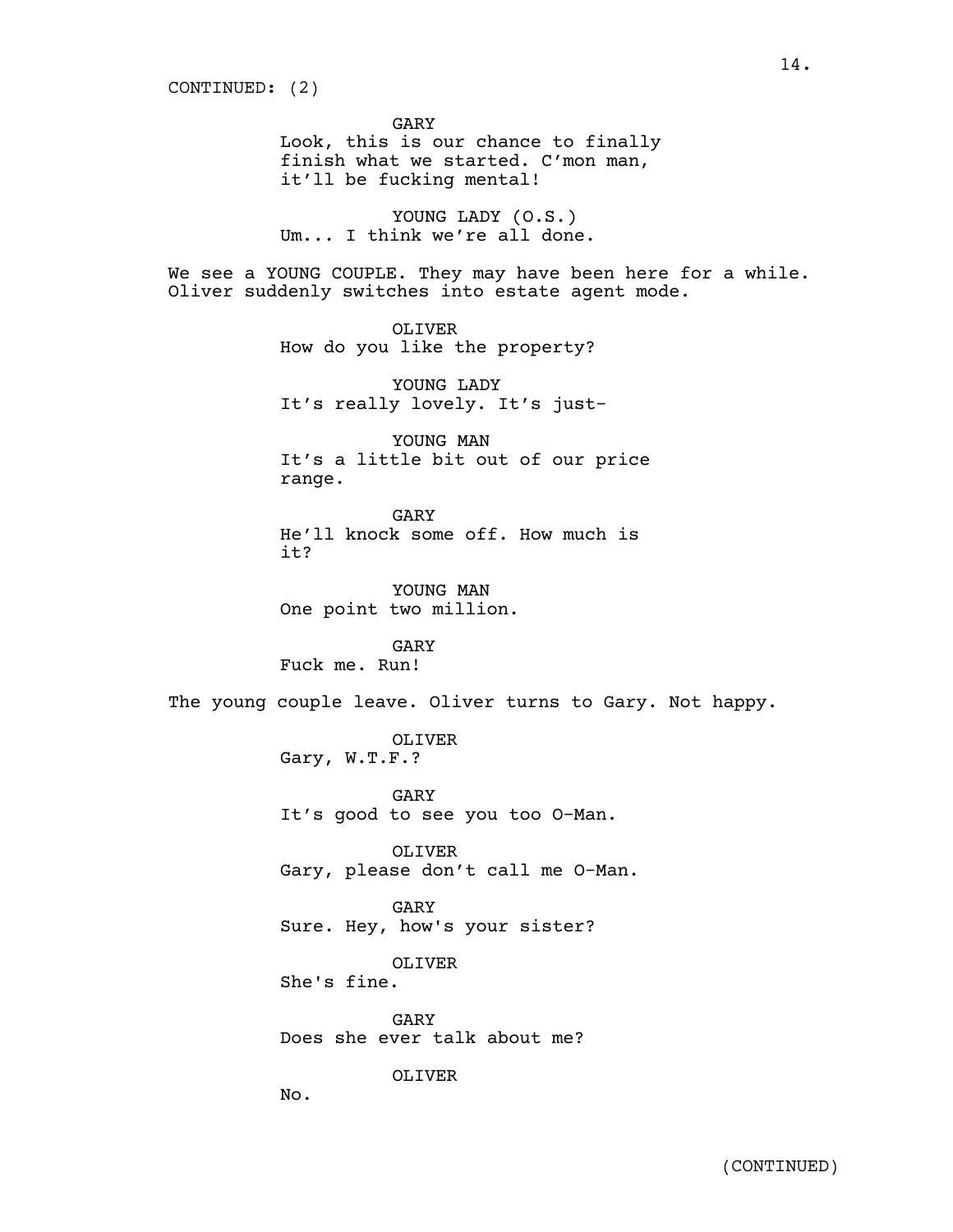GARY

So, Friday, we'll go down together. Make a road trip of it, I'll drive.

OLIVER Don't think I can. I'm pretty sure I have a doctor's appointment.

GARY Yeah you do. With Dr. Ink! Y'know, Dr. Ink? D-R-I

OLIVER Yes 'Drink' I get it.

GARY You gotta come. It wouldn't be the same without the O-Man.

OLIVER

Jesus.

GARY

Look, you can see the guys, see how they're doing. Tell them how you're doing. Hey, you never know, you might make it to the end this time.

OLIVER And Andy's definitely going?

GARY

Yep.

OLIVER Andy Knightley?

GARY

Totes.

OLIVER And you convinced him, how?

# **INT. LAW OFFICES - MORNING**

A brushed steel nameplate reads 'Beckingham, Davies & Knightley LLB'. A secretary pushes through a glass door where we find Andy behind a desk in an impressive office space.

> SECRETARY Mr. Knightley. You have a friend to see you.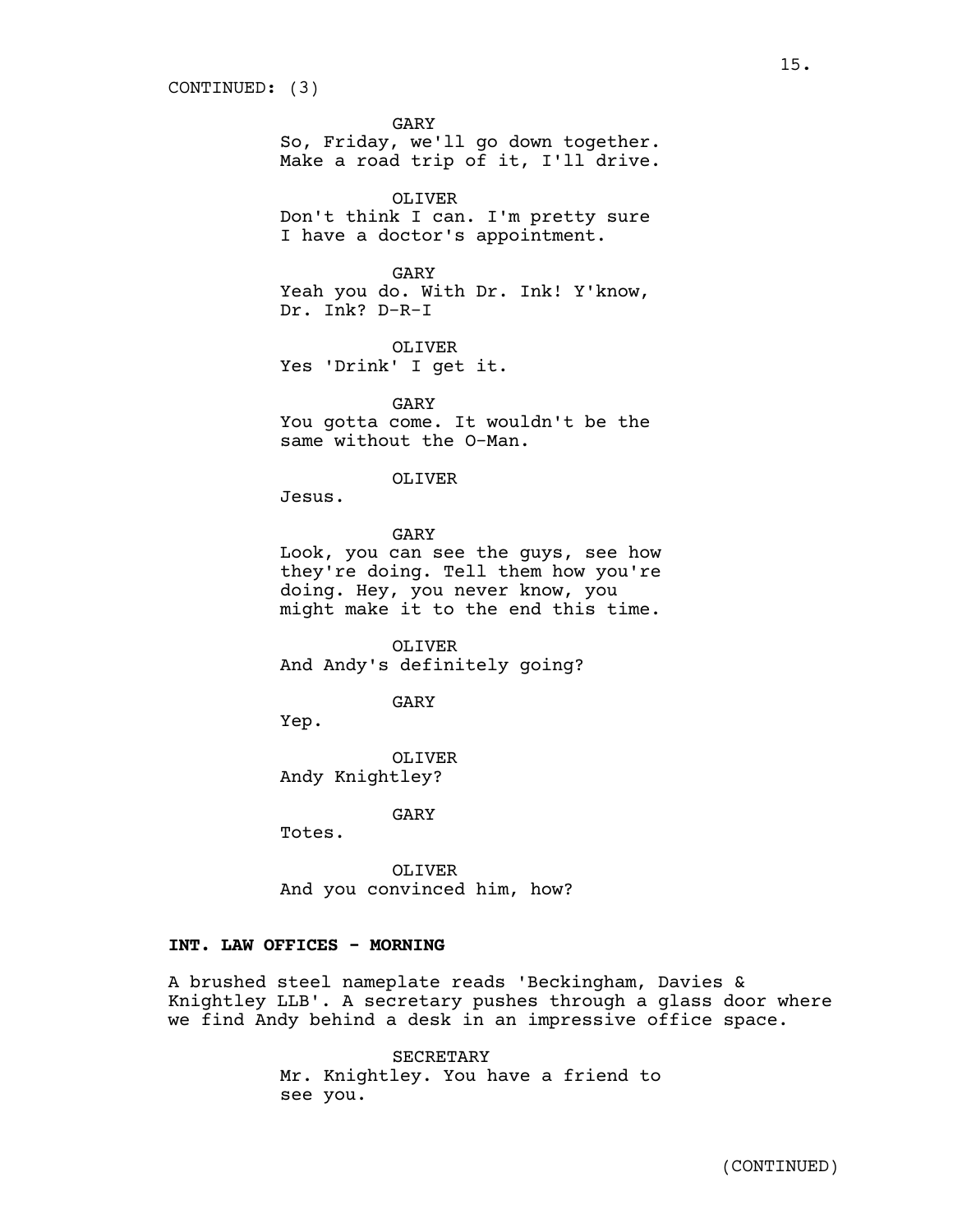Gary can be seen in the lobby, popping the top off an aspirin bottle and necking a mouthful of pills. Andy's face falls.

> ANDY No, I don't.

### **INT. ANDY'S OFFICE - MOMENTS LATER**

A stern Andy observes Gary swiveling in a chair.

GARY

This is a bit grown up isn't it?

ANDY

Yup.

GARY Saw the guys the other day.

ANDY

Did you?

GARY O-Man, Stevie-Baby, the Petertron.

ANDY Yes, I remember the names of our childhood friends.

GARY We had ourselves a little idea.

We're going back. To Newton Haven-

ANDY That's a joke, right?

GARY Five guys. Twelve pubs. Fifty pints.

ANDY

Sixty.

GARY Steady on, you fucking alky.

ANDY I haven't had a drink for sixteen years.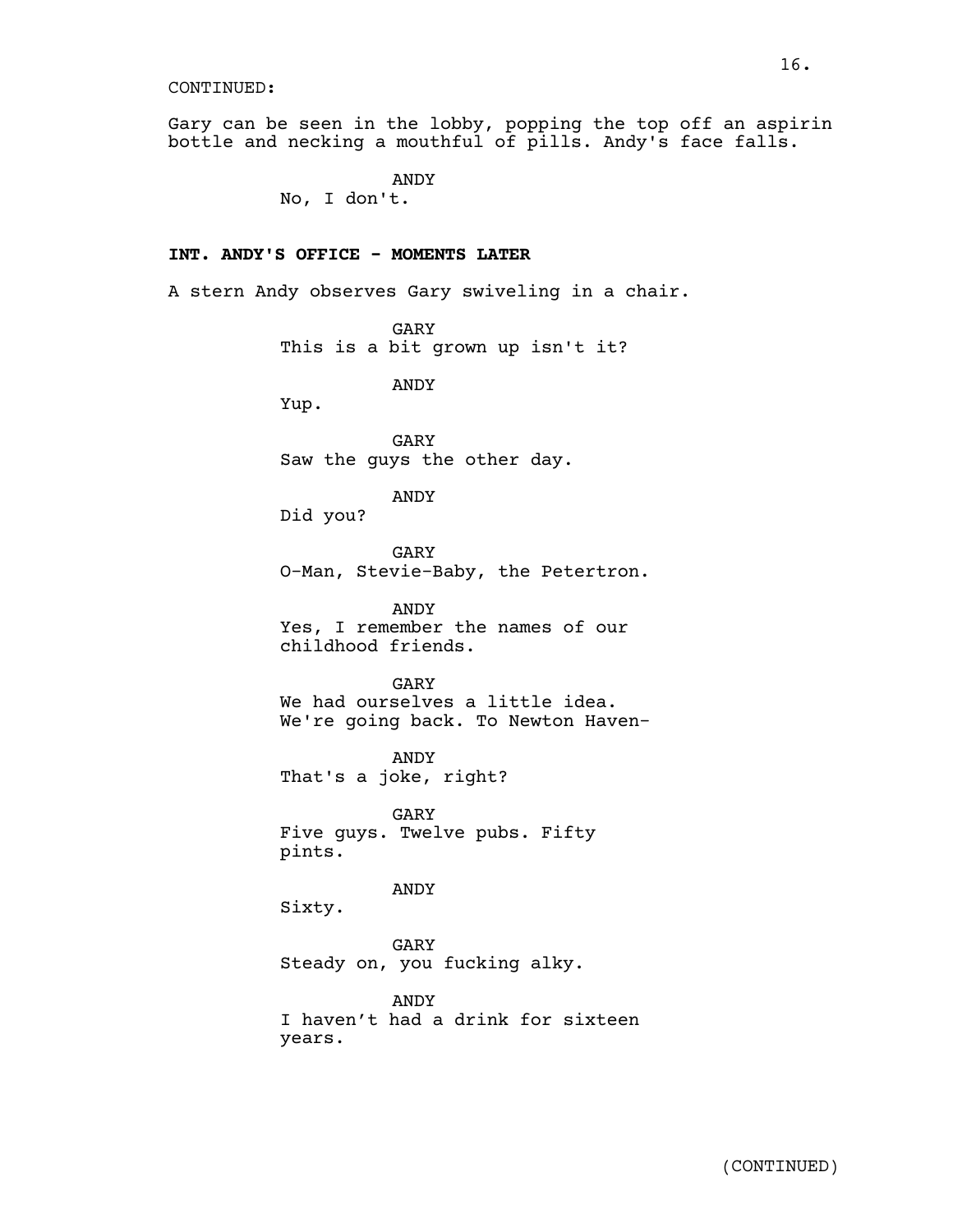GARY

You must be thirsty then. (off Andy's glare) Come on, we can catch up, chew the fat, it'll be just like it always was, except this time we're going to finish it once and for all.

### ANDY

You have a very selective memory, Gary.

GARY

Thanks.

ANDY

You remember the Friday nights. I remember the Monday mornings.

GARY

That's why we're going back on a Friday.

ANDY

Gary, why do you think none of us live in Newton Haven anymore? Because it's a black hole. It's boring and it always was and it always will be.

#### GARY

It's only boring because we're not there.

ANDY It's pointless arguing with you.

GARY Exactly. So come. I'm picking everyone up from High

Wycombe station, Friday, 3 o'clock sharp.

# ANDY

No, Gary.

GARY Don't tell me, you have to check with the missus?

ANDY No, actually, I don't have to check with the missus.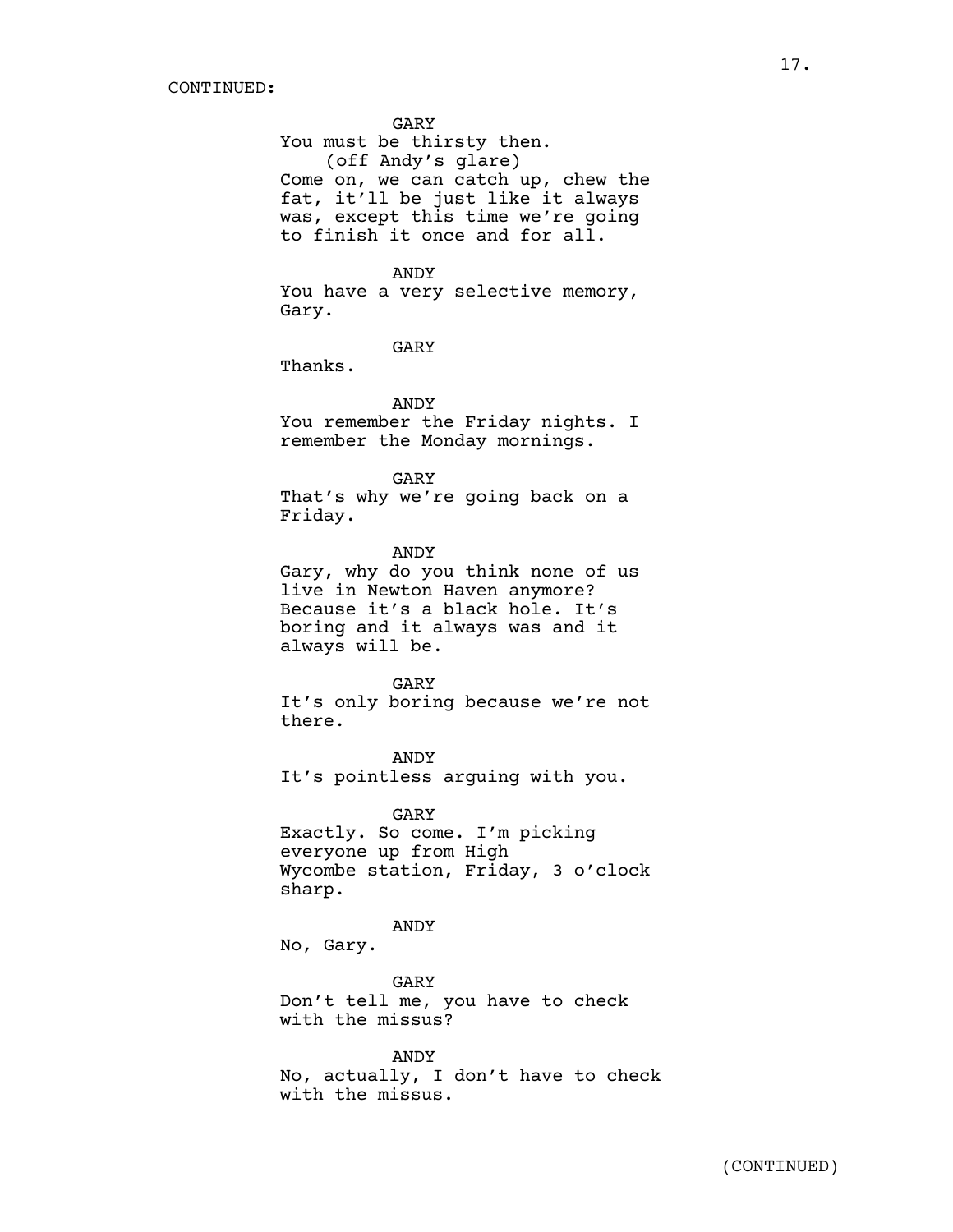## CONTINUED: (2)

Andy stands up. Points to the door.

GARY What are you doing?

ANDY Showing you the door.

GARY

Is that a door? It doesn't have a lintel. And it's glass. So is it a window or is it a door? I guess it's a windoor. You can have that.

ANDY Please leave Gary.

Gary nods, stands and puts an envelope on the desk.

GARY

Six hundred wasn't it? Oh, by the way...

ANDY

What?

GARY Thought you should know. Mum died.

ANDY

When?

GARY Few weeks ago. The Big... Cancer.

ANDY

I'm sorry.

#### GARY

With Mum dying, I've been thinking about the old days. About that night. I love the boys like brothers, Andy, but when all's said and done, you're the best friend I ever had. It was good to see you, mate.

Gary extends a hand to say goodbye. Andy looks at it.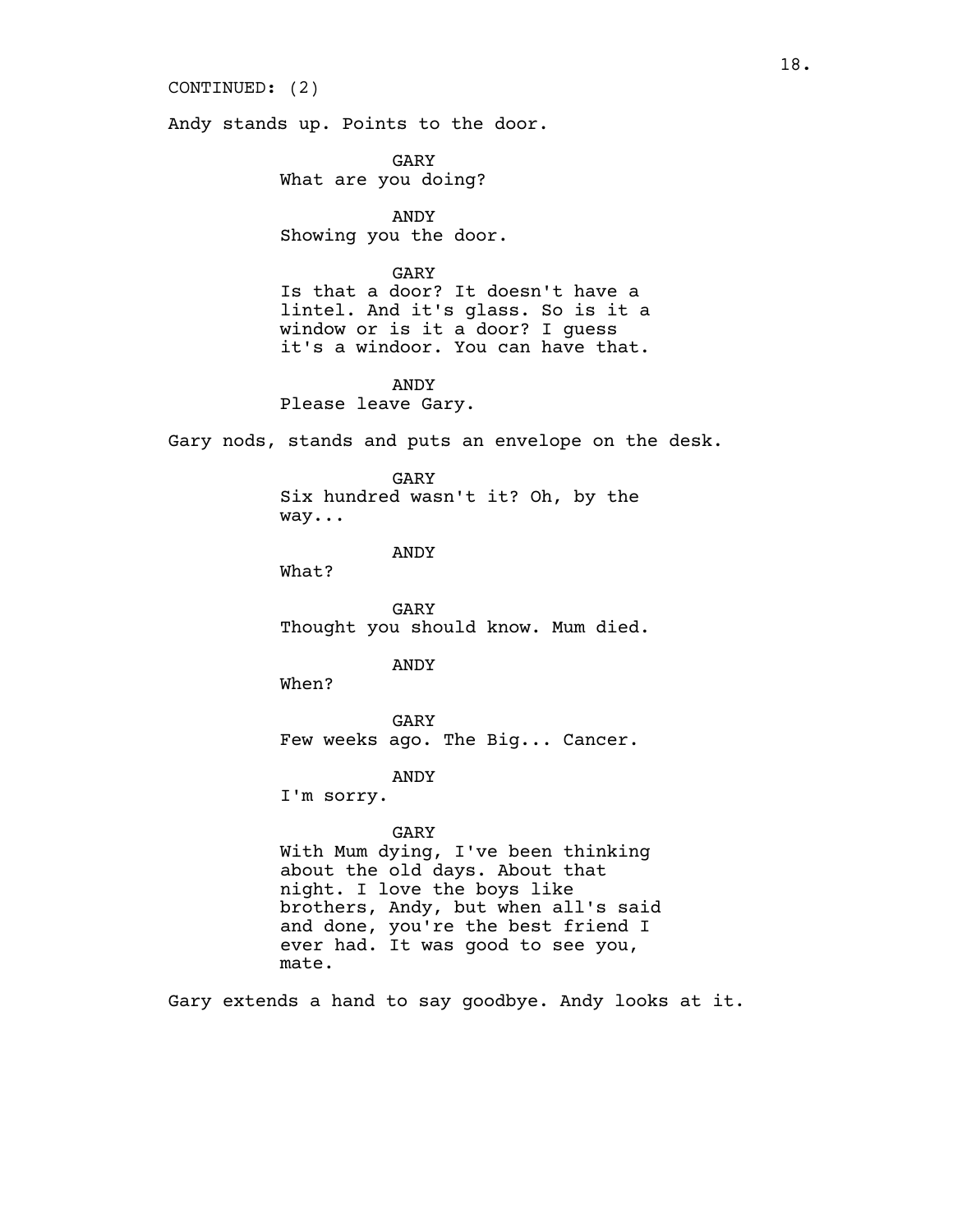# **INT. OVERLAND TRAIN STATION - DAY**

A train pulls up. Peter cautiously steps onto the platform. Steven appears from the next carriage and walks over.

# STEVEN

Peter?

# PETER

Thank god. I had a horrible feeling I was going to be the only one here.

STEVEN I reckon that's not the last horrible feeling you'll have today.

PETER This can't be happening. Can it?

STEVEN You said it, mate.

They share warm if awkward hugs and pleasantries.

STEVEN What the hell are we doing?

OLIVER (O.S.) What we always did.

Oliver approaches, a mini-suitcase trailing behind him.

OLIVER Follow Gary King into almost certain oblivion.

Peter and Steven greet Oliver.

OLIVER Didn't we decide to stop calling him fearless leader somewhere around 1992?

PETER Old habits die hard.

STEVEN We'll be putting that on Gary's tombstone.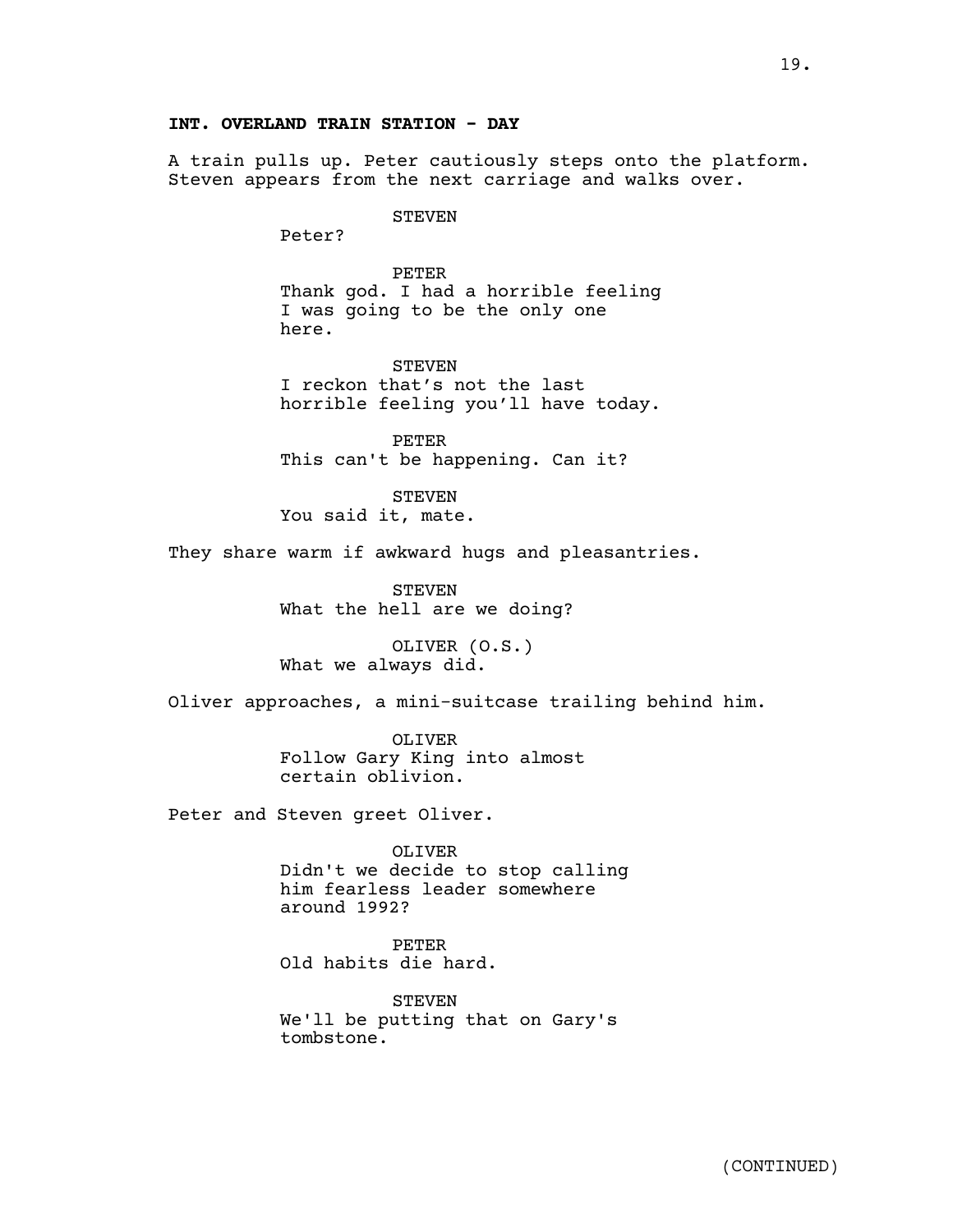OLIVER No we won't. Gary's going to outlive us all.

STEVEN That'd be funny if it wasn't true.

Peter notices Oliver looking quizzically at him and Steven.

PETER

What?

OLIVER I'm just trying to figure out which of us is the biggest idiot for coming.

A whistle. They turn to see Andy standing on the next platform. He wears the resigned look of a condemned man.

# **EXT. OVERLAND TRAIN STATION - LATER**

The station clock reads '3.57'. Andy, Oliver, Steven and Peter sit on their bags. They check their watches.

> PETER Maybe he's had an accident. Sorry Andy.

ANDY It's fine. Gary having an accident would actually be the best outcome for us all. Including Gary.

THE BEAST comes tearing in. Matt black. Belching fumes. *'There's No Other Way'* by Blur blaring from the stereo. Gary parks and bounds over to the others, excitedly.

> GARY Oh yes! Look at these cunts.

ANDY You're late.

GARY No I'm not.

ANDY It's almost 4, you said 3.

GARY Yeah, 3 for 4.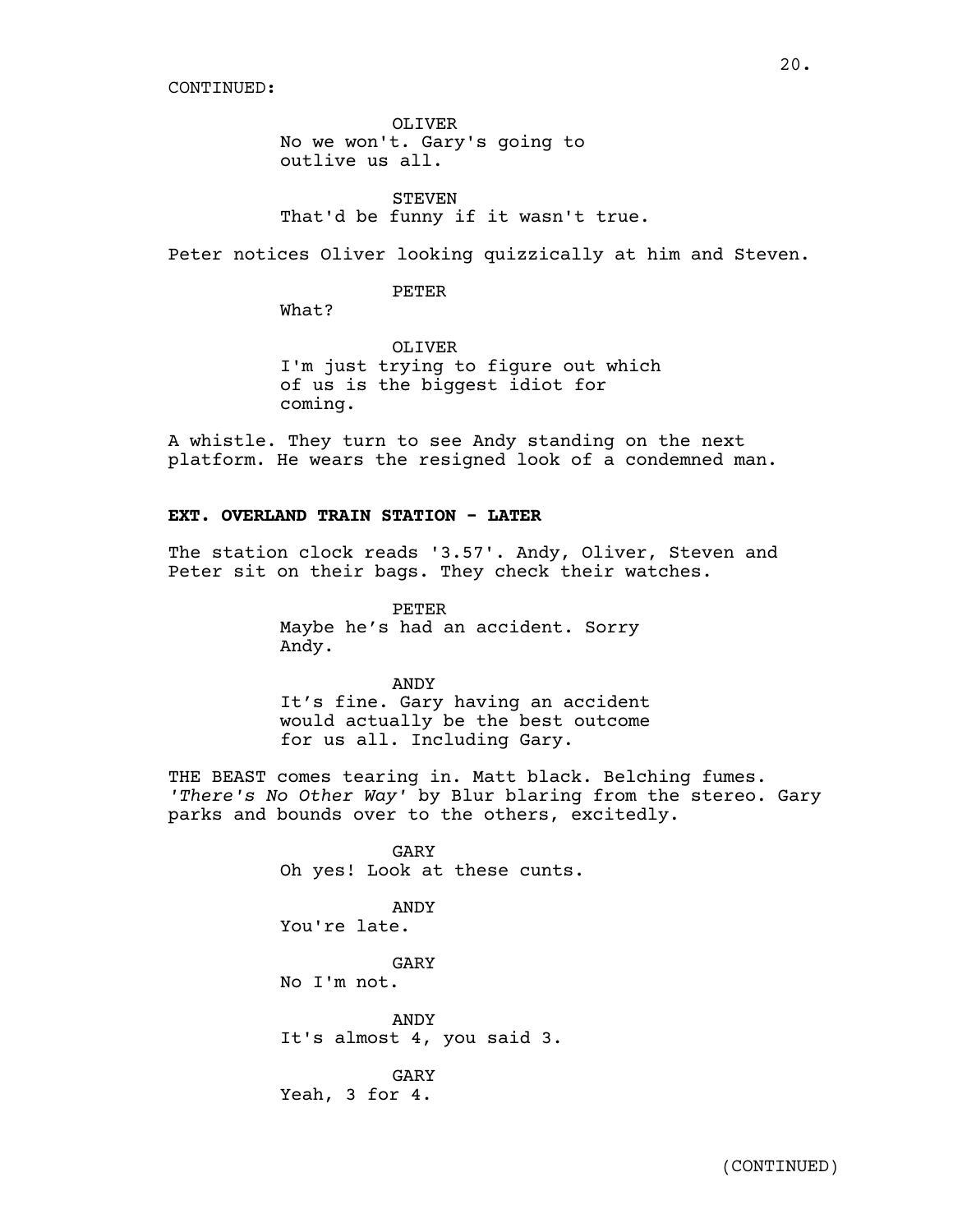ANDY You know your problem Gary? You're never wrong.

GARY How is that a problem?

Gary throws the bags into the boot of The Beast.

PETER I can't believe you bought another Granada MK2.

GARY What do you mean?

PETER This looks exactly like the car I sold you in 1989.

GARY *This is* the car you sold me in 1989. Best 300 quid I ever spent.

PETER *This is* The Beast?

### GARY

Pretty much. She's had a bit of work done. New suspension, brakes, exhaust, seats, wheels, panelling, carburettor, manifold - well, the whole engine really - other than that, it's the same old motor.

OLIVER One might say an antique.

GARY Then what say we get this *antique* on the *roadshow?*

The clock chimes four times. Gary beams, oblivious.

GARY C'mon you bellends. We're going to be late.

# **INT. THE BEAST - MOMENTS LATER**

The gang sit cramped in the car. Gary tries to start it.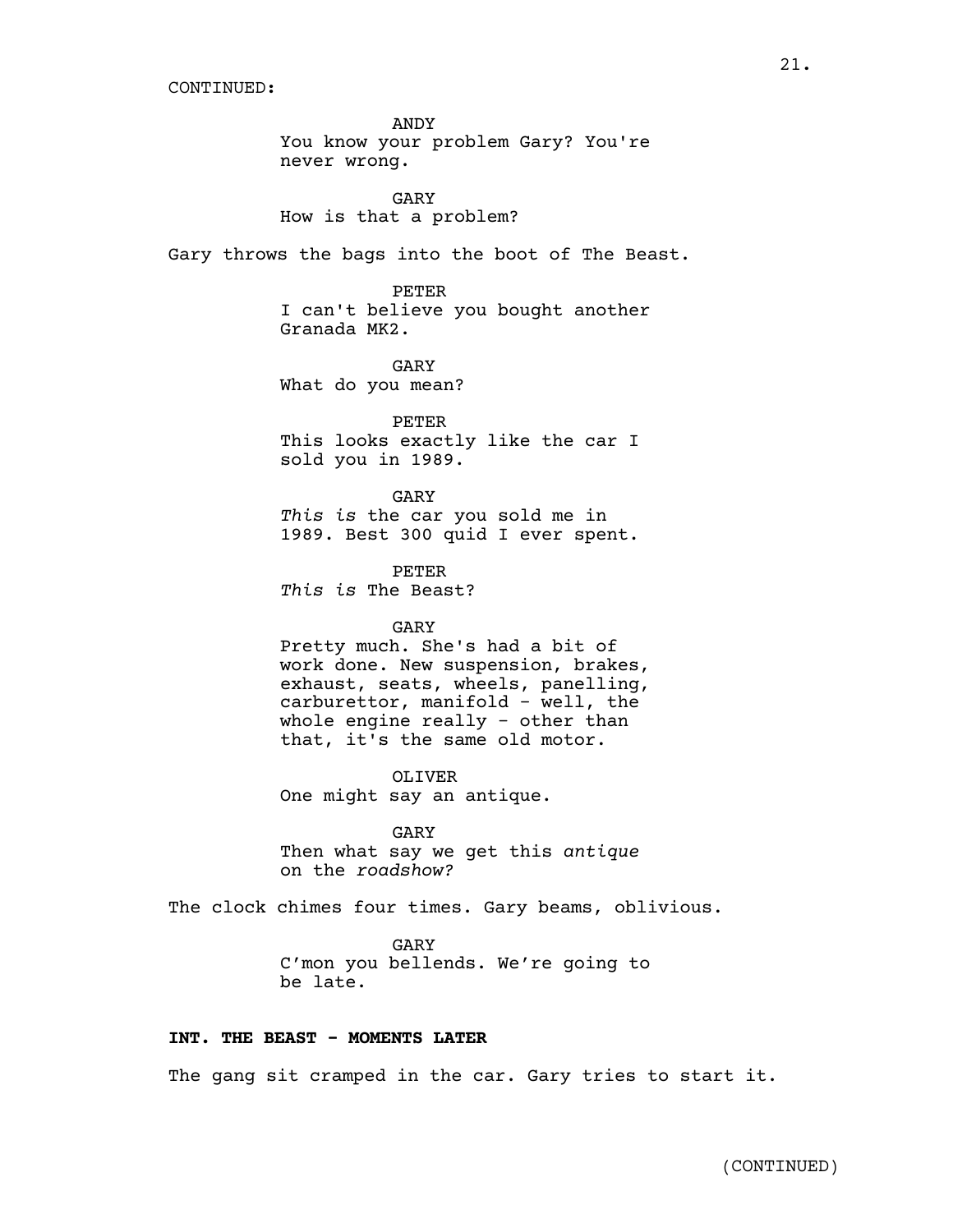GARY And we're back. The Five Musketeers.

STEVEN Three Musketeers isn't it?

PETER Four if you count D'Artagnan.

GARY Well nobody really knows how many there were do they? History's a sketchbook.

OLIVER You know Three Musketeers is a fiction? Written by Alexandre Dumas?

GARY Well, a lot of people are saying that about the Bible now.

STEVEN That it was written by Alexandre Dumas?

GARY Don't be daft, it was written by Jesus. Anyway, five sounds better. They missed a trick only having three. Two of them could've died and you'd still have three left.

ANDY

Are we there yet?

The engine finally roars to life. Gary hits the gas.

# **EXT./INT. THE MOTORWAY/THE BEAST - AFTERNOON**

The Beast roars along the M-Whatever. *'I'm Free'* by The Soup Dragons blasts from the stereo. Gary sings along.

> STEVEN Soup Dragons! Haven't heard this in years. I put this on a tape for you didn't I?

GARY Yeah. This is it.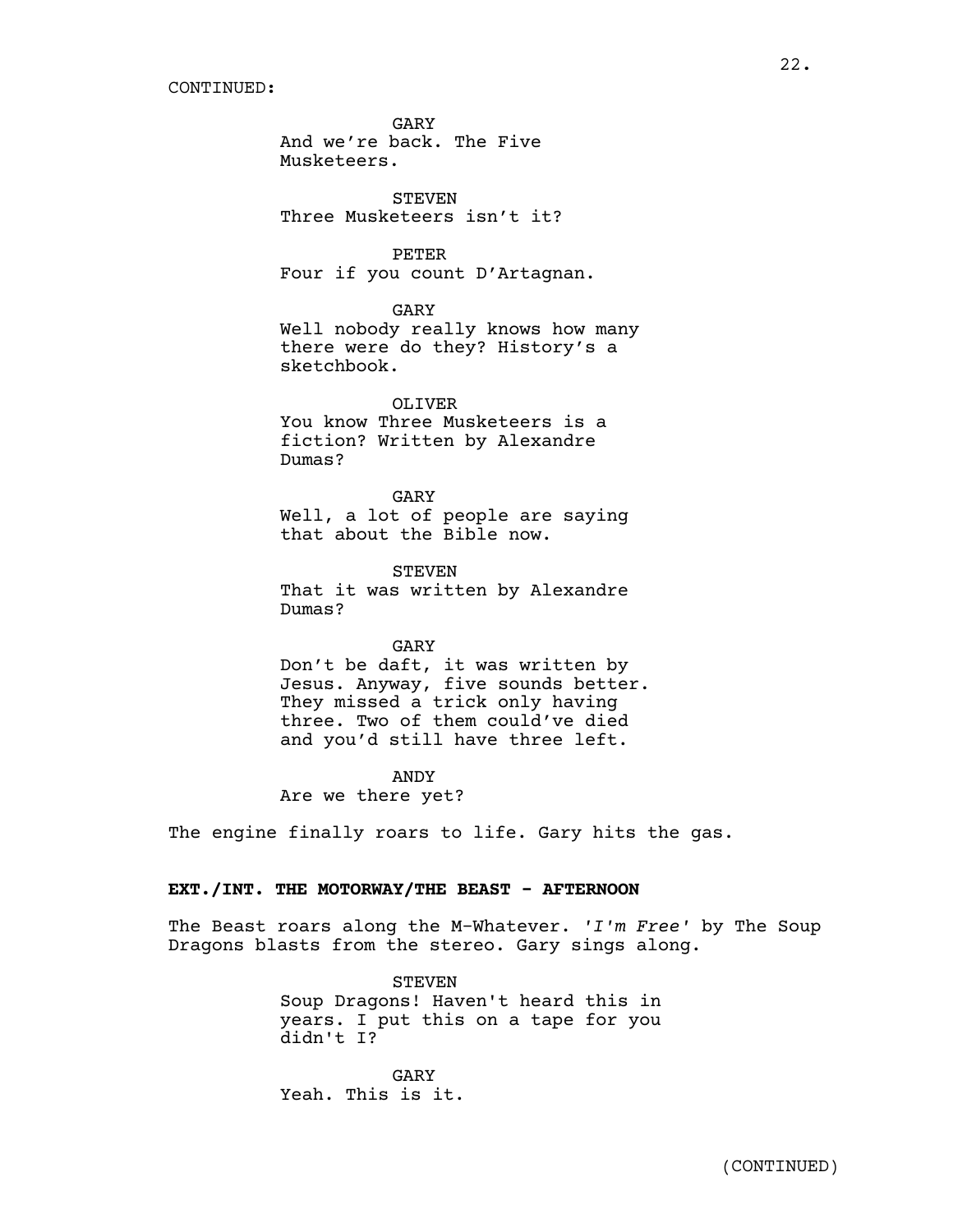STEVEN This is the tape?

GARY

Yeah!

STEVEN Where did you find it?

GARY In the tape player.

We see a sign saying 'SERVICES'.

GARY Anyone hungry?

They pass the safest point to exit for 'SERVICES', but then-

GARY

I need a piss actually.

SCREECH. Gary swerves off the motorway at a hairy speed.

# **EXT. MOTORWAY SERVICES - LATER**

The others wait around. The atmosphere is stilted.

STEVEN This is a long piss.

OLIVER If it is a piss. Might be a little- (Mimes snorting line)

PETER

Poo?

OLIVER How is that a poo?

STEVEN Still work for your old man, Pete?

PETER I'm a partner now. How about you?

STEVEN Yeah, started my own firm in '98. Got bought out in '05. I'm happier though. It's less stress. Olly?

23.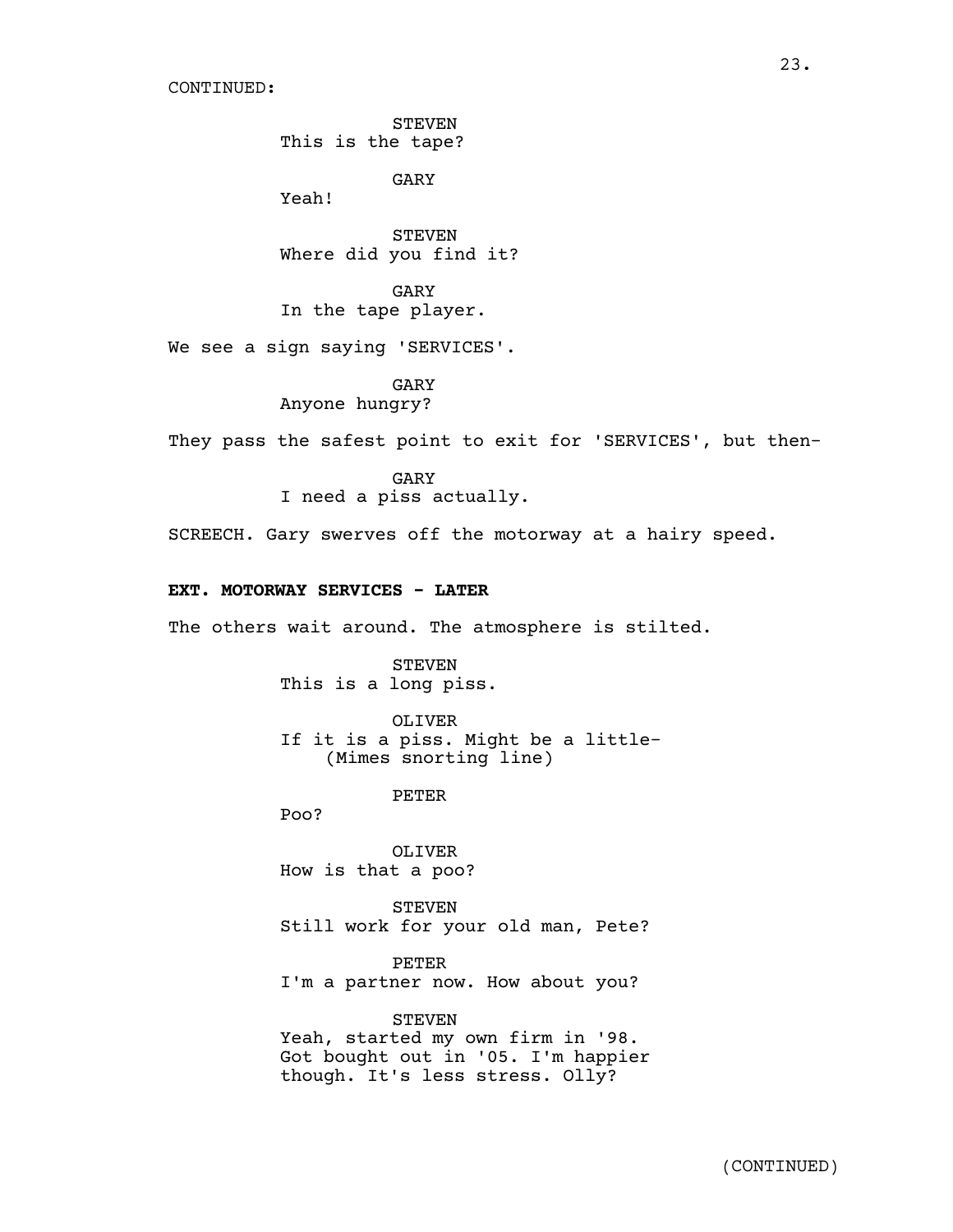OLIVER Property. I co-manage a little boutique estate agency in North London.

Oliver produces a number of business cards and hands them to Andy, Peter and Steven who pocket them out of politeness.

> OLIVER Very competitive.

PETER Is it family law you're in, Andy?

ANDY

Corporate.

PETER Does anyone know what Gary's doing?

ANDY He's playing 'Need For Speed'. Over there.

Andy points towards an amusement arcade where Gary is enthusiastically playing a driving game.

> PETER He hasn't changed has he?

ANDY I don't know. He did finally pay me back that £600.

OLIVER Oh really? He borrowed 200 from me.

STEVE

And me.

They all look at Peter. He sighs.

# **EXT./INT. THE MOTORWAY/THE BEAST - AFTERNOON**

The gang are back on the road. Andy is furious.

ANDY

I can't believe you'd do that! What am I saying? Of course I can. It's just robbing Peter to pay Paul.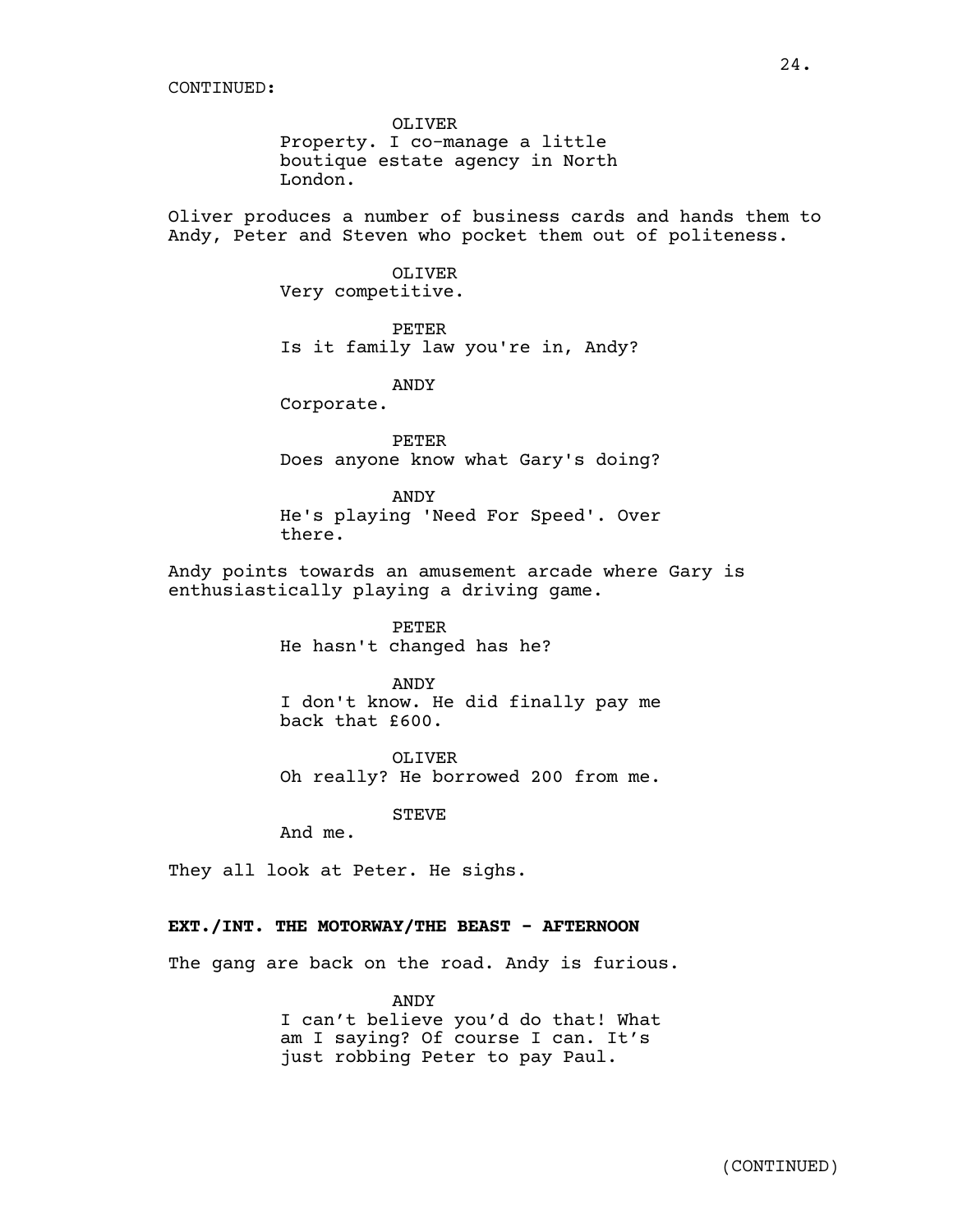GARY I borrowed it from Peter to pay you. I still owe Paul.

Andy glares at Gary. He is oblivious to their scorn.

# **INT. THE BEAST - LATER**

*'Step On'* by The Happy Mondays blares as The Beast roars downhill past the 'Welcome to Newton Haven' sign.

> GARY Oh shit. Newton Haven.

We see a nondescript sprawl in the valley below.

GARY Take a moment to look upon it in its original colours boys, for tonight we paint it red.

The Beast roars past a MOTORCYCLE COP. Immediately- POLICE SIRENS WHOOP. The Motorcycle Cop pulls them over.

> GARY Fuck-fuck-fuck-fuck-fuck-fuck.

Gary pats his pockets madly. The others look horrified.

GARY Oh no, wait, it's alright. I did it all at the services.

KNOCK KNOCK. The Motorcycle Cop taps on the driver's window. Gary winds it down and turns off the stereo.

> MOTORCYCLE COP Know why I pulled you over, sir?

GARY Music too loud?

MOTORCYCLE COP Your left brake light is faulty.

GARY Argh. The old brake lights! So called because they break all the time. I'll get it sorted officer.

MOTORCYCLE COP Can I see your license, sir?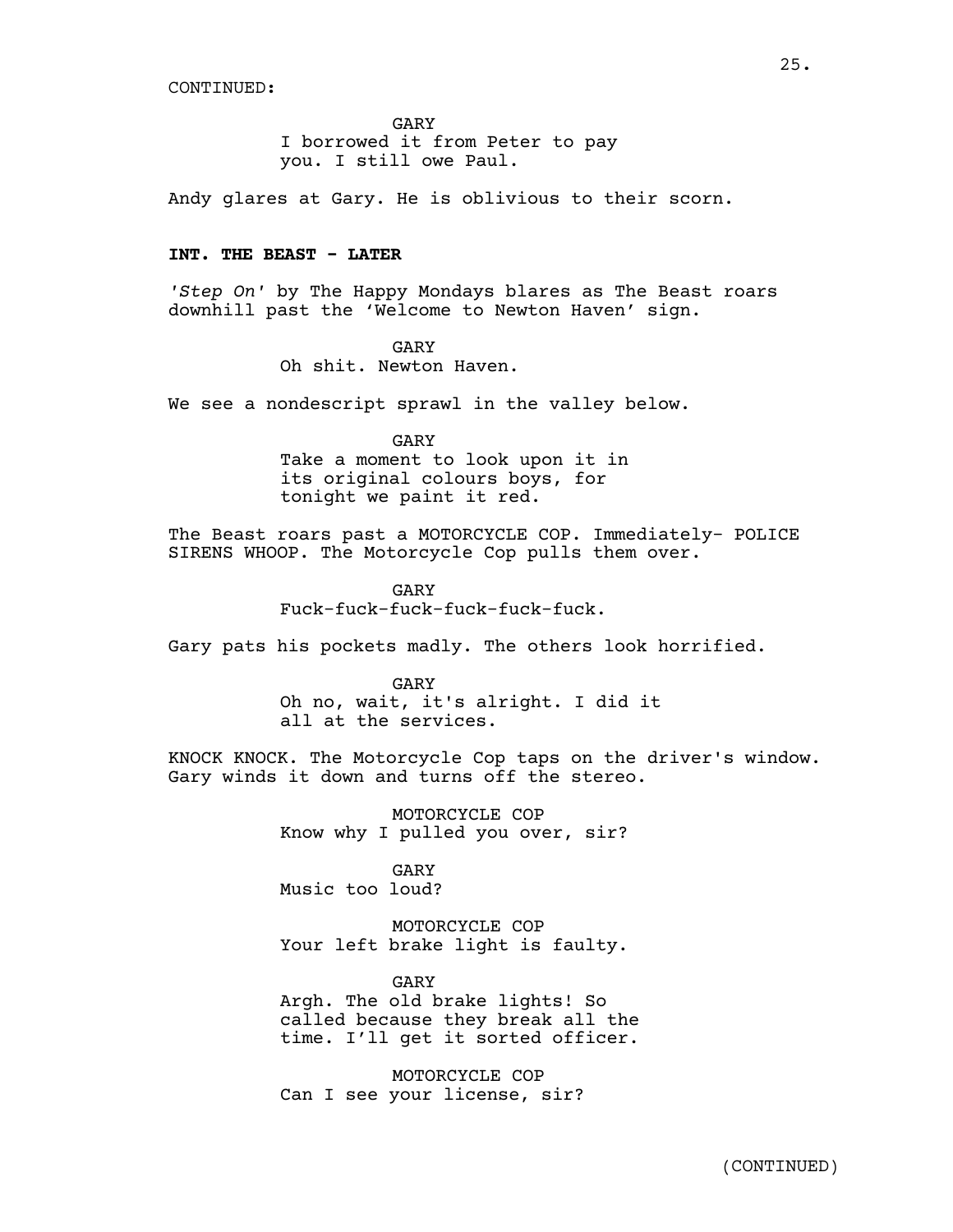GARY Yes. No. Wait. It's in my wallet. And I left that in the bloody gym!

MOTORCYCLE COP Any other form of identification?

GARY

No, it's all in my sports bag. Typical. I'll happily give you my name and address if you need to run me through the old system.

MOTORCYCLE COP

Go on then.

GARY It's Peter Page. And it's 48 Bishop's Gardens, London, N2 T12.

The Cop returns to his bike. The others furiously whisper.

OLIVER Jesus, Gary! W.T.F.?

PETER Why did you give him my name?

GARY I'm not giving him my name am I?

PETER What if I get done by the police?

GARY You won't get done by the police.

ANDY Gary, he'll check the number-plate against his name!

The Motorcycle Cop returns. They all shut up.

MOTORCYCLE COP So Mr. Page, what brings you to Newton Haven?

GARY We're all from here. Back to see the sights. Have a crack at The Golden Mile. Might get messy.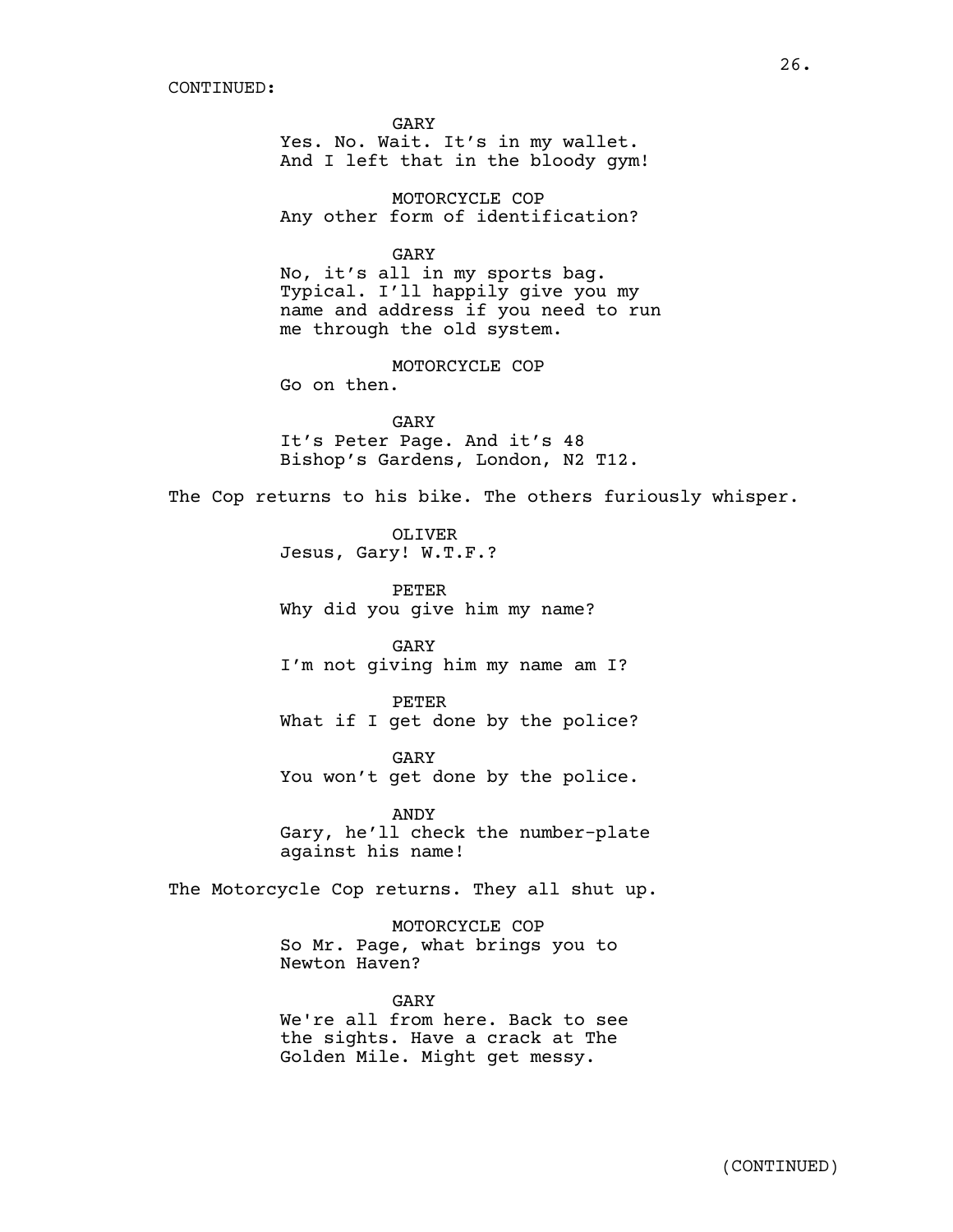MOTORCYCLE COP Well, make sure you get that brake light fixed, Peter and don't make too much mess.

## GARY

We won't!

Gary drives off. Stunned silence.

PETER I - I don't understand.

GARY It's simple, Pete. The car's still registered to you, has been since '89.

PETER But I've moved house three times since then.

GARY

I know, I changed the log book, I've done this loads of times. Where do you think all those points came from? Seriously. You guys need to relax.

# **EXT. THE B&B - DAY**

The Beast is parked outside a modest Bed and Breakfast. Steven, Oliver and Peter walk towards the entrance with their bags. Andy, still fuming, retrieves his belongings.

> ANDY Do you know how much trouble you could get into?

GARY Do you know how much trouble I'm in?

ANDY What's that supposed to mean? What the hell is this, Gary? Why are we even here?

GARY We are here to get annihilated.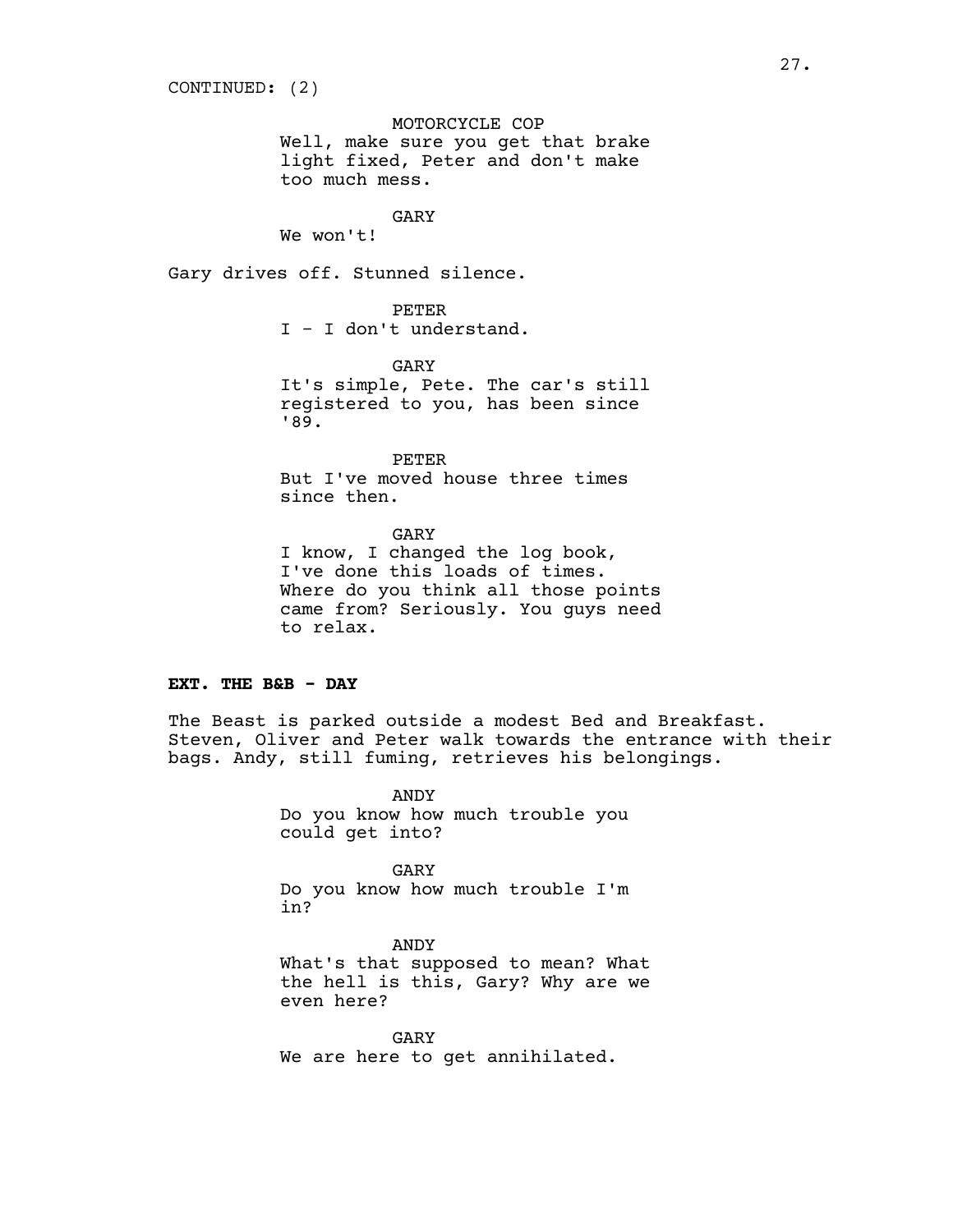### **INT. THE B&B - DAY**

A kindly landlady watches as the boys fill in forms.

LANDLADY Do you have plans for dinner?

Gary takes a TOURIST MAP from a display, opens it out.

GARY Tonight, we will be partaking of a liquid repast as we wend our way up The Golden Mile, commencing with an inaugural tankard at The First Post then onto The Old Familiar, The Famous Cock, The Cross Hands, The Good Companions, The Trusty Servant, The Two Headed Dog, The Mermaid, The Beehive, The King's Head and The Hole in the Wall for a measure of the same, all before that last bitter sweet pint in that most fateful terminus, The World's End. Leave a light on good lady, for though we may return with a twinkle in our eyes, we will, in truth be blind... drunk.

The landlady stares at Gary.

### **INT. B&B. BEDROOM 1 - DAY**

Andy sits on his bed. We hear banging from another room.

# **INT. B&B. BEDROOM 2 - DAY**

Steven flicks through the TV channels. More banging.

# **INT. B&B. BEDROOM 3 - DAY**

Oliver is laying out some clothes onto the bed.

GARY (O.S.) Oh come on!

# **INT. B&B. BEDROOM 4 - DAY**

Peter frowns at the noises coming from Gary's room.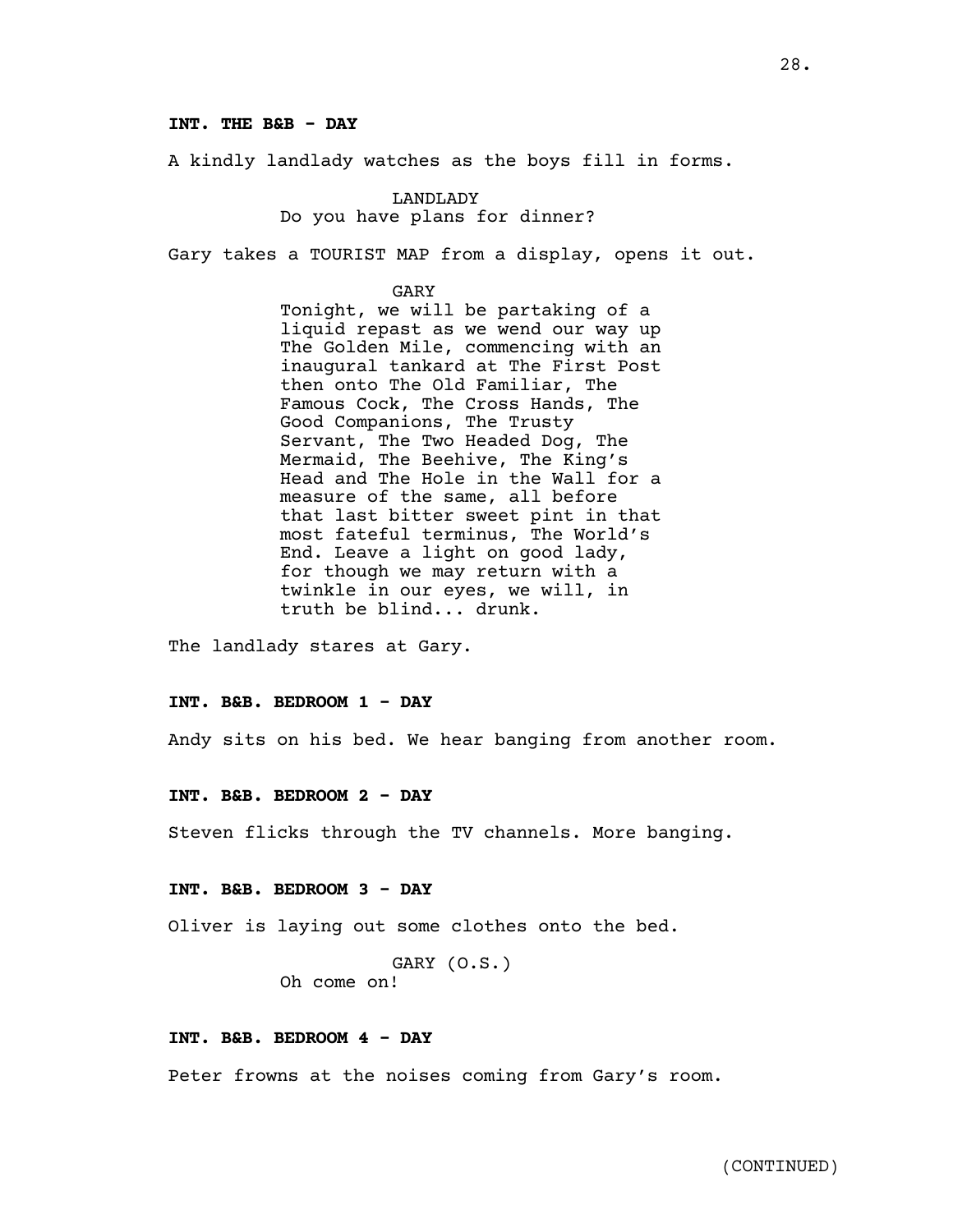GARY (O.S.)

Fuck it!

# **INT. B&B. CORRIDOR - DAY**

All four peer out of their rooms. Gary emerges livid.

GARY No mini-bar!

STEVEN Aren't we just about to drink twelve pints of beer?

GARY Fuck me, he's keen. Let's boo-boo.

# **EXT. STREETS OF NEWTON HAVEN - DAY**

*'So Young'* by Suede plays as the group swagger along in slowmo. VARIOUS PASSERSBY regard them with mild indifference.

Newton Haven in all its underwhelming glory: Floral displays, ring roads, neat avenues. They walk past FIVE TEENAGE BOYS and see a reflection of their former selves. Gary nods to them, as if they have something in common.

Gary rings someone's doorbell and runs off, forcing the others to do the same. Gary laughs, they don't.

# **EXT. THE FIRST POST - MOMENTS LATER**

Gary poised, one foot up on a picnic table like a tour guide.

GARY Until 1840-

ANDY For fuck's sake.

GARY

-this building was the site of Newton Haven's first Post Office. Then an enterprising business fellow decided that, far from benefitting matters of the sending and receiving of mail, it was better suited as a humble tap-room where one could get twatted.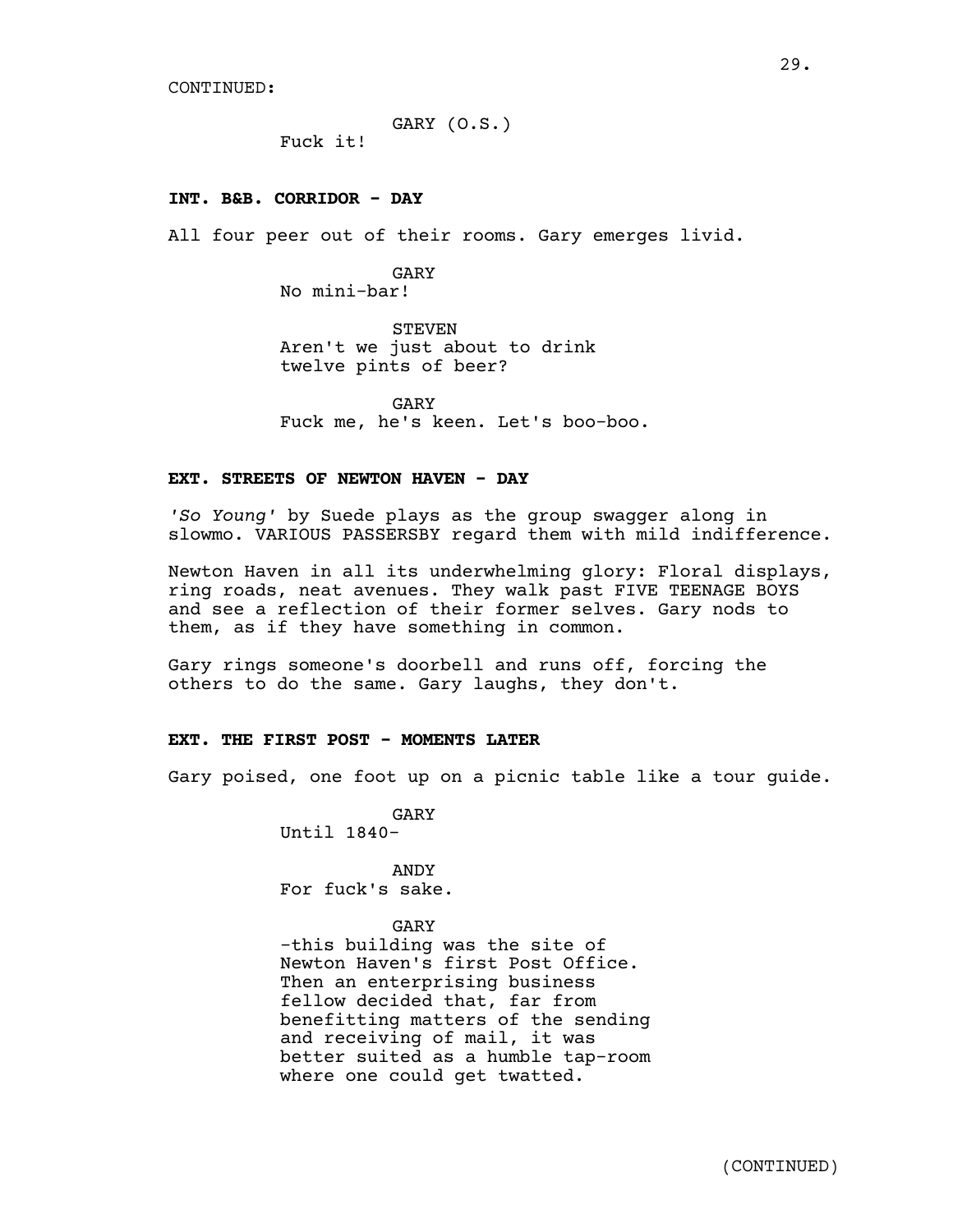Gary nods sagely and opens the door with a flourish to-

# **INT. THE FIRST POST - CONTINUOUS**

-the shittiest chain pub you've ever seen. It's completely without charm or atmosphere. Gary smiles.

# GARY

It's like déjà vu.

PETER

I don't remember this at all. Has it been refurbished?

STEVEN Must have been bought by a chain.

OLIVER

Yes, it's part of that nationwide initiative to rob small, charming pubs of any discernible character.

STEVEN Starbucking, man. It's happening everywhere.

GARY Can't take away that smell though.

ANDY I'm sure they tried.

They walk to the bar. There are few patrons present. Gary approaches PUBLICAN 1 with an expectant smile.

> GARY Good evening Raymondo. The prodigal sons return.

The publican doesn't seem to recognise Gary.

GARY Who's on the guest list tonight?

PUBLICAN 1

Come again?

GARY The guest ales. We're doing The Golden Mile and you sir, have the honour of drawing first blood. What do you recommend?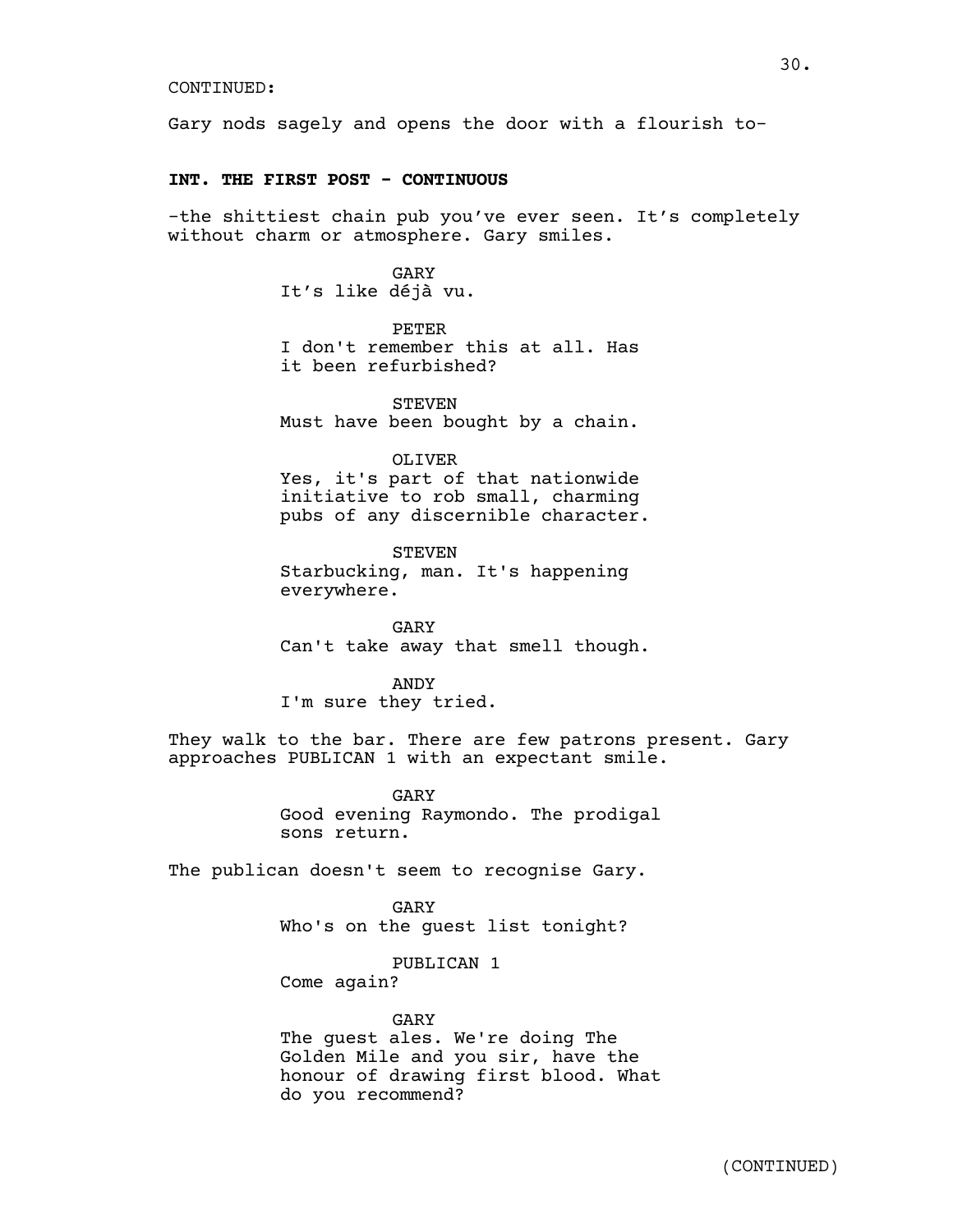PUBLICAN 1 There's one. Crowning Glory.

GARY Rather fitting.

PUBLICAN 1

Why's that?

GARY I'm Gary King.

PUBLICAN 1

What?

Gary continues, not phased.

GARY So tell me more.

PUBLICAN 1 About what?

GARY Crowning Glory. Is it hoppy? Is it nutty? Is it foamy? Does it have a surprisingly fruity note that lingers on the tongue?

PUBLICAN 1

It's beer.

GARY Mmmmmm, we'll have five of those then.

ANDY Four. And one tap water.

GARY You fucking what?!

# **INT. THE FIRST POST. TABLE - LATER**

The group sits at the same table from the prologue. Gary looks at Andy sipping his water and shakes his head.

> GARY I can't believe this, a man of your legendary prowess drinking fucking rain. It's like seeing a lion eating some hummus.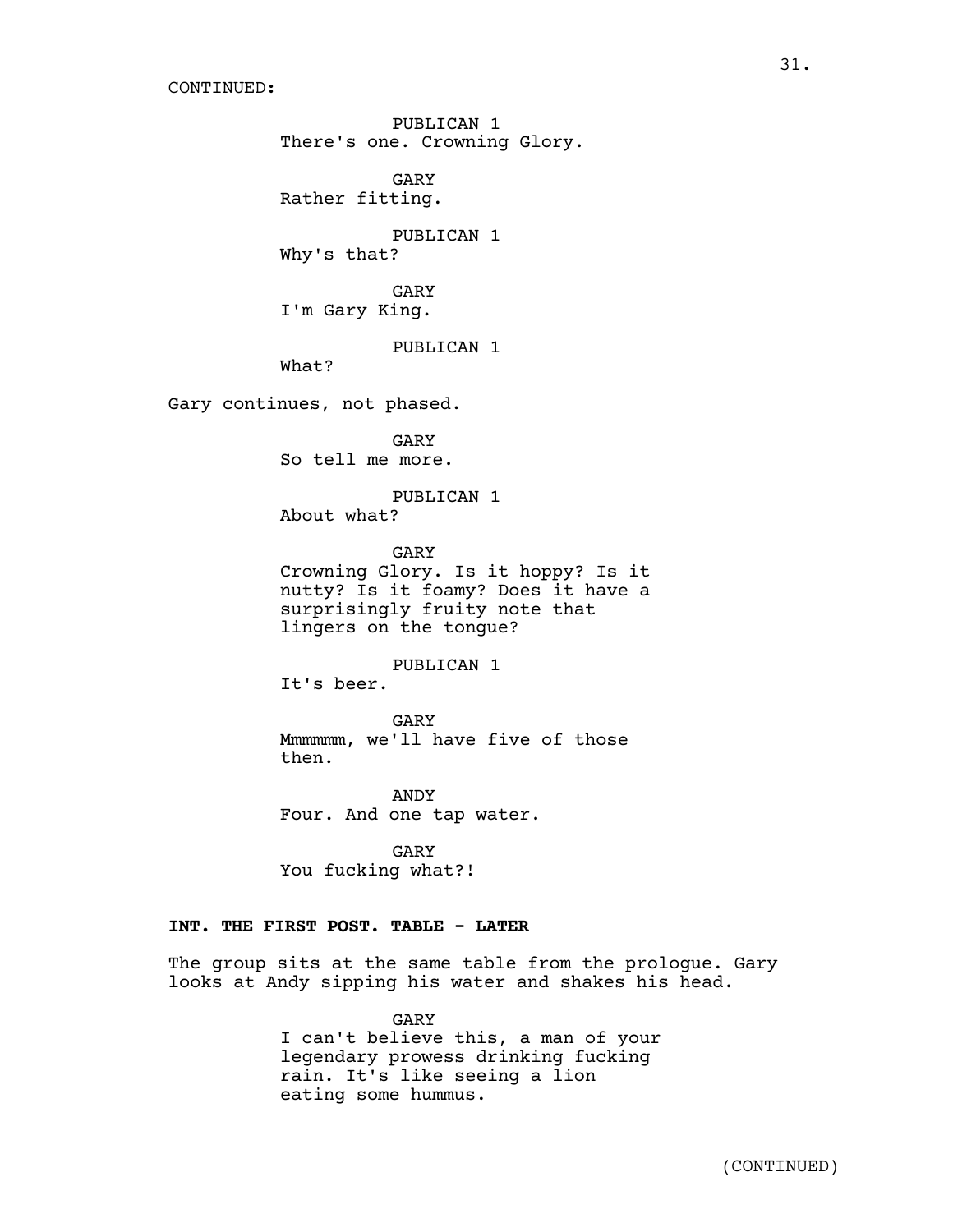OLIVER That doesn't make any sense.

GARY I know it doesn't make any sense.

ANDY You seriously have a problem with me not drinking, after what happened?

GARY I don't but King Arthur does!

OLIVER Ooh this'll be good.

ANDY What's King Arthur got to with it?

GARY

Do you think King Arthur would have come back from the Battle Of Hastings, fucking rocked up at Arthur's Castle-

OLIVER

Camelot.

GARY - gone to the bar and ordered a tap water?

STEVEN

No, because they wouldn't have had running water in Arthurian times.

GARY Exactly. He would have ordered a mead. The King Arthur of beers.

PETER Mead's a honey wine isn't it?

ANDY And I'm less of a man because I choose to drink water?

GARY It's a bit 'ooh ducky' innit?

PETER That's not very PC, Gary.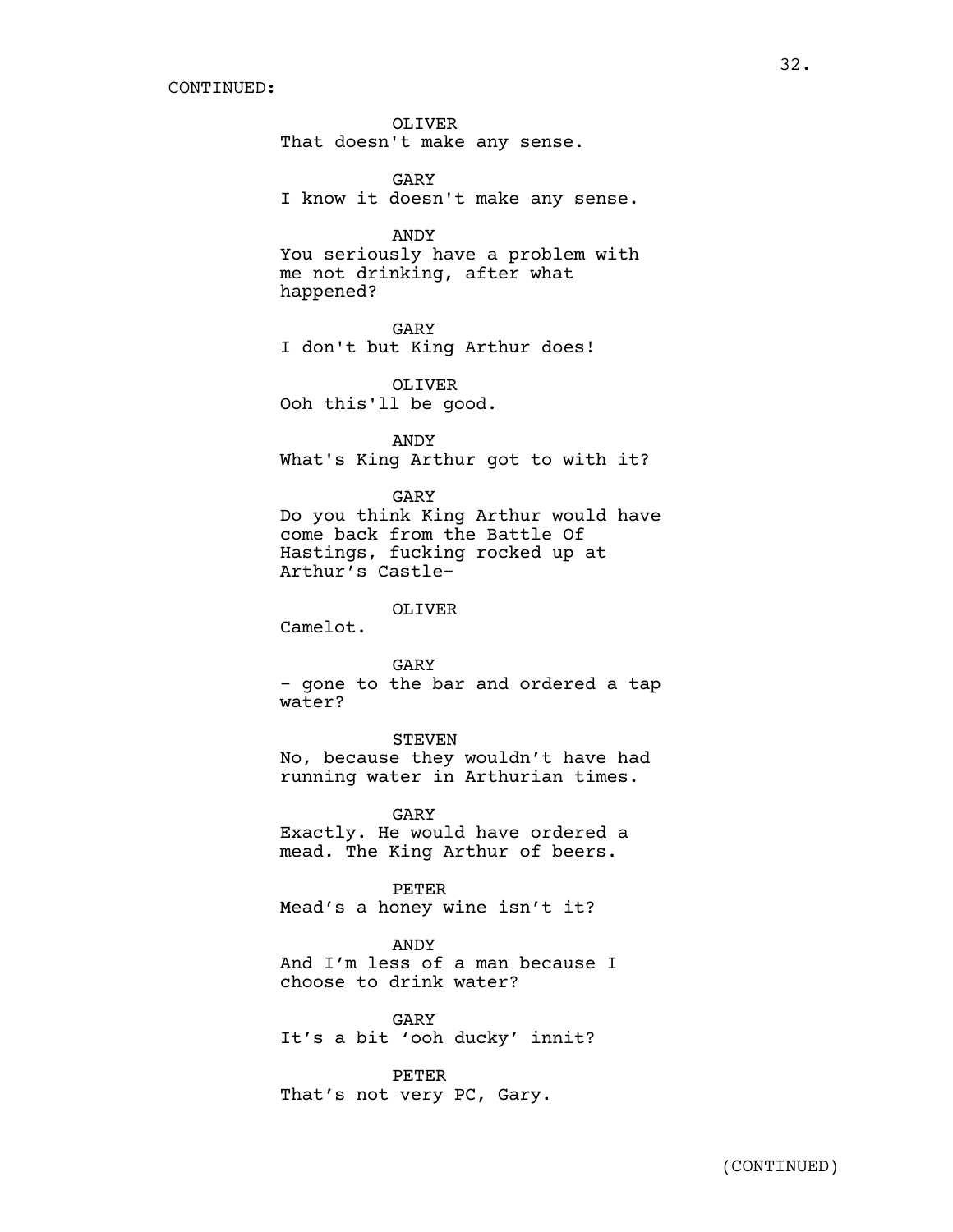# GARY

Get out of the nineties mate.

ANDY

Listen there's nothing 'ooh ducky' about being teetotal, about walking into a pub after a rubgy match and ordering a tap water at a bar packed with big ugly bastards wearing war paint. That Gary, takes confidence. I'm talking balls.

#### GARY

You said it, poof.

#### ANDY

I don't know if you've noticed this but we are not teenagers anymore. I mean, god forbid you ever have children, because if-

GARY I might have kids.

ANDY Then you had better be ready to take responsibilty-

GARY No. I mean I might have kids.

Andy and the others look lost.

GARY

Remember Karen Eggerton who I... (euphemistic gesture) ... fucked? She was two weeks late when her family emigrated to Normandy. Never heard from her again. She might have had a baby. Imagine that? A French kid.

ANDY It's pointless arguing with you.

#### GARY

To kids. Wherever they may be.

Gary toasts and drains his Bud.

GARY Come on. Let's boo-boo.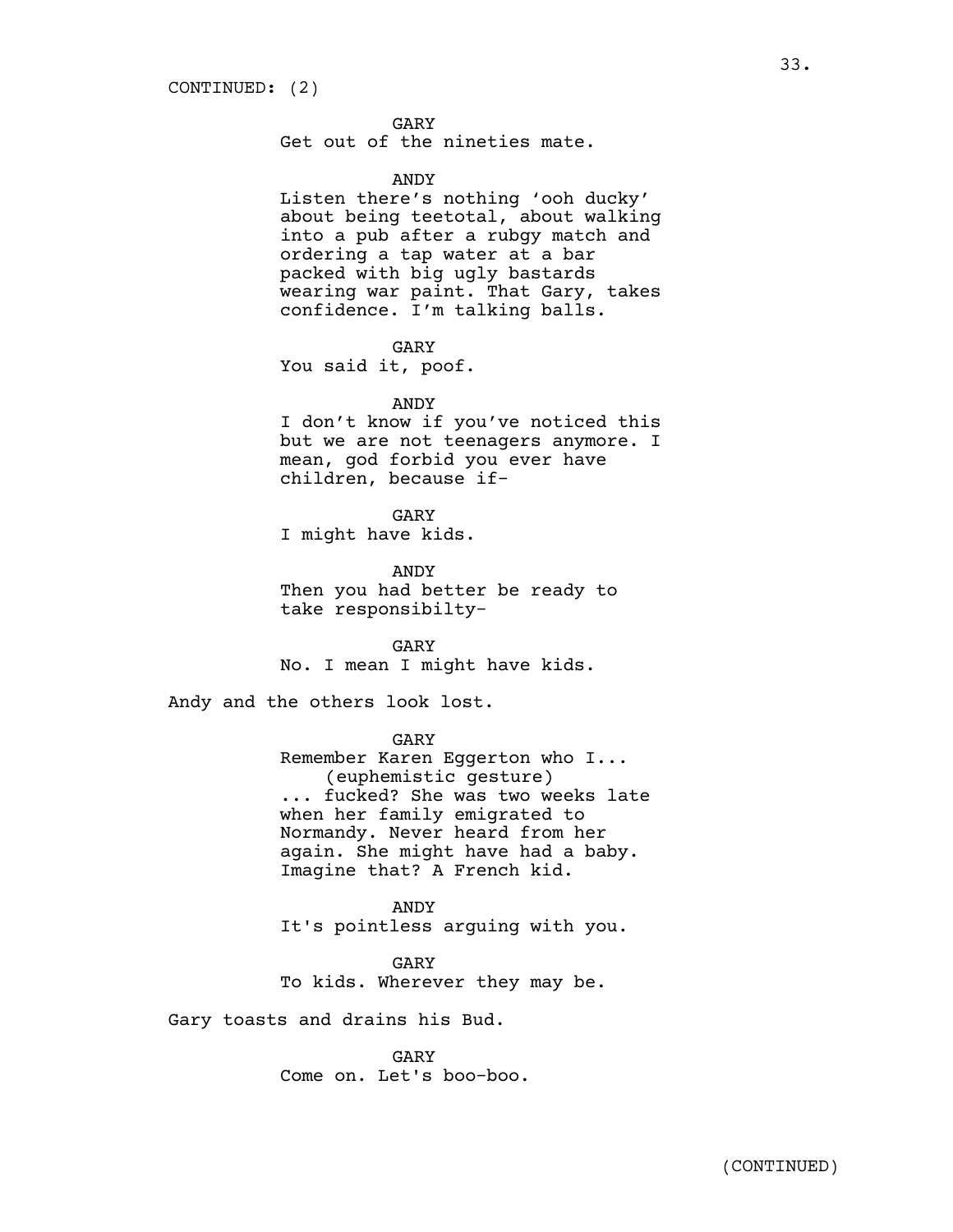#### STEVEN

"Boo-boo". What is that?

GARY

You remember? "Let's boo-boo". On the wall of Mr. Shepherd's classroom, it used to say 'Exit, Pursued By Bear', y'know, from the Shakespeare play?

STEVEN 'A Winter's Tale'.

GARY Yeah. What was it called?

STEVEN 'A Winter's Tale'.

GARY

That's it. When we needed to make a quick getaway we'd go 'Exit, Pursued By Bear' then 'Exit, Pursued By Yogi Bear', then 'Let's Yogi and Boo-Boo', then 'Let's Boo-Boo'.

STEVEN So you're saying we should go?

GARY Yeah. It's shit here innit?

### **EXT. THE OLD FAMILIAR - LATER**

Gary leads the march to the next watering hole.

GARY Ah. The Old Familiar. Now this is a pub.

# **INT. THE OLD FAMILIAR - MOMENTS LATER**

They enter the second shittiest pub you've ever seen. There is literally no difference between this and the previous one.

> OLIVER Now I have déjà vu.

Gary walks off toward the bar and hails the publican.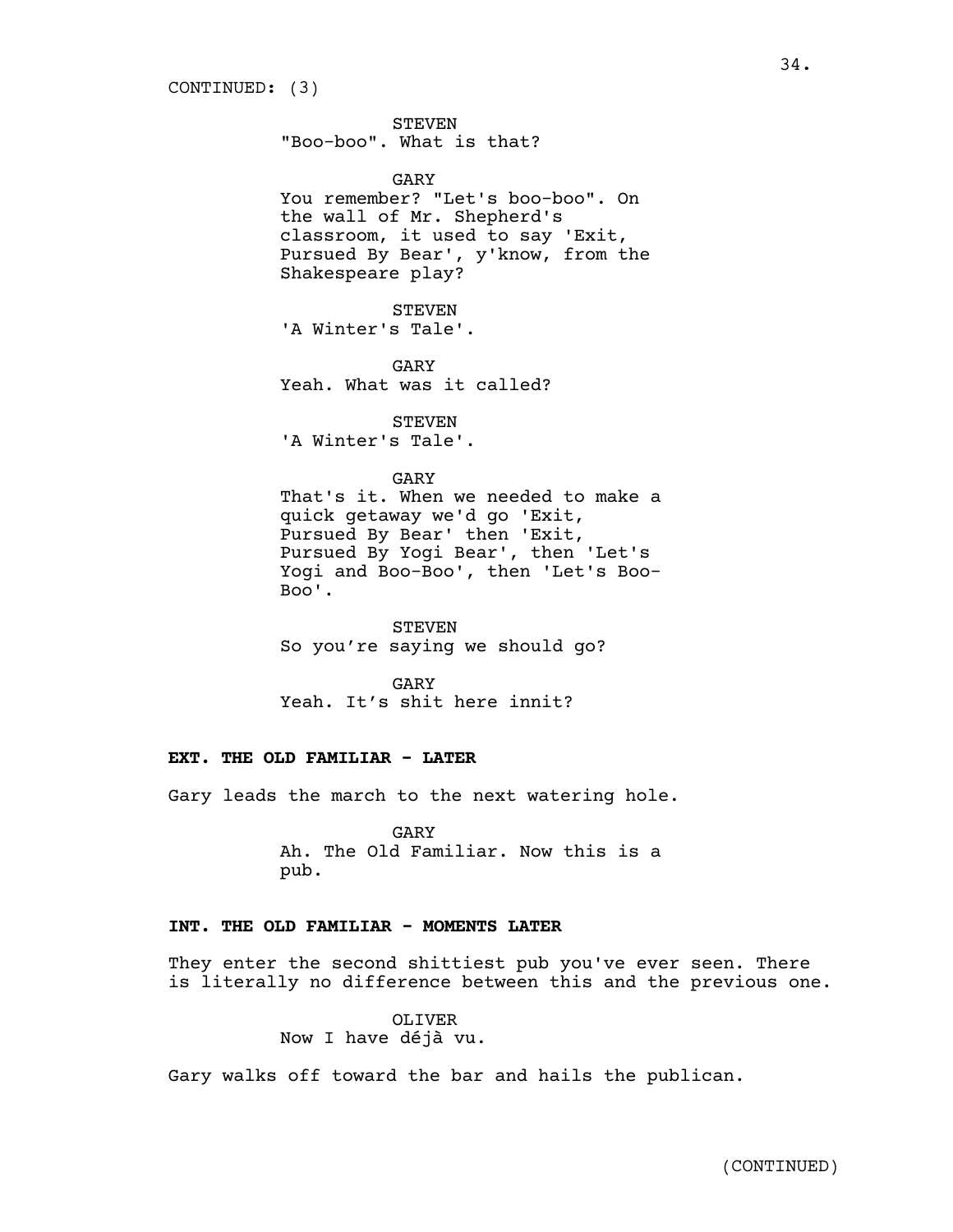GARY David my man, have you heard the news? Gary King is back in town.

PUBLICAN 2

Who's he?

# **INT. THE OLD FAMILIAR - LATER STILL**

Tick tock. The group sits around the table in SOLEMN SILENCE.

PETER How was the funeral, Gary?

ANDY Your mum's funeral?

GARY

It's difficult to put into words. But if I had to choose three, I'd say 'really, really sad'. Wait, that's two. How about 'really, very sad'? Lot of people wearing black. Lot of hats. Like a wedding, but where someone's dead.

ANDY It's a shame, she was a good woman. I liked your mum.

GARY Yeah. Me too.

Oliver pipes up loudly and unprompted.

OLIVER

Hello.

GARY

Hello mate.

OLIVER Are you here?

GARY I've been here for ages.

Oliver shushes Gary. Indicates he's on his earpiece.

OLIVER You get lost on the ring-road again? This is Newton Haven. (MORE)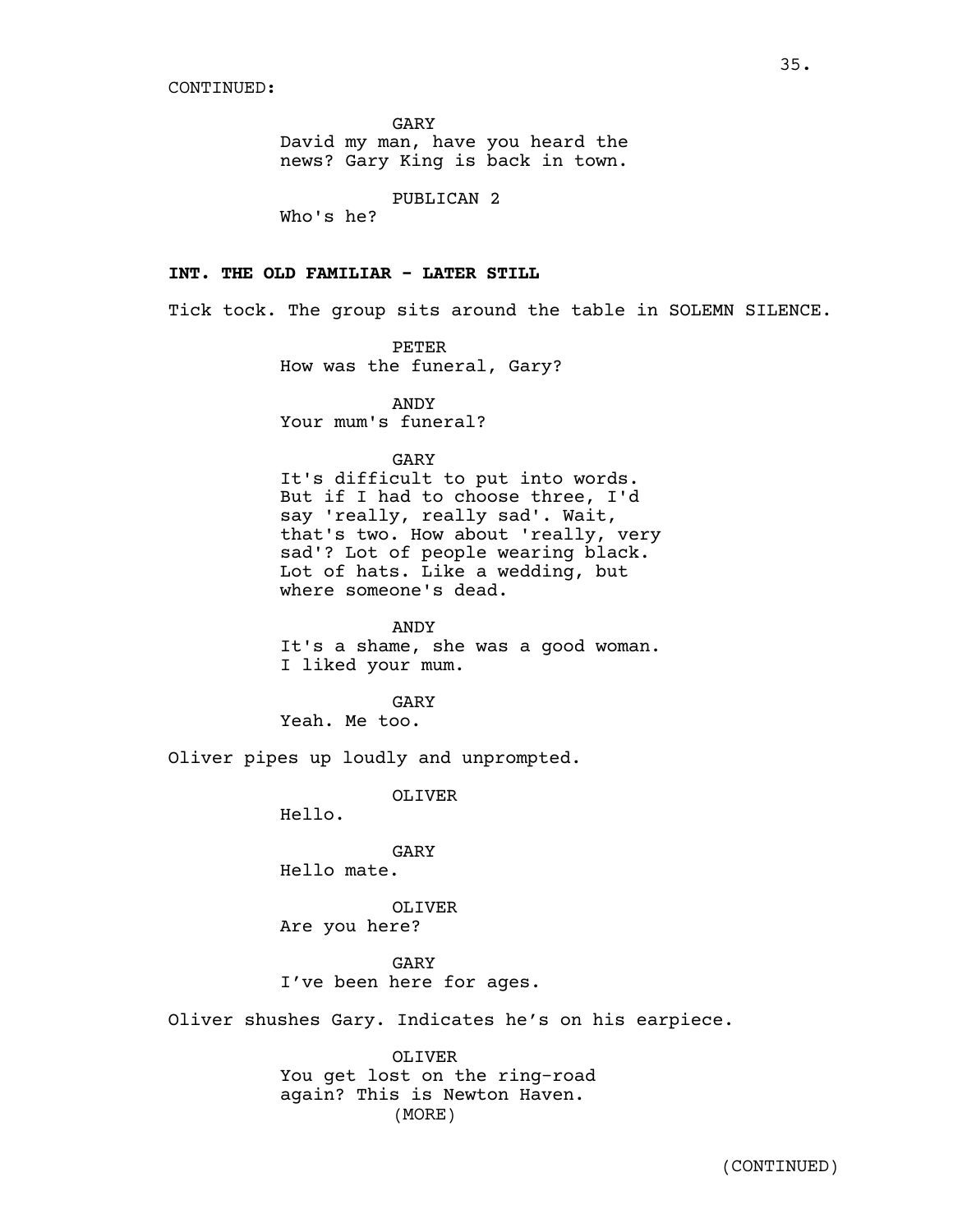What time are you meeting The Twins? We're all at The Old Familiar. Come by if you want. OLIVER (CONT'D)

Oliver glances at Gary, who's listening intently.

OLIVER Yeah, he is. Okay. See you soon.

GARY Who was that, O-Man?

OLIVER Don't call me O-Man, Gary and if you must know it was Sam.

# GARY & STEVEN

Sam's here?

## OLIVER

Is there a fucking echo? Yes, Sam's here. She's down from Manchester. We're driving to Mum's tomorrow.

STEVEN And Sam's coming here now?

GARY Calm down Steve, I saw her first.

OLIVER

Oh for fuck's sake, not this.

STEVEN

Are you fucking kidding me? I saw her first. Wow, you really have a selective memory don't you?

GARY Someone else was saying that.

ANDY

Yeah, me.

GARY

No. I would have remembered.

#### STEVEN

I told you I had a thing about Sam then you proceeded to try and get in her pants at every opportunity.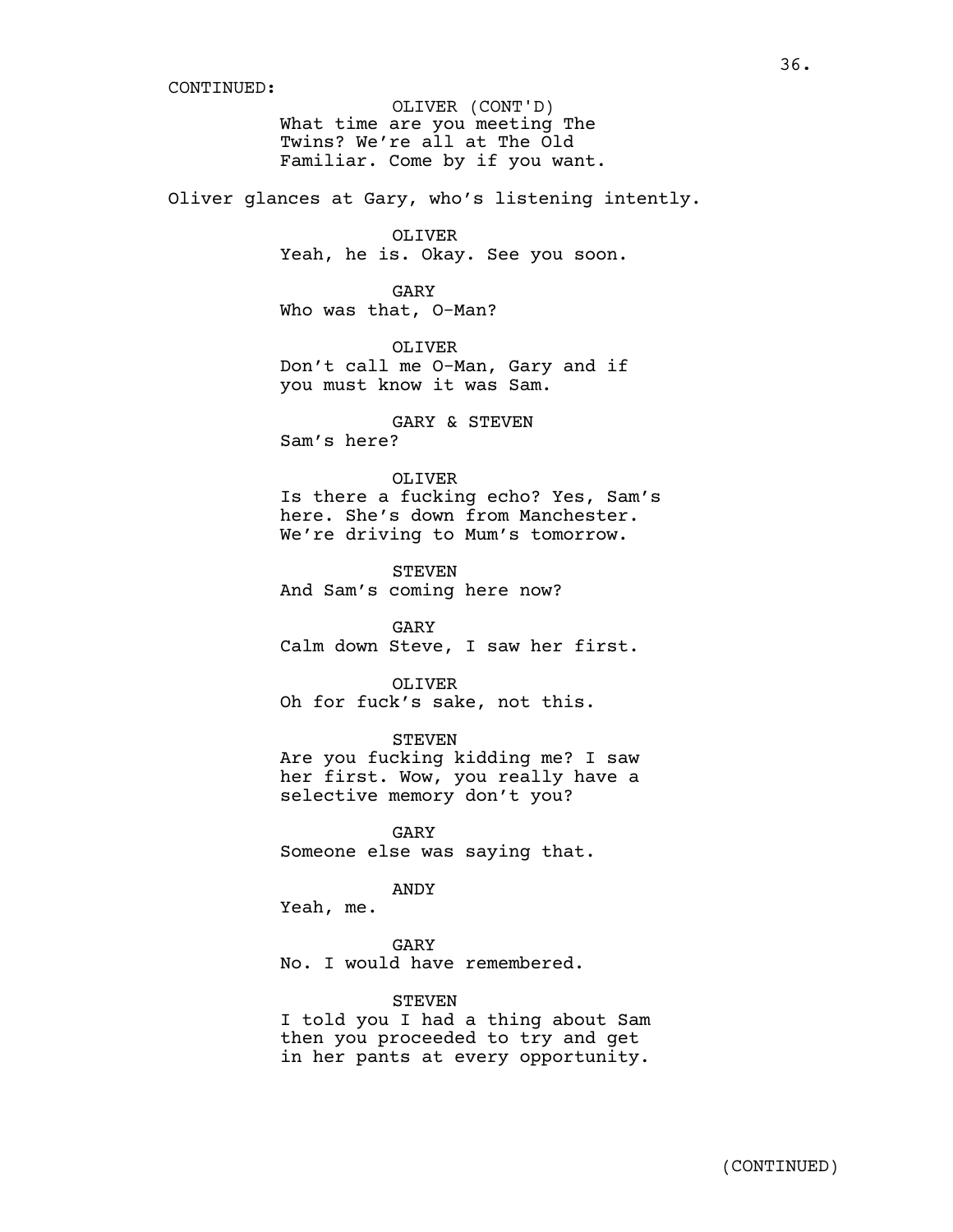OLIVER

Guys please-

STEVEN You only liked her after you found out I liked her!

GARY

That's right, you did *Cabaret* at school because she was in it and she wore those fishnets tights and you got a big old boner on stage.

OLIVER

Jesus Christ-

#### GARY

Don't matter anyway, I think she had a massive wide on for Adrian Keane.

STEVEN I hate that prick.

OLIVER Can we not talk about my sister in relation to a) massive wide ons and b) Steven's erect penis?

GARY Of course. Is she still fit though?

OLIVER I'm not going to answer that.

GARY Is she though?

# SAM (O.S.)

Am I what?

SAM enters. She's 38 and yes, she's still-

GARY

Fit.

Steven stands up, like a gentleman.

STEVEN

Hi Sam.

SAM Steve? You've grown haven't you?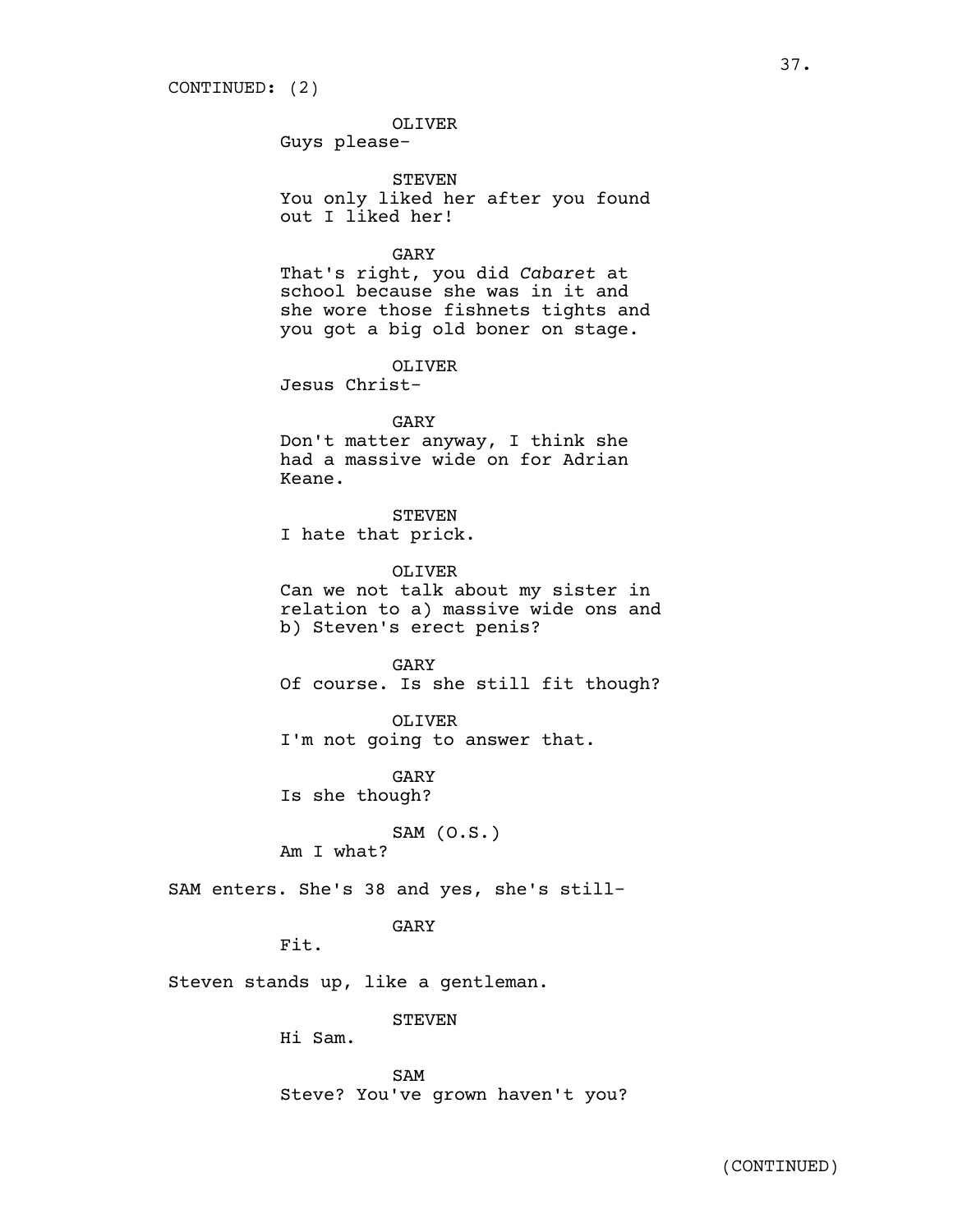CONTINUED: (3)

GARY

Yeah, sideways.

SAM You look fantastic.

GARY

Steroids.

SAM Hi Pete, Andy, wow long time. Alright big brother?

She ruffles Oliver's hair. Her smile fades-

SAM

Gary.

GARY Wilkommen. Bienvenue. Welcome.

STEVEN Sam. Would you like a drink?

GARY Slow down! She's only just here.

Gary shakes his head at Steven. Then-

GARY Sam. Would you like a drink?

SAM Vodka tonic thanks Steven. I'm just going to nip to the loo.

She leaves. Gary chuckles then follows her to the toilets.

SAM What are you doing?

GARY What are you doing?

SAM I'm going to the toilet.

GARY Well then, so am I.

SAM Gary! You are out of your mind!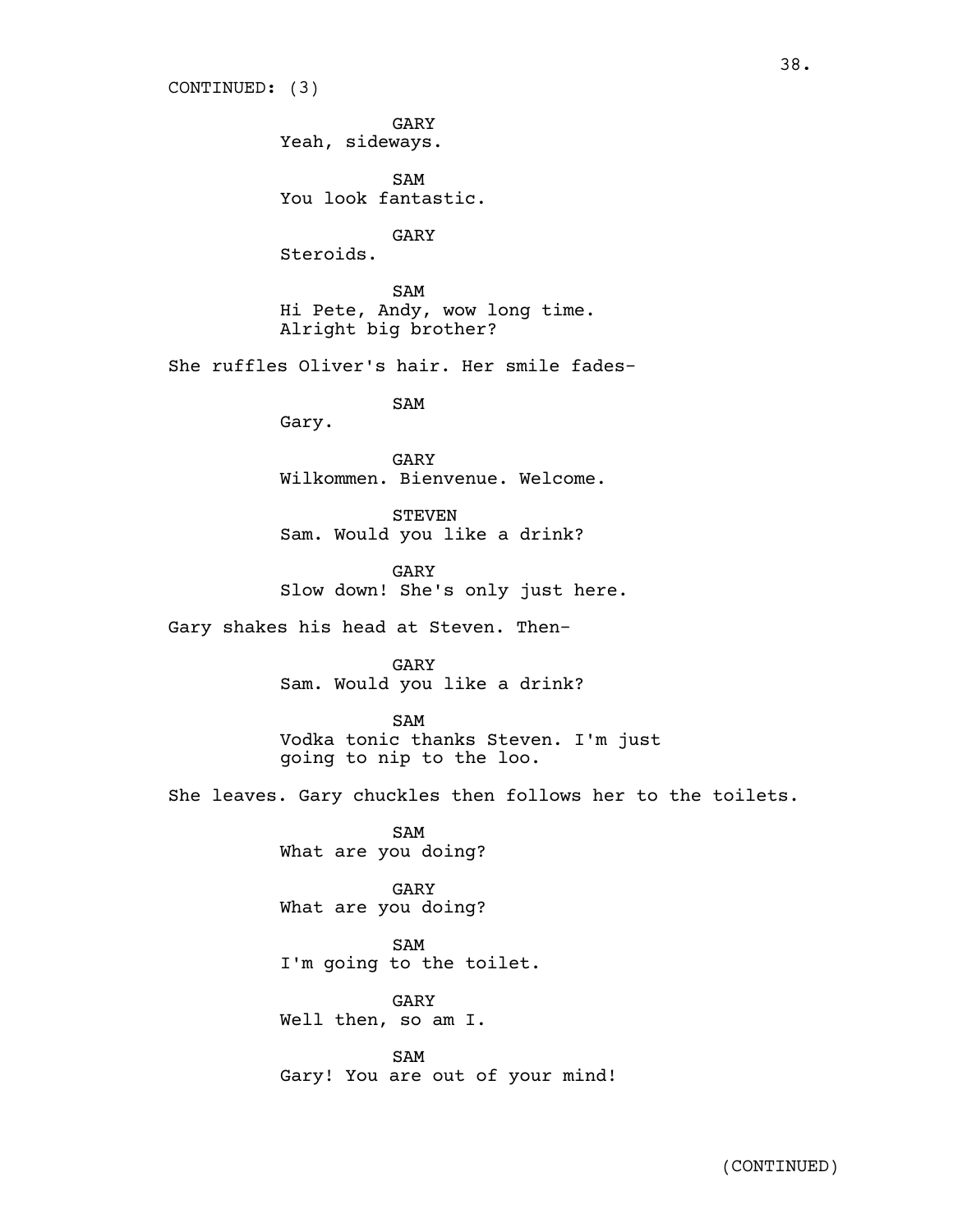GARY What are you talking about? You gave me the sign. SAM What sign? GARY You went to the toilet. SAM Are you serious? I haven't seen you in twenty years and you think I'm going to have sex with you in the ladies' toilet. GARY Well the disableds' is out of order. SAM Gary. What happened? GARY I don't know, maybe one of them put too many paper towels down the toilet. We don't really know what they are thinking. SAM No. What happened to you? GARY Nothing. Nothing happened to me. I'm the same old Gary. SAM No shit. GARY So, d'you wanna? Sam slaps Gary. Very hard.

# **INT. THE OLD FAMILIAR - MINUTES LATER**

Gary is back at the table. Sam returns.

SAM Oliver. I'll see you later.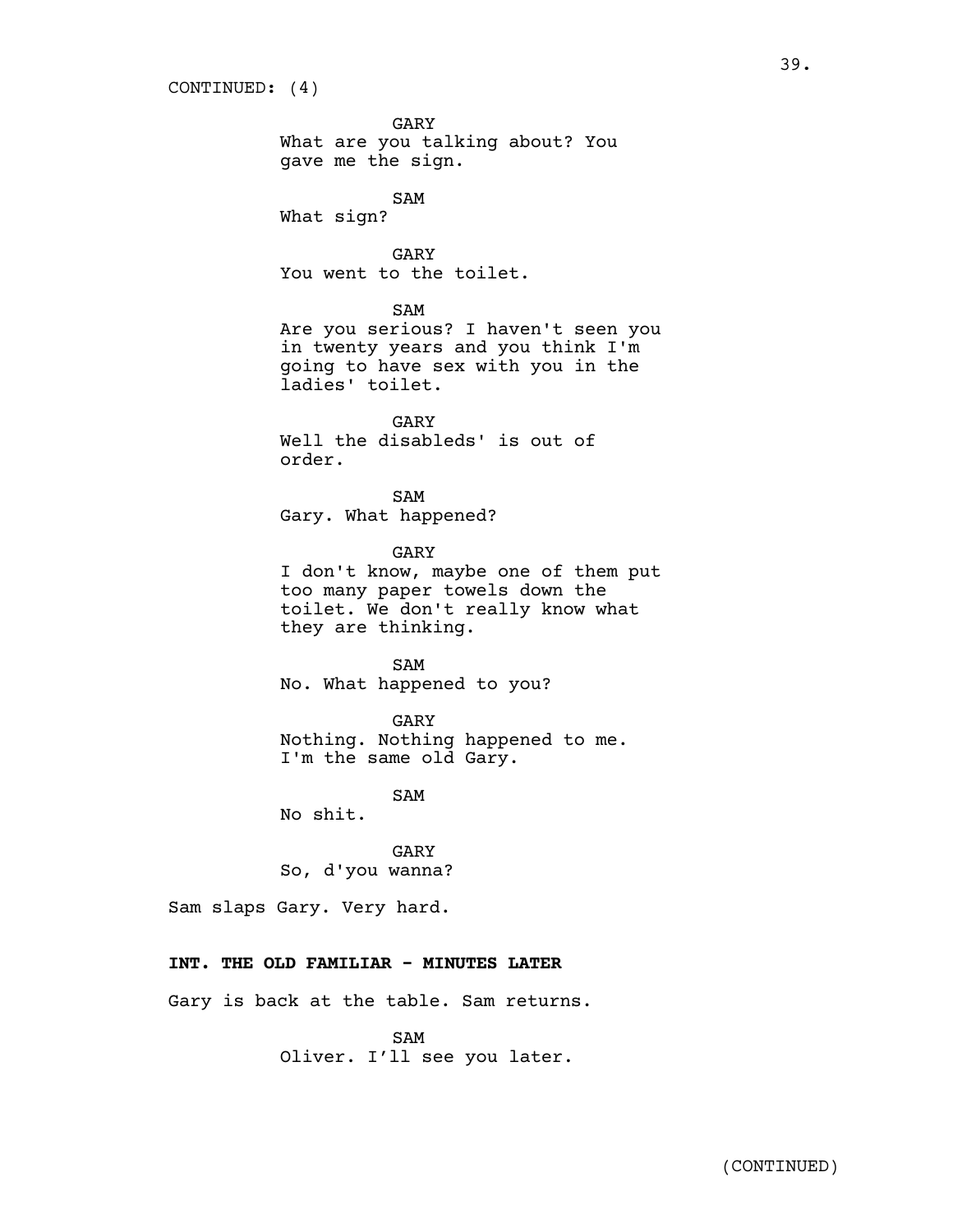STEVEN You're going?

OLIVER I thought you weren't meeting The Twins for another half hour?

SAM

I'm not.

Sam puts a sign on the table in front of Gary.

SAM I believe this is yours.

Sam exits. Gary picks up the sign. "OUT OF ORDER".

GARY Out of order. It's a private joke.

Gary laughs it off and pockets the sign.

OLIVER

I don't want to know.

# **EXT. STREETS OF NEWTON HAVEN - LATER**

The guys walk to the next pub. They pass an obtrusive BRONZE SCULPTURE in the centre of the park. It's a Henry Moore-like humanoid figure but with long jagged limbs.

> STEVEN What the hell is that?

ANDY Modern art.

PETER It's a memorial isn't it?

OLIVER Yeah. To modern art.

GARY Hey, what time is it?

ANDY Christ, it's not even six.

GARY Wrong! It's high time we got onto The Cock!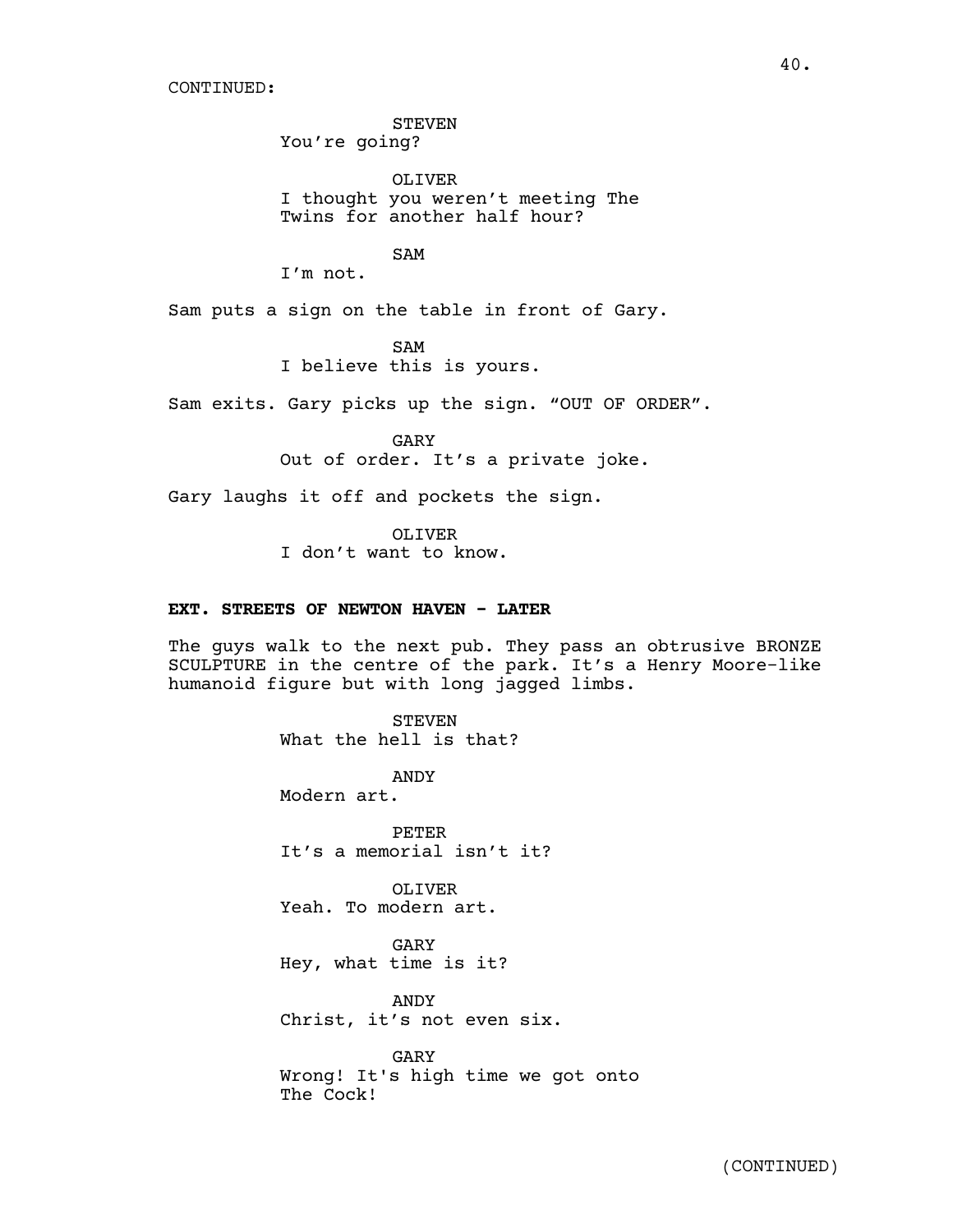#### CONTINUED:

Gary runs on ahead to 'The Famous Cock'. The others eye roll.

# **INT. THE FAMOUS COCK - MOMENTS LATER**

*'Fools Gold'* by The Stone Roses is playing. The gang lingers at the bar. Gary is trying to get served.

GARY

When you're ready, mate.

PUBLICAN 3 serves another customer first.

GARY

Oh shit. Look who it is.

Gary points to a GRIZZLED OLD DRINKER from the prologue. He is at the bar, drinking his lager through a crazy straw.

ANDY

Basil.

GARY

Mad Basil! D'you remember? We used to sit in here for hours and listen to his crazy stories about UFOs and lizard people and underwater Nazis.

OLIVER

Didn't he spout some bullshit about the Bermuda Triangle actually being a square?

STEVEN

No, he said it was two Isosceles Triangles forming a rhombus.

GARY He was your best mate wasn't he Steve?

STEVEN He wasn't my best mate. He was just a lonely, old man and I felt sorry for him.

GARY That's right. (shouts)

BASIL!

BASIL turns around. Gary waves and points at the group. Basil either doesn't remember them or chooses not to.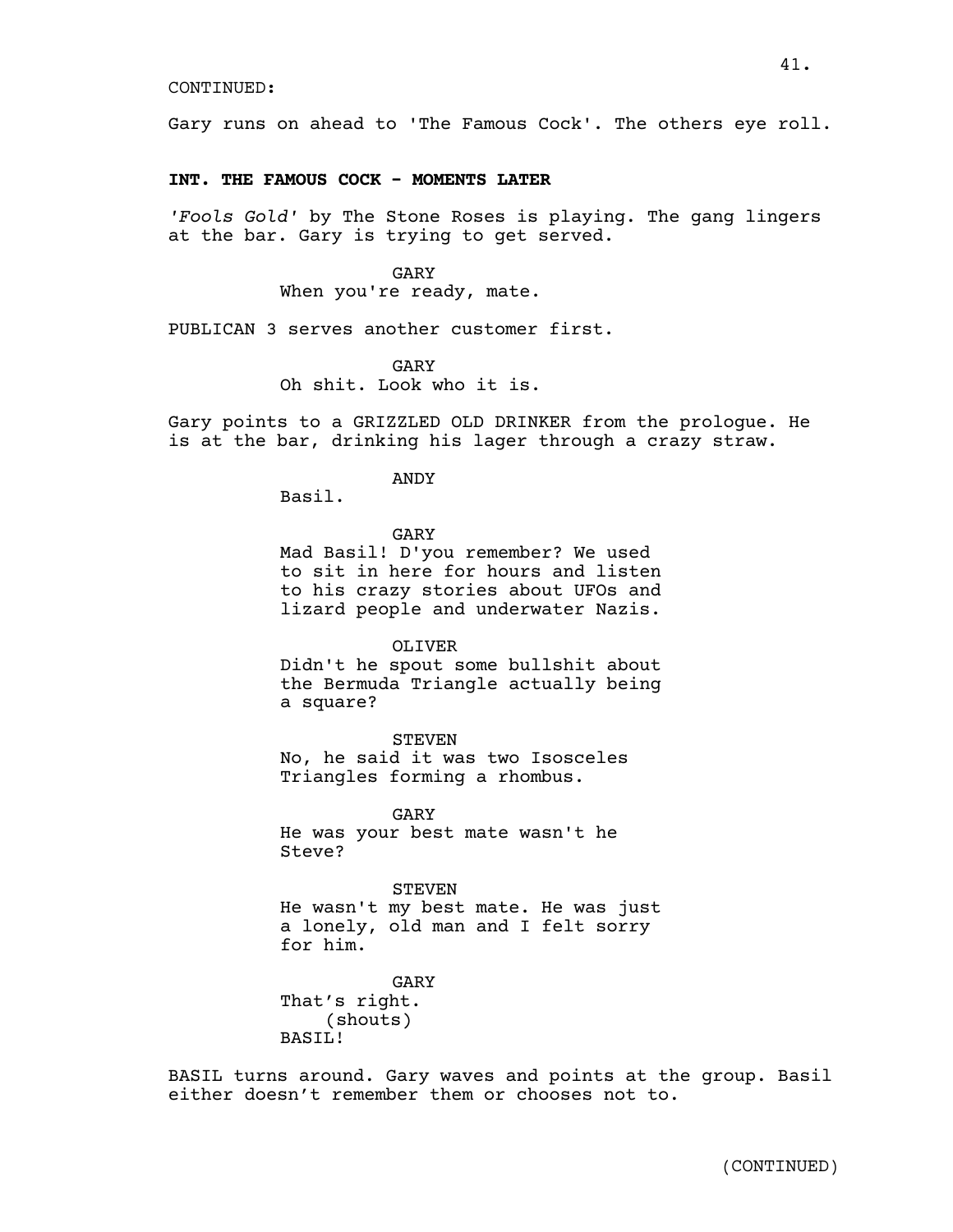CONTINUED:

ANDY Maybe we're not the local legends you think we are.

PUBLICAN 3 (O.S.)

Gary King?

GARY Speak for yourself.

PUBLICAN 3 You're barred.

The Publican indicates a wall of shame. We see photos of angry drunks. Among them a smiling young Gary, thumbs aloft.

# **EXT. THE FAMOUS COCK - MOMENTS LATER**

The group leaves, with Gary shouting back through the door.

GARY C'mon, this is fucking ridiculous.

PETER Have two in the next one.

ANDY He can have them all in the next one, for all I care.

GARY We've got to have one in every pub or the whole thing's fucked.

OLIVER I'd say it was fairly fucked already.

They leave Gary behind. He spots three glasses of lager on a picnic table, the sum of the dregs add up to a pint. We hear the Stone Roses singing *"Foooooool's Gold"*.

> ANDY How much more of this do we have to endure?

STEVEN That was three. There's nine more.

OLIVER

Oh good.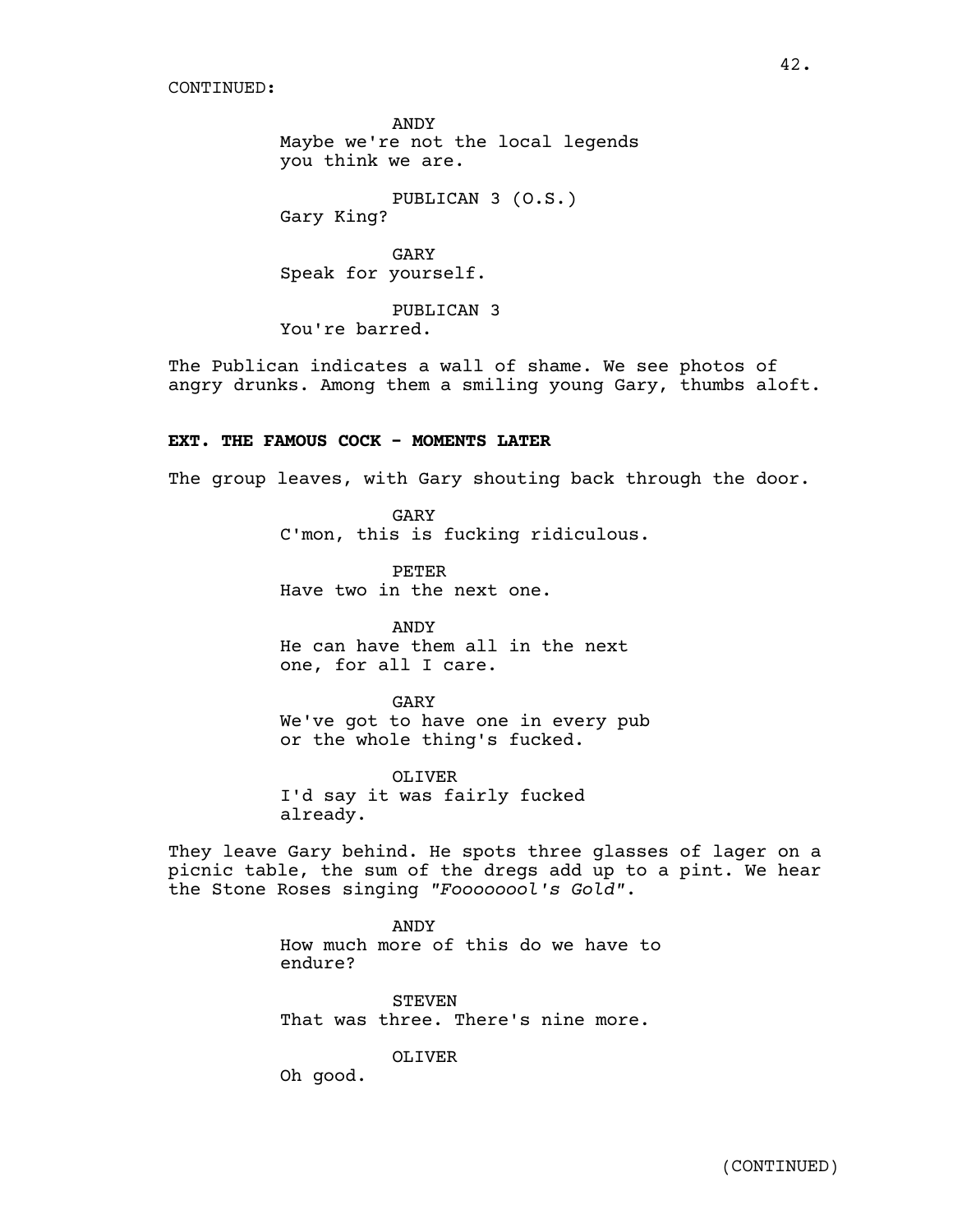ANDY Fuck this. I need to eat something.

PETER We could get something in the next pub.

STEVEN As long as it's reasonably healthy.

OLIVER This *is* Newton Haven. Not exactly the heart of the organic revolution.

STEVEN I doubt it's the heart of anything?

ANDY My wife wanted us to go organic, problem is, I like eating shit.

Gary is suddenly back with them and running on ahead.

GARY The next pub does shit! Keep up!

Angle on the picnic table, the three glasses, now empty.

# **INT. THE CROSS HANDS - EVENING**

This pub is much busier and seems friendlier. The gang sit sipping their drinks and eating chunky chips.

> STEVEN I remember this one.

GARY We had New Year's here.

PETER '89 into '90.

OLIVER Wasn't that when you fell asleep on the pool table, Andy?

ANDY I believe it was.

OLIVER For six hours.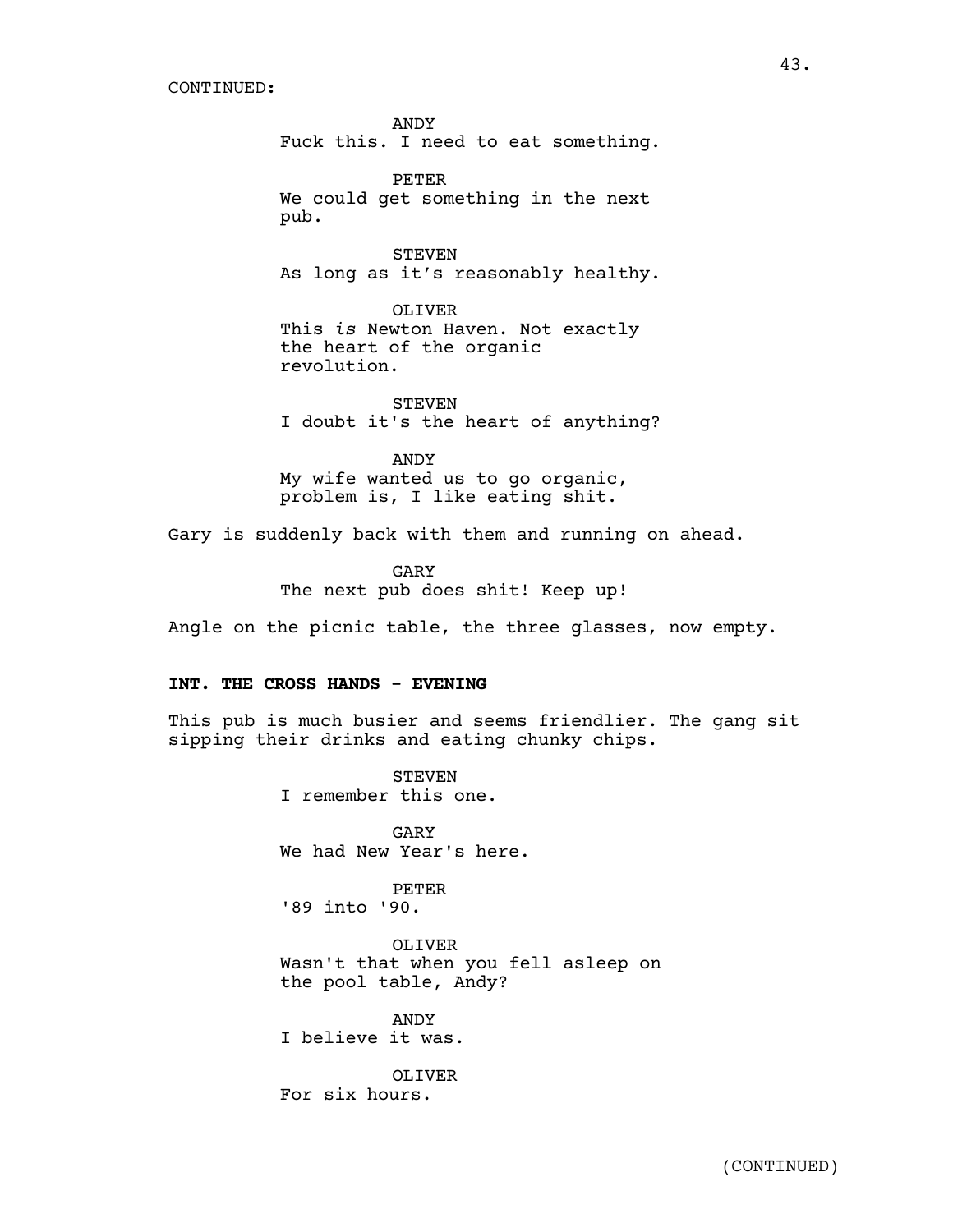They all smile and laugh in recollection. Gary spots the same FIVE TEENAGE BOYS at the pool table.

> GARY Yeah and when you woke up, we told you it was 1991 and you got all freaked out and punched a clock.

PETER That was a great night.

ANDY Didn't you manage to get off with Erica Leekes, Peter?

PETER I did. Something of a personal triumph, if I say so myself.

OLIVER She of the Marmalade Sandwich fame?

PETER

The very same.

OLIVER Erika Leekes, Tracy Benson and Becky Salt. Two blondes and a redhead in the middle.

GARY *The Marmalade Sandwich.*

ANDY (in reverie) Becky Salt. Fuck.

PETER Wonder what they're doing now.

OLIVER Why don't you ask them?

ANDY What do you mean?

OLIVER Well sitting at that table over there are two blondes with a redhead in the middle.

GARY Shut the fuck up.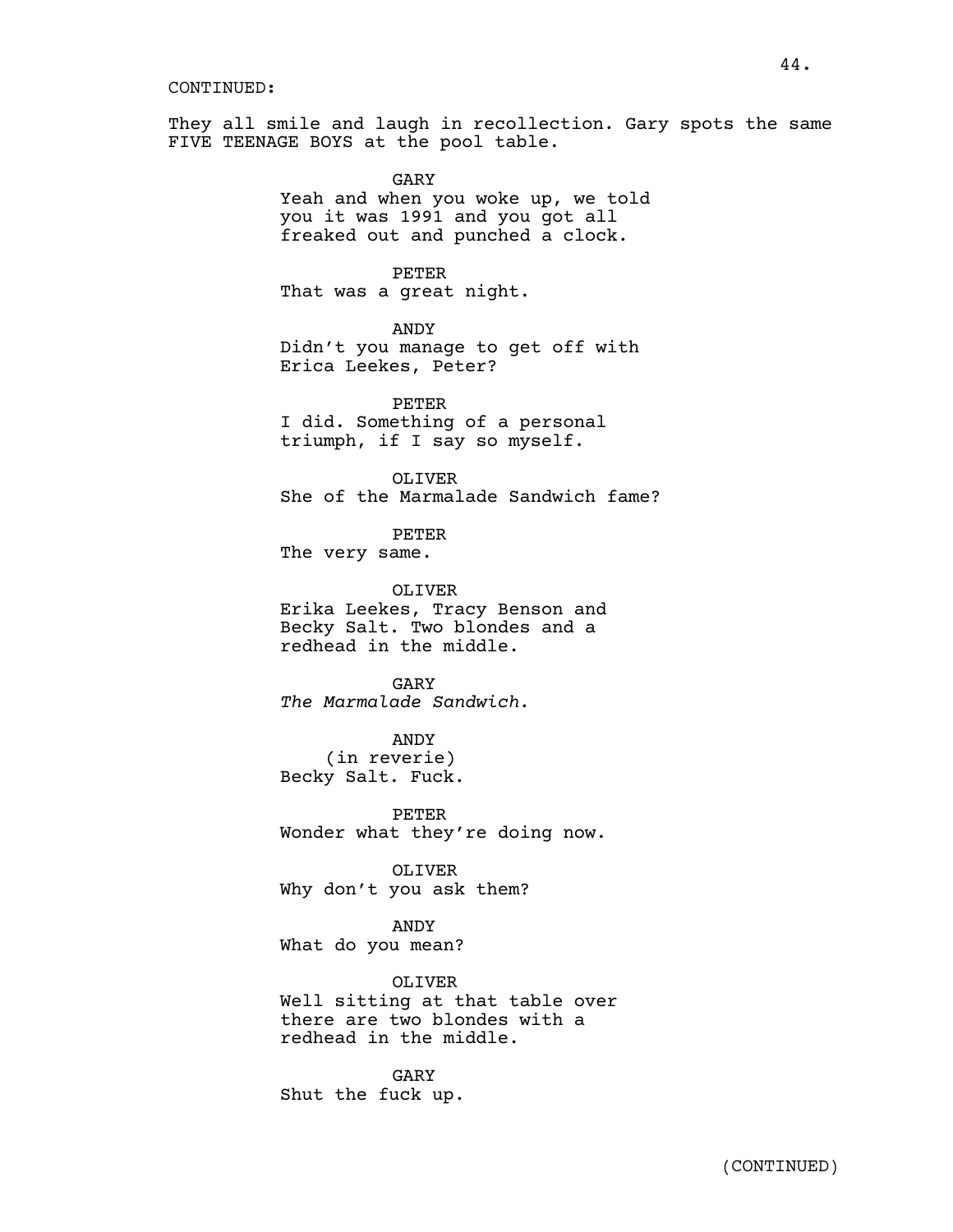## CONTINUED: (2)

Sitting with their backs to them are three women: Two with blonde hair, one with red. We can't see their faces.

# OLIVER I'd say that's Erica Leekes on the left, Tracy Benson on the right and by process of elimination, Becky Salt in the middle. The Marmalade Sandwich. All growed up.

PETER That is very spooky.

# GARY

Let's get them over.

Gary stands to go over, Andy pulls him back down.

#### ANDY

No let's not get them over. I don't want to see an old Becky Salt. I have the younger model permanently stored up here for special occasions.

GARY

Gym kit?

ANDY School uniform.

#### GARY

Classic.

Gary again stands to call them over. Andy yanks him down.

## ANDY

Sit the fuck down and leave the past where it is. It's bad enough having to look at your old mugs. Becky Salt? I'll stick with the 20th century version, thank you.

#### GARY

You make it sound like we're ancient. We haven't changed that much. Sure, Steve's let himself go but Pete's got the same haircut and O-Man still has his Mark Of the- (sees Oliver's forehead) Oh no, he hasn't.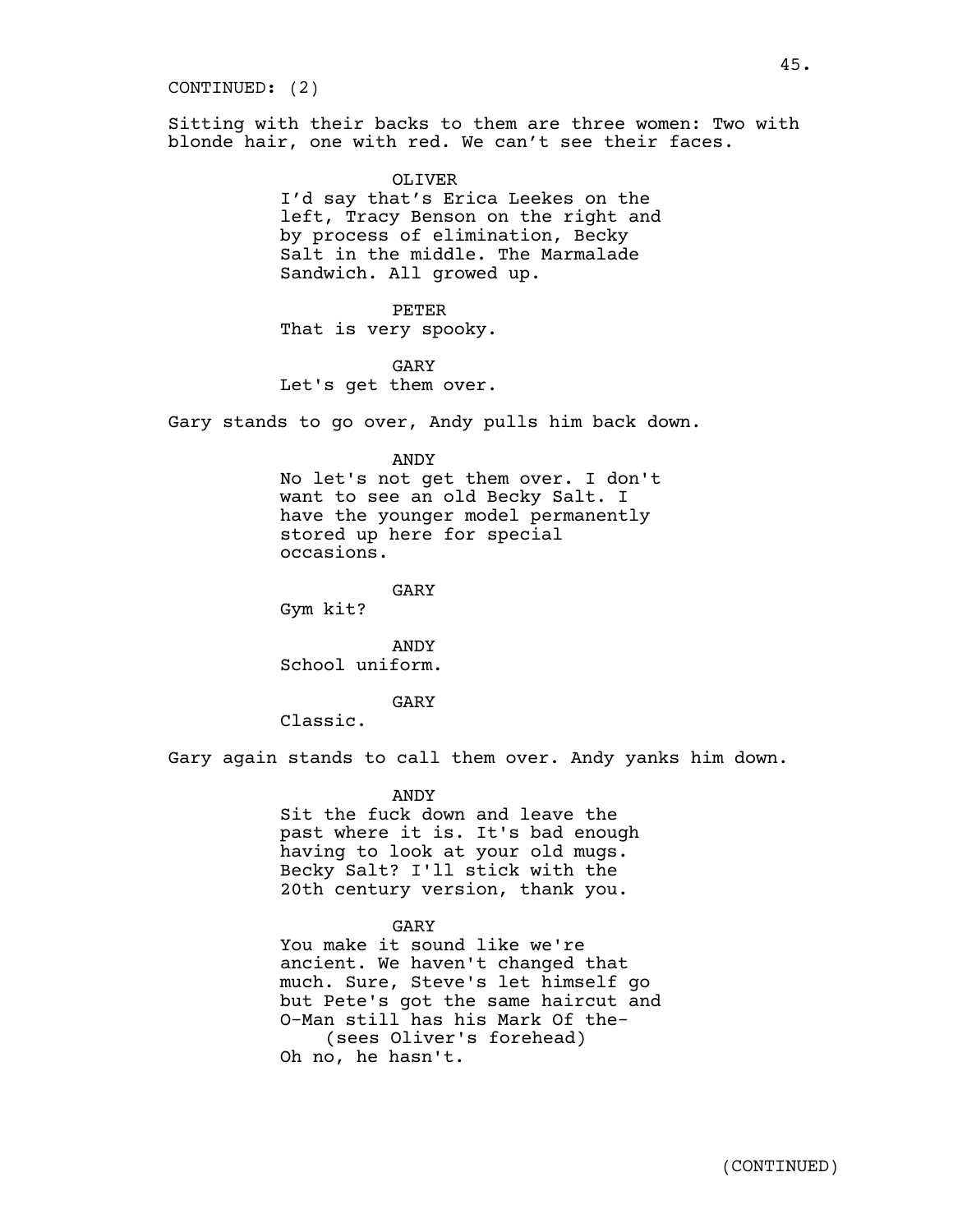OLIVER It's called laser surgery, Gary. It's a small price to pay for not being called fucking O-Man. Oh and I hear it works for Sisters Of Mercy tattoos too. GARY I still like Sisters Of Mercy. OLIVER Well, you'd have to, wouldn't you? Otherwise you'd never go swimming again. GARY I'm lost. OLIVER Don't be. PETER Well, I for one, think it's nice to see the old faces. VOICE (O.S.) Excuse me? A BURLY MAN (40s) approaches Peter and gestures to a chair. BURLY MAN Is this chair taken? Peter's mouth hangs open. He doesn't reply. GARY Have it mate. BURLY MAN Fanks. The burly man leaves with the chair. Peter watches him go. OLIVER Wasn't that-PETER Shane Hawkins. STEVEN Wait, didn't he-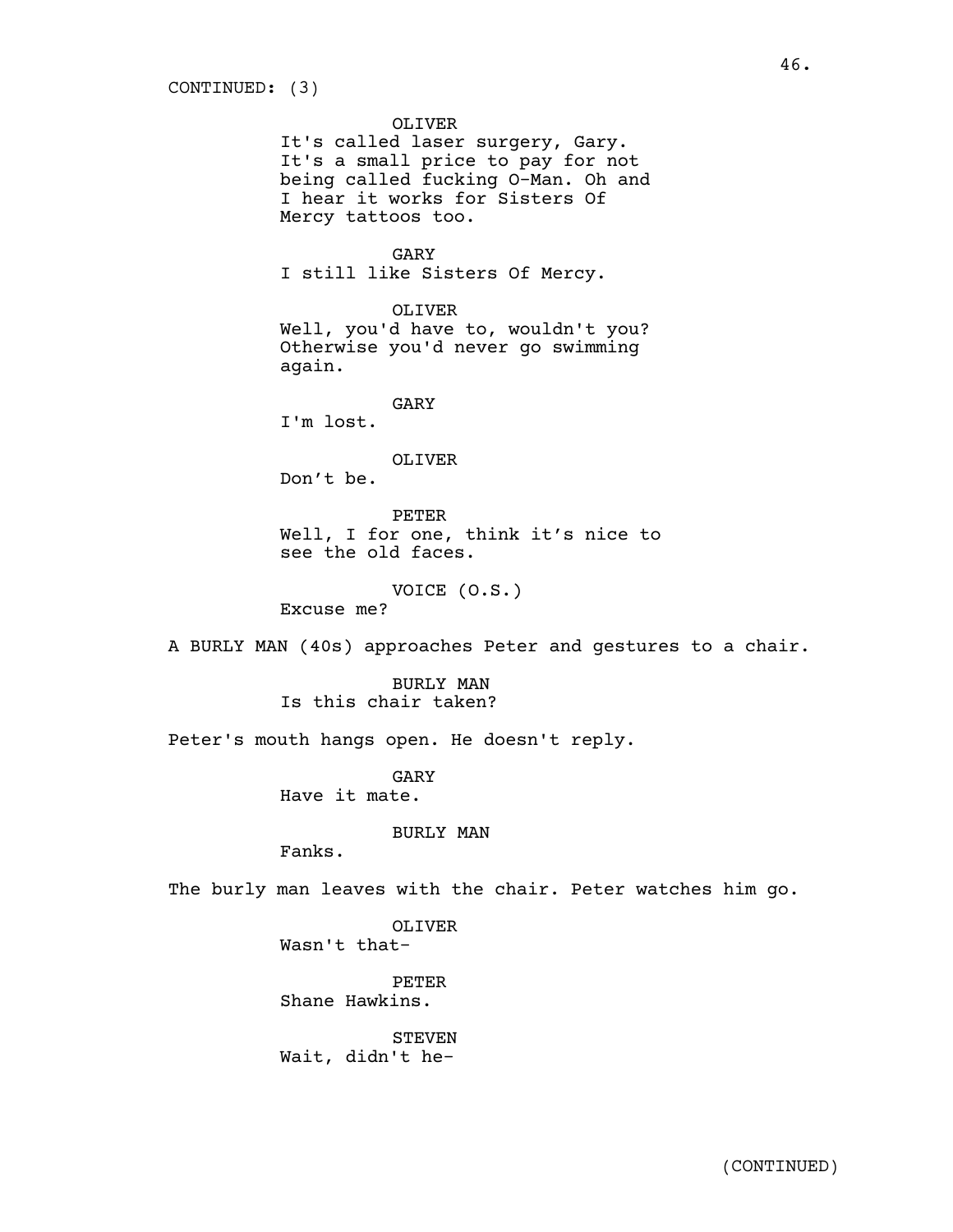# CONTINUED: (4)

PETER

Yes he did.

GARY What happened with Shane Hawkins again?

PETER I'd rather not dredge it all up again, if that's okay.

GARY

Come on man, you can tell us. Bottling up past trauma can lead to inadequate coping strategies in later life... apparently.

#### PETER

I don't know, it's not even about the past. It's not about the fact that he bullied me, that he made me miss more school days than chicken pox. Its not that he forced me to spend entire lessons hiding in a toilet cubicle, or that he punched me so hard he dislodged my eyeball. It's not even that he ruined a large portion of my childhood.

Gary's attention drifts to a table of teens, downing shots.

PETER It's the fact that just then, he looked straight through me, like it all meant nothing. Probably sounds weird doesn't it?

GARY (O.S.)

SHOTS!

Gary returns with five full shot glasses.

GARY S-H-O-T-S. Shots.

ANDY What are you doing, Gary?

GARY I thought it was obvious. Shots.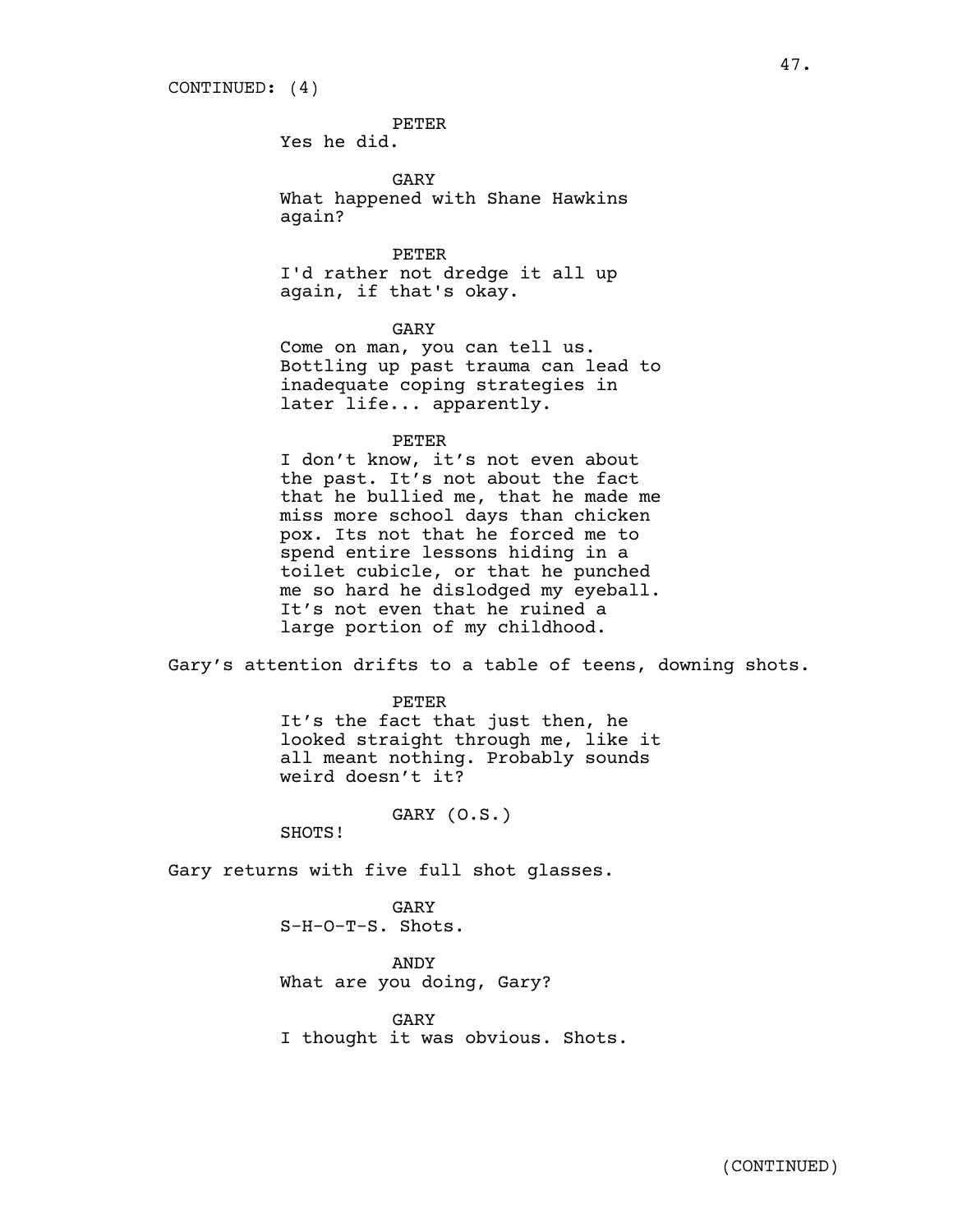ANDY

Firstly, Peter was talking about something that clearly made him uncomfortable.

PETER It's alright, Andy.

ANDY

It's not alright, Peter. Secondly 12 pints is more than enough and thirdly, I DON'T FUCKING DRINK!!

GARY Yeah, but shots don't count-

#### ANDY

Gary, you said you wanted to catch up and chew the fat. I think you just want to drink it. You don't want us here as your friends. We're just your fucking enablers.

GARY

Enablers. That's a funny word. 'Gary King And The Enablers'. That's a good name for the new band, Steve. Write that down.

STEVEN Don't do a Gary, Gary.

GARY Is that a thing?

OLIVER It's always been a thing.

#### ANDY

You don't need us to get fucked up, you've done a perfectly good job so far.

For the first time, Gary has no comeback.

ANDY I'm going to see if there's a bus going back to London if anyone wants to come with me.

GARY You can't go. Tonight's special, it's our anniversary, man.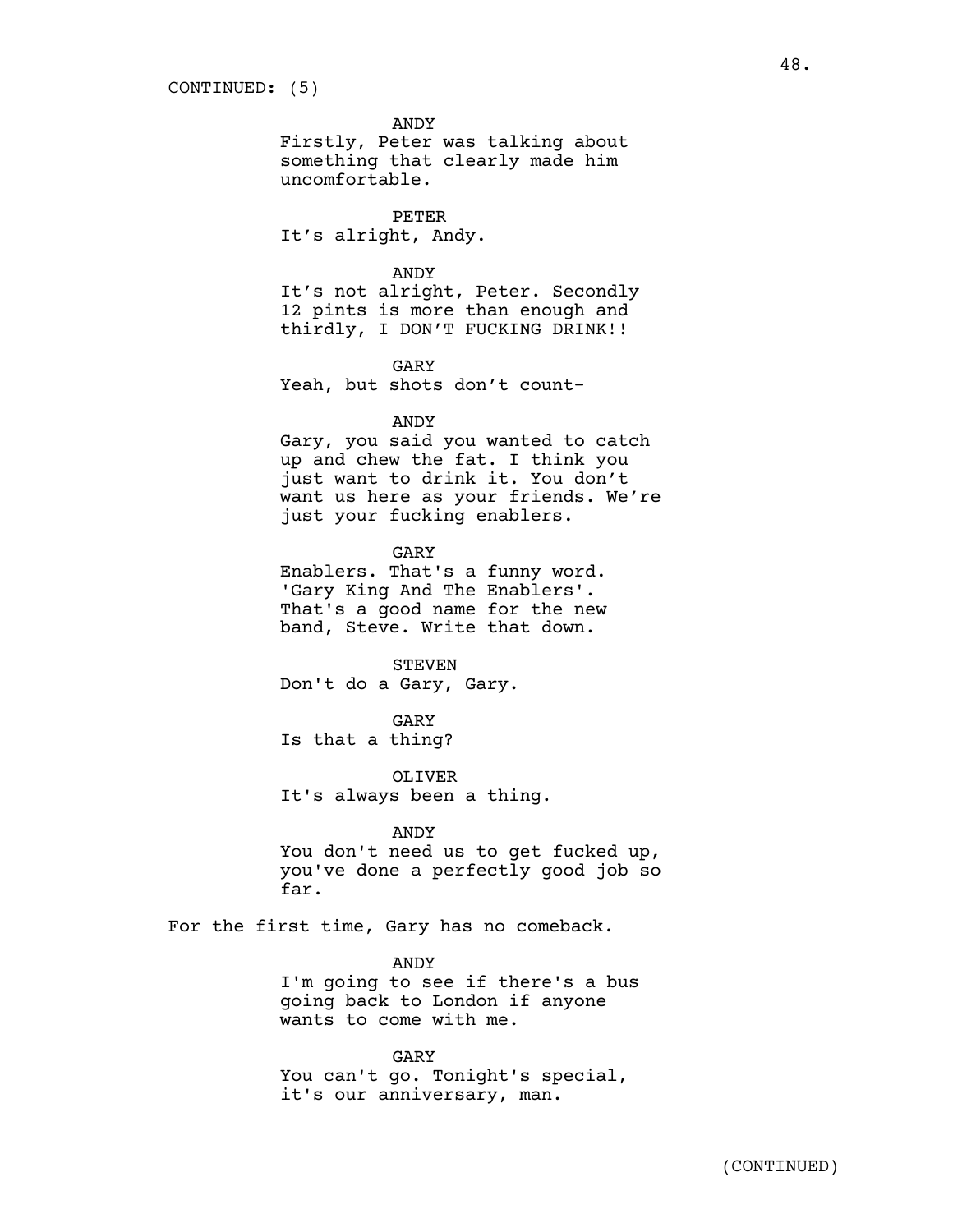OLIVER No it's not. The first time we did this it was June. It's October.

GARY Well it's the anniversary of the year isn't it.

OLIVER Every year is the anniversary of a year!

GARY Exactly, and this is only the fourth pub!

ANDY What if it's the twelfth? What's the difference? It's not the same anymore Gary and it isn't that the town's changed, we've changed.

Gary checks the time on his phone. Puts it on the table.

GARY The buses are finished.

ANDY Then we'll go back to the B&B. You coming?

PETER Could use an early one actually.

OLIVER I should go and find Sam.

STEVEN Might see if there's a gym at the B&B. Work this shit off.

ANDY That's settled then.

## GARY

You know what? I think you're jealous. You got your houses and cars and your wives and your kids and your job security. But you don't have what I have. Freedom. You're all slaves and I'm free to do what I want. Any old time.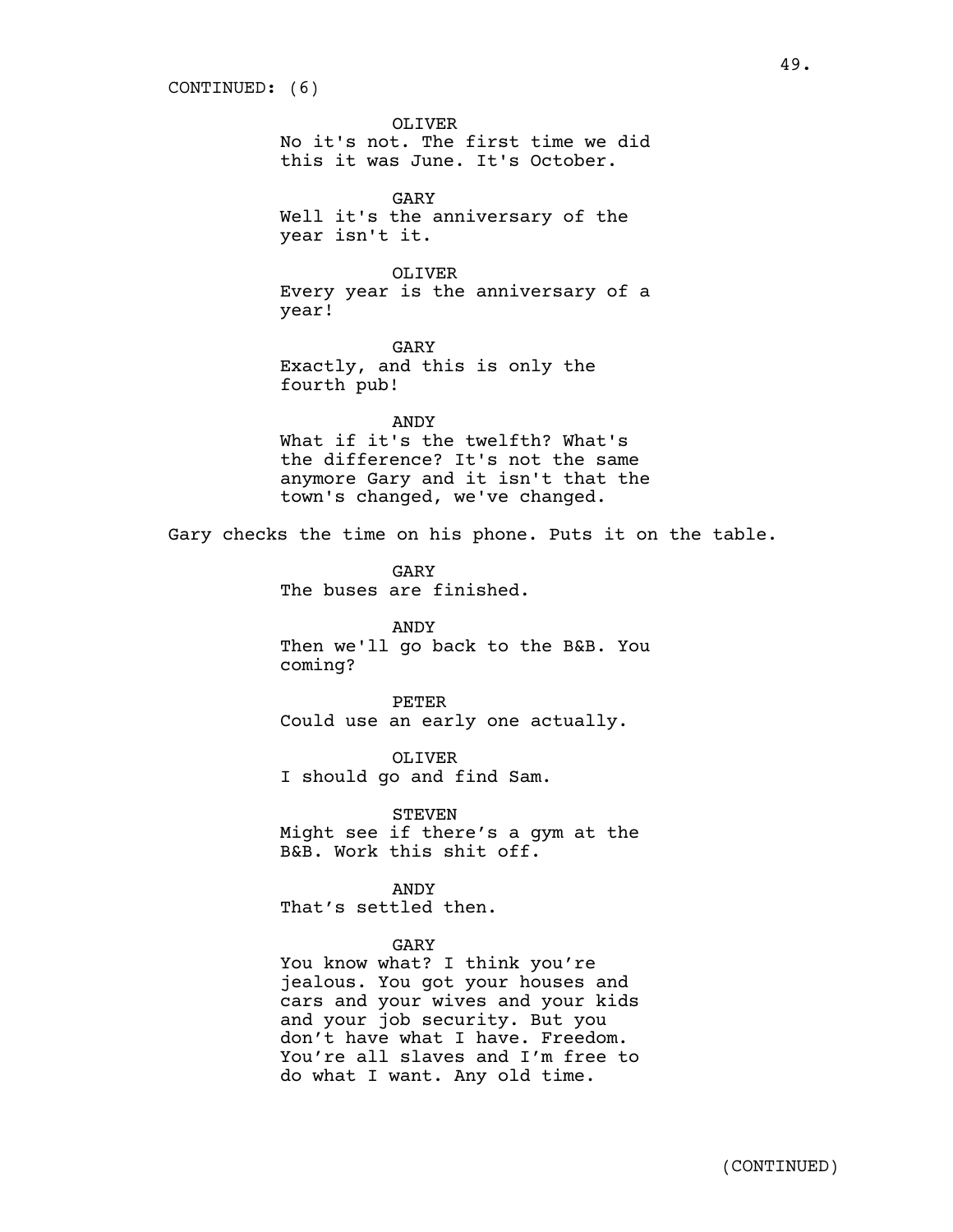CONTINUED: (7)

ANDY And this is what you want? You wanna grow up mate. Join society.

Gary tries to articulate himself. But can only manage-

GARY It's... it's just.... Mum died...

ANDY I know and we're all sorry but now it's time to go home.

GARY

I thought we were home.

Gary, robbed of all vitality, stands and walks to the toilet.

PETER I can't help feeling sorry for him.

BRRRRR BRRRRR. Gary's mobile vibrates on the table.

ANDY

Don't.

We see the caller ID on Gary's phone. It reads **"MUM"**.

#### **INT. PUB TOILETS - CONTINUOUS**

Gary walks towards the urinal, slipping in some piss. In a rage, he goes to punch the wall, but stops, noticing an existing crack in the tiles. He traces his finger along it. The door opens. One of the FIVE TEENS joins at the urinal.

> GARY Careful, the floor's all pissy. Wasn't me.

No reply. Gary points at the crack in the tiles.

GARY That was me. Did that back in '90. 1990. Punched the shit out the wall. Can't remember why. Seemed important at the time.

No reply.

GARY You look like you're having a good night though.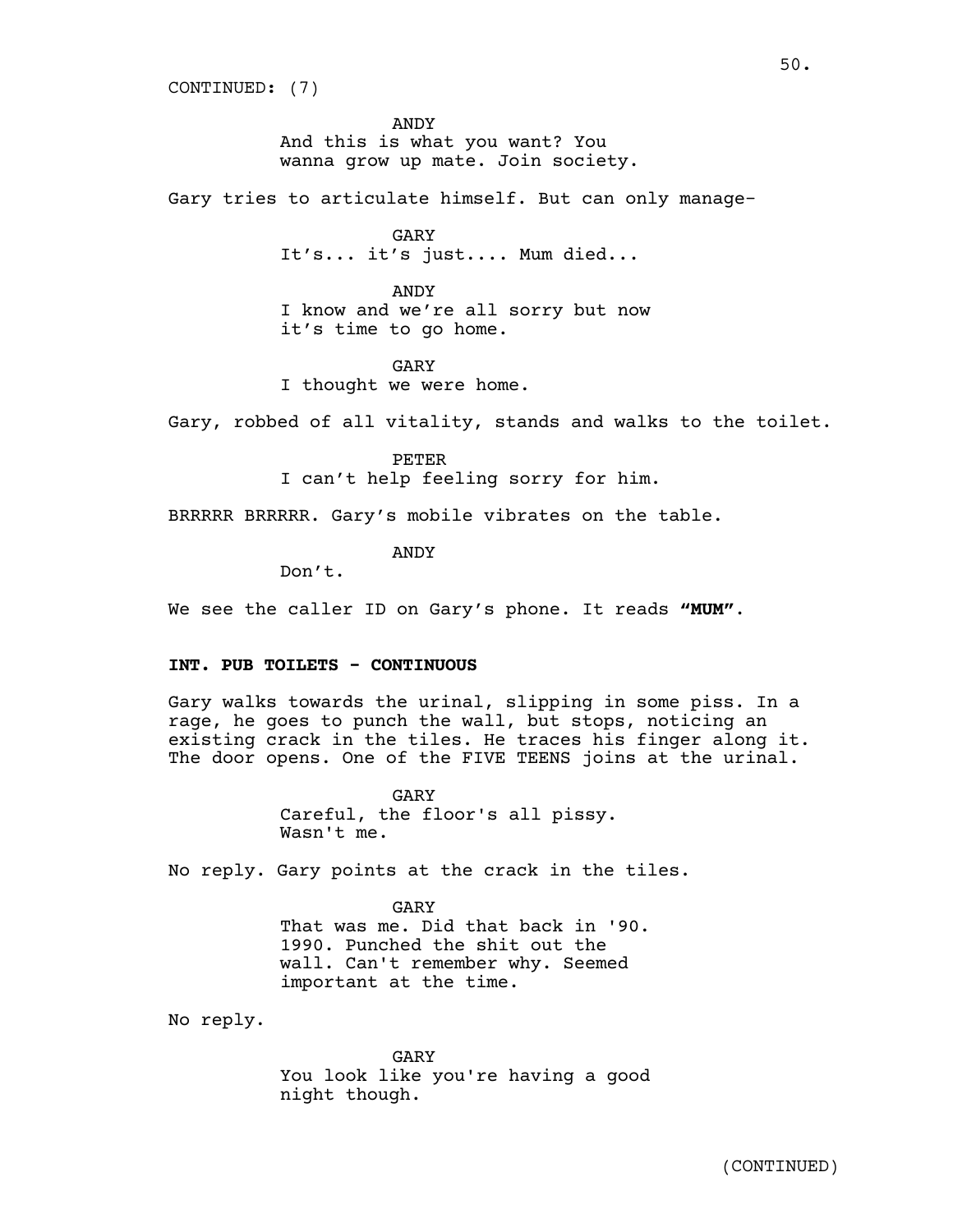#### CONTINUED:

The TEEN looks at him impassively.

GARY I'm doing the Golden Mile. You guys want to tag along? We'll be like the Six Musketeers.

The Teen doesn't answer. He walks to the wash basin.

GARY I said I'm doing The Golden Mile.

The Teen still doesn't answer. He just washes his hands.

GARY You think you're so cool don't you? But you know what? We were cooler. We owned this town. We paved the way for you lot. Blazed a trail-

The Teen ignores Gary and walks to the hand dryer.

GARY

Look at me when I'm talking to you!

Gary shoves The Teen on the shoulder. The Teen turns and stares at Gary with unnerving calm, his face blank.

> TEEN Please don't.

> > GARY

Don't what.

Gary childishly shoves the Teen again.

TEEN You don't want to do that.

## GARY

Oh don't I?

Gary goes to shove a third time. The Teen swats the hand away and in one fluid moment, hits the button on the hand dryer and GRABS GARY BY THE FACE.

The ROAR of the air masks the noise of the struggle.

A shocked Gary twists free, more in panic than with poise and pushes the Teen against the wall.

The Teen recovers with alarming speed, grabs Gary and hurls him across the toilets, with surprising strength.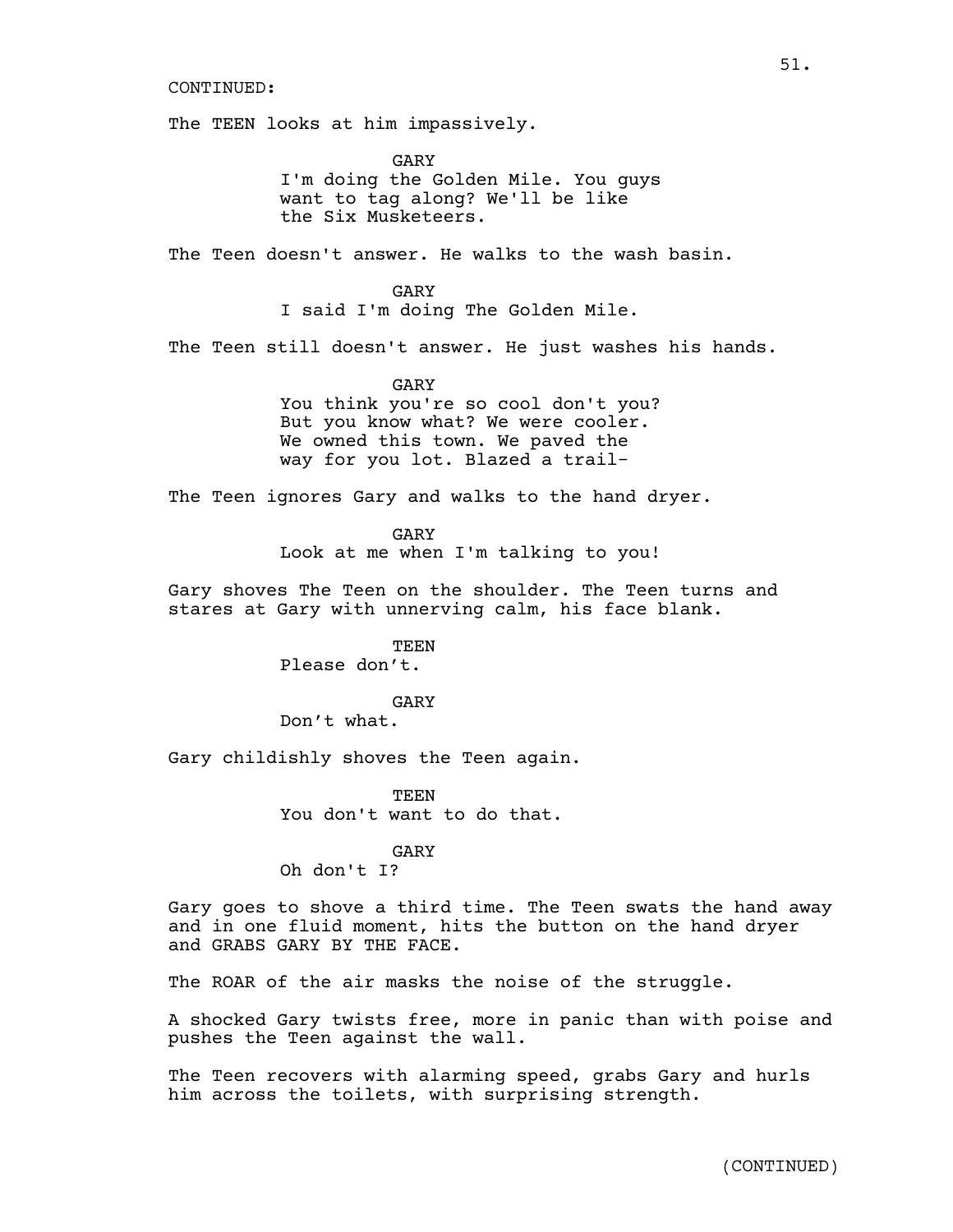CONTINUED: (2)

Gary smashes a mirror with his face. In the cracked reflection, Gary sees the teen striding towards him. Gary flings himself at the Teen in a graceless rugby tackle. The pair stagger backwards, slipping in the piss and fall against the back wall. The teen hits the tiles and-

HIS HEAD COMES CLEAN OFF!

The DECAPITATED HEAD bounces across the floor, spinning to a stop, eyes staring at Gary. The dryer stops. There is no blood, only an oily BLUE FLUID leaking from the neck.

Gary, shocked beyond reason clutches the headless body like a lover. The severed head stares back. It BLINKS. Then-

> ANDY (O.S.) YOU NEED TO EXPLAIN THIS NOW!

A furious Andy bursts in, brandishing Gary's phone.

GARY

But he...

Andy is so focused on Gary he fails to see the whole scene.

ANDY Don't change the subject!

GARY

I can't...

Steven, Peter and Oliver burst in to break up the fight. They see the HEADLESS BODY immediately and are dumbfounded.

> ANDY You know who I just spoke to? Your mum! And not from the afterlife. From fucking Bournemouth.

> > STEVEN

Andy-

ANDY She says she hasn't spoken to you for eight months.

GARY But, his head-

ANDY No Gary, you can't wriggle out of this one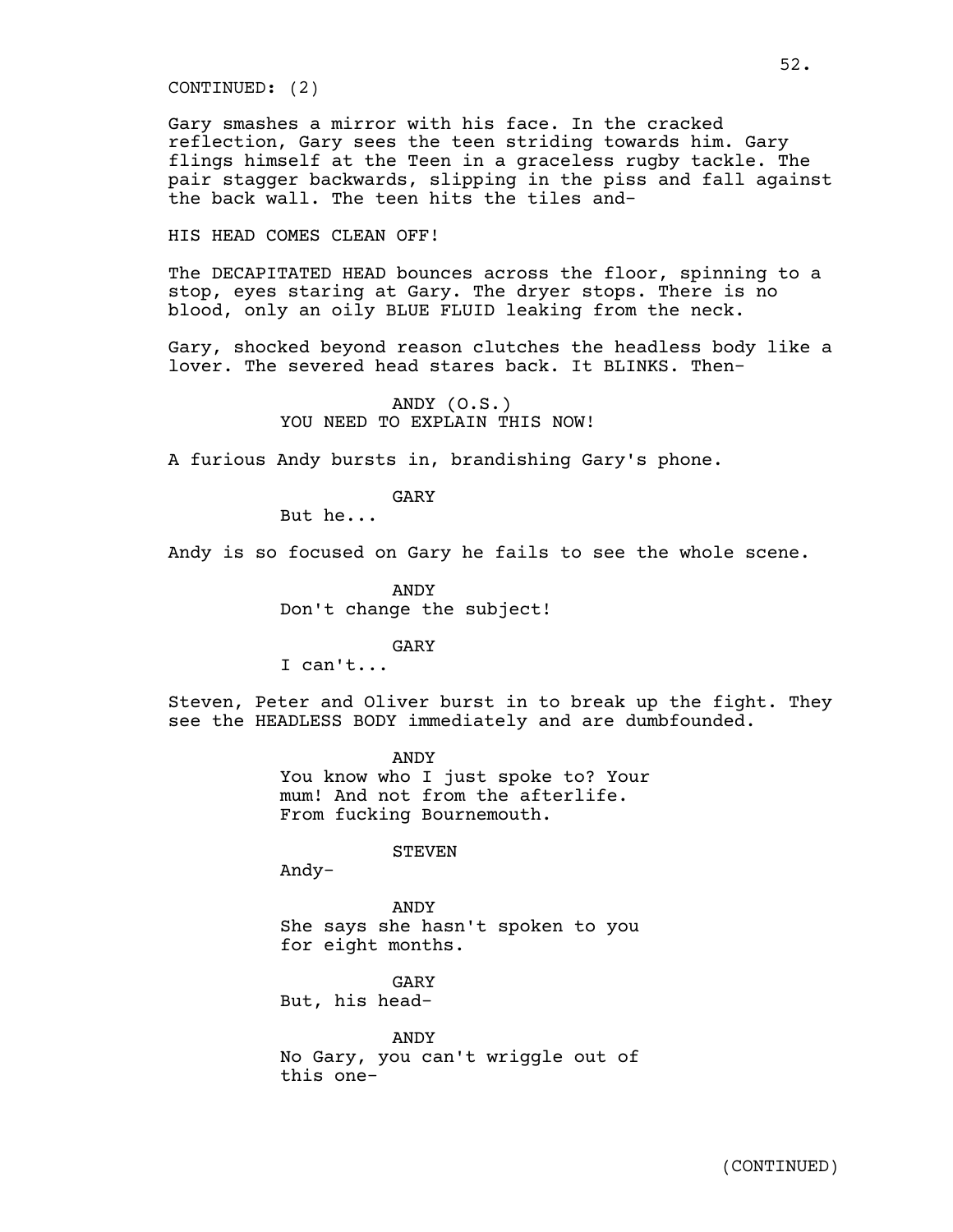CONTINUED: (3)

The headless body JERKS INTO LIFE. Gary screams like a girl, jumps up and throws the body down. He kicks the decapitated head back into the corner. Then-

The HEADLESS TEEN SLOWLY STANDS UP and faces the group, more blue fluid leaking out all over the floor.

OLIVER

W.T.F!

The door behind opens. The FOUR OTHER TEENAGE BOYS come in.

Gary and the gang look at the BLANK FACES of the boys. Then-

TEEN 2 hits the hand dryer. Again, the roar signals-

ATTACK! TEEN 3 pounces on Steve, trying to GRAB HIS FACE. Peter is knocked back into a urinal in the  $m \leq 0$ e.

TEENS 2, 4 & 5 ATTACK Andy, Gary and Oliver, trying to grab their faces. They are relentless, with dead eyed expressions.

The HEADLESS TEEN 1 also grabs Andy from behind.

As Steve and Andy struggle, Oliver is knocked back against the wall. He flails against the DEATH GRIP of his attacker with such force that he ends up climbing the wall, trying to get purchase against the ROBOTIC TEEN 2.

Gary meanwhile RIPS THE ARM OFF the teen attacking him (TEEN 4). It pops out of its socket like an action figure. The DISMEMBERED LIMB continues to flail, still alive.

Steve knocks his combatant (TEEN 3) into a urinal, breaking it and the teen's pelvis. The urinal collapses, knocking Peter over. Blue fluid mixes with the urine on the floor. Steven skids around tussling with his opponent.

Andy keeps his opponents at bay. His anger builds until he breaks out some wrestling moves against the automatons. He kicks TEEN 5 into a sink and breaks it into two broken pieces, then smashes the HEADLESS TEEN 1 back into the wall behind, before BREAKING ITS BACK over his knee. He throws the now broken teen through the doors of the toilet cubicle.

Oliver has now flipped over his attacker and brought him to the floor. Andy drops an elbow on the TEEN 2, SMASHING HIS HEAD INTO PIECES. It is hollow, breaking like a bauble.

Gary fights the ARMLESS TEEN 4: Beating it with its own missing limb. He knocks the teen to the floor, stamps on its chest and breaks off the second arm. He then wails on its head with the severed limbs. The HEAD BREAKS INTO PIECES.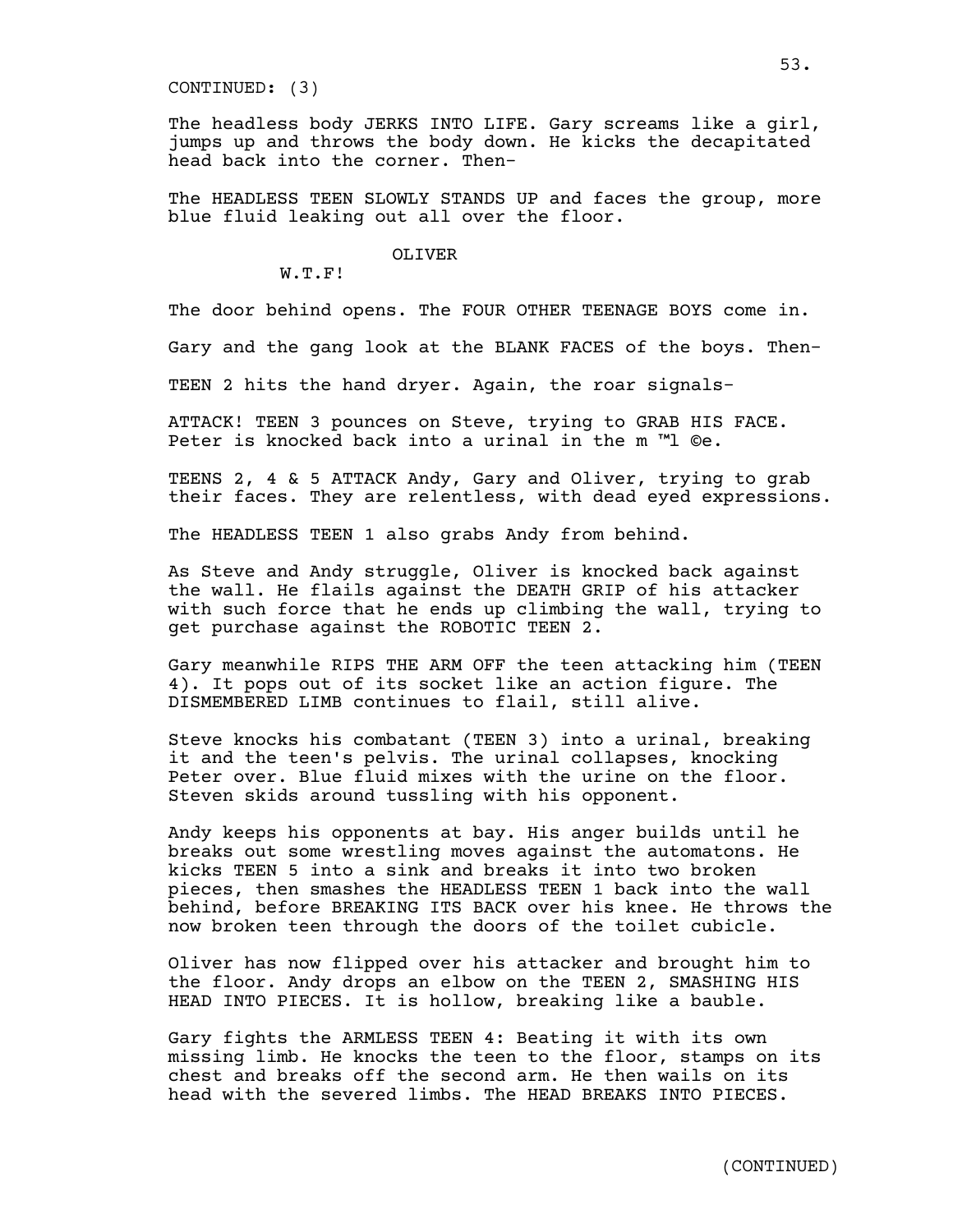CONTINUED: (4)

Soon the floor of the bathroom is LITTERED WITH SEVERED LIMBS, smashed heads and blue fluid leaking everywhere.

The dryer turns off. The five men hyperventilate in a symphony of wheezing. They speak in *hoarse staccato whispers.*

> OLIVER *W.T.F. Gary. W.T.F...*

GARY *What the fuck does W.T.F. mean?*

PETER *This can't be happening. Can it?*

STEVEN *You said it mate.*

ANDY *I can't believe it... I can't believe you lied about your mum!*

GARY *It was a white lie!*

ANDY *How is that a white lie?*

GARY *Because she's not dead is she?*

Andy flails at Gary in an exhausted assault. Steven and Oliver break it up and all four collapse in a heap. Peter runs to the bathroom door. Before he can open it-

> GARY *Wait! Pete, where are you going?*

PETER *To get help.*

GARY *Don't do that!*

PETER *Don't get help?*

Gary stands and paces. Looks at the DISMEMBERED TEENS.

GARY *Let's just think a second. We don't know how far this goes.*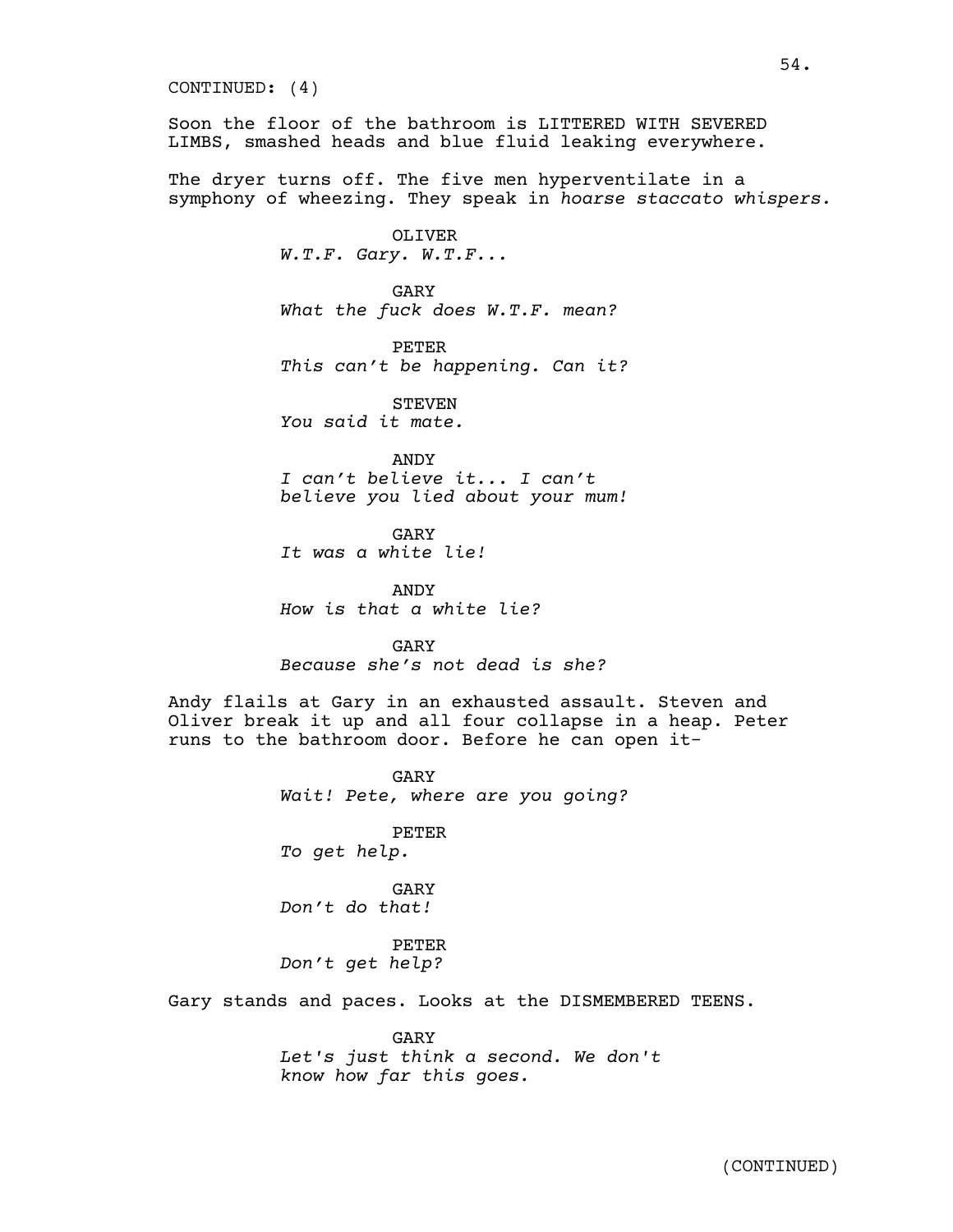## CONTINUED: (5)

On this, everyone immediately produces their phones.

GARY *Hang on, who are you calling?*

PETER

*My wife.*

GARY

*Why?*

PETER *Because she's my wife.*

ANDY *You just said we don't know how far this goes.*

GARY *I was just thinking about the pub.*

ANDY *Well there's a surprise.*

PETER *I can't get through.*

STEVEN Can you get hold of Sam?

OLIVER *I have full bars and I'm not getting through.*

Oliver holds up his phone, we hear a WELL SPOKEN VOICE.

THE VOICE I'm sorry your call cannot be connected at this time.

ANDY *Must be the network.*

Gary looks at the bodies on the floor.

GARY *Holy shit. This is all connected.*

Gary whirls around, energised.

GARY *This explains why everything's gone fuck up.*  (MORE)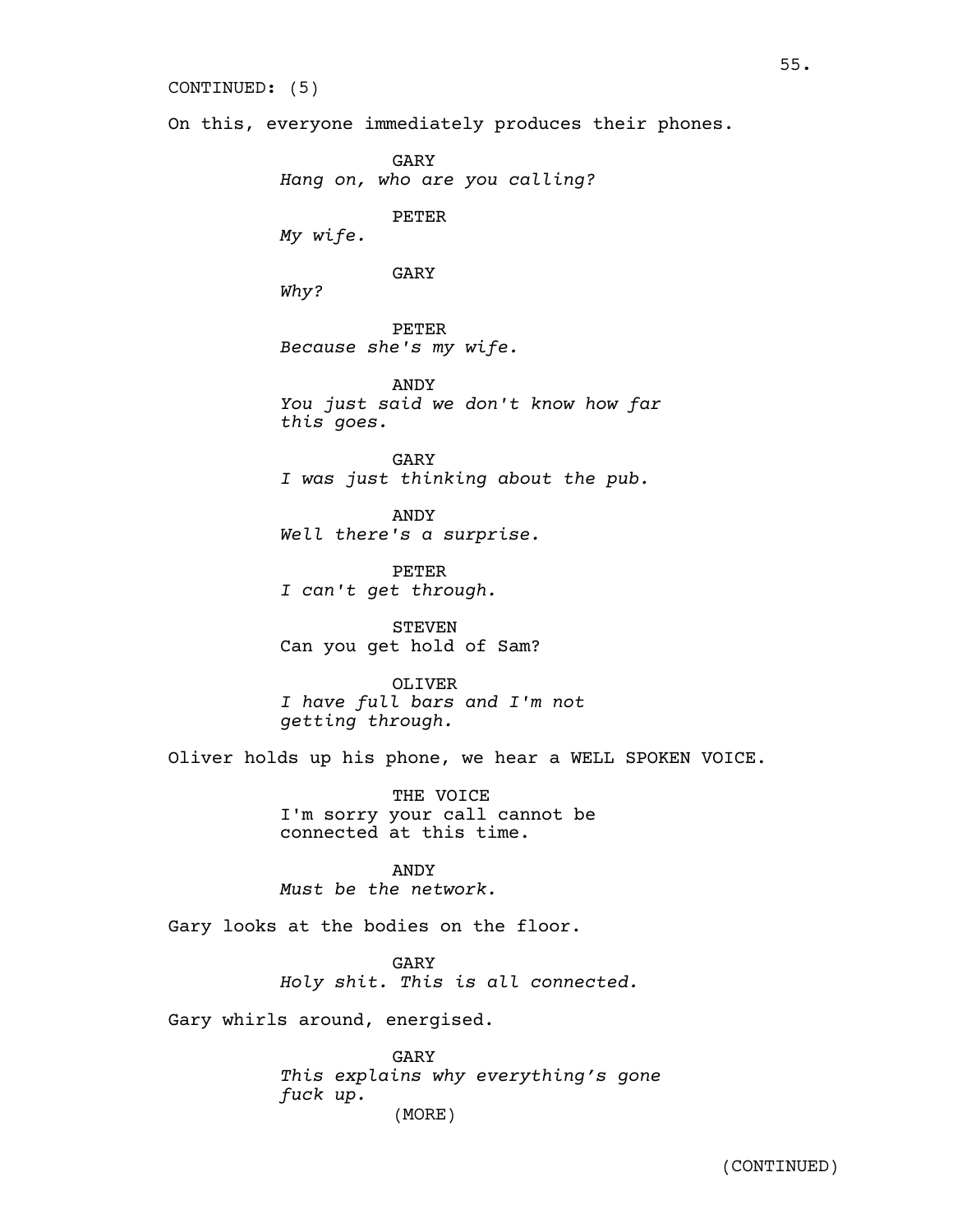## CONTINUED: (6)

*Everyone's been replaced by these things. That's why no-one recognised me, Basil, Dave, Raymondo. I thought it was weird.* GARY (CONT'D)

## PETER

*Shane Hawkins.*

# GARY

*Exactly. It's not us that's changed, it's the town. I'm right aren't I? Andy? Aren't I right?*

## ANDY

You're never wrong.

#### STEVEN

*Whatever the fuck's going on, we can't stay in the gents forever. Ten people have entered this toilet in the last five minutes and not a single one has come back out again. That's going to look suspicious.*

GARY

*Gay sex.*

PETER *And that's worse than five dead bodies?*

OLIVER *This is Newton Haven.*

## **EXT./INT. PUB TOILETS/LOUNGE BAR - MOMENTS LATER**

The toilet door creaks open and Gary peeks into the bar. We see the publican, a few customers. Everything seems fine.

> STEVEN *How's it looking?*

GARY *Normal. I don't like it.*

OLIVER *What do we do?*

GARY *We finish our drinks.*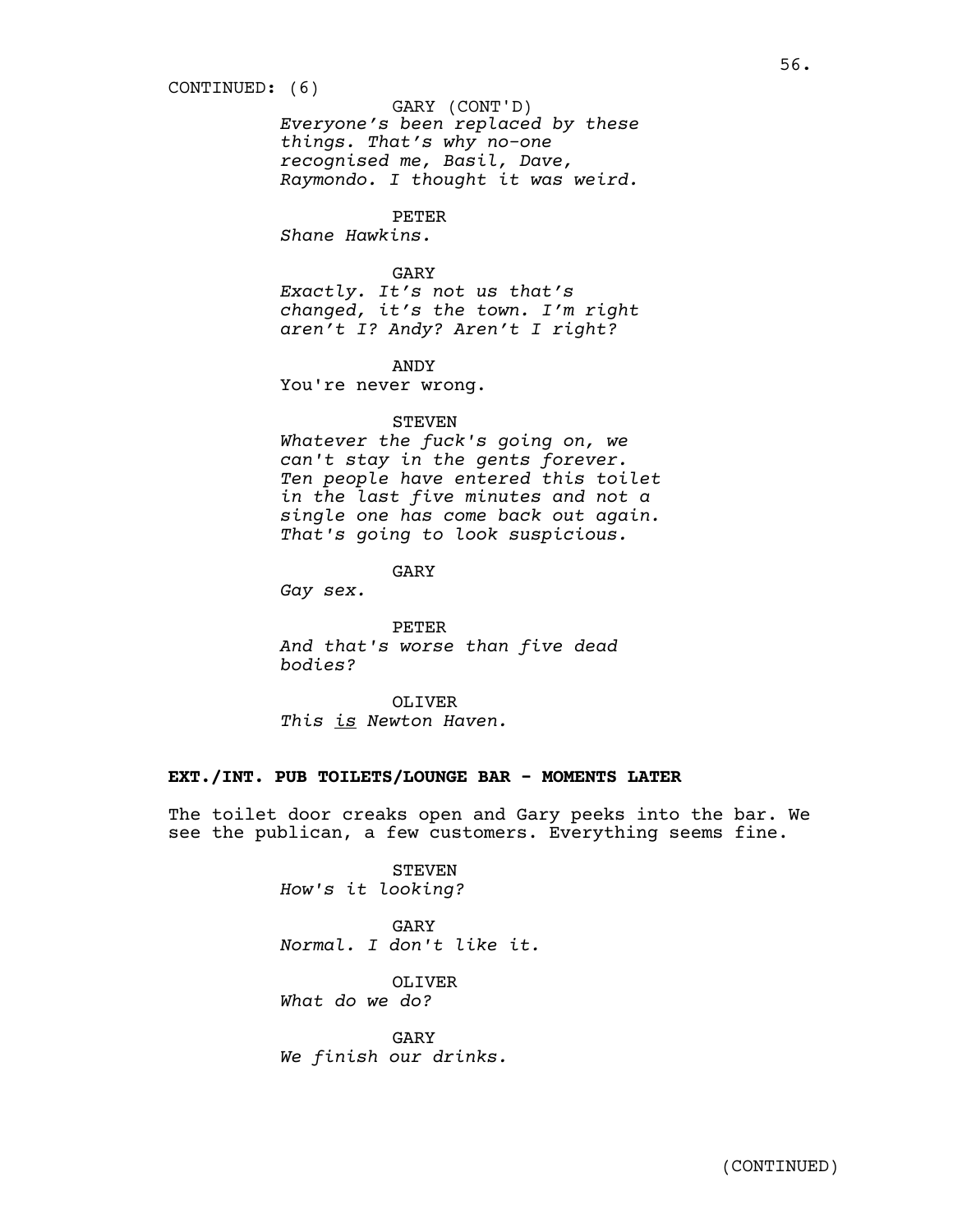#### CONTINUED:

Gary hangs the 'OUT OF ORDER' sign on the door. He then leads his shell-shocked companions back to their table.

*They converse conspiratorially,* covering their mouths.

GARY *Okay, let's neck these and get the fuck out of here.*

STEVEN

*To London?*

GARY *To The Trusty Servant.*

OLIVER *Are you fucking kidding?*

Gary whips out his TOURIST MAP.

GARY *Oh yeah, The Good Companions is next. I always mix those two up.*

PETER *You're saying we go to the next pub?*

STEVEN *We should get in The Beast and drive back to London!*

GARY *My brake light's broken.*

STEVEN *So don't use the brakes!*

GARY *I'm way over the limit.*

OLIVER *When has that ever stopped you?*

GARY *I don't want to put any more points on Pete's license.*

STEVEN *Andy can drive, he's teetotal!*

All eyes go to Andy, just as he polishes off THE LAST OF THE FIVE SHOTS. He smacks his lips with grim resignation.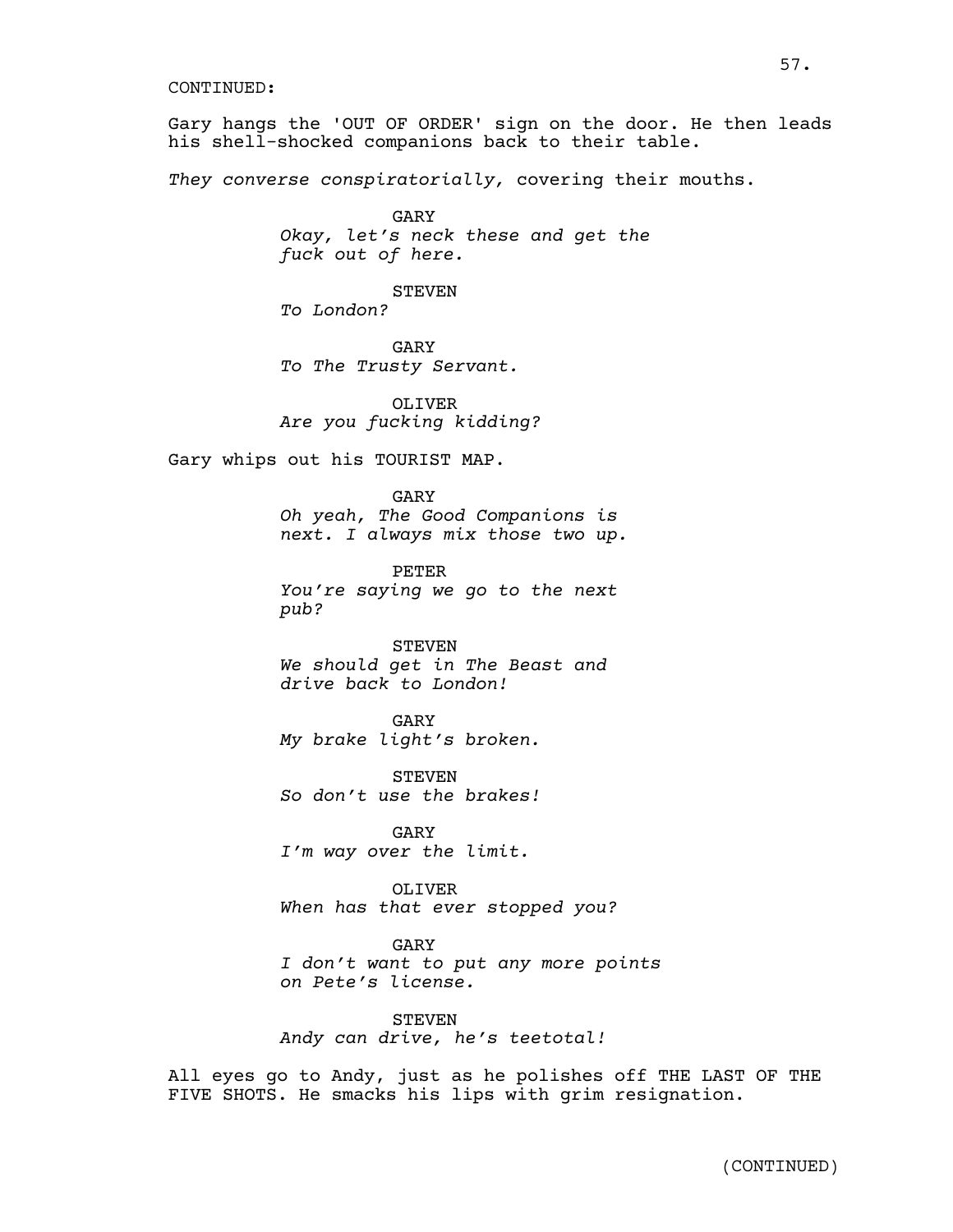ANDY

What?

GARY *That's settled then. The last thing we need is to get pulled over. A) we're all drunk. B) the cops might be in on it and C) we've got blood on our hands.*

Gary holds up his blue stained palms.

PETER *It's more like ink.*

GARY *We've got ink on our hands.*

MALE VOICE (O.S.) So, has it got messy yet?

It's THE MOTORCYCLE COP from earlier. Gary hides his palms.

GARY

Whuh?

MOTORCYCLE COP What are you, five pubs in?

PETER

Four.

MOTORCYCLE COP Not even halfway? Plenty of fun to be had. Enjoy your night Peter.

PETER

Thanks.

The Motorcycle Cop looks suspiciously at Peter.

GARY

Thanks.

The Motorcycle Cop walks over to the bar and talks to the publican. The gang is freaked out, but Gary remains stoic.

> GARY *The way I see it, we told everyone we were doing The Golden Mile tonight.*  (MORE)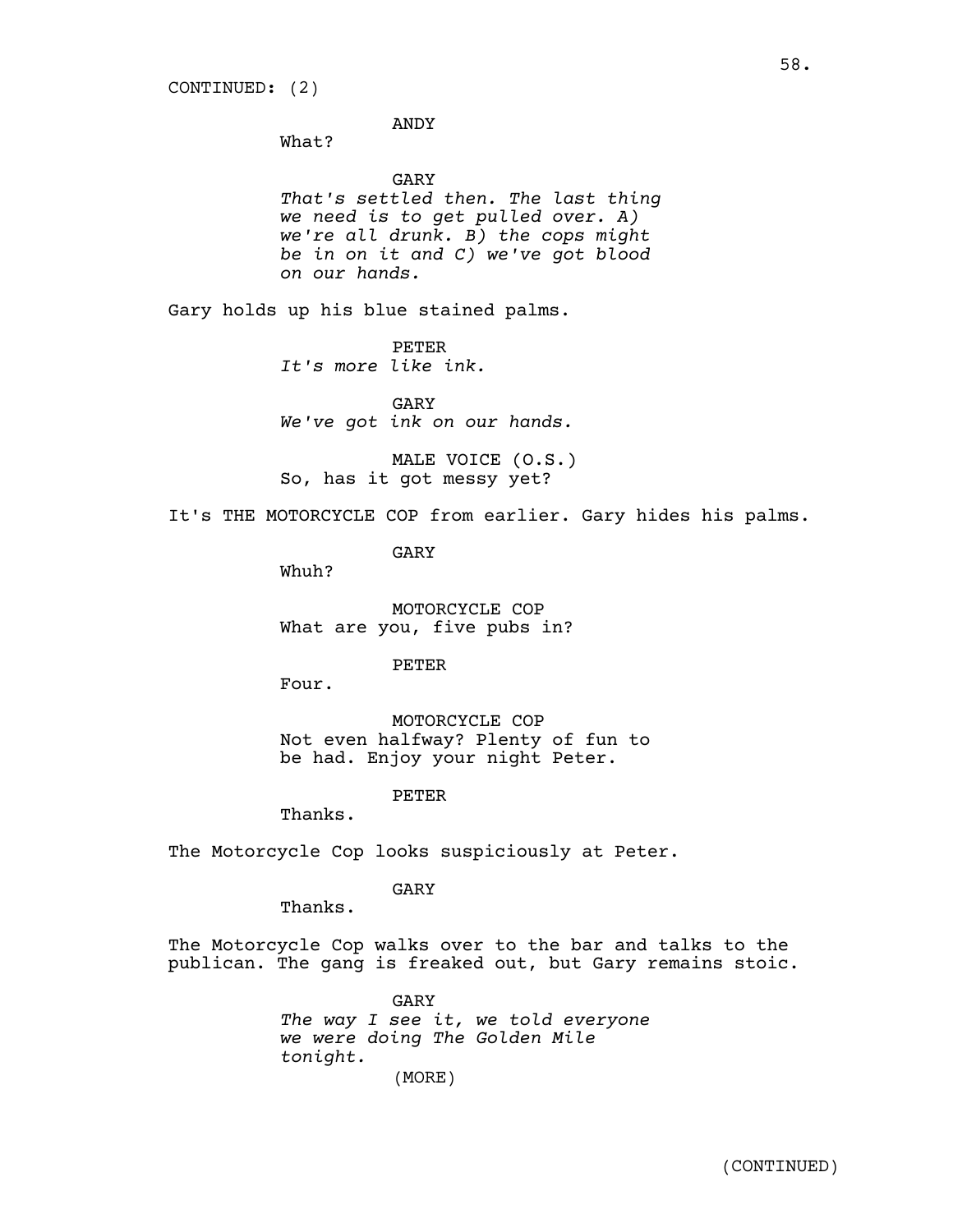GARY (CONT'D)

*If we suddenly get in the Beast and head for the hills, they'll know we know but if we keep doing what we're doing and going where we're going, they won't know.*

# PETER

*Know what?*

GARY *That we know. I say we do what we came here to do and quietly slip away in the morning.*

OLIVER *Wait. You're really suggesting-*

ANDY (O.S.) We finish The Golden Mile.

All look to Andy again. He gulps the dregs of Peter's pint.

ANDY It's pointless arguing with him. Let's boo-boo.

## **EXT. STREETS OF NEWTON HAVEN - DUSK**

A blood-red sunset hangs over Newton Haven as the five lads walk down the street to 'Alabama Song' by The Doors.

> GARY We're five friends. On a night out. Having a great time.

The friends march onward with painted smiles. The same VARIOUS PASSERSBY from earlier look at the gang, failing in their attempt to appear inconspicuous.

# **INT. THE GOOD COMPANIONS - MOMENTS LATER**

The gang approach the bar. Gary holds up five fingers. We see them simultaneously down their five pints.

As they drink, they look at the blank faced patrons. They look normal. They look harmless. They look deeply sinister.

GARY

Drinking.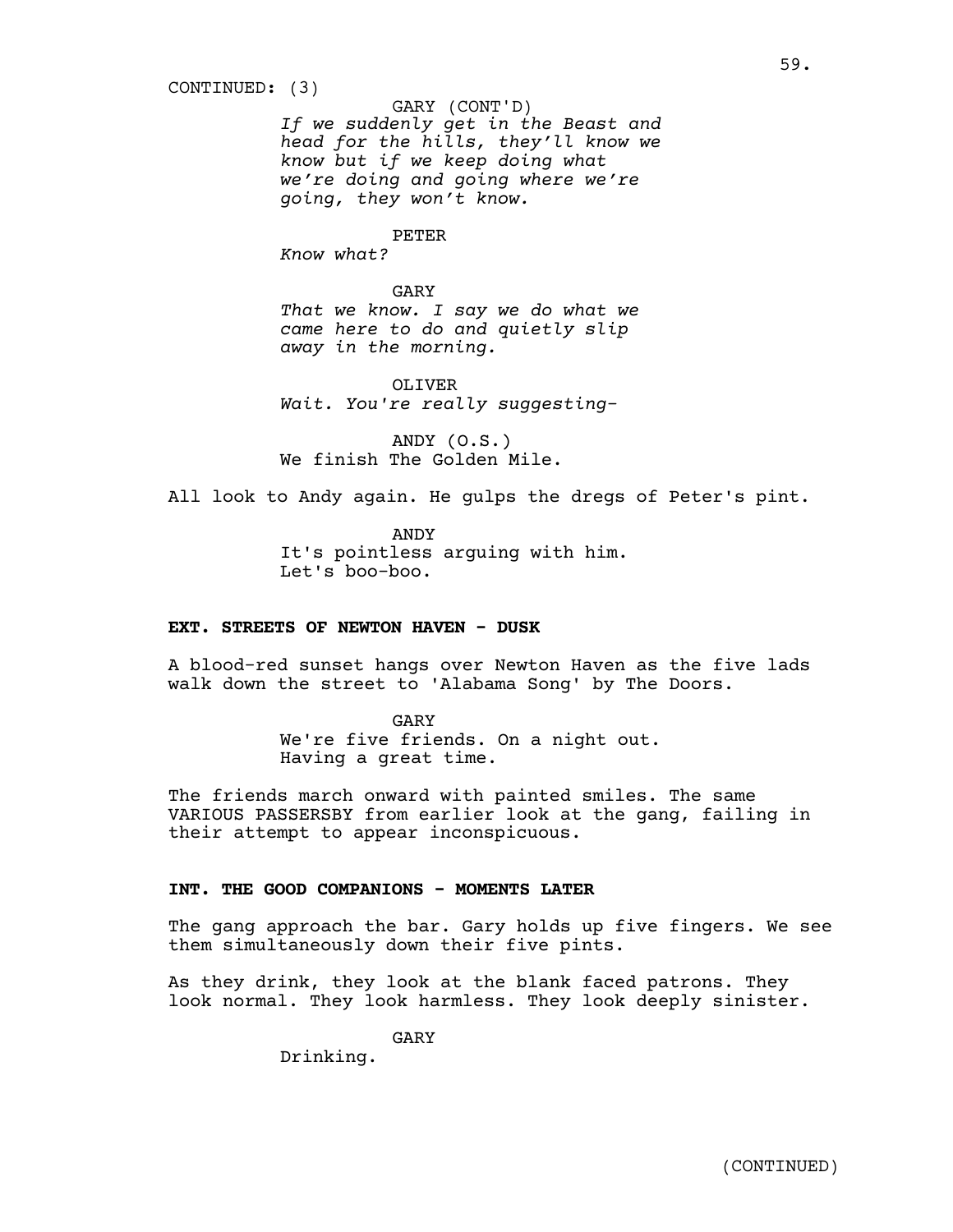OLIVER

STEVEN

Beer.

Ahhh.

ANDY

Pubs.

PETER

Drinking.

GARY

Shall we?

# **EXT. STREETS OF NEWTON HAVEN - NIGHT**

It's dark now and the gang stumbles toward the next pub.

PETER I feel a little uncomfortable drinking this much.

GARY It's Dutch courage isn't it? Like when English soldiers used to drink Dutch gin before battle to give them super strength.

OLIVER I thought it was to dull the sense of impending doom.

GARY Exactly. Five friends. On a night out. Having a good time.

# **INT. THE TRUSTY SERVANT - MOMENTS LATER**

The gang are in pub number six, downing pints. They finish at different times, with varying degrees of difficulty.

> OLIVER I need the toilet.

GARY Go on. You've earned it.

OLIVER

What?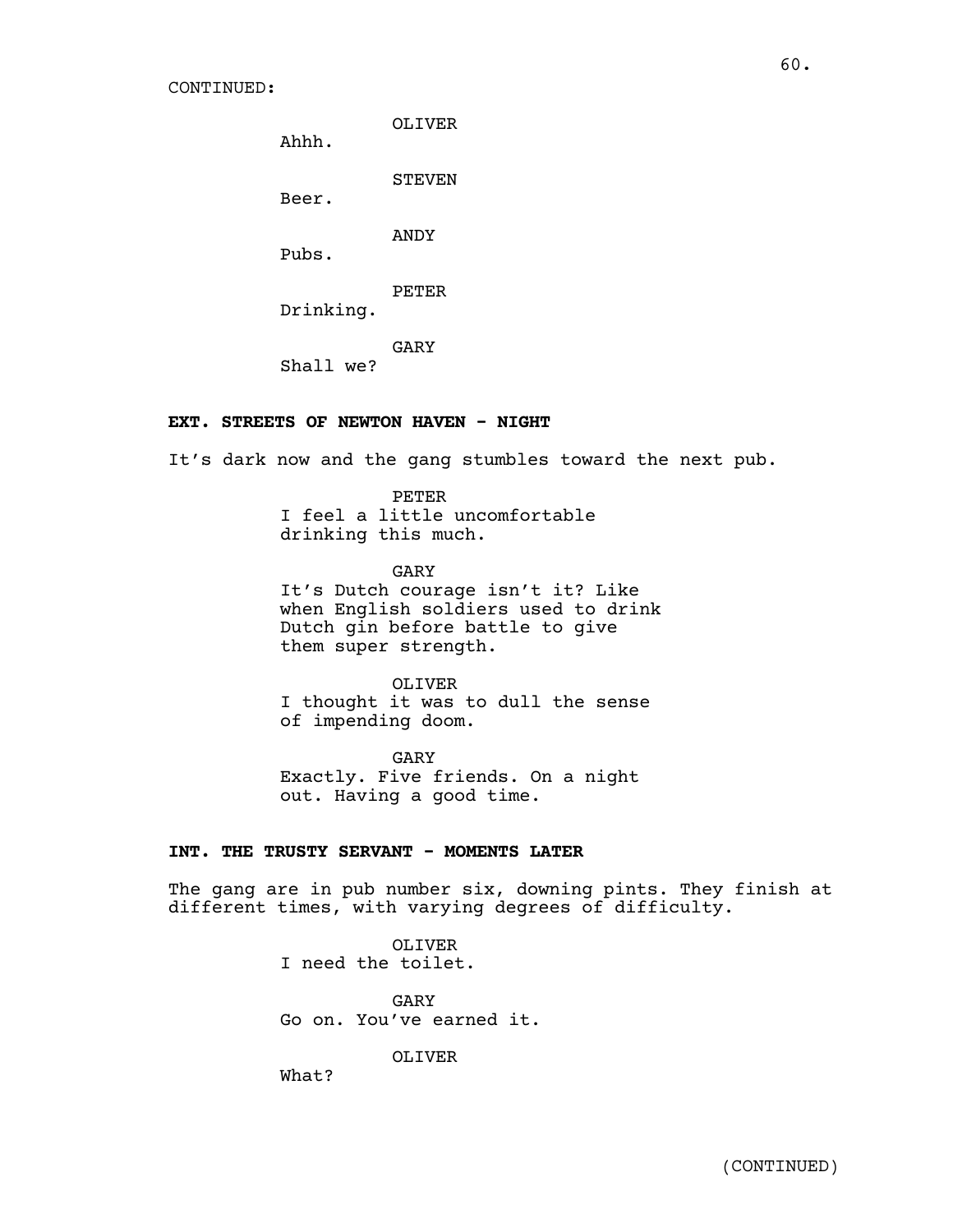GARY You're doing a great job.

Oliver stumbles to the toilet. Gary smiles proudly.

GARY He didn't make it this far last time. I'm proud of him.

ANDY You're enjoying this aren't you?

GARY Yeah, like I said, five friends, on a night out. Having a good time.

ANDY Pretending to have a good time.

GARY Are you pretending?

ANDY If we make it out of here alive, I'm going to kill you.

STEVEN We're still in the dark, Gary.

PETER Yeah, our families could be in danger for all we know.

GARY I know, my mum could be dead. For reals this time.

Andy's glass shatters in his hand.

GARY Look, why don't I just ask someone what's going on?

## STEVEN

Who?

Gary points to a familiar face; the SHIFTY LOOKING DEALER from the prologue. Older, better dressed, his hair greying.

GARY

The Reverend Green.

Gary starts to walk over. Andy stops him.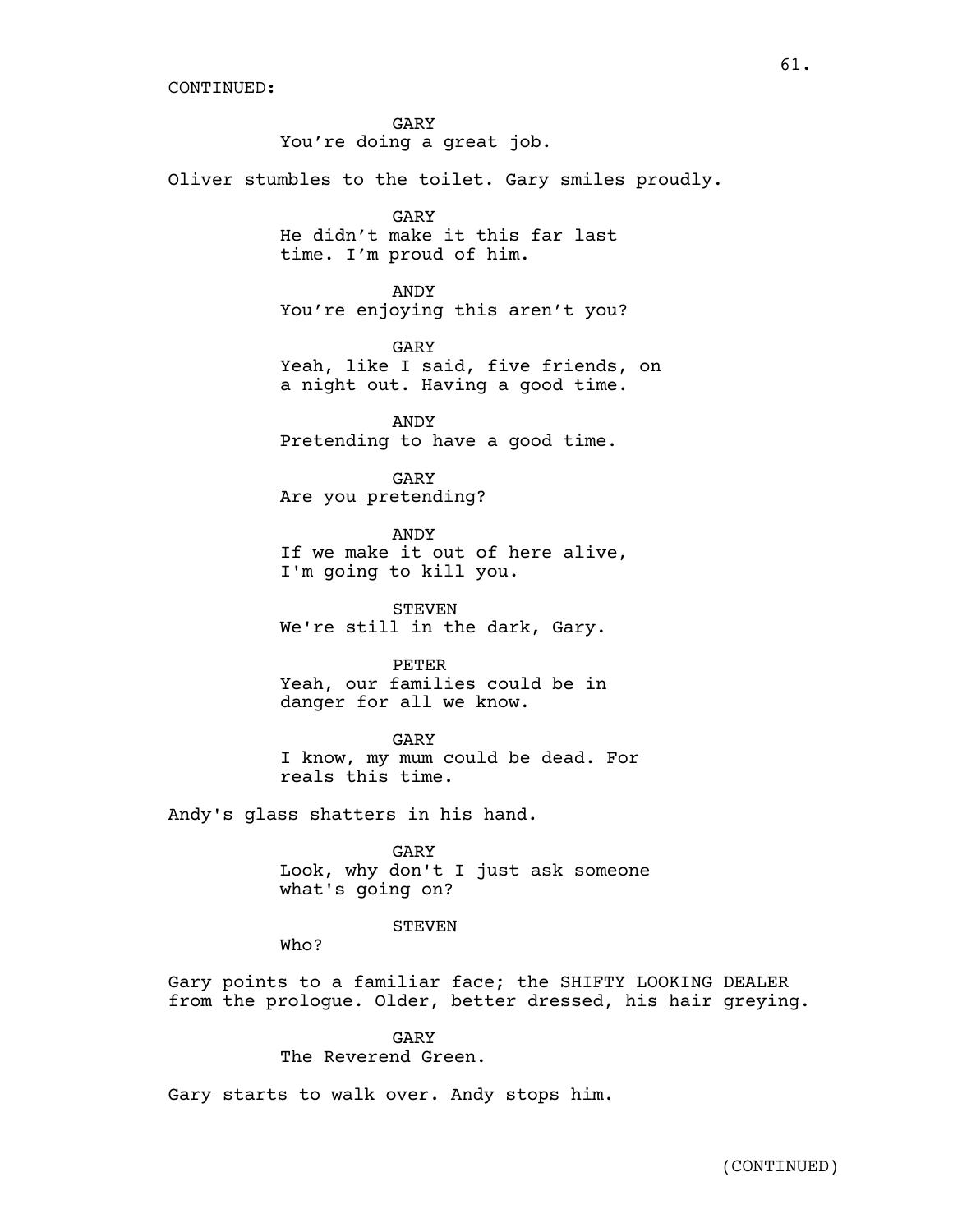# CONTINUED: (2)

ANDY What the fuck are you doing?

GARY I am going to have a "little chat" with the Reverend Green.

ANDY You're going to buy drugs?

GARY

I am going to subtly check whether or not that is The Reverend and if it is, we can find out what's going on... and possibly buy some drugs.

STEVEN But what if he's one of them.

GARY

Me and The Reverend had a highly sophisticated code when discussing the purchase of narcotics. If he doesn't understand, it means he's *one of them* and I will walk away.

Gary sidles up next to The Reverend Green and performs an elaborate sequence of knocks on the bar.

GARY

Have you got any drugs?

THE REVEREND I don't do that anymore Gary.

GARY

Do what?

THE REVEREND

That.

GARY

That why you're in a suit? Drug dealing not good enough for you?

THE REVEREND There are no dealers anymore. I have a proper job in a proper office.

GARY You had a proper office before.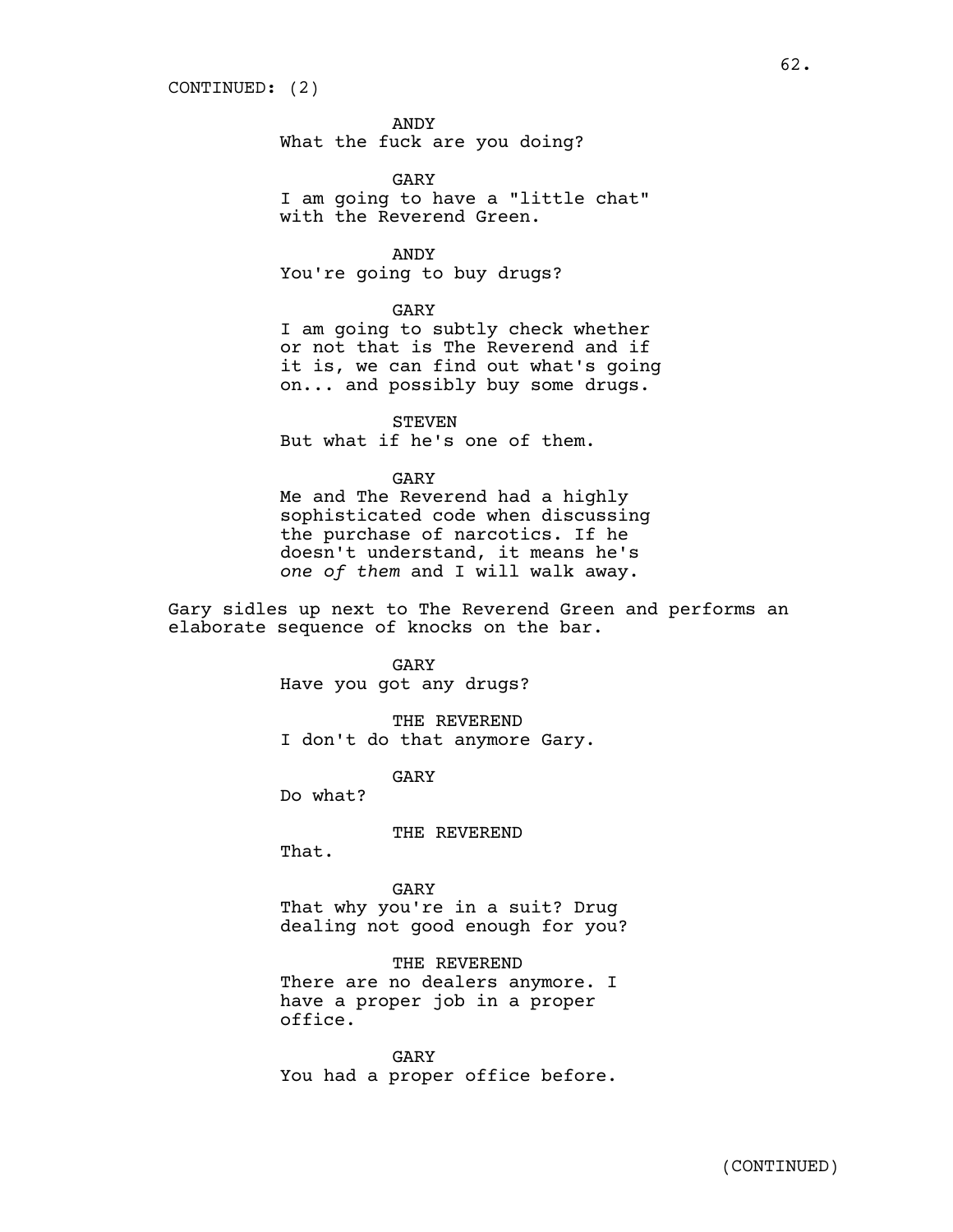THE REVEREND That was the men's toilet.

GARY Nothing wrong with doing your business in the toilet.

THE REVEREND Things have changed since you left.

GARY

I know.

THE REVEREND How much do you know?

GARY

A little.

THE REVEREND How much is a little?

GARY The town has been taken over by robots full of blue stuff.

The Reverend looks around in a panic and hushes Gary.

THE REVEREND Keep your voice down, you have no idea what you're talking about.

GARY Tell us then.

THE REVEREND They're not robots. Do you even know what robot means?

GARY Yeah course, like... (robot voice) *Hello, I am a robot.*

THE REVEREND It means 'slave' and believe me, they are not slaves.

GARY Are you being held prisoner?

THE REVEREND No, I am very happy.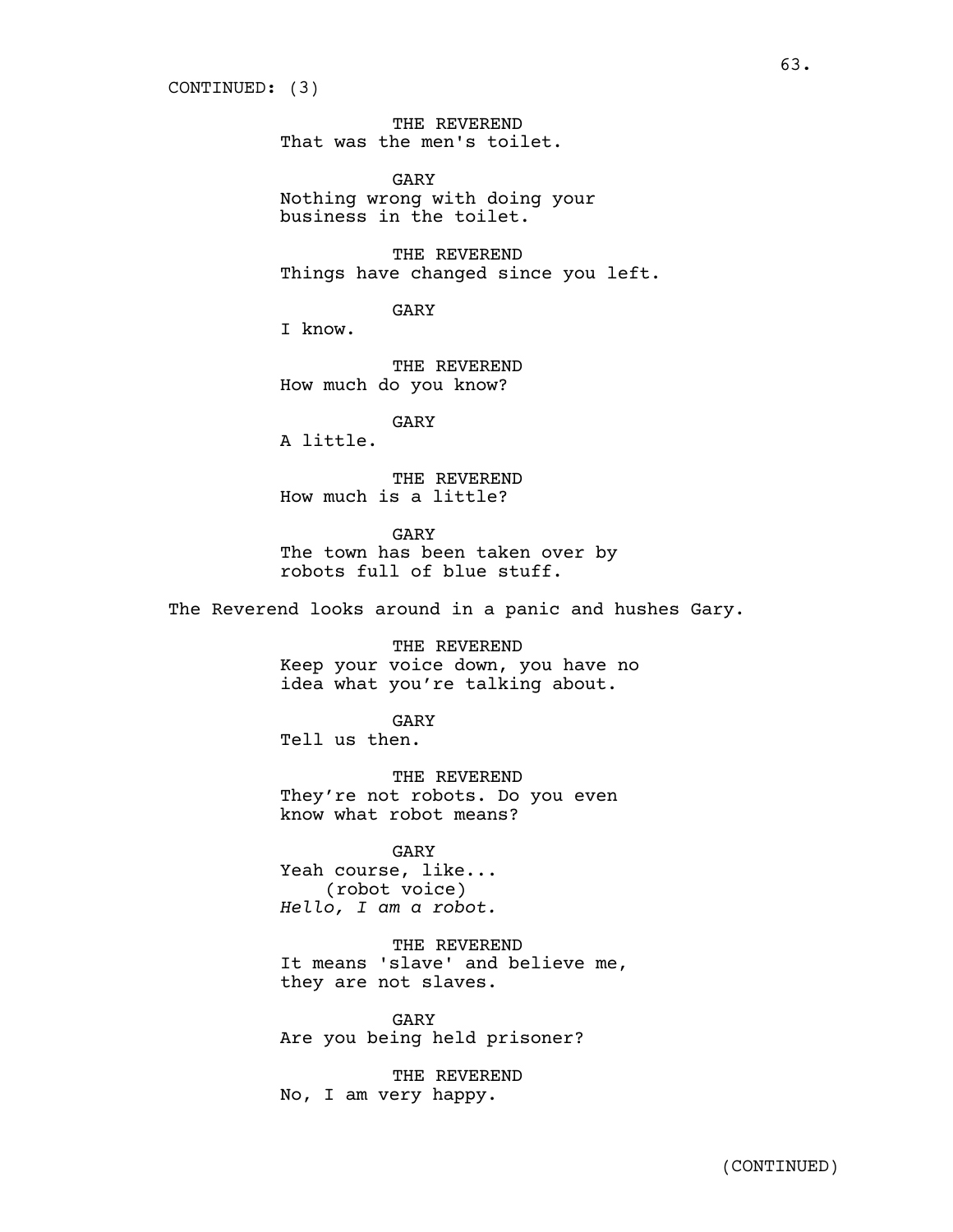GARY

Tell your face.

Andy and Steven join in to whisper conspiratorially.

ANDY What's going on?

GARY There's been an invasion by robots who aren't robots and The Rev's their prisoner.

THE REVEREND

I am not.

STEVEN We're leaving first thing. We can get you out of here.

THE REVEREND I'm not going. This is not what you think. This is all for our benefit.

The person next to them at the bar turns and whispers.

COLLABORATOR 1 You've said too much, Trevor.

A second person turns and whispers harshly.

COLLABORATOR 2 Yeah, put a cork in it Trevor.

THE REVEREND I'm trying to help.

COLLABORATOR 2 It's not your place to help.

COLLABORATOR 1 They will have everything in hand.

GARY Are you guys robots??

COLLABORATOR 1 Well the term robot actually comes from an old Czech word-

COLLABORATOR 2 Robotnik.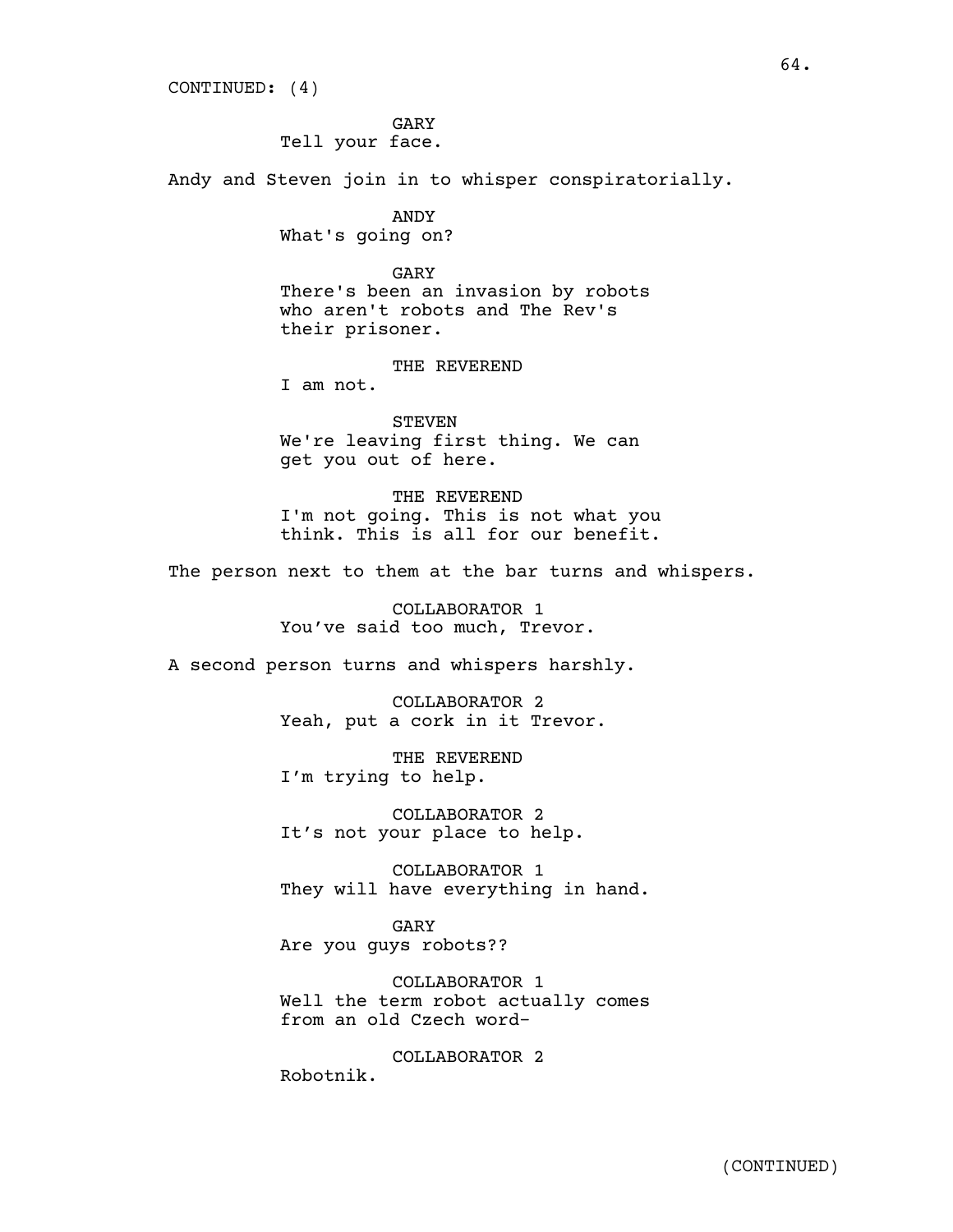CONTINUED: (5)

COLLABORATOR 1 -meaning slave-

COLLABORATOR 2 -and we are not slaves.

COLLABORATOR 1 We are very, very happy.

COLLABORATOR 2 And not 'robots'.

Peter joins the bar.

PETER Oh my god, are these guys robots?

THE REVEREND Can we shut up about robots!

COLLABORATOR 1 I say we shut up about everything!

A GREEN ROTARY PHONE RINGS behind the bar. The Publican picks up, listens without speaking and hands it to The Reverend.

> PUBLICAN 6 Trevor, it's your supervisor.

The Reverend's shoulders sag. He takes the call. We briefly hear a WELL SPOKEN VOICE on the other end of the line.

> VOICE (O.S.) Hello Trevor...

REVEREND Yes sir... but... I understand.

The Reverend hands the receiver back to the Publican and throws a forlorn look at Gary and company.

REVEREND

Thanks a bunch.

The Reverend dejectedly walks off and disappears into the men's toilet, just as a refreshed Oliver emerges.

> OLIVER What did I miss?

COLLABORATOR 1 Your friends trying to "help".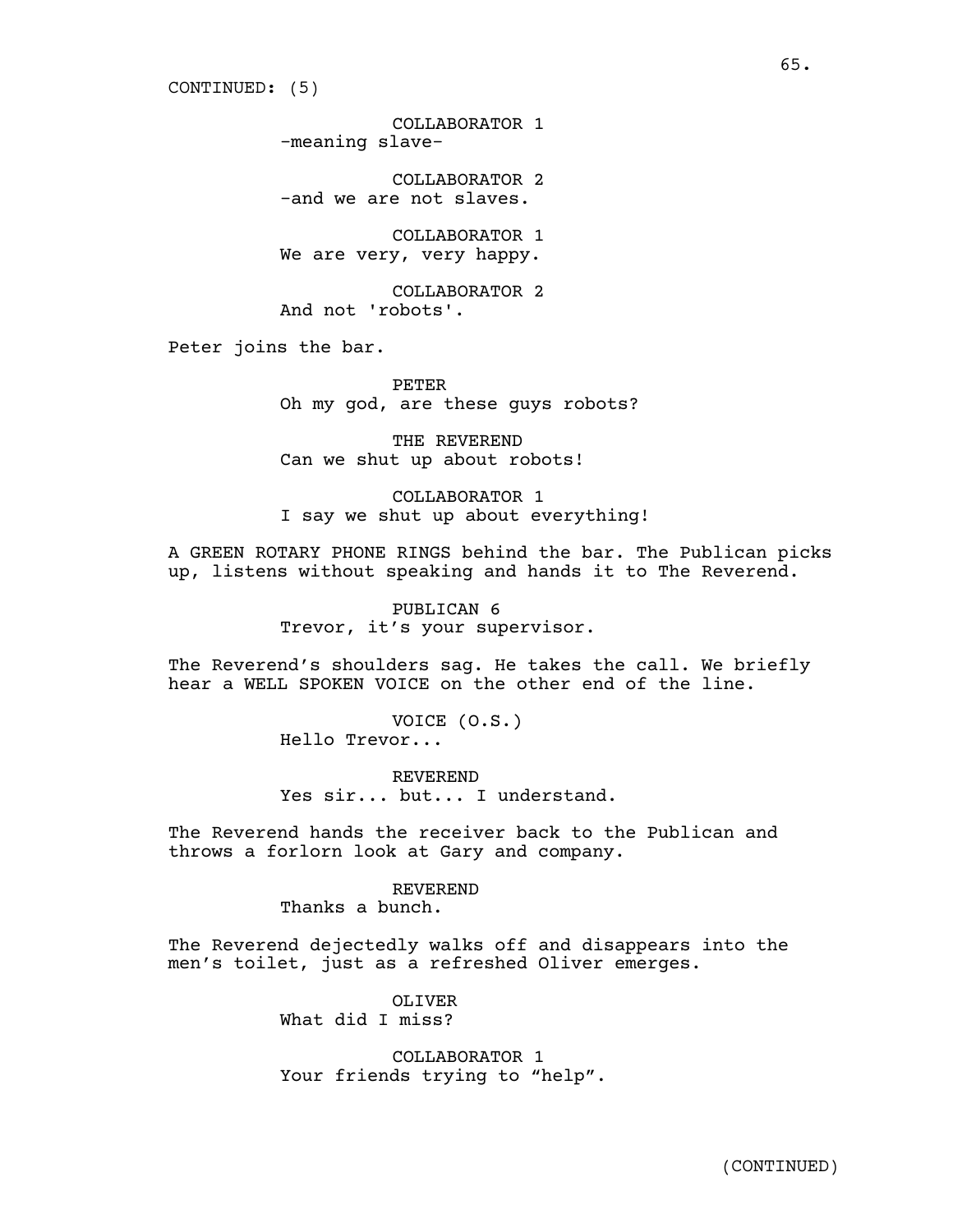CONTINUED: (6)

COLLABORATOR 2 We don't need "help".

ANDY Well what should we do?

COLLABORATOR 1 I suggest you get on your way.

GARY I think we should do what they say.

COLLABORATOR 2 I think you should do what we say.

GARY

I said that.

OLIVER

Okay.

# **EXT. STREETS OF NEWTON HAVEN - EVENING**

The gang move through the dark streets. A gleeful Gary striding at the front, the others stumbling behind.

GARY

Come on!

STEVEN

Let's get in and out of here yeah? No more making new friends.

# **INT. THE TWO HEADED DOG - EVENING**

PUBLICAN 7 Ah gentlemen! The prodigal sons return! What will it be, one of our guest ales perchance?

GARY

Uhhhh...

PUBLICAN 7 Might I recommend five pints of Crowning Glory? Rather fitting, wouldn't you say, Gary?

GARY

What?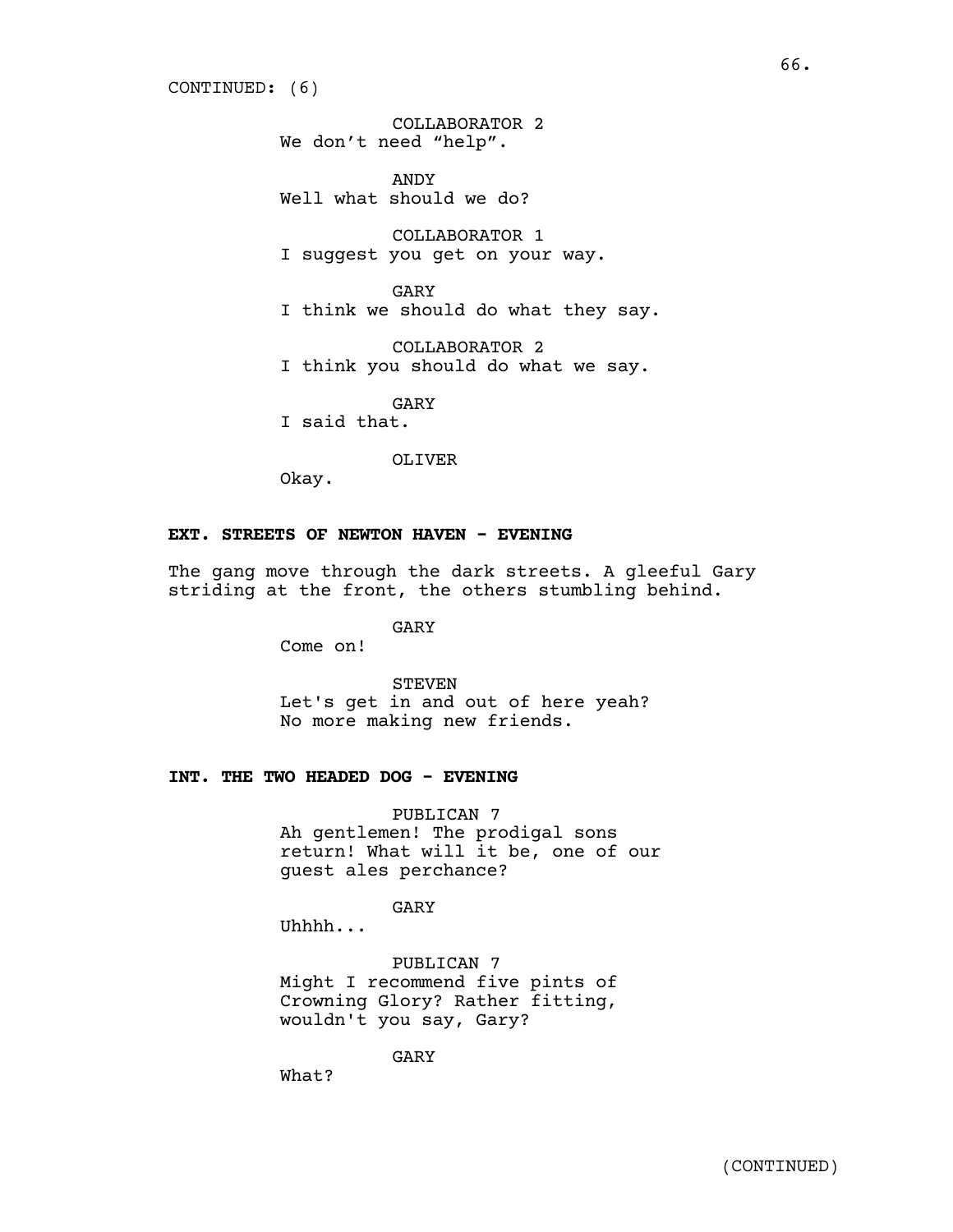#### CONTINUED:

The gang stare back at the Publican, bemused.

PUBLICAN 7 It's a delightful brew: hoppy, nutty, foamy.

ANDY Does it have a surprisingly fruity note that lingers on the tongue?

PUBLICAN 7 Ah, you're obviously a connoisseur.

Andy barks a laugh. If he were sober, it wouldn't be funny.

PUBLICAN 7 Then you'll already know that it's a rare treat for rogues, reverends, royalty and all good folks between.

OLIVER Mmmmm, five of those, please.

PUBLICAN 7 Welcome home boys.

AT THEIR TABLE, the drunk, confused gang stare at Publican 7.

GARY Don't remember him being that friendly.

STEVEN He's *obviously* one of them.

GARY How can he be? He remembered me.

ANDY We don't know what they remember.

OLIVER Maybe they have selective memories.

GARY

Yeah, like me.

ANDY Maybe he's one of the others. Like The Reverend.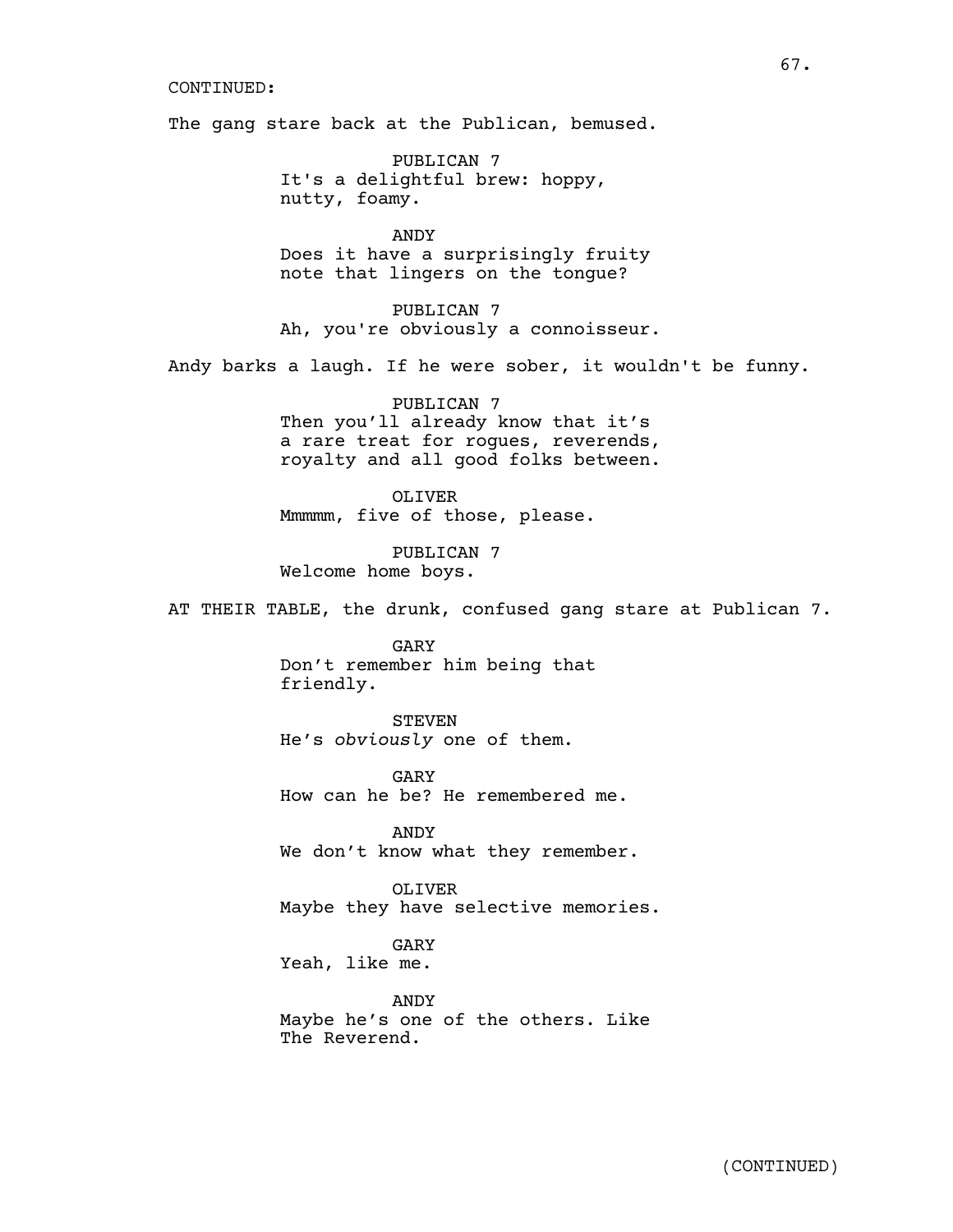## CONTINUED: (2)

OLIVER It really is hard to tell, isn't it.

GARY Is he one of *them* or one of *them?*

PETER Wait, which ones are the thems?

GARY

They're both thems. But there's two different ways of saying it. Is he one of **them** or one of *them*?

ANDY

We need different terms. One for the people who aren't robots and one for the robots who aren't robots.

STEVEN

Alright, we need to be able to differentiate between **them**, *them* and us.

PETER Yeah, I think the pronouns are really confusing.

GARY I agree. I don't even know what a pronoun is.

OLIVER It's a word that can function by itself as a noun that refers to something else in the discourse.

GARY I don't get it.

ANDY You just used one.

GARY

Did I?

ANDY Yeah. "It" is a pronoun.

GARY

What is?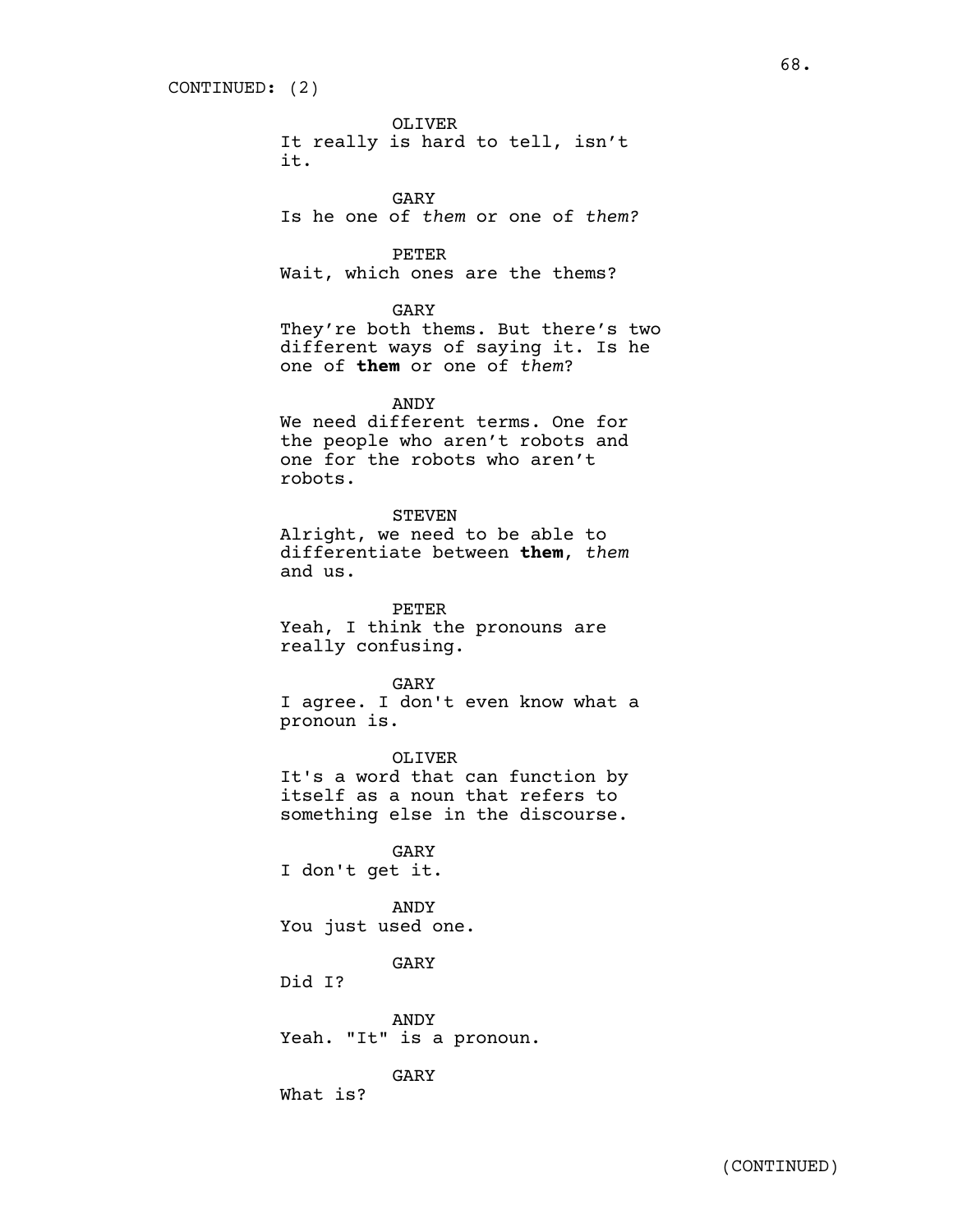CONTINUED: (3)

ANDY

It.

GARY

Is it?

Andy takes a giant swig of his drink.

STEVEN Look, we just need a word to identify who's who. He's a **'blank'**, she's a *blank*, those two people are definitely *'blanks'*.

As Steven says this, Sam walks in with *THE TWINS*.

GARY/STEVE

Sam.

The sight of Sam brings Steven to his feet, but just as he is about to approach her, Gary pushes him back down.

> GARY I got this, Steve.

Gary leaves the table and sidles up to Sam at the bar.

GARY Alright Sam?

SAM Oh Jesus!

GARY How's your night going?

SAM Good. Sort of.

GARY

Sort of?

SAM I don't know. It's weird isn't it? You come back and everything's the same. But sort of... different.

GARY Different *how?*

SAM Just weird.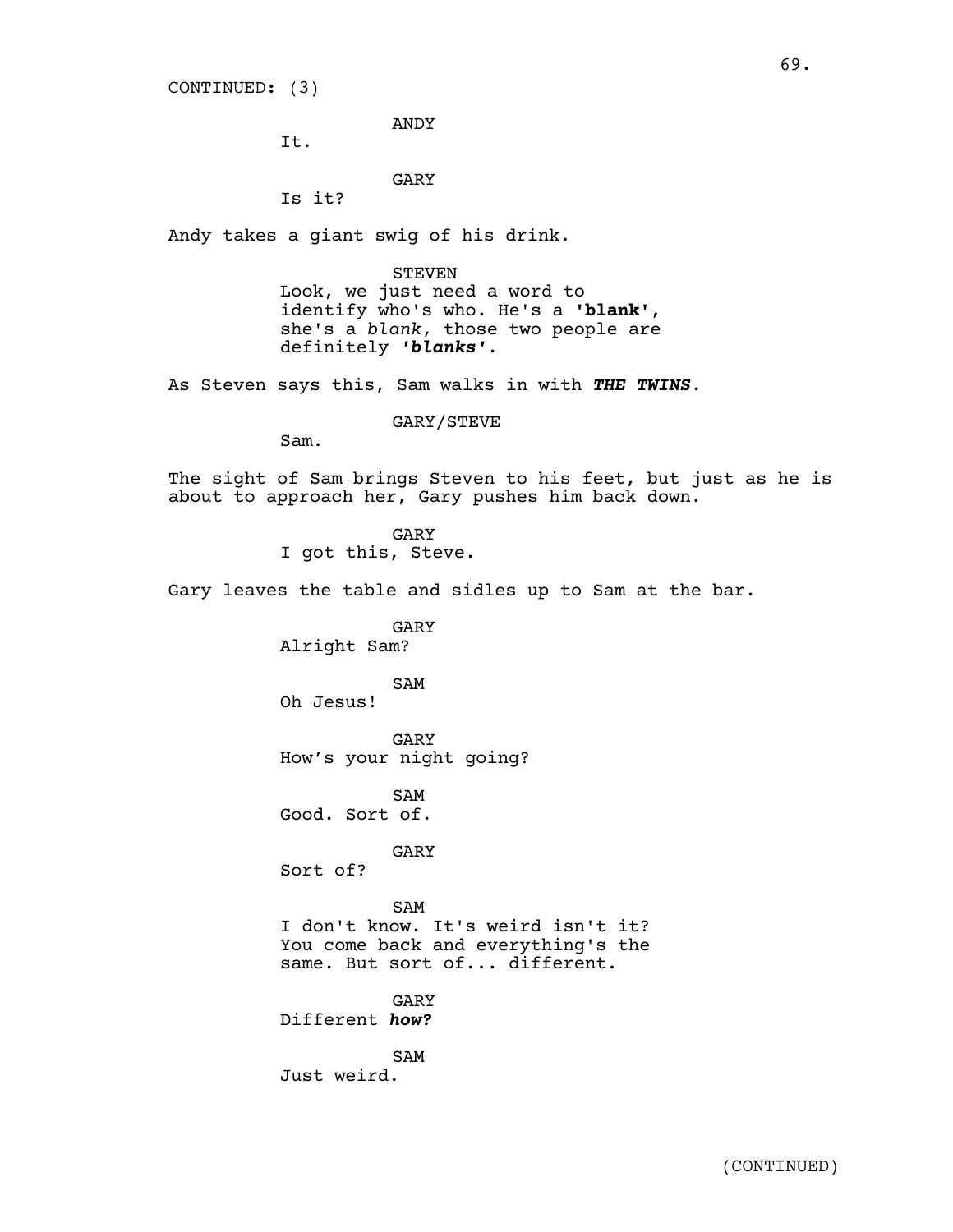GARY

How weird?

SAM What are you getting at Gary?

Gary suddenly bundles Sam off towards the disabled toilets.

# **INT. THE DISABLED TOILET - CONTINUOUS**

Gary slams the door behind them. Sam is incredulous.

SAM Fuck's sake Gary, take a hint.

GARY It's alright, I'm not trying to have sex with you.

SAM Why are we in the disabled toilets then?

GARY I need to tell you something right now, unless you do actually want to have sex, in which case I can tell you afterwards.

SAM Tell me right now.

GARY Did you notice anything creepy about The Twins apart from the fact that they're twins?

SAM Just because they're twins doesn't automatically make them creepy.

GARY Does a little bit.

SAM You had sex with them.

GARY No I didn't. How did you know that?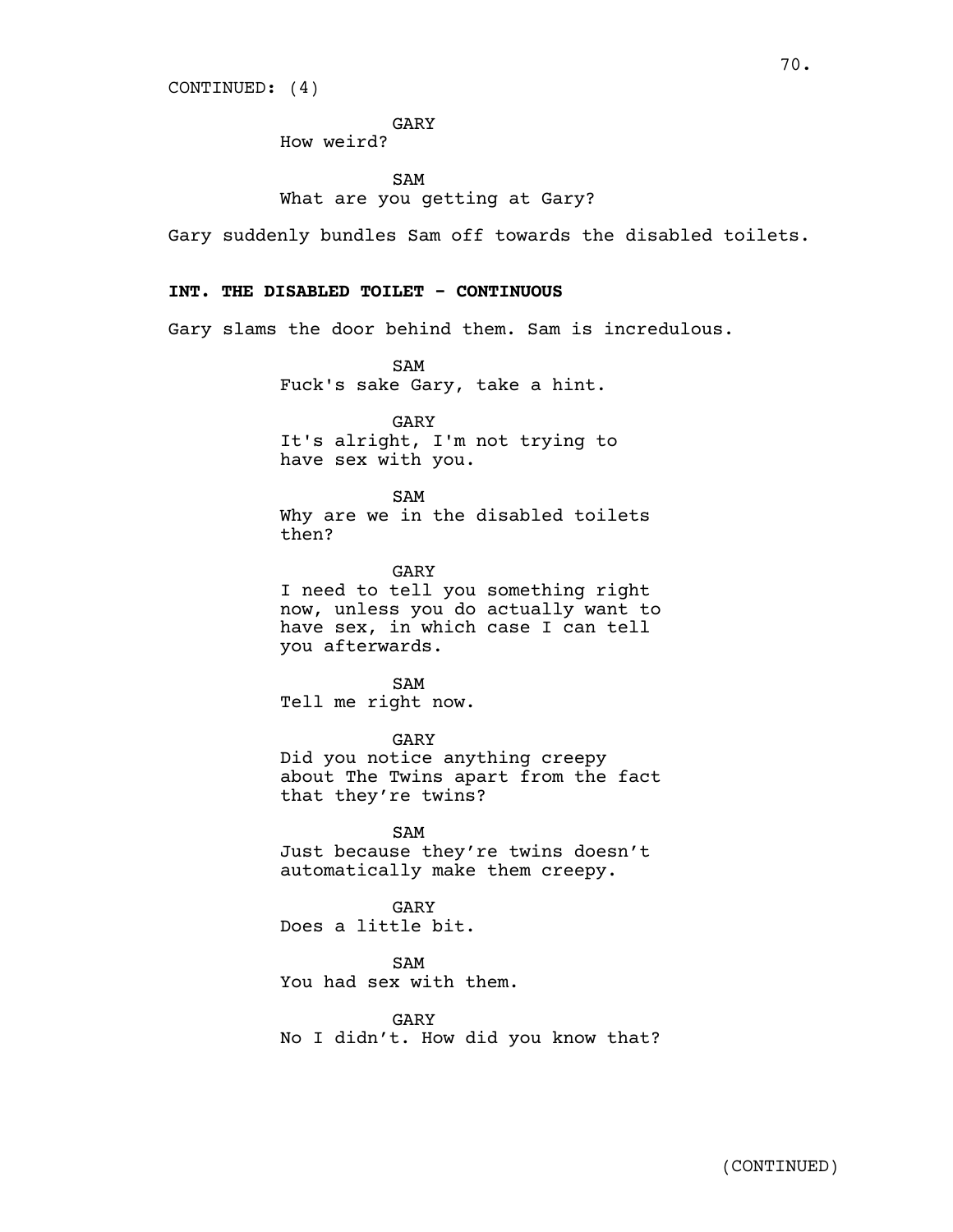SAM It's a small town Gary and I'm not stupid and well, they told me.

GARY Okay, I did once, but I was wasted, which did make it creepy, because it was like there was four of them. I am not proud. I am a bit.

SAM This is what you wanted to tell me?

GARY No, this is....

# **INT. THE TWO HEADED DOG - MOMENTS LATER**

We hear a SMACK. Sam emerges from the toilet without Gary.

THE TWINS Are you okay, Sam?

SAM I need a cigarette.

Sam walks out to the beer garden. The Twins follow.

BACK AT THE TABLE: The gang is deep in conversation.

PETER

Nobots?

ANDY How about Fauxbots?

OLIVER I think we should get away from the whole robots thing.

PETER

Steven?

Steven sees a furtive Gary emerge from the ladies.

STEVEN What's he up to?

ANDY Don't worry, he's probably just trying to fuck Oliver's sister.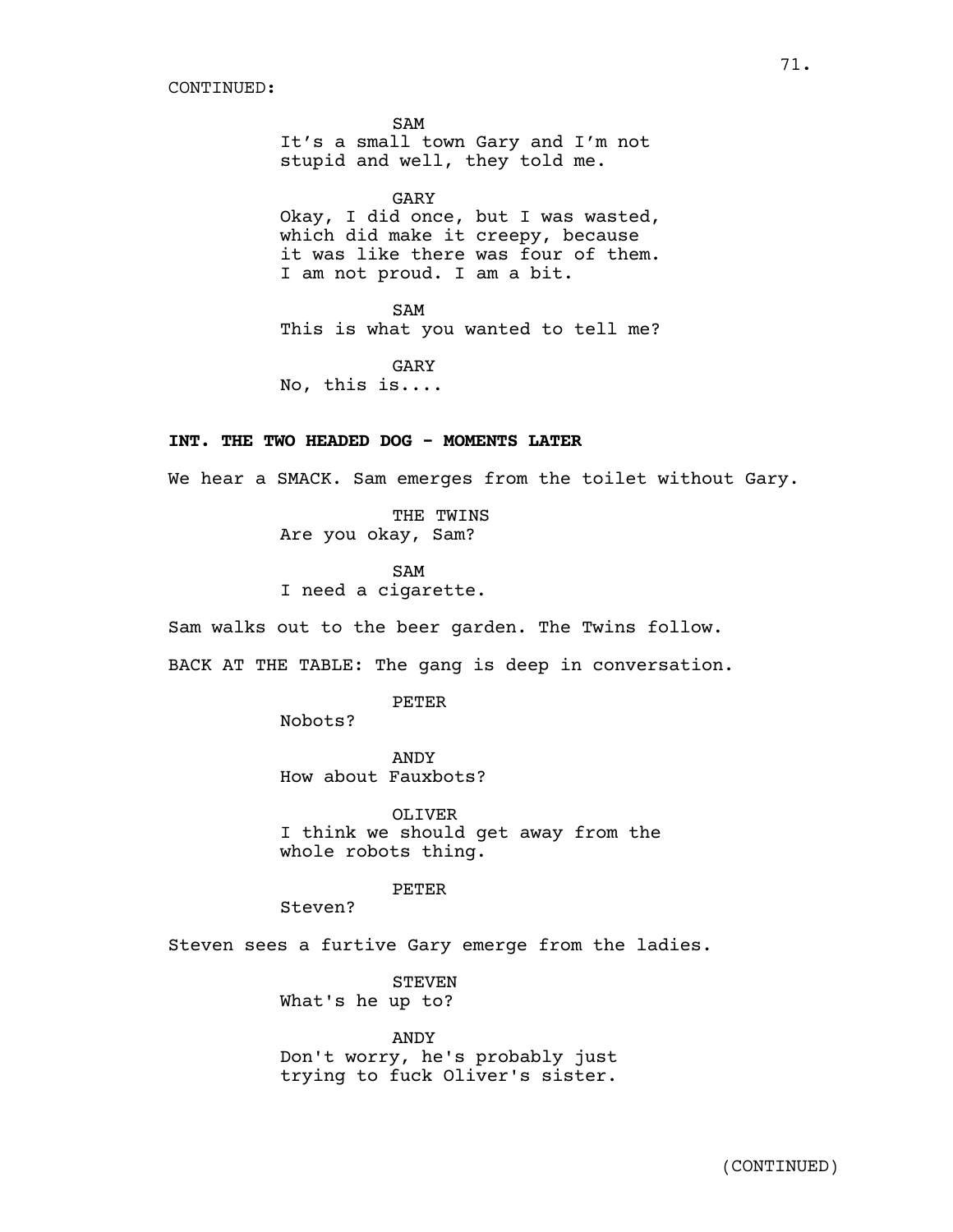OLIVER (chuckles) Oh Andy.

### **EXT. THE BEER GARDEN - MOMENTS LATER**

Sam and The Twins sit at a picnic table. Sam sparks up.

SAM My god that man is full of shit. I know that's not a surprise to you.

THE TWINS What did he say?

SAM

He said Newton Haven has been taken over by robots full of blue stuff and if we don't do what they say, they will make us their prisoners.

THE TWINS Did you believe him?

SAM Of course not.

THE TWINS Did you believe him?

The Twins stare. Sam's smile fades. They look creepy.

BAM! Gary knocks The Twins over with a flying tackle.

SAM

Oh crumbs!

One twin falls flat on her back, the other goes with Gary into a nearby hedge. Sam sees him tussle with the flailing Twin. He pushes her head down and POPS IT OFF. Sam yelps.

GARY

See?

Sam stands in shock as Gary holds the head aloft. Then, the DECAPITATED HEAD in his hand intones calmly.

> DECAPITATED TWIN HEAD Come on Sam, you know better than to believe Gary King.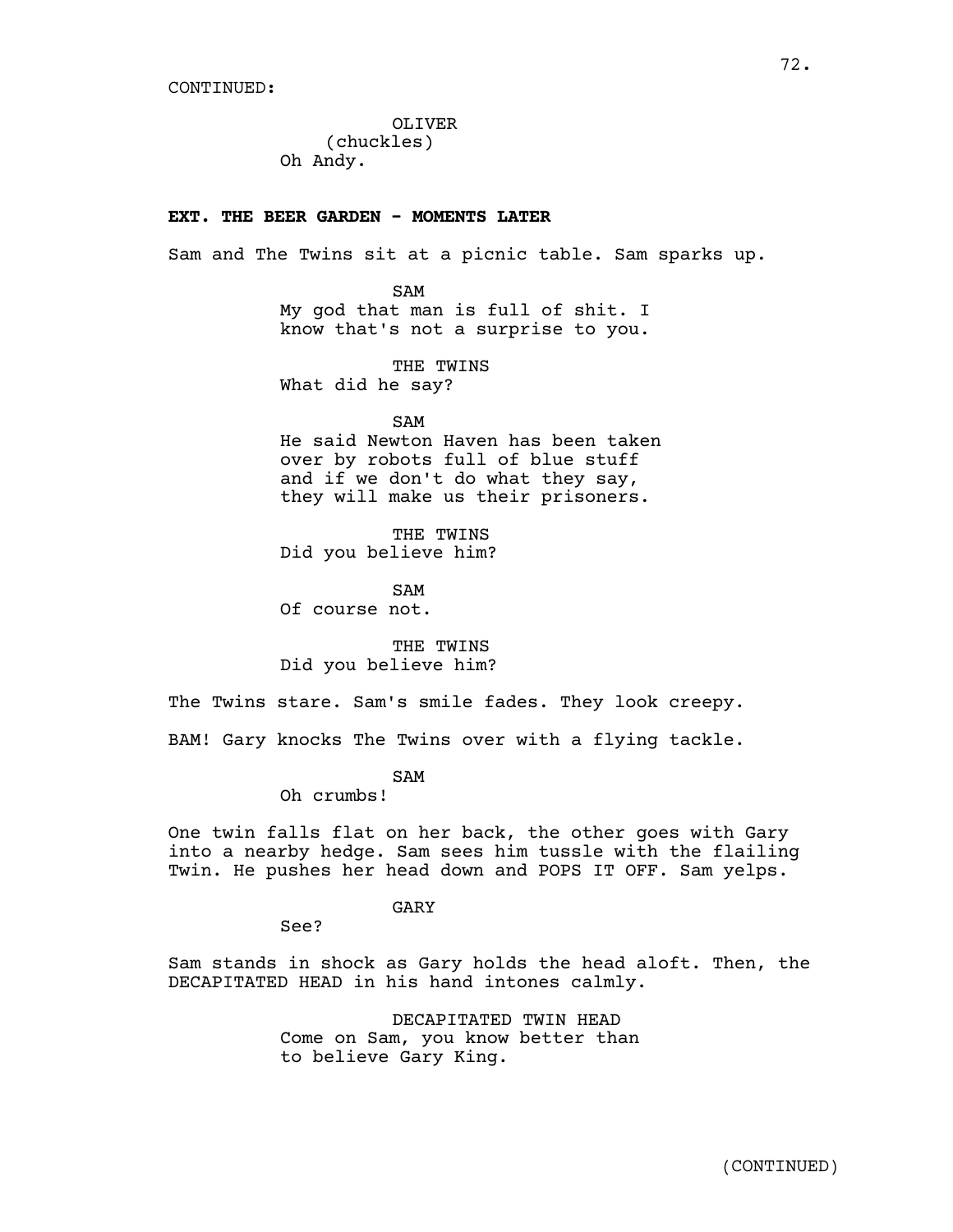#### CONTINUED:

Gary SMASHES THE HEAD on the ground into a million pieces. Before Sam can react, the other Twin grabs her hair and SMACKS HER HEAD on the picnic table. She then YANKS HER HAIR BACK, flipping Sam hard onto the grass.

The Twin then runs toward Gary and POUNCES ON HIM. Gary wrestles with the Twins, one with a head, attacking, one headless and convulsing.

> GARY Get off me you creepy bitches.

Gary extricates himself from the m™l©e and shoulder charges one Twin into the other, sending them both crashing through the hedge, through a fence and down an embankment.

Gary walks over to Sam and seemingly extends a hand to her.

GARY Chuck us a ciggie.

Dazed, Sam hands Gary a cigarette.

SAM Gary, what's happening?

GARY I told you in the disableds.

SAM Yes, you did.

He hauls her up. They are covered in grass stains and twigs.

GARY We should get inside, people will wonder what the hell's going on.

STEVEN (O.S.) What the hell's going on?

GARY I got this, Steve.

SAM

Got what?

They both turn to see an emotional STEVEN. Gary and Sam look at each other, unsure where to start.

> STEVEN Sam, he's not good enough for you.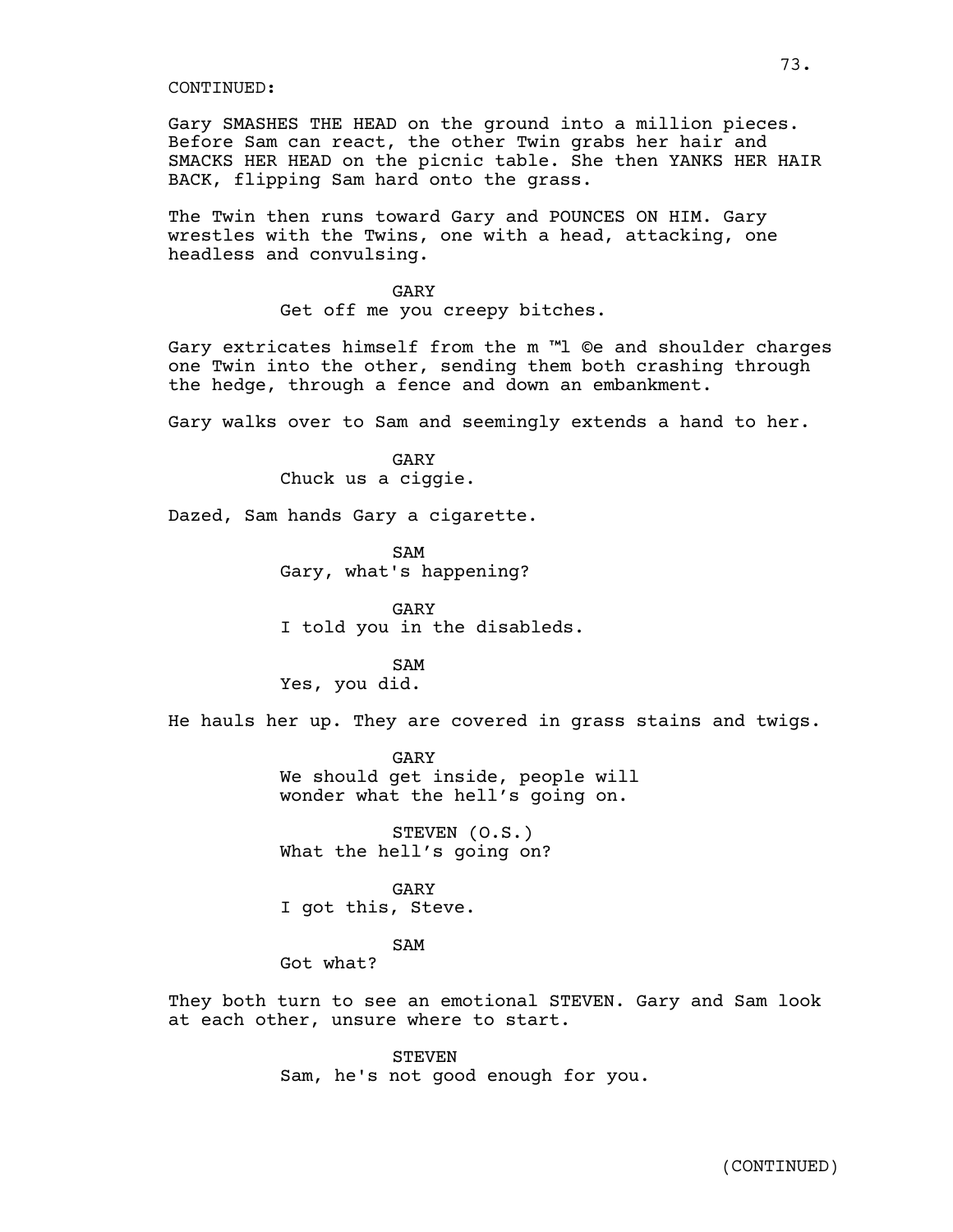# GARY & SAM

What?

#### STEVEN

We've been through some crazy shit tonight and it's really put things in perspective for me and if it's all as fucked up as it seems, then there's something I need to tell you and you might think this is because I've drunk seven pints of lager, but it's not. I'm in love with you Sam, I always have been and it breaks my heart to see you waste your affections on Gary King.

GARY

That's a bit harsh.

SAM

Oh no, you've got it all wrong.

STEVEN

And since I'm being honest, just to lay it out, I am currently seeing a fitness instructor but I - she's 26 years-old - but I would drop her in a heartbeat, if I thought I had one last chance with you.

SAM There's nothing between me and Gary.

WHAM! Gary and Sam are thrust apart by THE TWINBOT: An amalgam of the twins in one single body. It possesses two legs instead of two arms and looks very creepy indeed.

Steven backs up shocked and falls over. The TWINBOT bears down, reaching out with its new legs to strike when-

Gary reappears and LEAPS onto the creature, a split second later Sam joins him, PUMMELLING it with a picnic umbrella.

# STEVEN

Get your feet off her!

Steven regains his composure and joins the mêlée, using a picnic bench to LAUNCH himself onto the Twins. Their combined efforts topple the opponent to the ground.

The three humans tussle with a chaos of flailing limbs.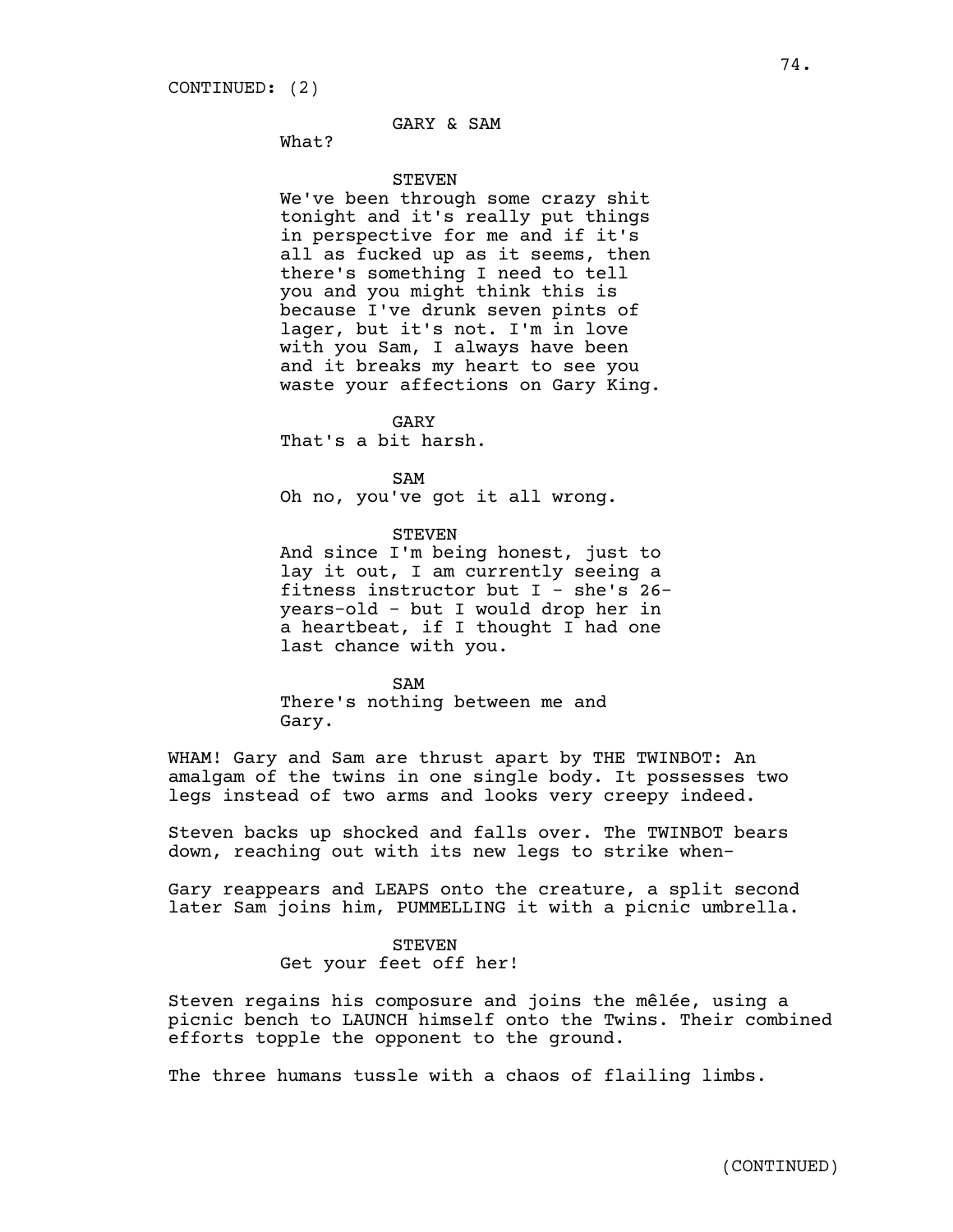CONTINUED: (3)

GARY

Pop its head off! Like an aspirin bottle.

Steven emits an orgasmic yelp as he twists something out of sight, we hear two pops then A LOUD CRACK.

**INT. THE TWO HEADED DOG - MOMENTS LATER**

PETER Blue-bloods?

ANDY Nothing suggested in the last three minutes is better than 'Smashy-Smashy Egg Men'. Nothing.

Gary, Sam and Steve re-enter, all sweaty and grass stained.

OLIVER What the hell's going on?

GARY Did you guys think of a name for the robots who aren't robots?

PETER I'm afraid we've drawn a 'blank'.

GARY Well we just had a barney with two 'blanks' in the beer garden.

SAM We have to leave now!

GARY Agreed. Let's hit The Mermaid.

Gary heads off, Oliver and Peter follow without question.

SAM Wait? What!

Andy speaks up. He is now very, very drunk.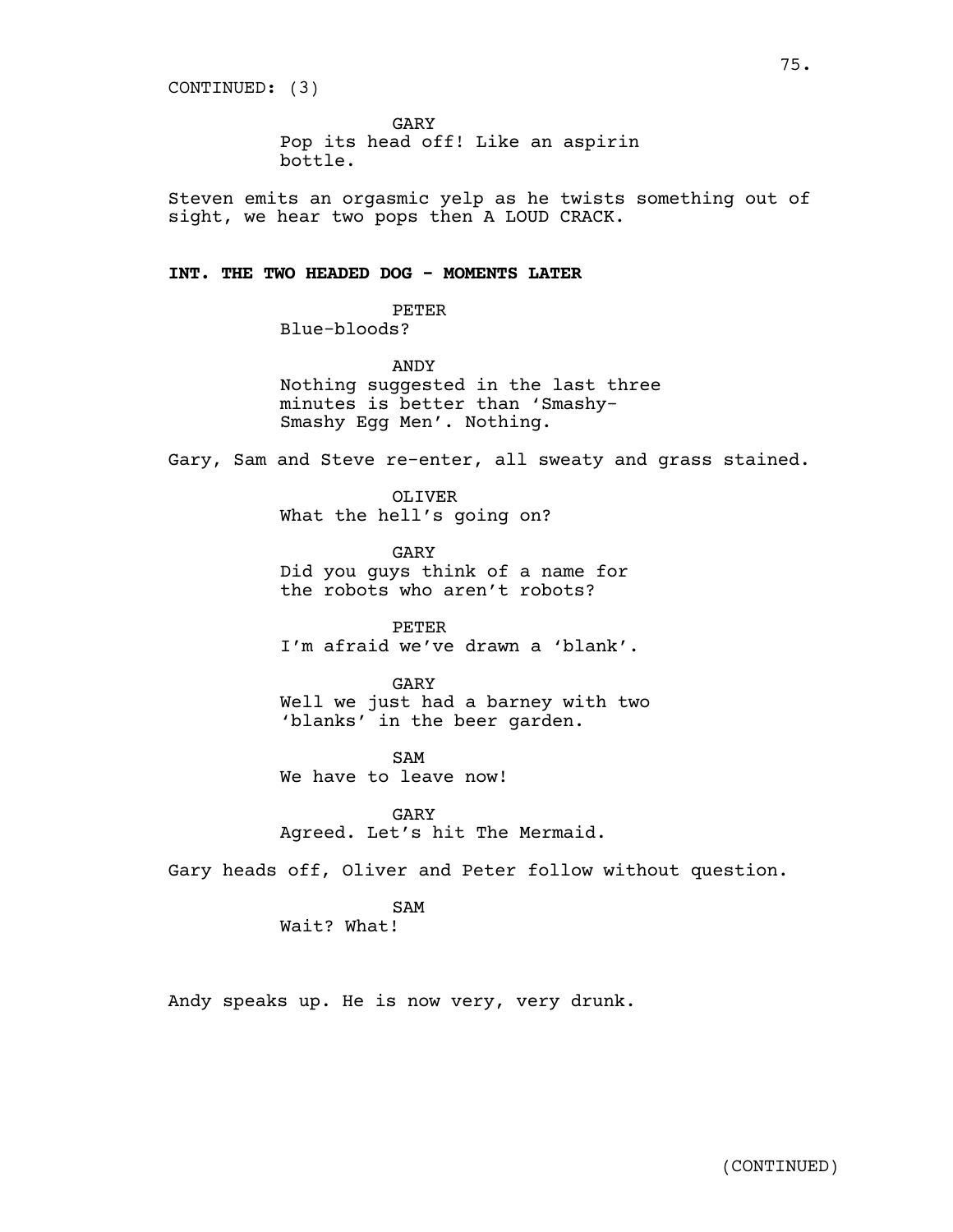ANDY

Gary thinks we should keep on with the crawl, because they know what we're doing but they don't know that we know what they're doing. And basically no one has a better idea so fuck it.

Andy crashes through the door, leaving Steven and Sam behind.

SAM What? Wait!

# **EXT. STREETS OF NEWTON HAVEN - NIGHT**

Gary forges ahead like a drunken Gandalf, the others stumbling behind in his wake. Sam shouts after them.

> SAM Guys! I have a better idea. I'm parked right around here somewhere, let's just go! Steven, tell them!

STEVEN Gary says they'll get us if we try and leave now.

OLIVER We're way past leaving now. Come on.

They arrive at The Mermaid. A chalk sign outside reads 'SCHOOL DAZE: '80S, '90S'. Gary charges right on in.

### **INT. THE MERMAID - CONTINUOUS**

Loud music. Bright lights. Oppressive bass. *'Step Back in Time'* by *Kylie Minogue* blares in this pub disco. The place is packed with adults dancing in SCHOOL UNIFORM.

> PETER This is a bit mad innit?

OLIVER This is perfect. We can hide out in here. I'll get the drinks in.

GARY Good plan O-Man.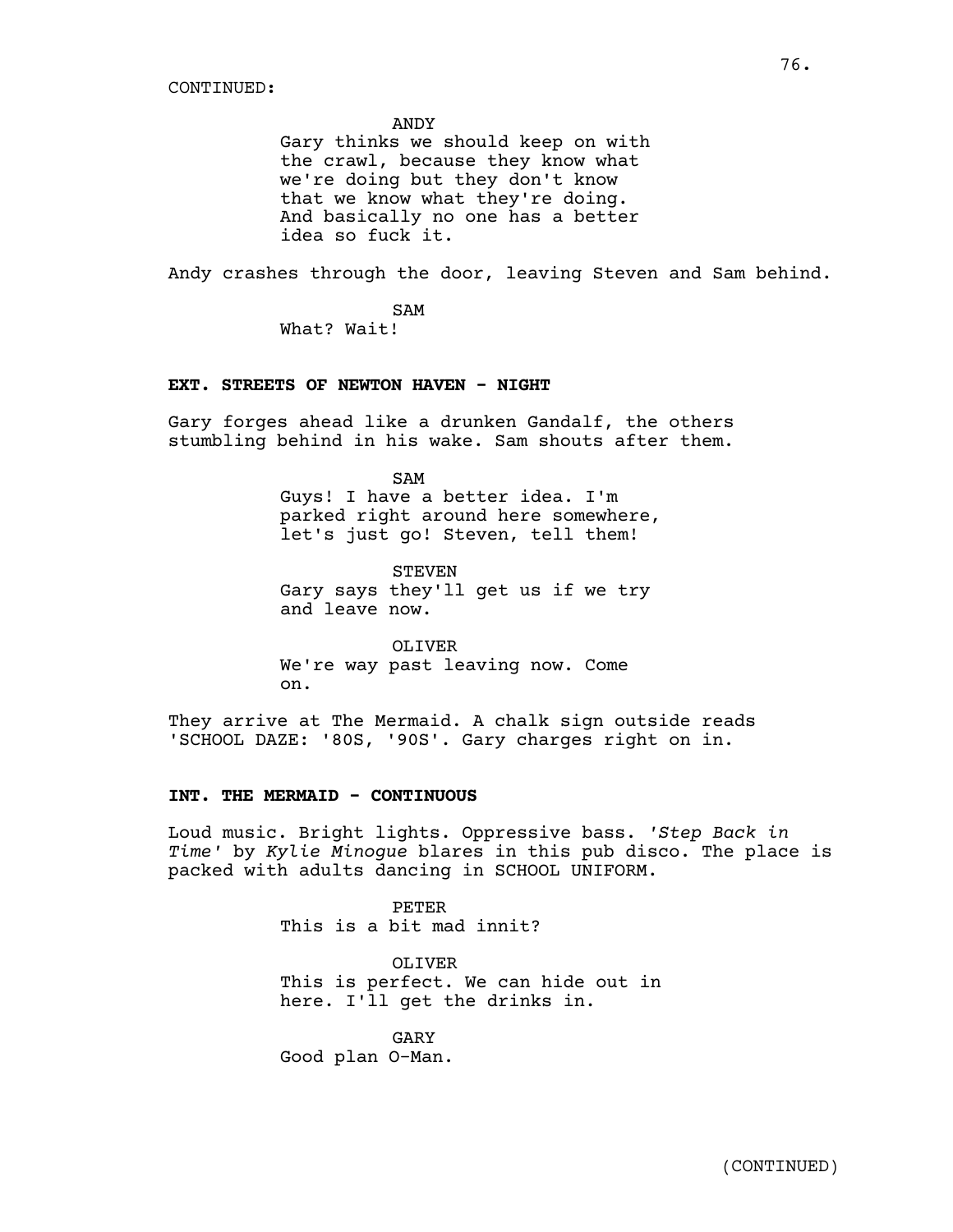OLIVER

Keep an eye out for blanks.

The gang scans the dancing crowd. Gary quickly begins to bob his head to the beat. Sam shouts into Steven's ear.

> SAM Why did you never say anything?

> > STEVEN

About what?

SAM About what you said in the garden.

STEVEN I wanted to, Sam. It just never seemed like the right moment. Something always got in the way.

OLIVER (O.S.) Here you go, get these down you.

Oliver appears behind Sam, laden with drinks. Sam knocks into him causing a spill. At this precise moment-

Steven is dragged through a doorway, out of sight by an unseen pair of hands. Sam turns back. Steven is gone.

SAM

Steven?

#### **INT. THE CLOAKROOM - CONTINUOUS**

Steven is bundled into the dark cloakroom filled with coats, by a MYSTERIOUS FIGURE wearing a BALACLAVA.

> STEVEN Please! I have so much to live for!

The mysterious figure whips off his balaclava.

BASIL It's me you numpty.

STEVEN

Basil!

BASIL I knew seeing your faces again would spell trouble.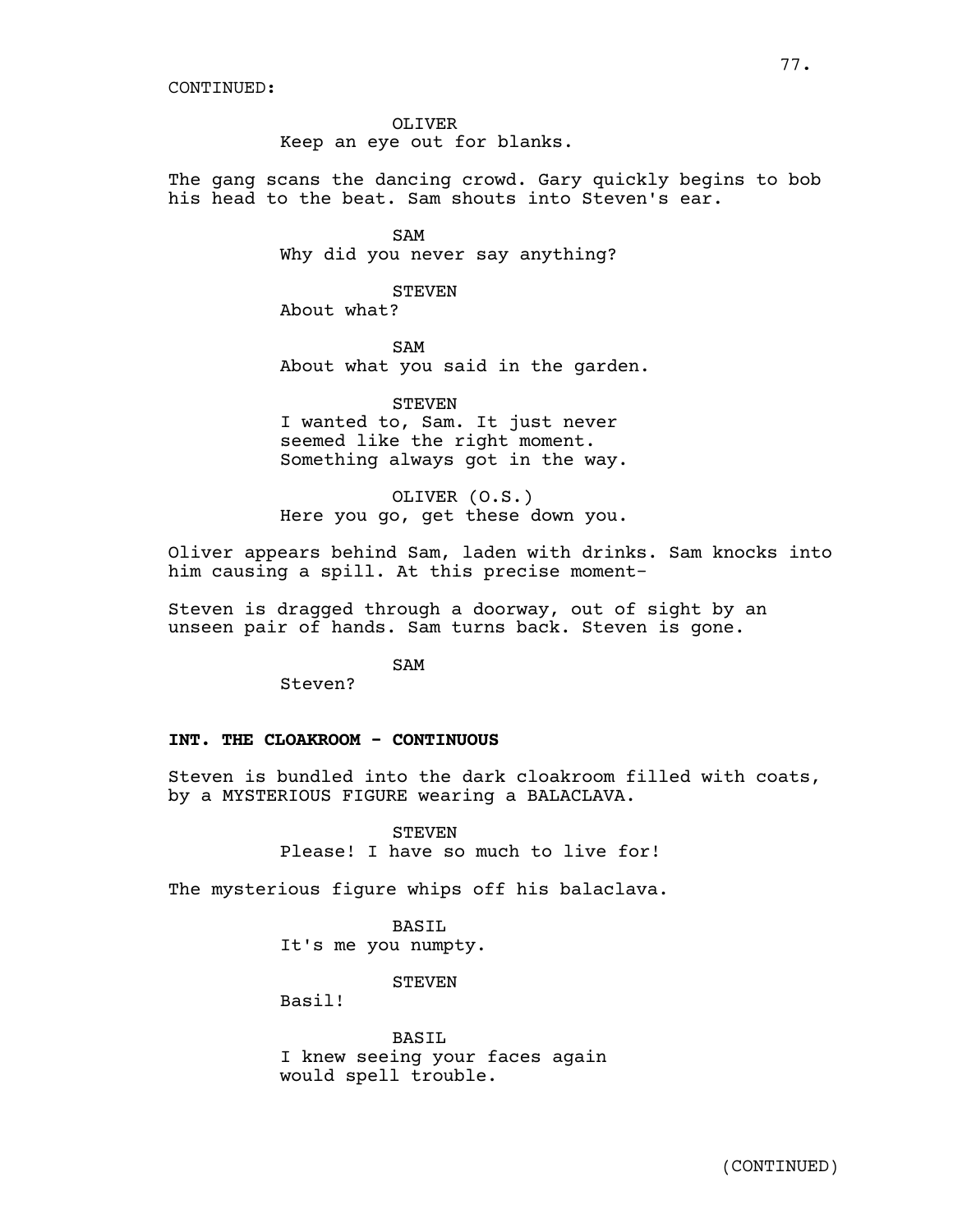STEVEN How do I know it's really you?

BASIL Because I'm the only one who's going to tell you the truth about Newton Haven. (clears throat) Now, do you recall the events of the evening of June the 22nd, 1990?

STEVEN No but I know a man who does.

### **INT. THE MERMAID - CONTINUOUS**

Gary nods his head to S-Xpress, ogling faux schoolgirls. Andy and Peter nod along also. Oliver brings them their drinks.

> OLIVER See anyone we know?

The crowd parts. Dancing like sirens before them are-

GARY/ANDY/PETER The Marmalade Sandwich.

They look 17 not 40, as they appeared in the prologue.

GARY They look... *young*.

PETER It's the lights.

ANDY It's the drink.

GARY Who cares what it is?

The gang drift onto the dance floor. Behind, Sam looks for-

SAM

Steven?

# **INT. THE CLOAKROOM - CONTINUOUS**

BASIL That was the night they arrived. Remember the shooting star? (MORE)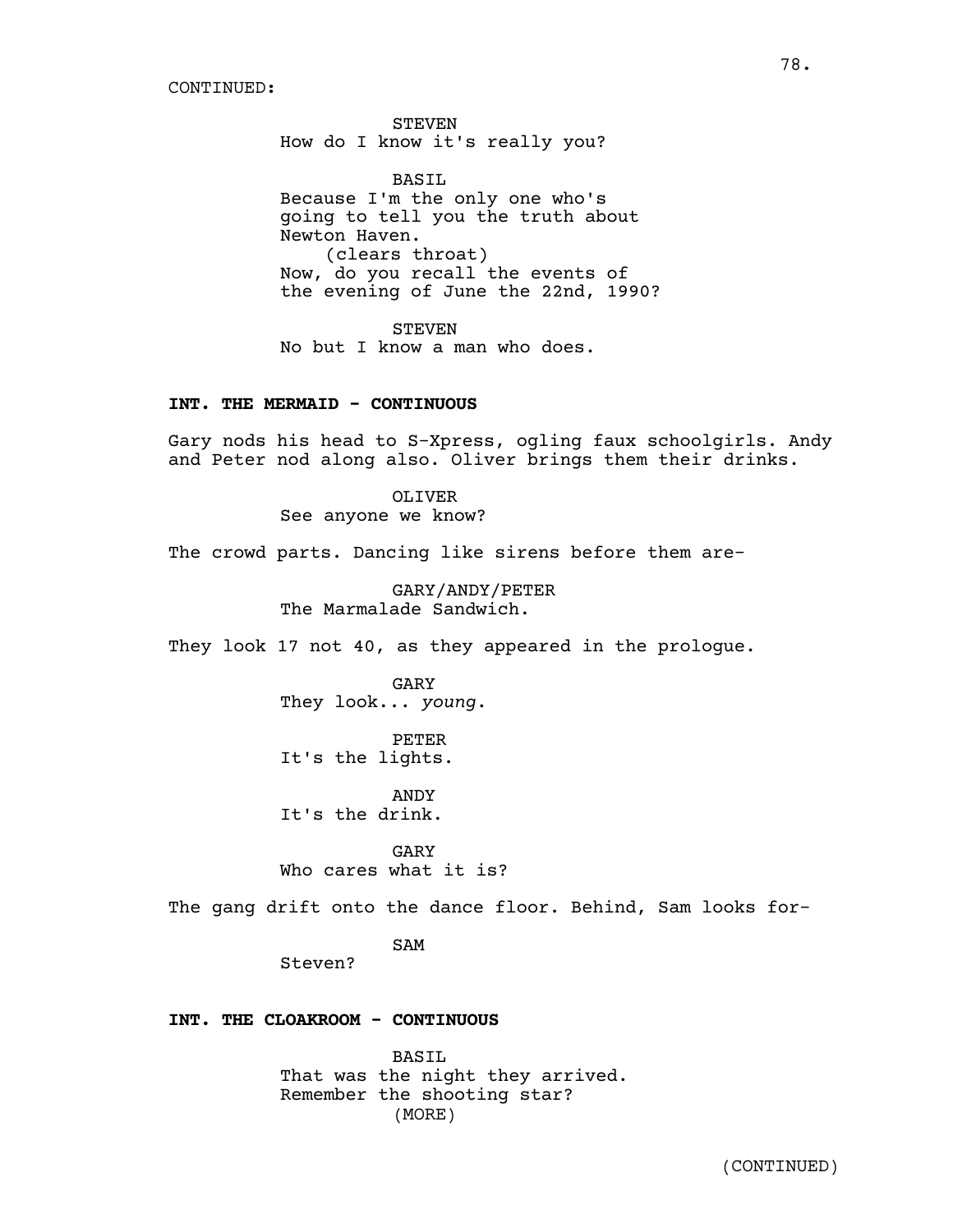That was them. Nothing happened at first. They were getting ready, burrowing in underground, preparing. Not long after you lot left, people started to change. One or two at first, then more. They replaced people of influence, taking over the institutions, remaking, remodelling, refurbishing. Doing everything they could to make us join them. BASIL (CONT'D)

#### **INT. THE MERMAID - CONTINUOUS**

*'Join Our Club'* by St. Etienne plays. Gary, Andy and Peter approach the Three Alluring Girls who draw them into close, hypnotic dancing. Oliver watches, smiling. Sam grabs him.

> SAM I can't find Steven. Where are the others?

OLIVER They're blending in.

SAM

Oh crumbs.

# **INT. THE CLOAKROOM - CONTINUOUS**

BASIL It's not like the replacements were evil, far from it. People got a lot friendlier. That's how they do it.

### **INT. THE MERMAID - CONTINUOUS**

Gary, Andy and Peter, drunk with lust, as the girls work them like puppets. Sam shakes her head, but Oliver smiles.

> BASIL (O.S.) **It's not an invasion, it's a merger. They don't want to get rid of us, not if they can help it. They want us to be another link in their chain. Which is fine unless you say no.**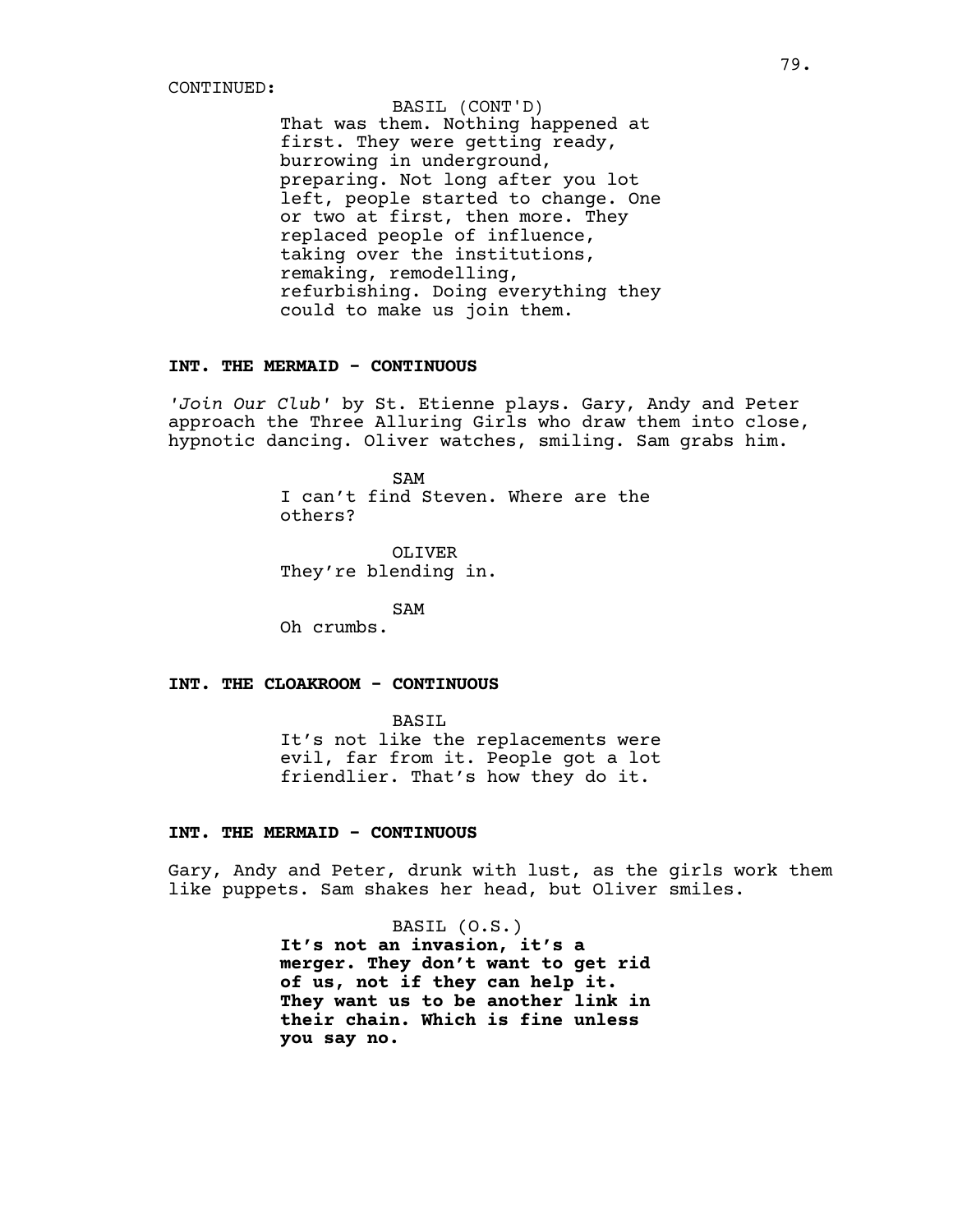**INT. THE CLOAKROOM - CONTINUOUS**

BASIL That's when you get replaced. Once they get your DNA they've got you.

STEVEN How do they do that?

### **INT. THE MERMAID - CONTINUOUS**

Gary, Andy & Peter are worked by the Marmalade Sandwich. Erica Leeks licks Peter's neck, Gary snogs Tracy Benson.

> BASIL (O.S.) **Any way they like, blood tests, the nit nurse, sweat,** *kissing***, saliva on the rim of a glass-**

### **INT. THE CLOAKROOM - CONTINUOUS**

Basil produces his curly straw.

BASIL Why do you think I drink with this crazy straw, not so crazy now is it? If you're not on their side they'll create a version that is.

#### **INT. THE MERMAID - CONTINUOUS**

Andy does his best to resist Becky's kisses. He shows her his wedding ring, she sucks it off his finger and swallows it.

#### BASIL (O.S.)

**They can bring you back exactly the same or even make you young again. It looks like you, even has your memories but really it's just a vessel to spread their message. People you know, trust, love, respect, desire, replaced in the name of progress.**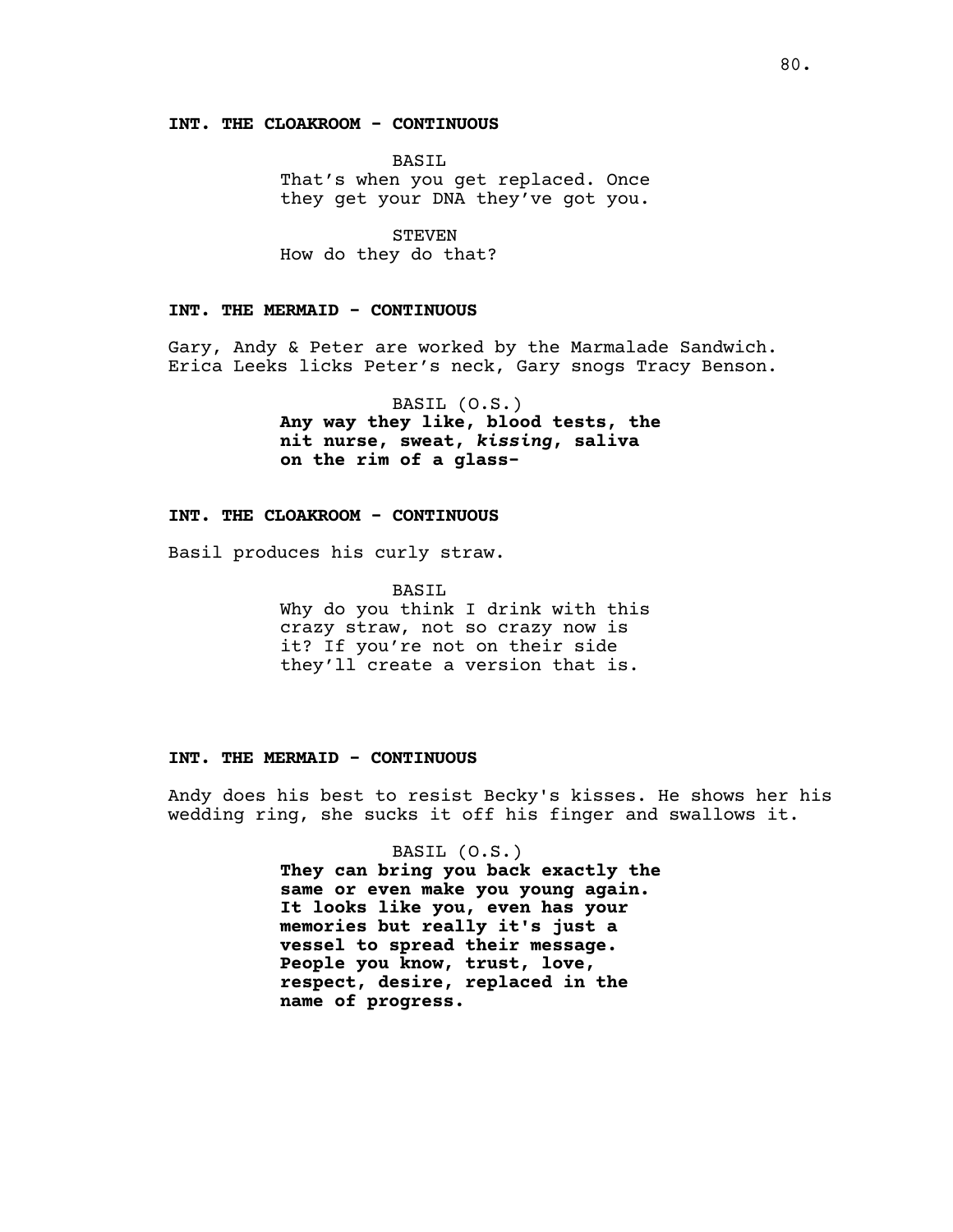STEVEN What happens to the people who get replaced?

BASIL The 'empties'? Don't ask me what happens to them.

STEVEN Why, what happens to the empties?

BASIL I told you not to ask me that! Go! Get out, before it's too late!

CREAK! The cloakroom door opens. Steven and Basil turn to see a coat thrown in and the door just as quickly shut.

When Steven looks back, *Basil is gone...*

STEVEN

Basil?

Basil appears from underneath the coat.

#### BASIL

I said go!

#### **INT. THE MERMAID - CONTINUOUS**

SAM This can't be good.

Sam, aghast as the Marmalade Sandwich tempt our heroes.

OLIVER Sam, who was that boy you liked in sixth form? Adrian?

SAM Adrian Keane. Why?

OLIVER He's over there.

Sam sees a HANDSOME YOUNG MAN in school uniform, standing in a dark corner. He sees her, smiles and approaches.

> ADRIAN KEANE Hey Sam. How's life?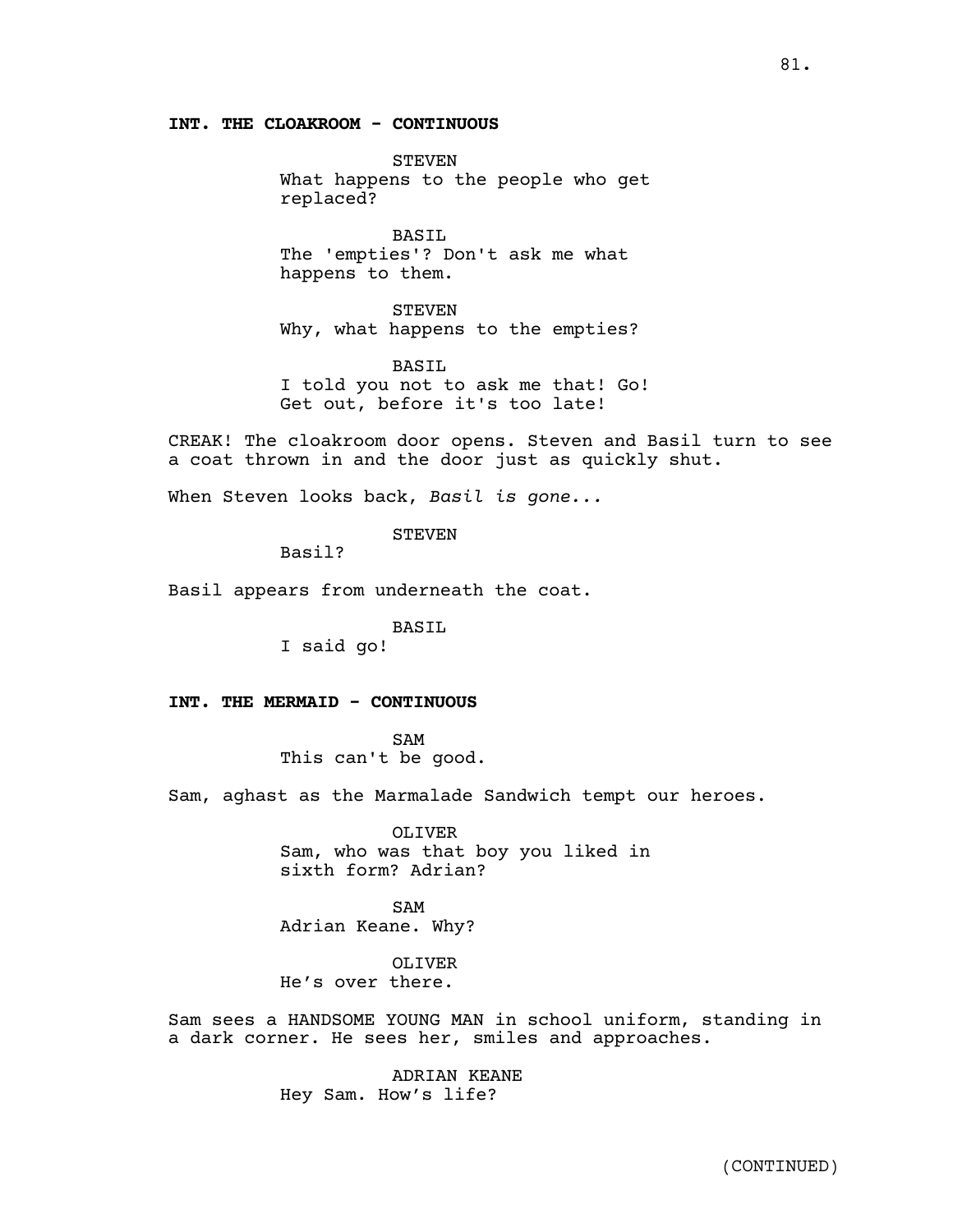#### CONTINUED:

Sam's own glass slips from her hand to smash on the floor. Horrified, Sam turns to run and SLAMS right into-

> STEVEN & SAM We have to get out of here!

STEVEN Where are the others?

SAM They're blending in.

Steven sees his friends being seduced on the dance floor.

STEVEN

Fuck!

Sam and Steven attempt to separate the couples.

GARY Just to the end of the song.

STEVEN Gary, she's a blank!

GARY Don't be so judgmental.

#### **EXT. THE MERMAID - MOMENTS LATER**

The gang bursts from The Mermaid. Oliver stops them.

OLIVER Hold up. Where are you all going?

SAM & STEVEN We're leaving!

OLIVER What happened?

SAM Adrian Keane was in that bar.

OLIVER I thought you liked Adrian Keane.

STEVEN

Prick.

SAM *Adrian Keane* is dead.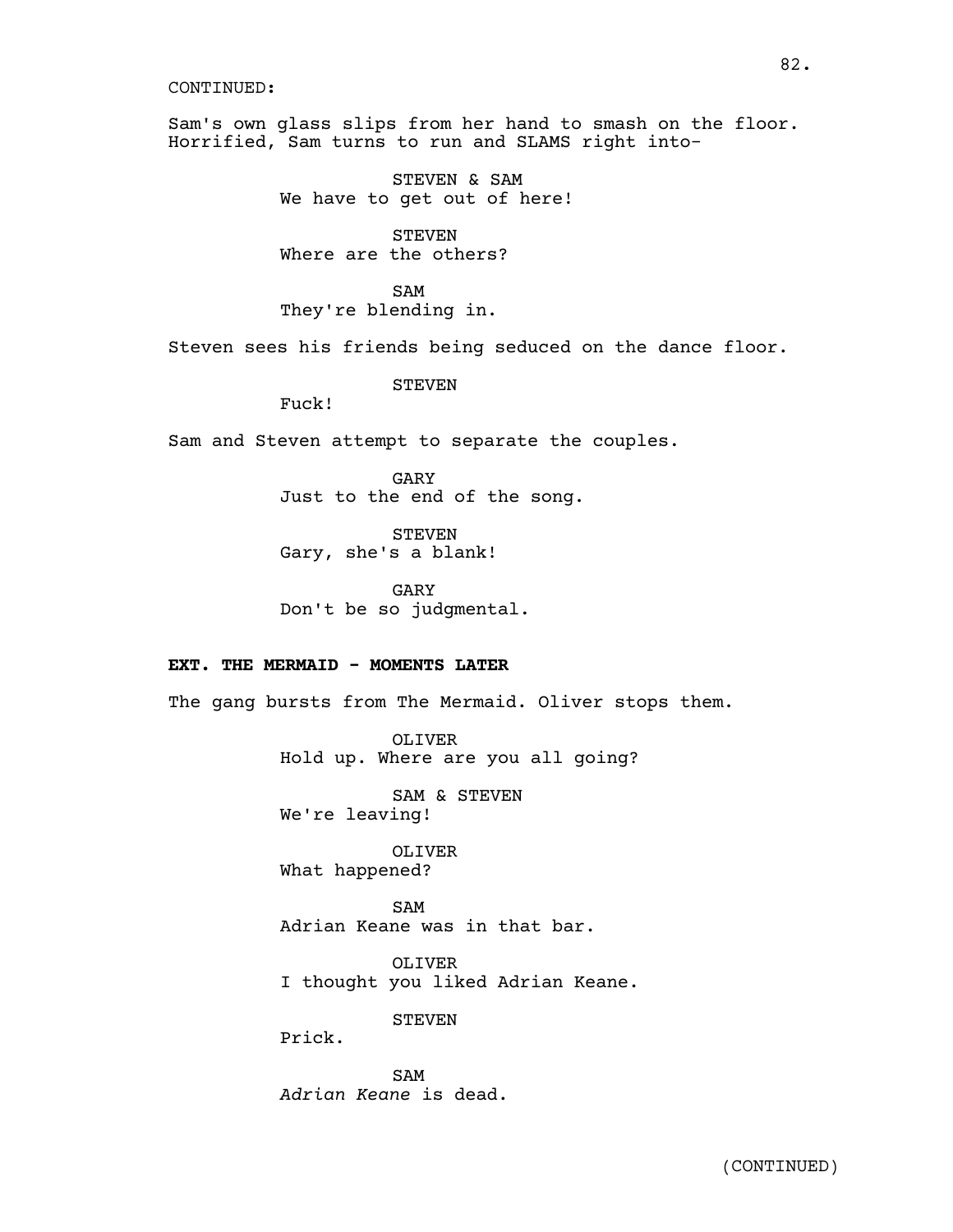STEVEN

Sorry.

SAM Adrian Keane died in a motorbike accident in Italy eight years ago.

### OLIVER

Did he?

#### STEVEN

They must have had his DNA on file. That's how they were able to replicate him. They know how to get to us. Jesus, they know everything.

SAM

They didn't know Adrian was dead.

### STEVEN

They know enough to tempt us. They knew these three would fall for 17 year-olds in school uniform.

GARY Who wouldn't? Am I right guys?

#### STEVEN

We have to get out of town, get beyond it, before it's too late.

#### OLIVER

Who's given you these ideas?

STEVEN

Basil.

OLIVER Oh Mad Basil? He of the Bermuda

Rhombus and the Aqua Nazis?

GARY

Another good name for the band, Steve.

OLIVER You're going to put our lives in the hands of a crazy old man?

STEVEN He's not crazy!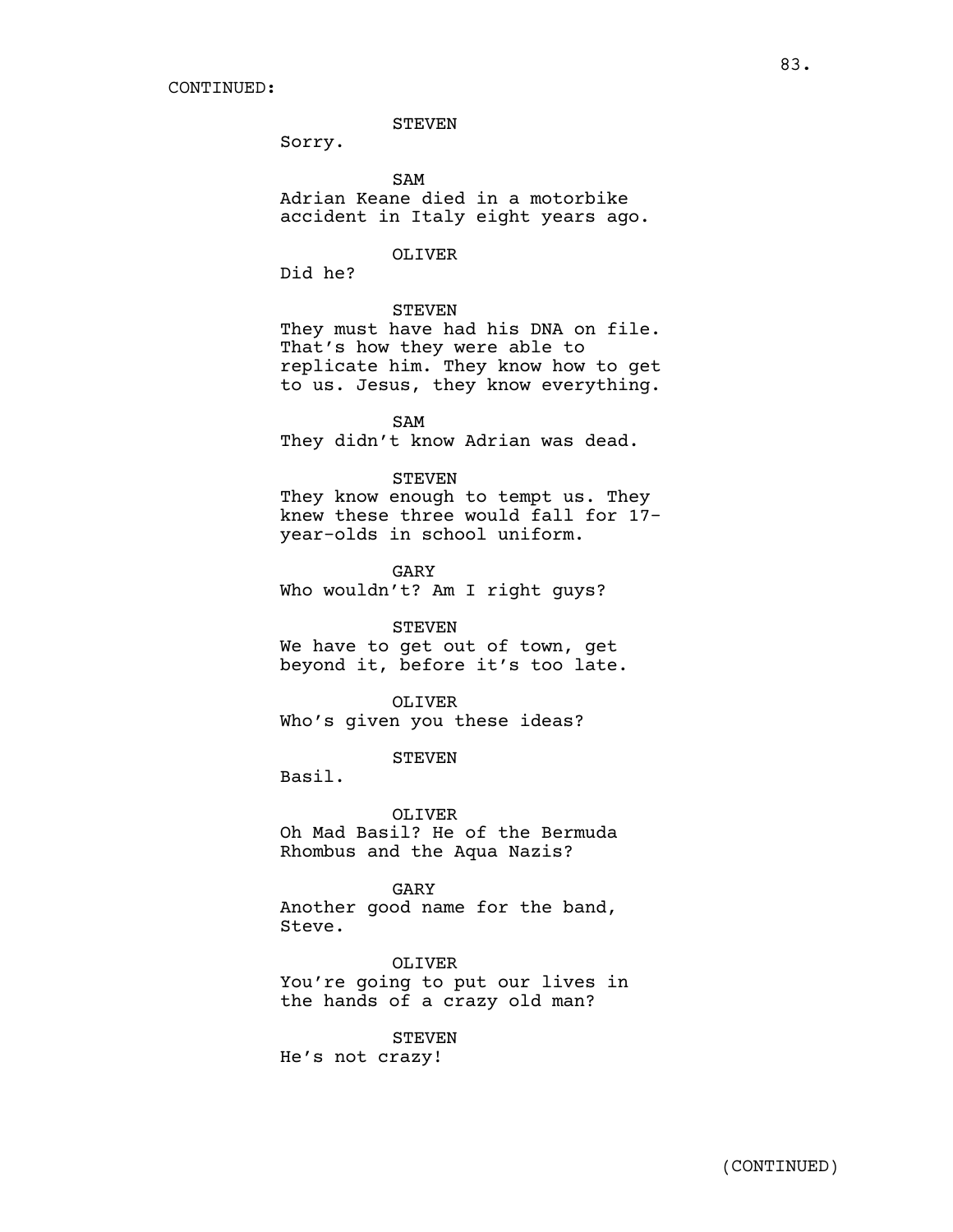OLIVER Maybe he's not. Maybe he's a blank trying to lure us to the edge of town, onto those dark country roads where they can deal with us.

PETER Yeah, we could end up dead in a field. I hate fields.

Sam is aware of the VARIOUS PASSERSBY watching them argue.

SAM Steven's right. We should go.

OLIVER We're going to The Beehive. Gary's plan is still the best we have.

GARY You know what? The 1990 model Oliver was out of commission by this point in the evening.

OLIVER What are you saying?

GARY I like the new you.

They walk off. Andy remains behind.

GARY Andy, come on.

Andy sways, staring at his ringless finger.

GARY (O.S.)

ANDY!

## **EXT. THE BEEHIVE - NIGHT**

The gang approaches, running on alcohol and adrenalin. Peter, drunkenly dancing down the street. Oliver leads the charge.

> OLIVER Here we go. Pub number nine.

> > PETER

Fuck yes!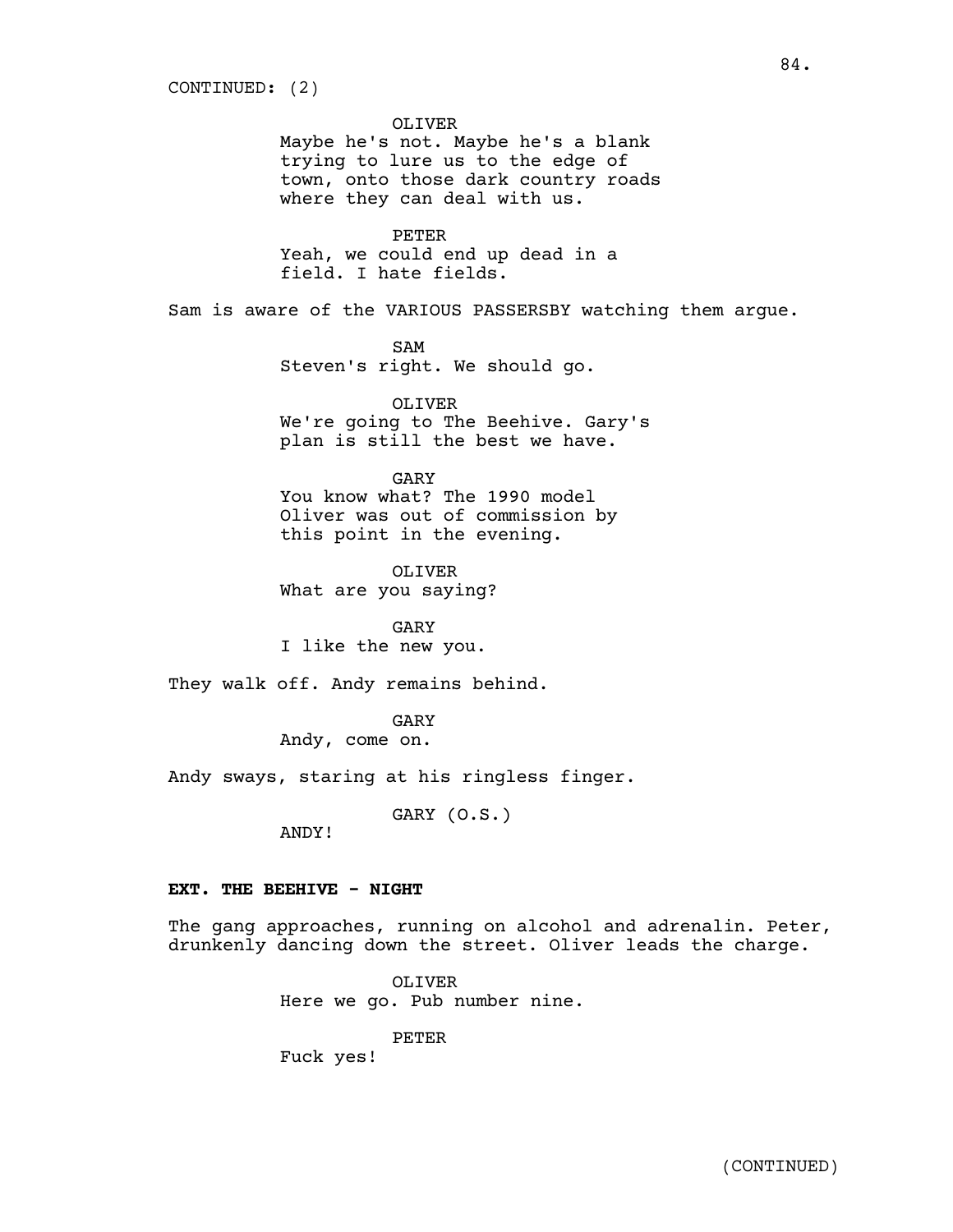GARY That's the spirit, Pete!

OLIVER Spirits! We should get chasers.

GARY Who *is* this guy?

Sam and Steven approach The Beehive with more apprehension.

SAM

This is a mistake isn't it?

STEVEN Just stick with me.

Steven takes her hand. They enter. Andy lags behind.

OLIVER Come on Andy! It can't start without you.

ANDY

Whuh?

OLIVER We can't start without you.

Oliver goes in. The door closes. Andy catches his own reflection in the glass and stares. Something's not right.

#### **INT. THE BEEHIVE - CONTINUOUS**

This pub is very busy, completely crowded with customers.

OLIVER Now. Whose round is it?

A VOICE (O.S.)

It's mine.

At an empty table, surrounded by six vacant seats, sits their favourite teacher, MR. SHEPHERD, older but still cool looking. He awaits them with five beers and a vodka tonic.

> GARY/PETER/STEVEN Mr. Shepherd!

SAM Is it Mr. Shepherd?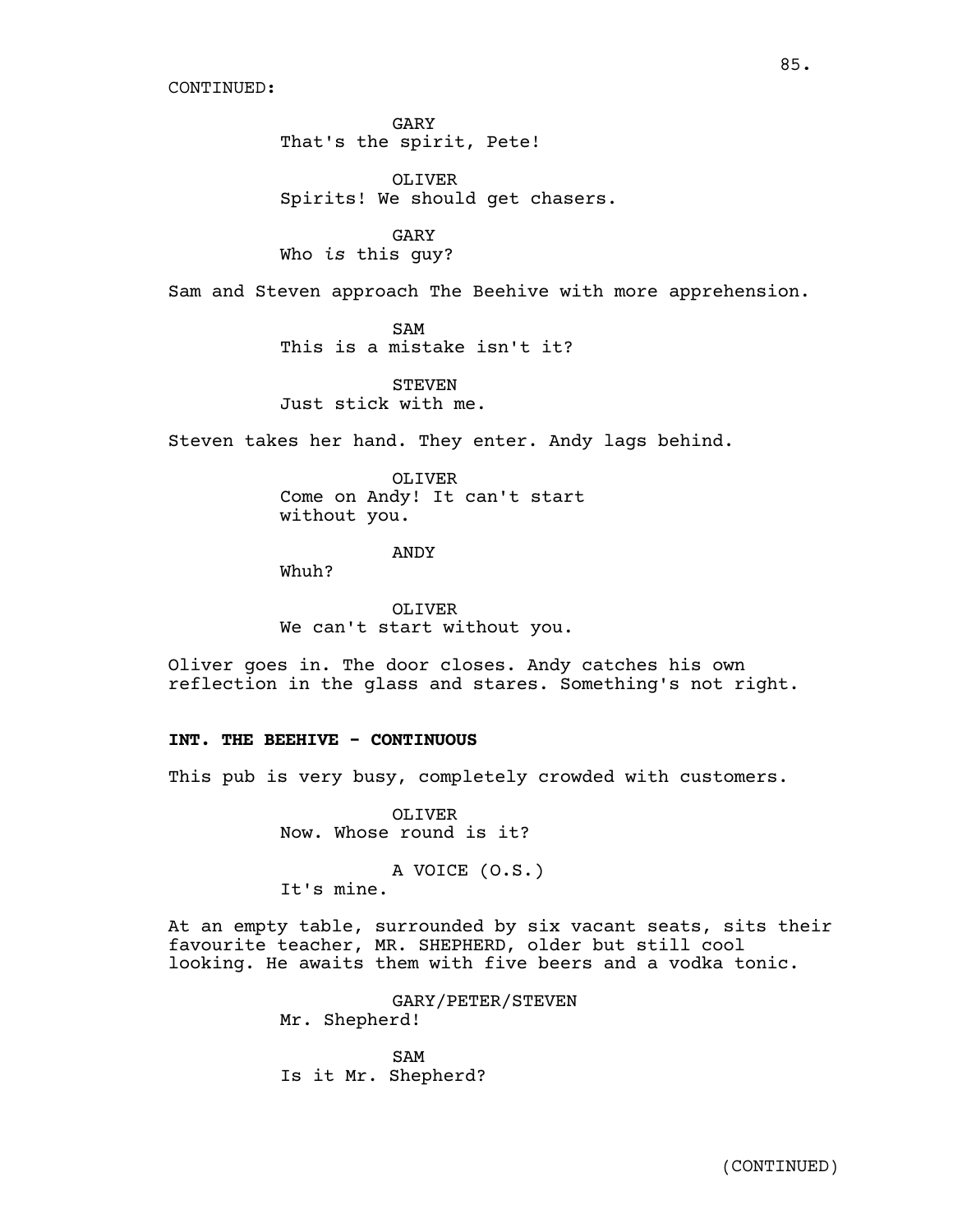MR. SHEPHERD Why don't you boys join me? Looks like you could do with a drink.

The gang sit down, both comforted and unnerved by him.

MR. SHEPHERD Now, let's have a little chat about your future.

GARY Mr. Shepherd?

MR. SHEPHERD Please, call me Guy.

GARY Alright. Guy...

Peter sniggers, Gary giggles but regains composure.

GARY ...are you a robot?

MR. SHEPHERD Does anyone know what robot means?

Gary's hand shoots into the air.

GARY

Ooh, me!

MR. SHEPHERD Yes, Gary.

GARY It means 'slave'.

MR SHEPHERD Very good Gary.

Gary is pleased with himself.

PETER So, are you a robot, sir?

MR. SHEPHERD No Peter, I'm not a robot.

Steven puts his hand up.

MR SHEPHERD Yes, Steven.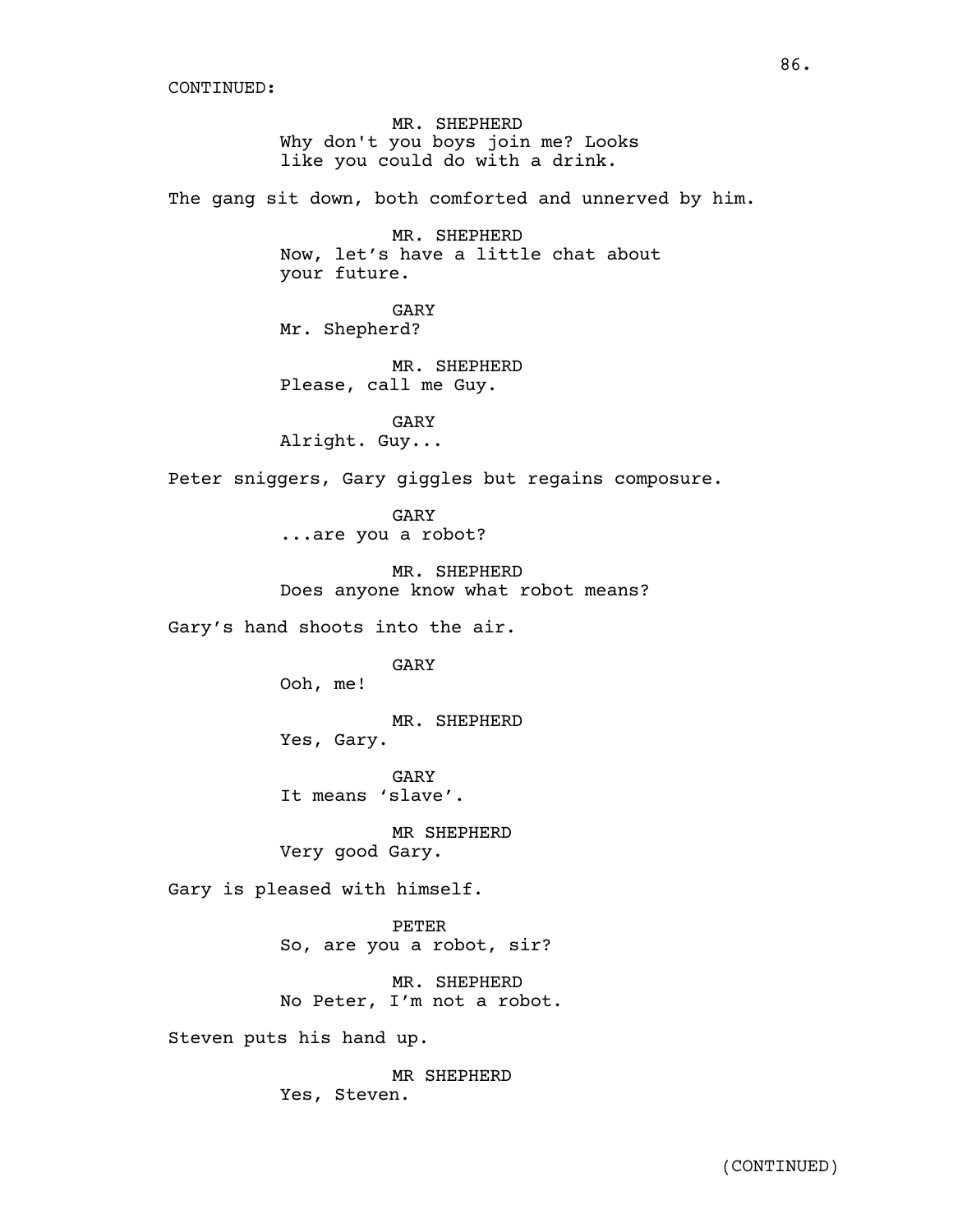STEVEN You're on their side though?

MR SHEPHERD This isn't about sides, Steven. It's not shirts versus skins. It's about working together as one team.

The gang listen intently but are too drunk to take it in. They shuffle and mutter comments as if they are in class.

### MR SHEPHERD

I know it seems weird and a bit scary but believe me, it's quite the opposite. They're here to help, kids. To straighten us out and prepare us for the big league. They've seen something in us, a potential, like the promise I saw in you. There's a vast community of worlds up there, living peacefully, cooperatively together. A network of unity and consistency and guess what? They want us along for the ride. Pretty cool, eh gang?

The gang struggle to concentrate. Peter is now asleep.

OLIVER So, they're not here to harm us?

MR SHEPHERD

Far from it O-Man, they're here to help. I'm not saying they're afraid to get tough. I've had to straighten you all out in my time. What one among you wouldn't thank me for it? They're much like teachers in a way. Stern, yes; frightening, sometimes. But it's all for our betterment. So, what do you say? Why don't we go somewhere and talk about this properly.

GARY

King's Head?

STEVEN Hang on, that wasn't properly?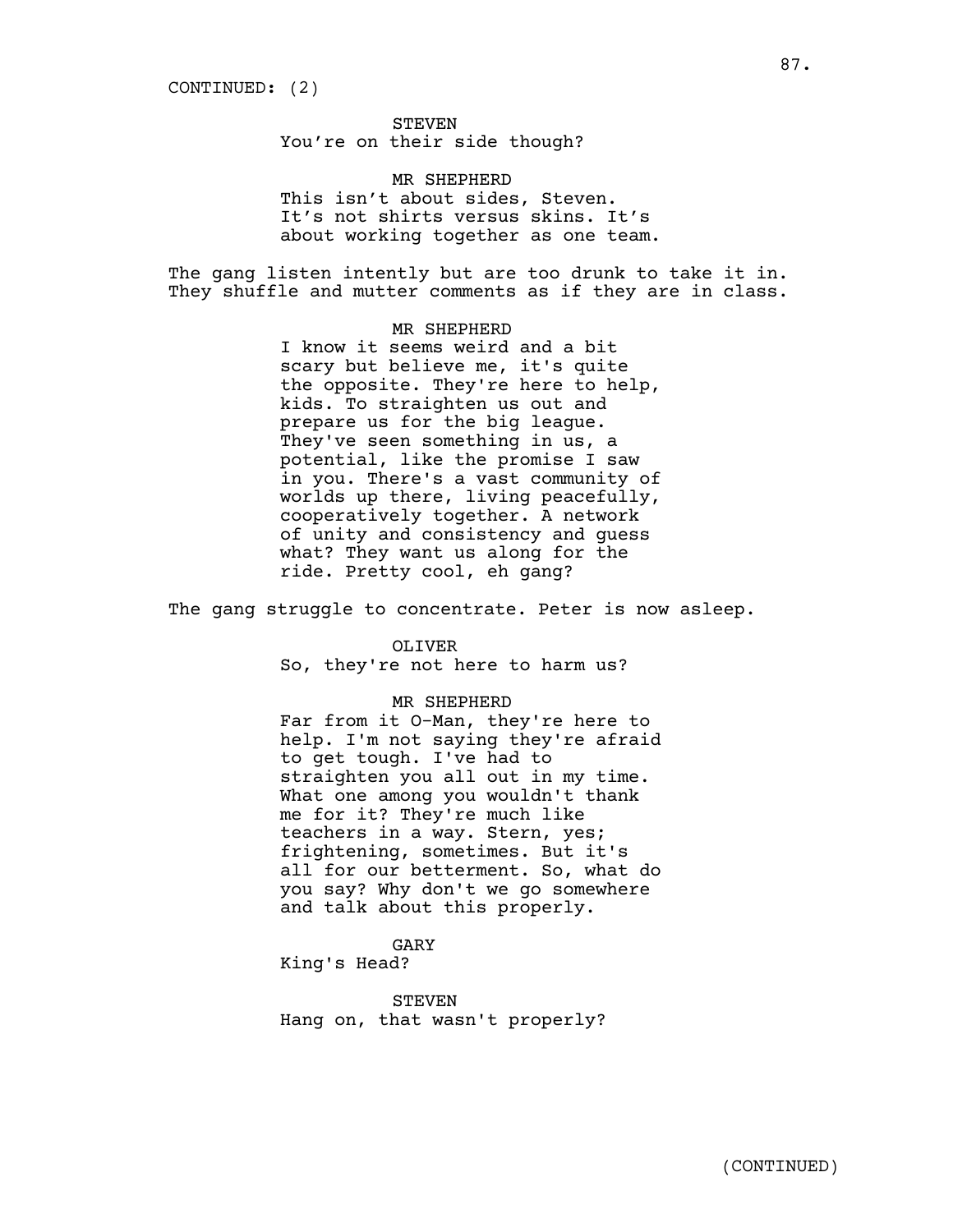OLIVER

Well it seems pretty clear to me, guys. What Mr Shepherd is saying, is that we -

BANG! Andy has smashed Oliver's head right off with a bar stool. It flips back, attached by a bio-mechanical tendon.

SAM

Andy! What the fuck?

Oliver's head flips back up. Face missing. Only his mouth remains. It speaks.

> OLIVER Yes Andy. What the fuck?

> > GARY

W.T.F?!

Sam yells and kicks Oliver's stool over, knocking him down.

Mr. Shepherd leaps up and smashes a FIRE ALARM. AS IT RINGS HIS MOUTH BECOMES A CONDUIT FOR A BLINDING WHITE LIGHT.

All other patrons turn to the gang, THEIR EYES AND MOUTHS ALIGHT. They talk as one, in a WELL SPOKEN VOICE.

> MR. SHEPHERD & PATRONS **HUMANS, YOU LEAVE US NO RECOURSE. IF YOU WILL NOT JOIN US WILLINGLY, WE WILL BE FORCED TO USE OTHER MEANS OF PERSUASION. NOW PLEASE -**

Andy grabs Mr. Shepherd's tie, pulls him into a VICIOUS HEADBUTT that completely smashes his head into pieces.

> ANDY Fuck you, Guy!

Andy rips his shirt off, picks up two bar stools as blunt weapons and roars at the blanks like the FUCKING HULK.

> ANDY You want some? I'll smash your fucking heads in! I fucking hate this town!

ALL THE BLANKS ATTACK. The brawl is fast, brutal and insane.

Gary swipes at the blanks with his stool, taking swigs of beer between each blow, *still* trying to down his pint.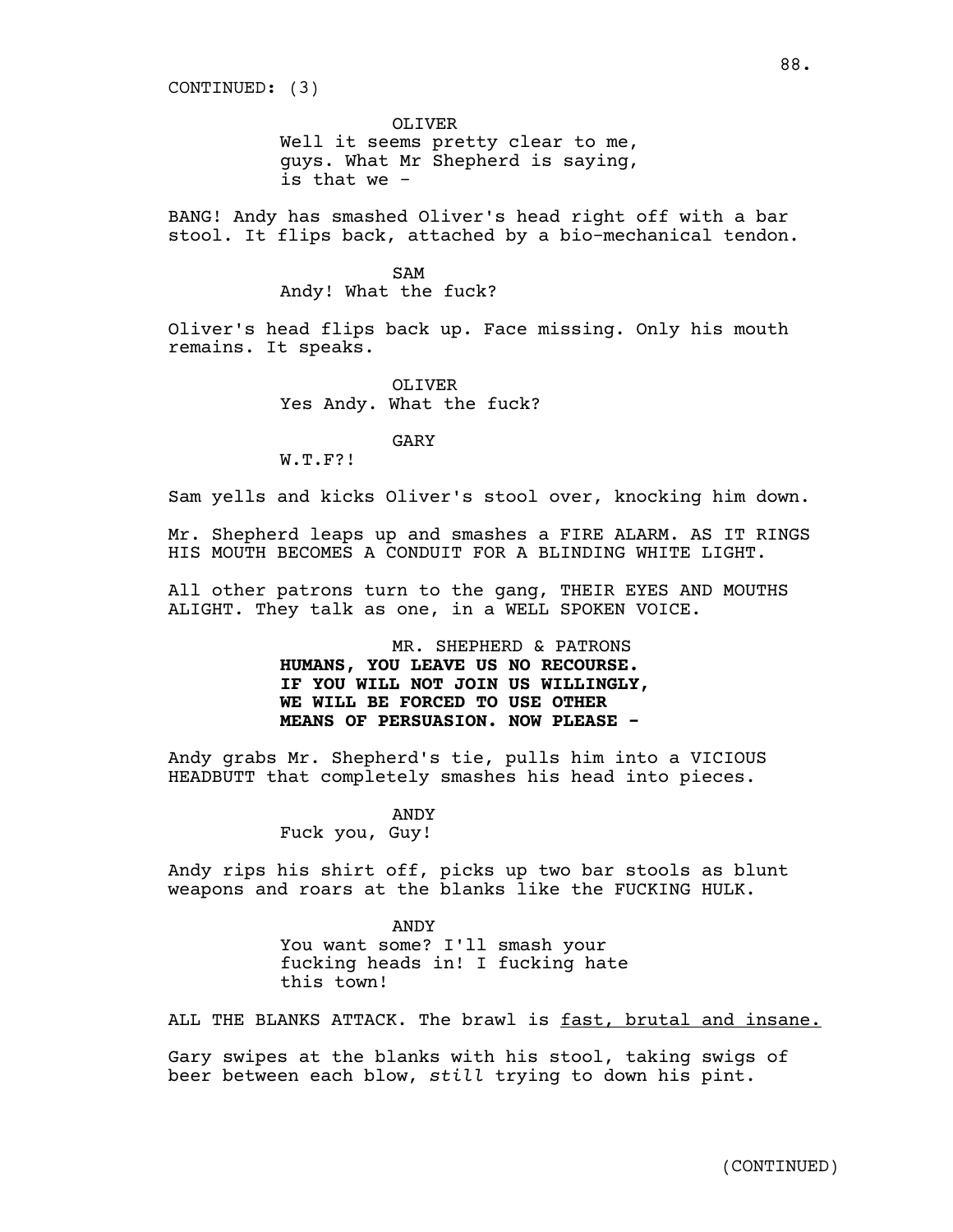CONTINUED: (4)

Steve and Sam fight side by side, SMASHING BLANKS with their chairs. Wood splinters, heads and limbs break.

Andy has turned into a rugby-boy brawler again, as he cuts a swathe through the blanks. Peter watches him in awe. He tries to ape him, but is immediately KNOCKED DOWN and surrounded.

Andy smashes Peter's attacker out of the way and wrestles with him. Gary shouts from the touchline.

> GARY Twist the melon, man!

Andy does so. The blank's head POPS CLEAN OFF. He uses the DETACHED HEAD to smash another blank in the face.

Meanwhile, Sam is suddenly attacked by her PARTIALLY HEADLESS BROTHER. Steven sees this and GRABS OLIVER'S ARM.

OLIVER'S ARM POPS OUT OF ITS SOCKET. Oliver then punches Steve with his remaining limb and sends him reeling through a table and onto the ground with a crash.

Oliver turns back to Sam and flatly intones.

OLIVER Sam, this is no way for a family to behave.

Sam is roughly pushed aside. Gary, with drink in hand, attacks Oliver, swinging his stool into a devastating uppercut. He takes another swig as Oliver crashes down.

Andy meanwhile RIPS ARMS and STOMPS ON FALLEN BLANKS. He is such a whirlwind of anger that he splits the room, leaving Gary and Sam fighting blanks with stools on one side. Steven and Peter are trapped on the other.

The pub doors swing open. And MR SHEPHERD walks in.

### MR. SHEPHERD Okay. Break it up.

Mr. Shepherd is miraculously intact again and walks back to his table.

> MR SHEPHERD It doesn't have to be like this. If only you'd see the light.

Andy and the others turn to see a smiling Oliver, standing up and reattaching *his own arm*. Masses of blanks flank him.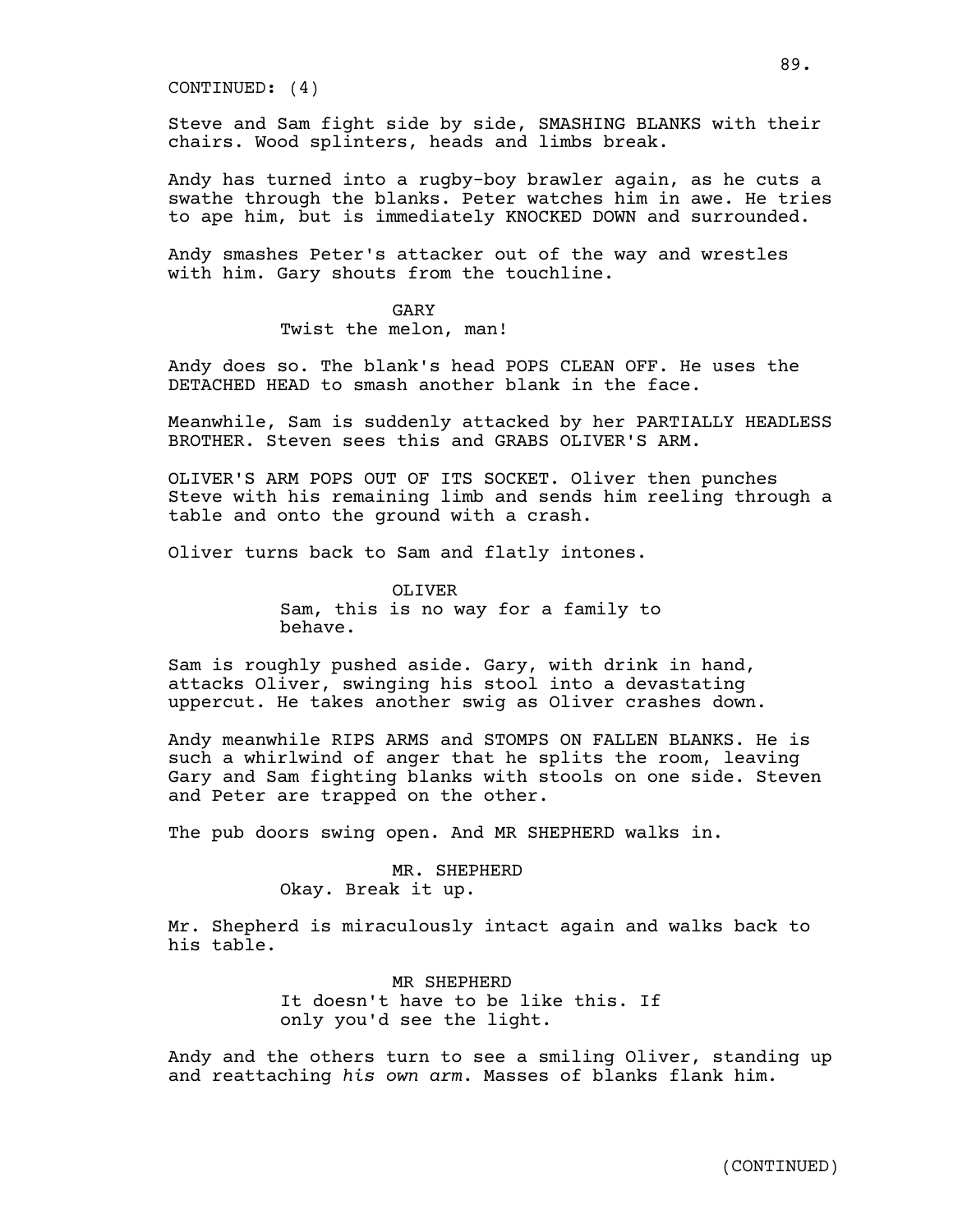CONTINUED: (5)

OLIVER It's not about conflict. It's about togetherness.

Mr. Shepherd sits down at the same table (next to the previous Shepherd's decapitated body). He puts his feet up and breaks out in a wide smile.

> MR. SHEPHERD Yes. What say we try this again? How about another round?

Gary finishes his drink and smashes the glass to the ground.

GARY Nah, we're done here.

MR. SHEPHERD Yes Gary, that would appear to be the case.

The blanks swarm, separating the gang from each other.

ANDY Let's go! Meet at the smokehouse.

GARY The smokehouse?

ANDY Just do it!

Andy lifts a bench and THROWS IT THROUGH THE WINDOW.

Steven sees Gary grab Sam's hand and pull her away. She throws Steven a helpless look as they disappear upstairs.

#### **INT. THE BEEHIVE. RESIDENTIAL QUARTERS - CONTINUOUS**

The fire alarm still rings as Gary and Sam race upstairs and burst into a living room, where an ELDERLY COUPLE sit.

The couple advance, THEIR EYES AND MOUTH ILLUMINATED.

### ELDERLY COUPLE **HUMANS, YOU LEAVE US NO RECOURSE...**

Gary grabs the OLD LADY BLANK, flips her upside down and uses her as a battering ram to SMASH THE WINDOW. He then throws the old lady's body back at her husband.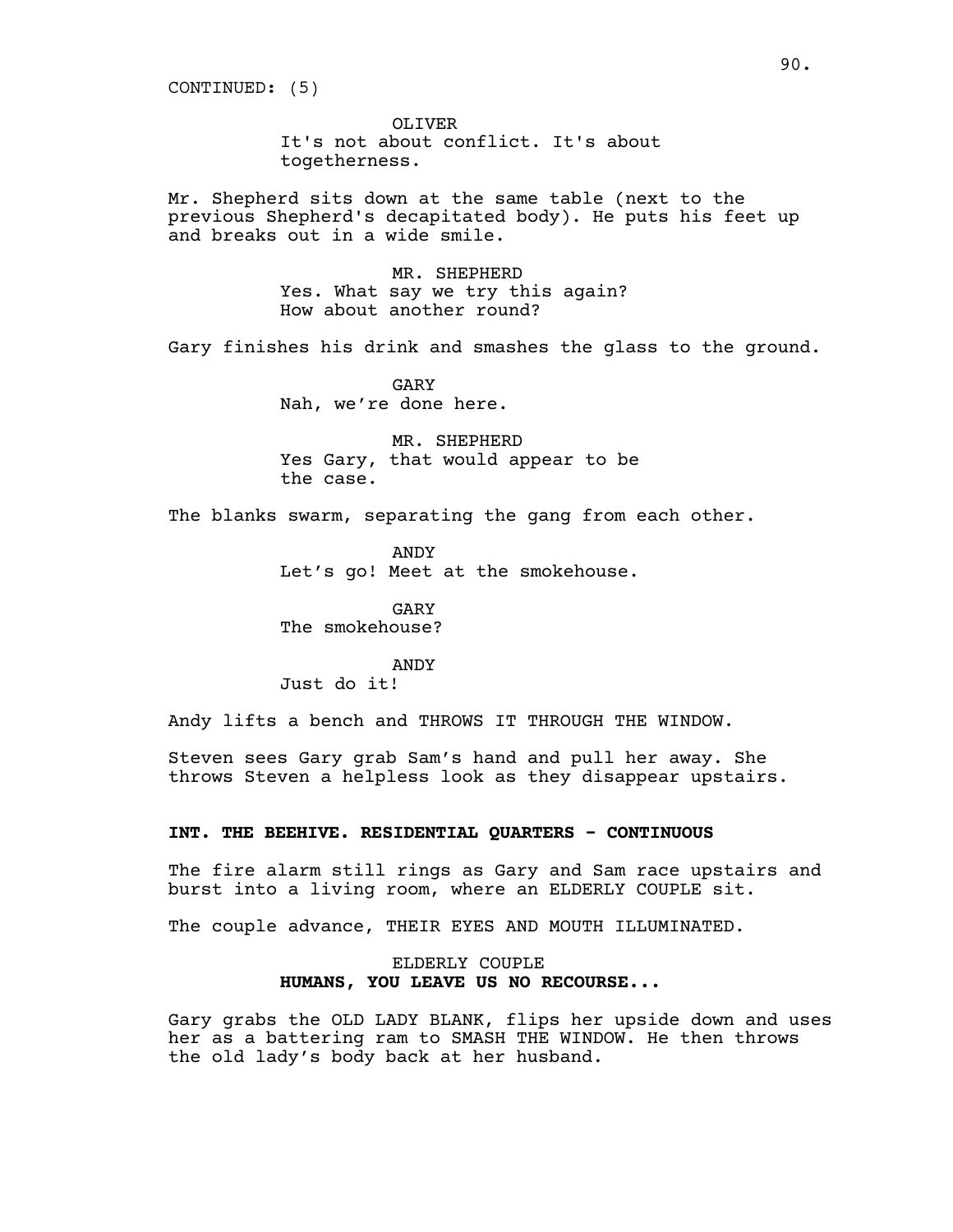### **EXT. THE BEEHIVE. ROOF - NIGHT**

They get on the roof. The fire alarm appears to be ringing throughout the entire town. Gary is out of ideas.

GARY

Come on!

SAM Ooh look, there's my car! Let's climb down the drainpipe.

GARY

I've got a better idea.

Gary jumps and lands on the roof of Sam's car, severely denting it and blowing out the windscreen.

> GARY Climb down the drainpipe.

A minute later, Sam gets into the car. Gary shuts her door.

GARY

Okay, go.

SAM Wait. What about everybody else?

GARY Leave 'em with me. I got this.

SAM Are you sure?

GARY I always come up smiling.

SAM I don't know if that's true, Gary.

GARY

Just go.

SAM Will you find out what happened to my brother?

GARY Of course, and I'll look after Stevie for you, eh?

Off Sam's bashful acknowledgement.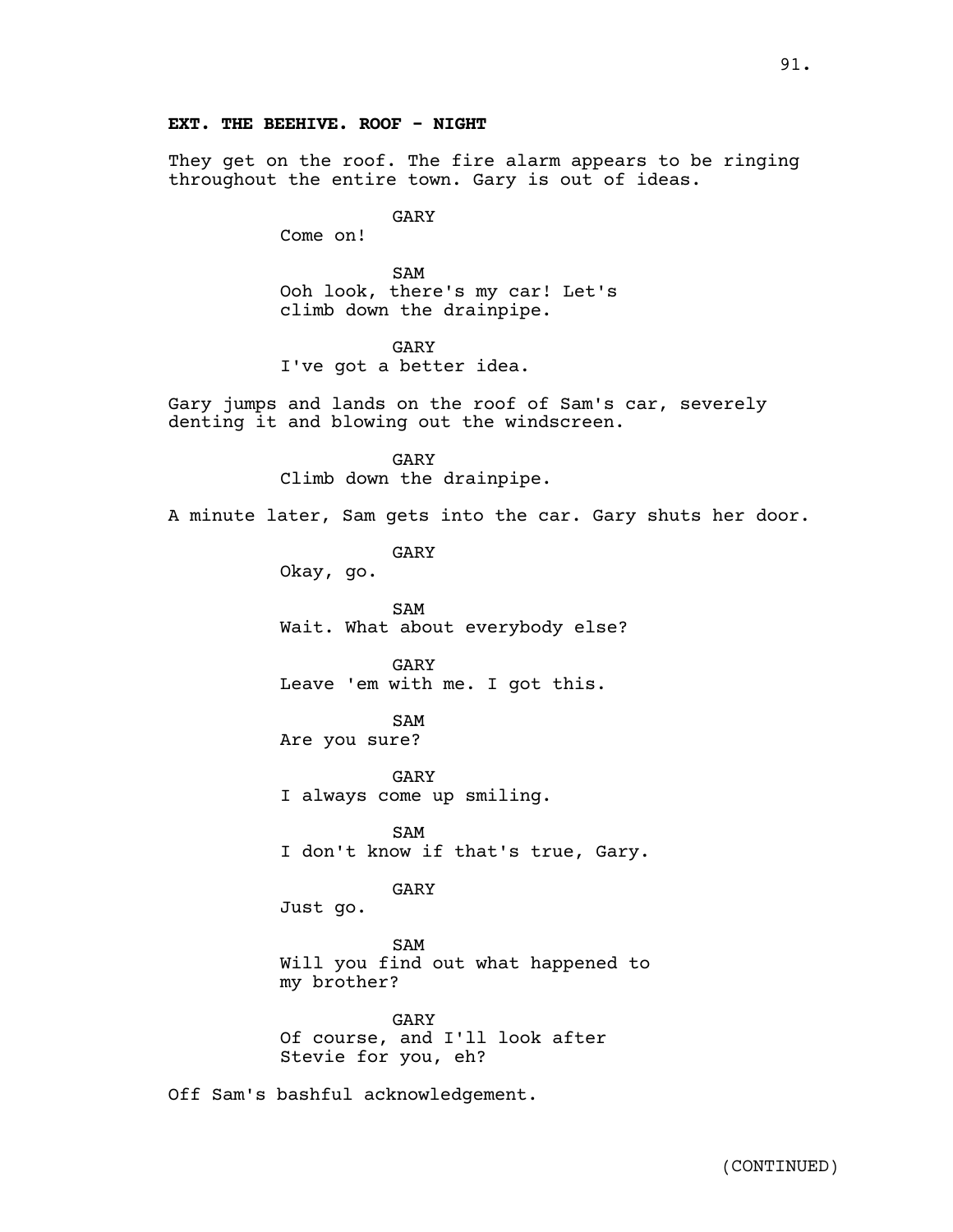GARY He's a good guy, better than me.

SAM

Gary, you're not a bad person, you're just not boyfriend material. The whole 'free spirit, quick one in the disabled toilets' thing is kinda cool when you're seventeen but not so much when you're facing forty. There comes a time when you have to go forwards and not backwards.

#### GARY

Maybe if I hadn't left you behind that night, it would have been different.

SAM It's not all about that night y'know.

GARY Isn't it?

SAM It doesn't have to be.

GARY We'll always have the disableds though eh?

SAM Yes, we'll always have the disableds.

Sam smiles and fondly kisses him on the cheek.

She drives off, her damaged car RATTLING LOUDLY. Gary gets up, his knees cracking. He groans, feeling his age.

This attracts the attention of a BLANK who appears at the mouth of the alley, its eyes ILLUMINATING INTO SEARCHLIGHTS.

Gary disappears out of shot. We hear a jump and a crash. The blank turns its searchlights to see that Gary has failed to vault a fence. He gets embarrassed and disappears again.

Gary hightails it to a local park, past a sign saying 'KEEP OFF THE GRASS' and towards the deserted bowling clubhouse.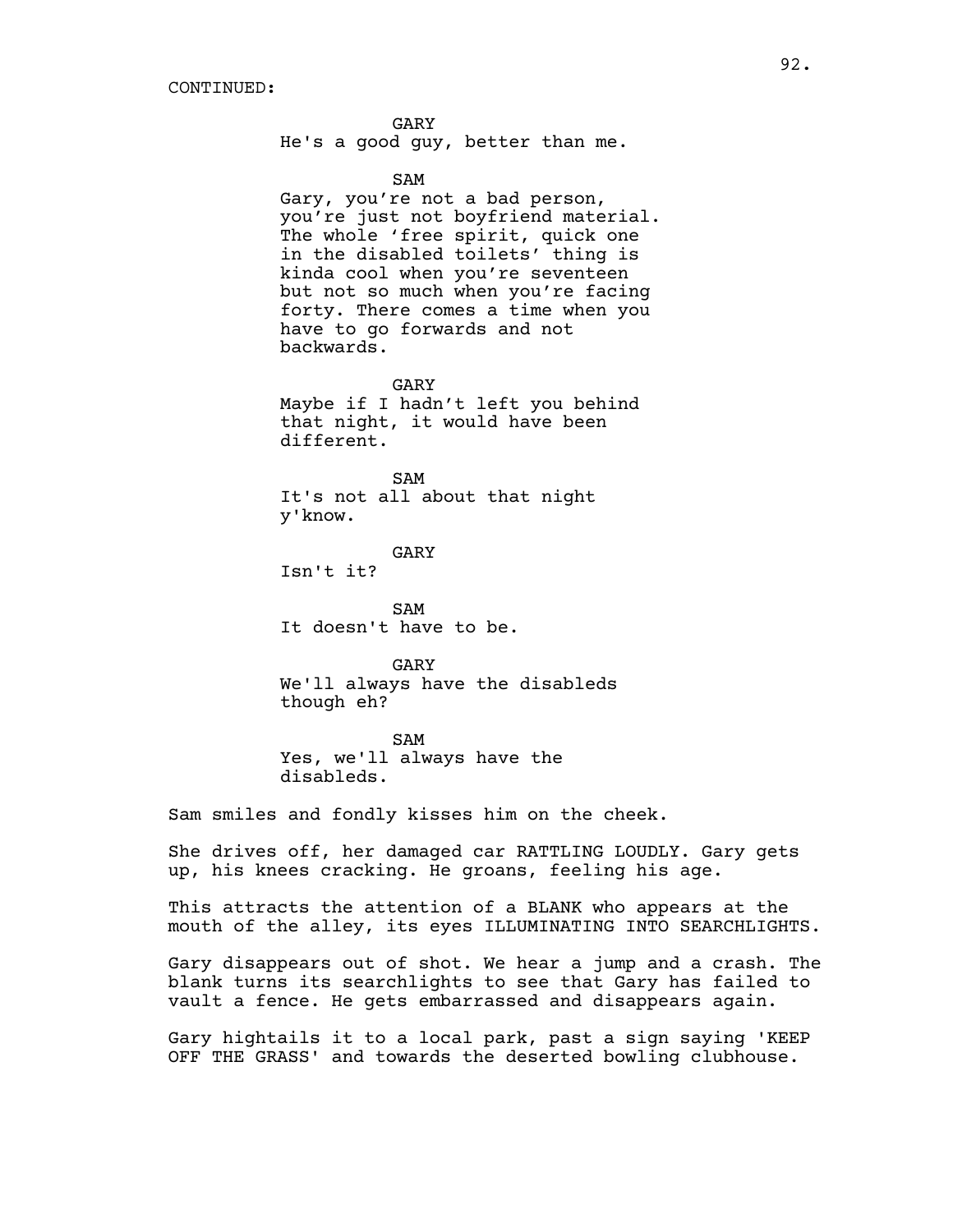### **INT. THE BOWLS CLUB - CONTINUOUS**

Gary bursts in. Andy, Peter and Steven spin around.

STEVEN

Where's Sam?

GARY I put her in her car.

STEVEN/PETER You did what?!

GARY Put her in a car, told her to leave.

ANDY You just sent away the only one of us sober enough to drive?!

GARY

Yeah.

STEVEN You just couldn't stand the fact that she might prefer me to you.

GARY That's not true.

STEVEN It is true Gary! I was getting somewhere. We held hands.

GARY Oh c'mon! I was trying to help!

STEVEN Trying to help yourself more like!

GARY Jesus, I do something right for a change and you all get on my case.

ANDY Wow, that's the first time I've ever heard you admit being wrong.

GARY I said I did something *right!*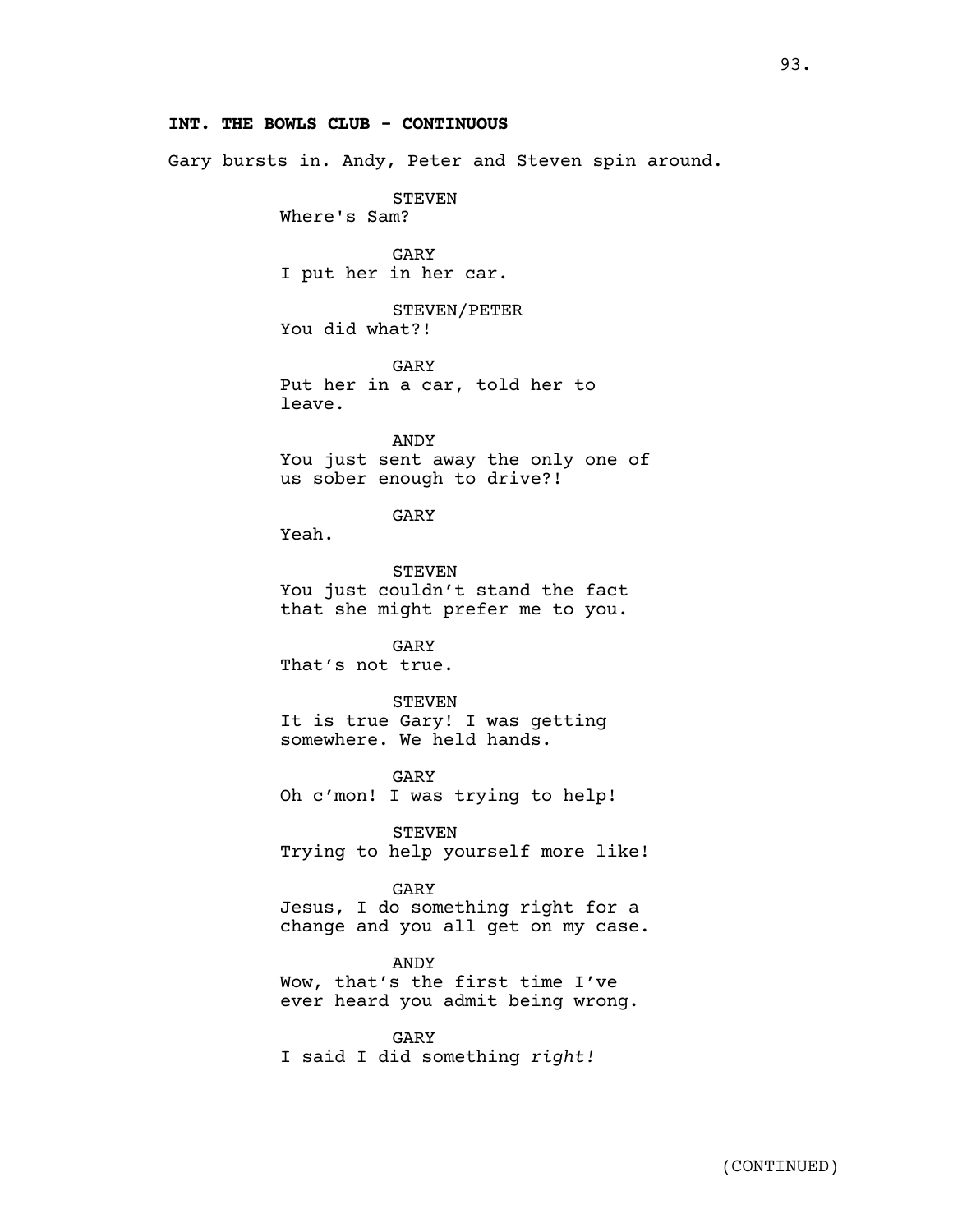STEVEN Yeah 'for a change'. GARY So? ANDY Meaning the rest of the time you're wrong. GARY Not necessarily. ANDY & STEVEN Arrrgghhhhh! GARY I just thought it would be best to get her out of harm's way. PETER And what about us Gary? Aren't we in harm's way? GARY We're alright Pete. We're The Five Musketeers. PETER Four Musketeers. STEVEN Wait, how do we know you put her in her car? How do we know you're you. GARY Of course I'm me! ANDY Yes but who the fuck are you, Gary? GARY I'm Gary King. There's only one Gary King. How do I know you're you? ANDY We've been together the whole time.

GARY You might all not be you. How did you know that O-Man wasn't O-Man?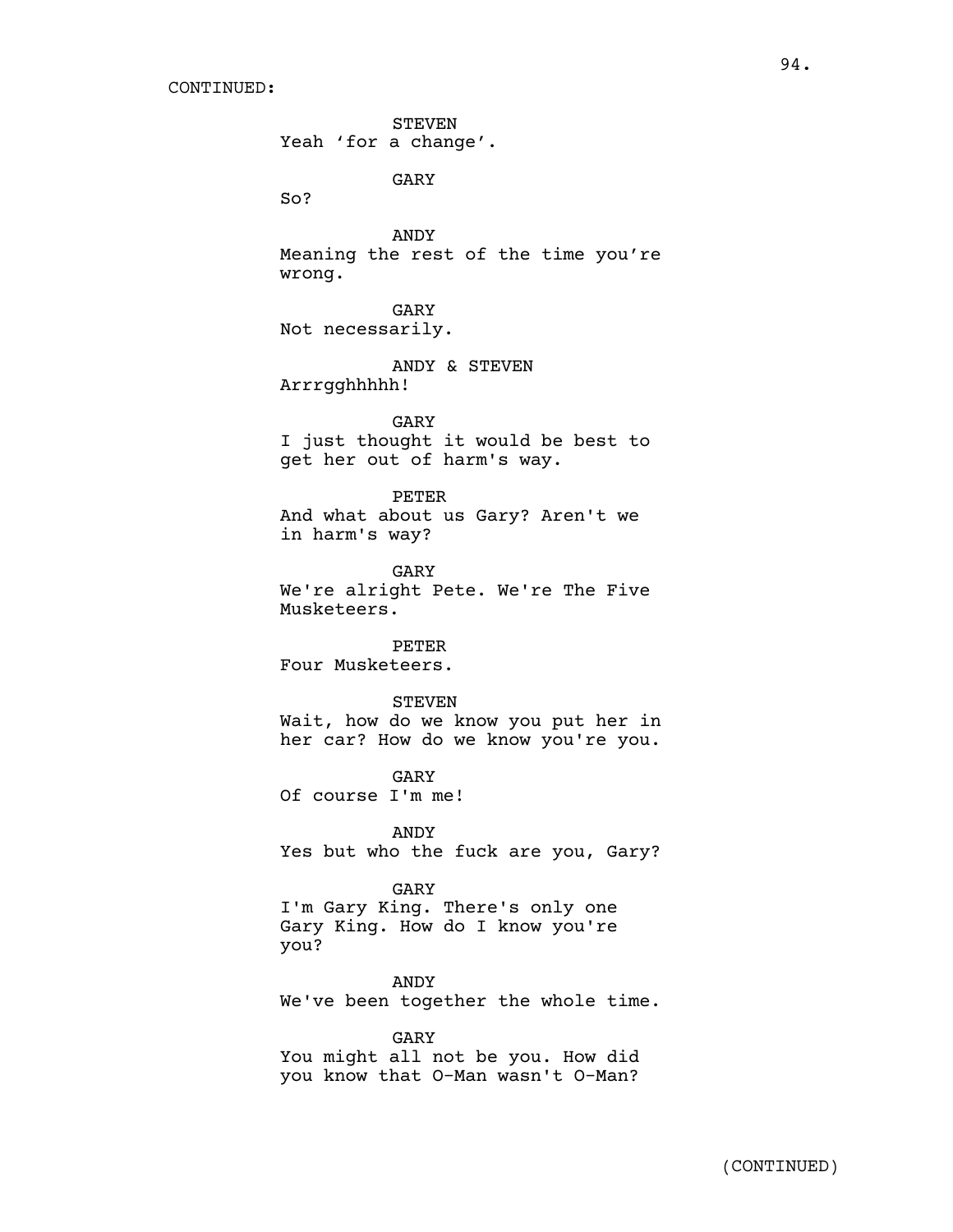ANDY His birthmark was back.

GARY What does that prove?

#### STEVEN

Because of what Basil said. They make a copy from your DNA. That's why he had his birthmark. He was new, like a baby.

ANDY

Like a man-baby.

PETER

A 'maybe'.

#### STEVEN

Oliver with none of the shit that had happened to the real Oliver.

ANDY

The laser surgery!

GARY So the blanks really are blank?

ANDY No wear and tear, no scars.

#### GARY

Steven, in 1987 we were playing cricket and I accidentally pushed you onto a broken bottle that nearly went up your bum.

#### STEVEN

So?

GARY So show us your arse.

Steven drops his trousers and bends over. He shows off an area of scar tissue just beneath his right buttock.

> GARY Very nice. Peter, when you got that 50CC Suzuki in 1988, you let me have a go and I ran over your leg.

Peter gingerly pulls up the leg of his trousers, revealing a perfectly intact limb. The others gasp in horror.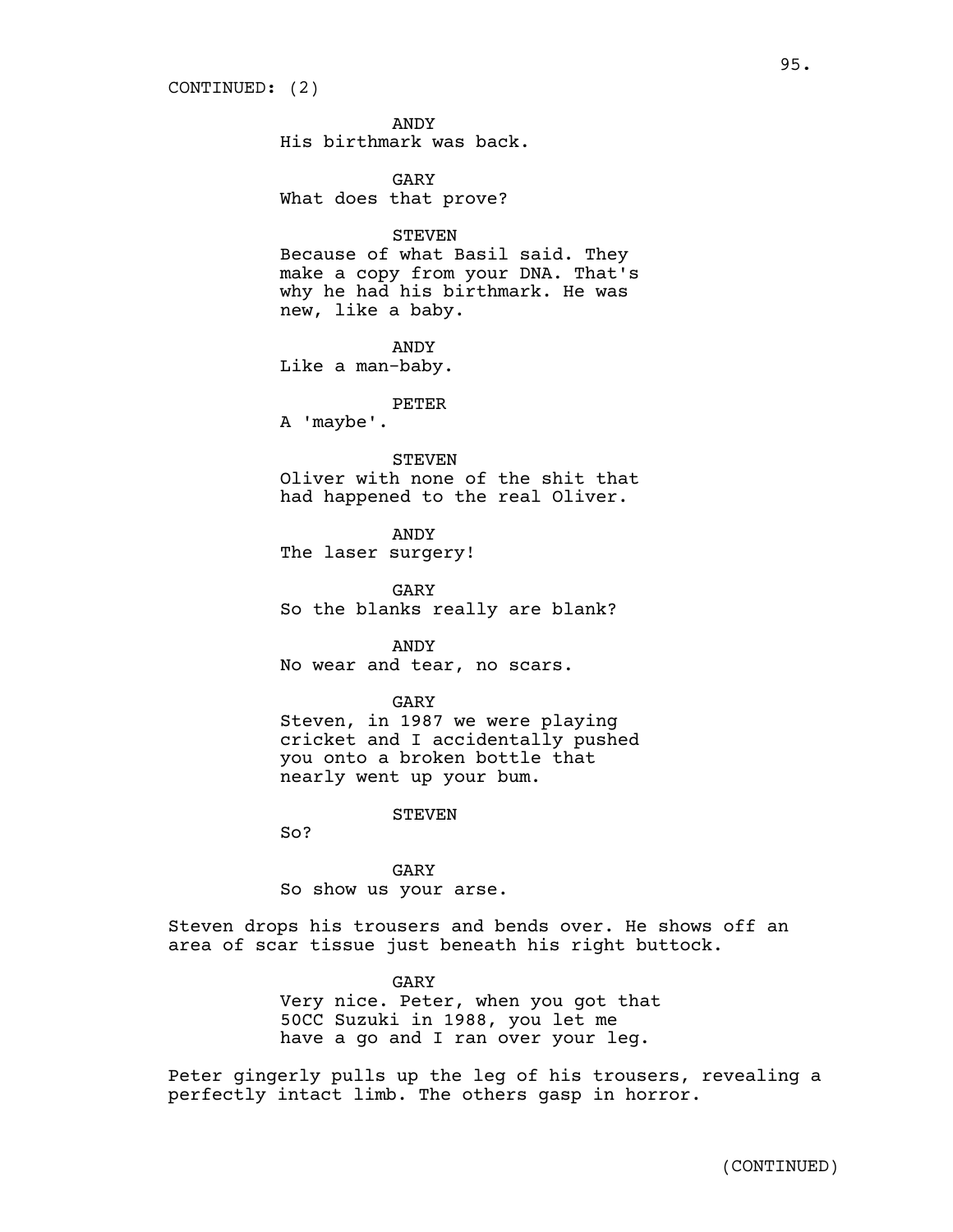PETER

Oh wait it's my other one.

Peter pulls up the other leg to reveal knotted scar tissue.

GARY

Andy, in 1986, we re-enacted the Knife Game out of Aliens and I stabbed you in the middle finger.

ANDY

Or how about December 1997, when you OD'd and I drove you to hospital, four times over the limit and ended up rolling the car and almost severing my femoral artery at which point you made a miraculous recovery and ran off into the night leaving me to get arrested, after the twelve hours of life saving surgery?

GARY

Either one of those will do.

Andy gives Gary the finger, revealing a distinct scar.

GARY

Thank you.

STEVEN What about you?

Gary proudly reveals his 'Sisters of Mercy' tattoo.

STEVEN That could be drawn on.

PETER Aren't all tattoos drawn on?

GARY

Yeah.

ANDY Show us your arm.

GARY What?

ANDY Show us your arm.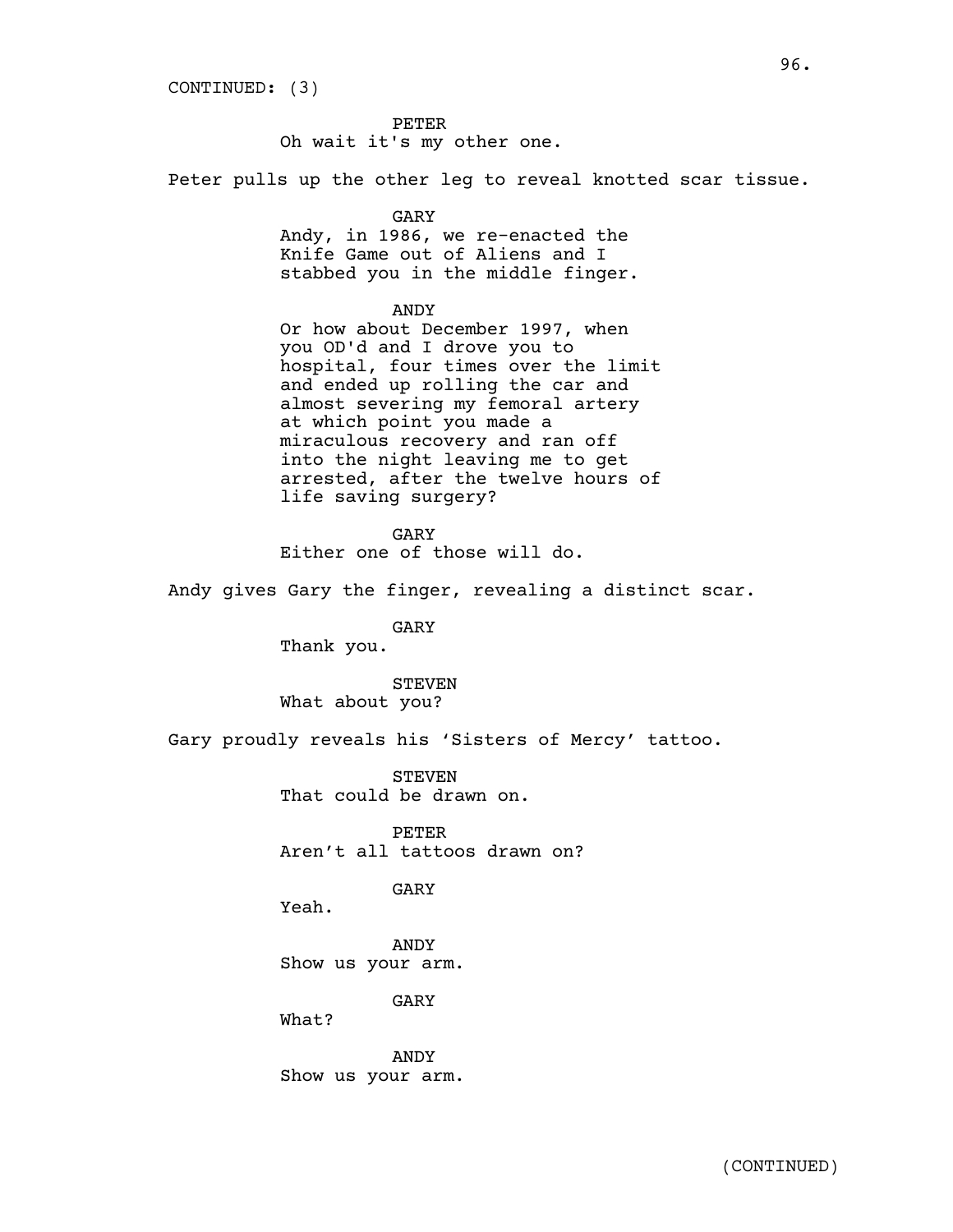GARY

No.

ANDY You came off your skateboard in fifth year and dislocated your elbow. You've got a scar where they put that metal plate in.

GARY

I don't have to show you nothing. I know I'm me. If I'm not me how would I know that carved into that beam above your head are the words 'KING GARY'?

ANDY

It doesn't say "KING GARY".

GARY

Yes it does. Doesn't it?

ANDY It says "KING GAY".

GARY Some cunt scrubbed out the "R"!

STEVEN

That was me.

GARY

Why?!

PETER

(laughs) King Gay.

#### ANDY

That means fuck all anyway. Mr. Shepherd remembered stuff, so did Olly. Selective memory, remember? We haven't seen you for years and you brought us here. You better come up with some hard evidence that you're human or we're going to find out for ourselves.

GARY

Oh you want proof?

Gary head-butts a support beam holding up the roof. BANG!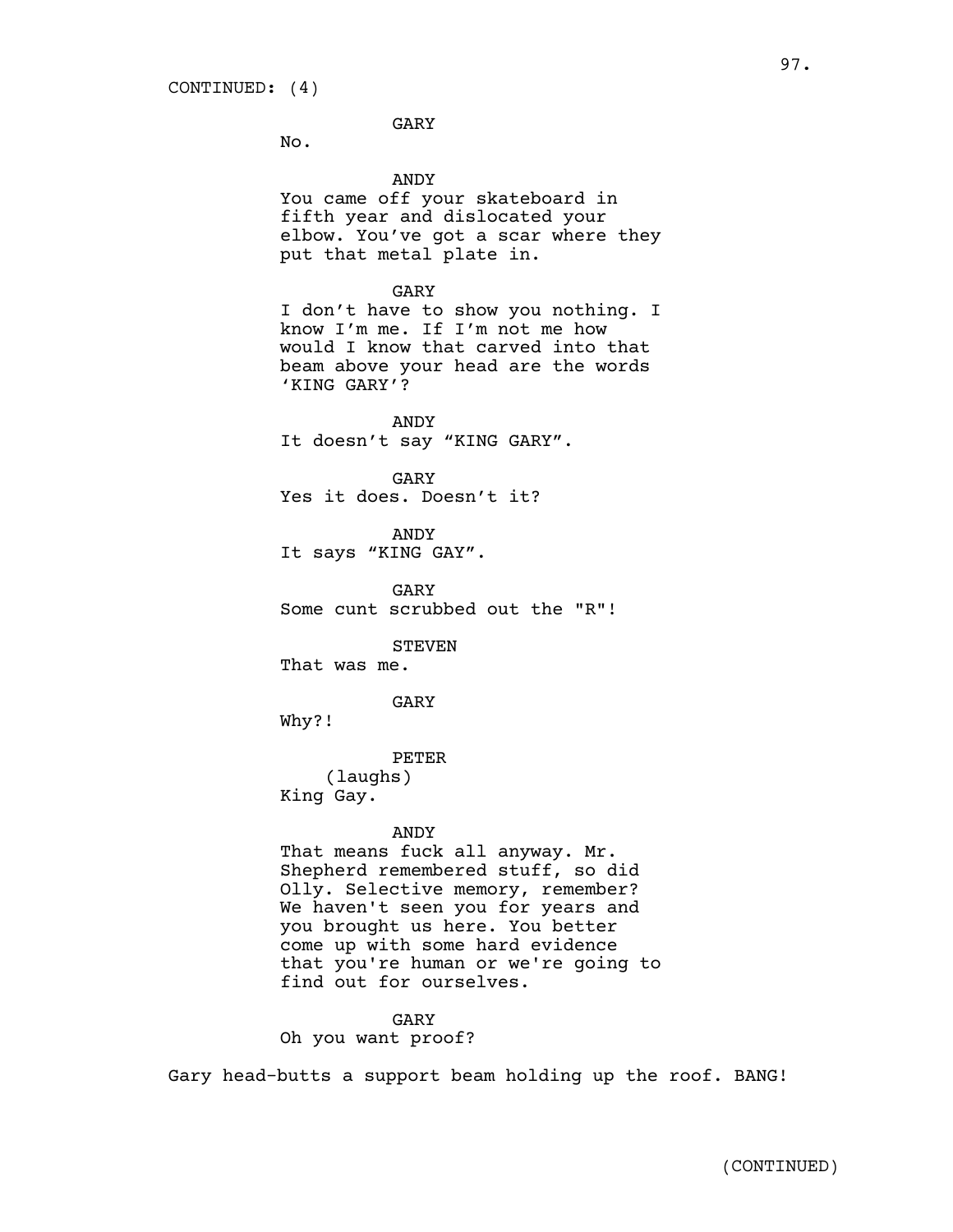CONTINUED: (5)

GARY

There! That proves I'm human!

He does it again several times. BANG! BANG! BANG!

STEVEN It proves you're stupid.

GARY Exactly! OW!

ANDY, PETER & STEVEN

It's Gary.

FOOTSTEPS OUTSIDE. They look through a window to see a BLANK PATROL, all using their BRIGHT EYES as searchlights.

> ANDY Whole town's out looking for us.

GARY That's a good thing. If everyone's outside, that means nobody's inside. Come on!

Gary runs out heroically, leaving the others confused.

ANDY Wait, Gary, fuck!

### **EXT. THE PARK - NIGHT**

Gary sprints through a shadowy avenue of trees. The others stumble along behind.

> ANDY Gary, Gary! What do you mean nobody's inside?

> GARY I mean we can still do this!

STEVEN Still do what?

ANDY We're still on the crawl.

Peter lags behind, blind drunk. He trips and steadies himself on a tree. He catches his breath, then sniggers.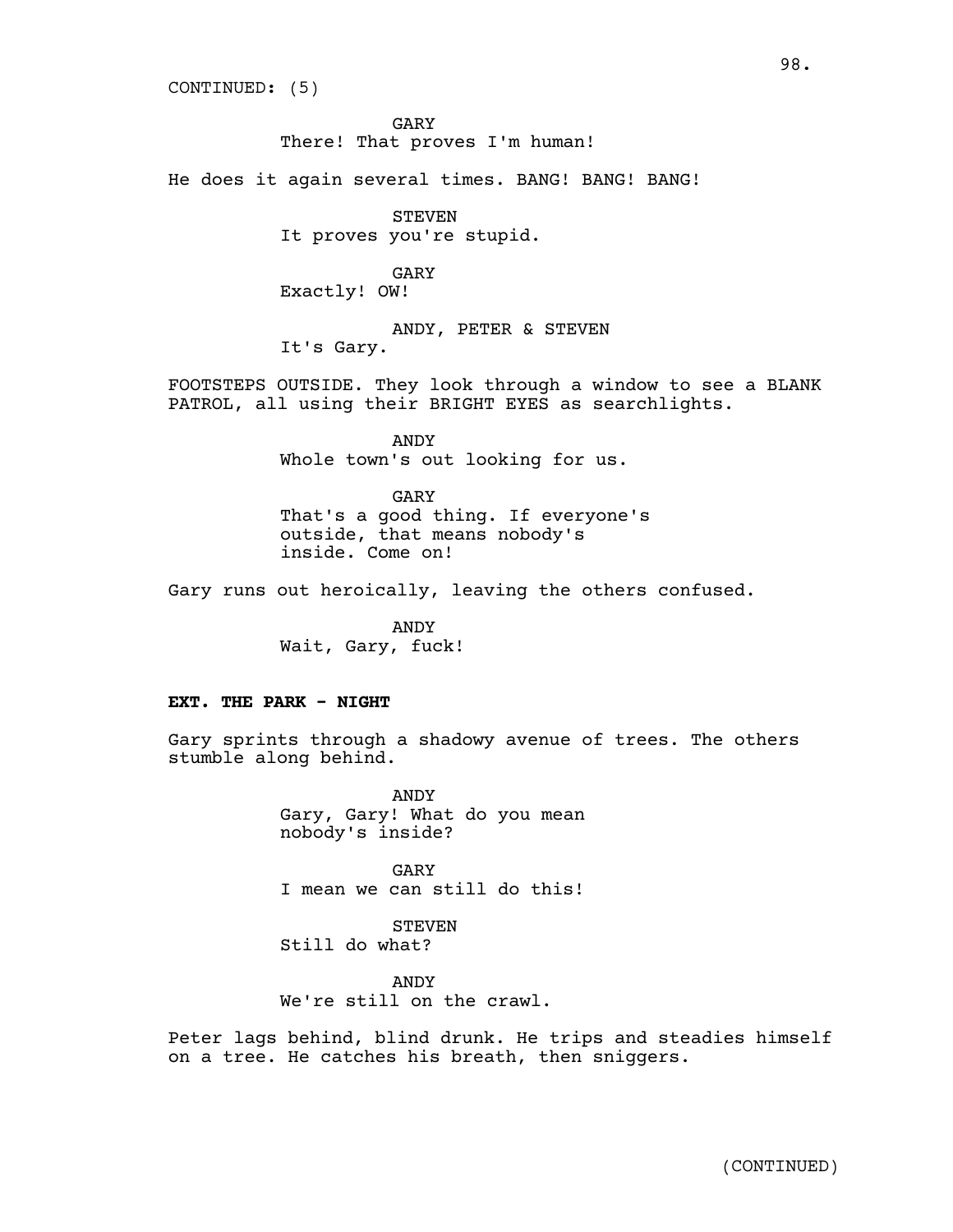CONTINUED:

PETER

King Gay.

A VOICE (O.S.)

Peter?

SHANE HAWKINS steps out from behind a tree, smiling benignly.

SHANE HAWKINS Peter, I thought that was you. Are you okay?

### PETER

What? Am I what?

SHANE HAWKINS Look Peter, I know we didn't see eye to eye at school. Goodness knows I regret that. I wanted to say something back at the pub but I felt so terribly ashamed by what I'd done.

Shane holds out a hand to a stunned, confused Peter.

SHANE HAWKINS Let me make it up to you Peter, please.

Up ahead, Andy and Steven catch up with Gary.

STEVEN You're out of your mind!

GARY We've come too far, Steve.

ANDY It's fucking suicide.

Gary stops and turns to them with a grin.

GARY I'm going to get to The World's End if it kills me... where's Pete?

They all look back and see that Peter is sat astride Shane Hawkins, PUMMELLING HIS FACE WITH HIS FISTS.

#### PETER

YOU FUCKING BASTARD! I HATE YOU!

Horrified, the others call out in loud whispers.

99.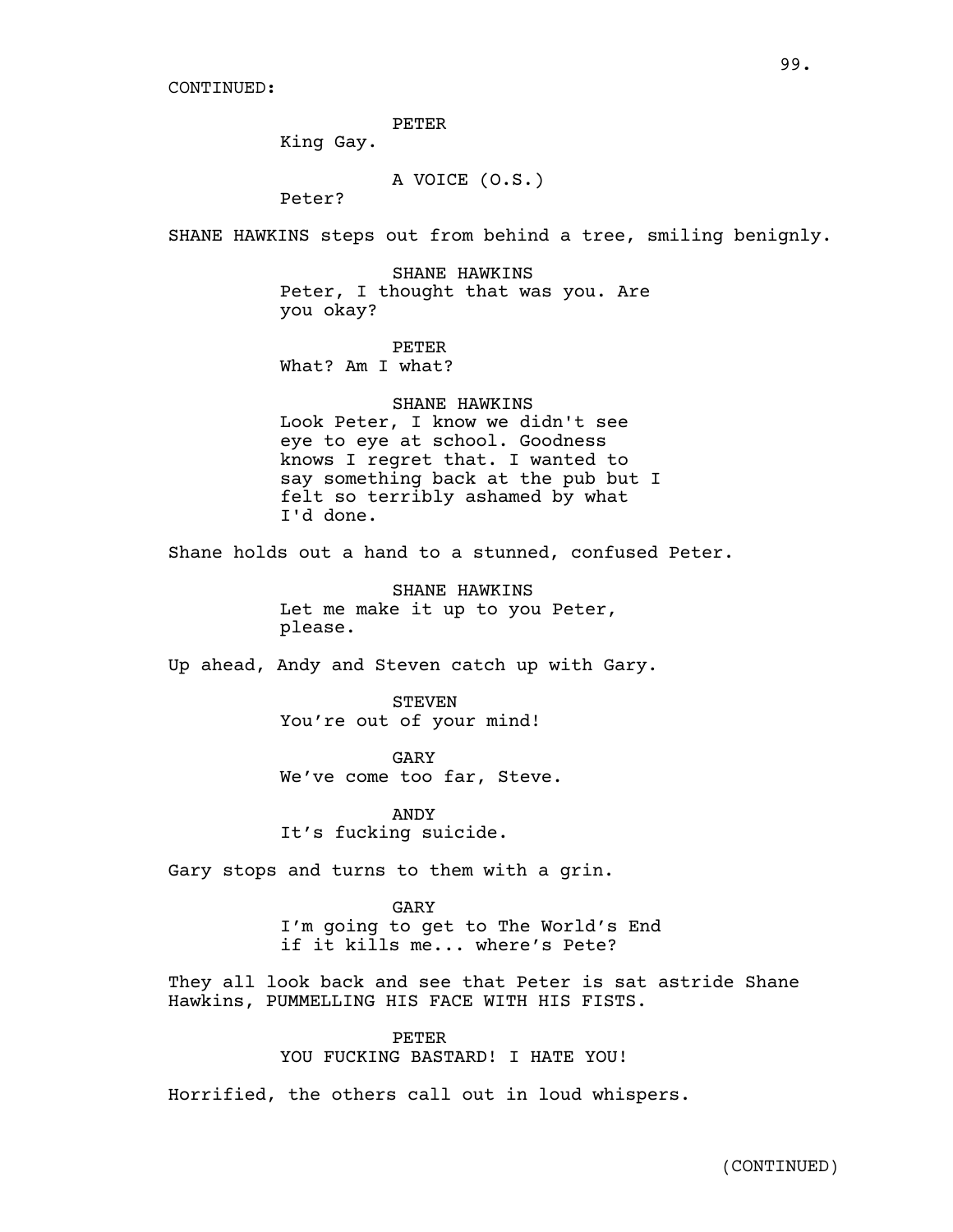ANDY

*Peter! Leave it!*

Shane Hawkins reasons with Peter, as his head is smashed in.

SHANE HAWKINS Why are you doing this Peter? We don't want to hurt you...

STEVEN *Come on mate! It's not worth it!*

Peter puts a fist through Shane Hawkins' head, SHOUTS BACK.

PETER Yes, it fucking is!!!

Peter runs off and quickly returns with AN ENORMOUS BRANCH.

ANDY

Oh shit.

Peter bludgeons Shane Hawkins with the branch, but hears-

MOTORCYCLE COP (O.S.) I must say, I'm very disappointed in you Peter.

The MOTORCYCLE COP steps from the shadows, shakes his head.

Peter drops the branch, freaked out. A MASS OF BLANKS, stepping out from the trees and approaching from all sides.

The eyes of the blanks GLOW IN THE DARK. Peter looks around him. The blanks close in relentlessly and swallow him up. Andy wants to help but is dragged back by Steven and Gary.

> ANDY I'll punch their lights out.

STEVEN There's too many of them Andy.

The GLOWING EYED BLANKS envelop Peter, transforming their limbs into restraints around his arms and neck.

The Motorcycle Cop grabs Peter's face and his hand begins to glow. Peter convulses, the life draining from his face.

He is beyond saving. Andy's fight ebbs away. Steven and Gary pull him into the shadows and out of sight.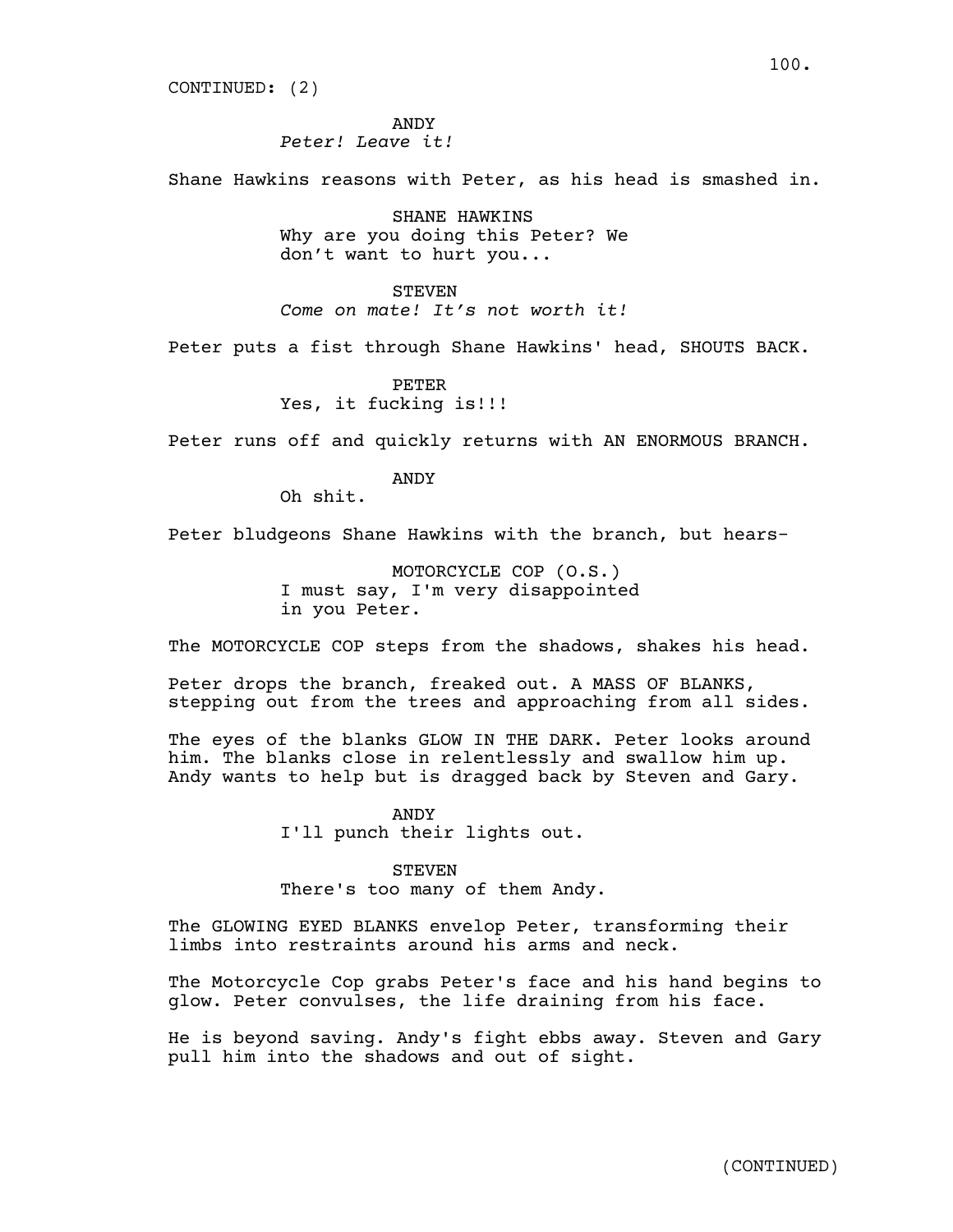GARY

We have to go.

## STEVEN

Gary's right.

GARY We have to get to The King's Head.

STEVEN Exactly. What?

#### ANDY

### (furious)

*We're not going to The King's Head Gary.* We're done. We're going to do what we should have done in the first place, get The Beast and get out of here, we're fucking leaving and NEVER coming back. Now, you can come with us willingly or I will knock you the fuck out and carry you there myself. Your choice.

GARY

Okay. Just think about what you're saying. Because, you know, you *have* been drinking.

WHAM. Andy knocks Gary the fuck out.

# **EXT. STREETS OF NEWTON HAVEN - MOMENTS LATER**

Andy runs, an unconscious Gary over his shoulder. Steven follows. A BLANK PATROL forces them to hide in a car park. The blank's eyes are spotlights sweeping the streets.

On the other side, we see another patrol step into the light. It's the FIVE TEENS from earlier. Now perfectly intact again.

> ANDY Not them again.

Then from behind them, a strange and loud CLANKING OF METAL.

STEVEN What the hell is that?

ANDY It's modern art.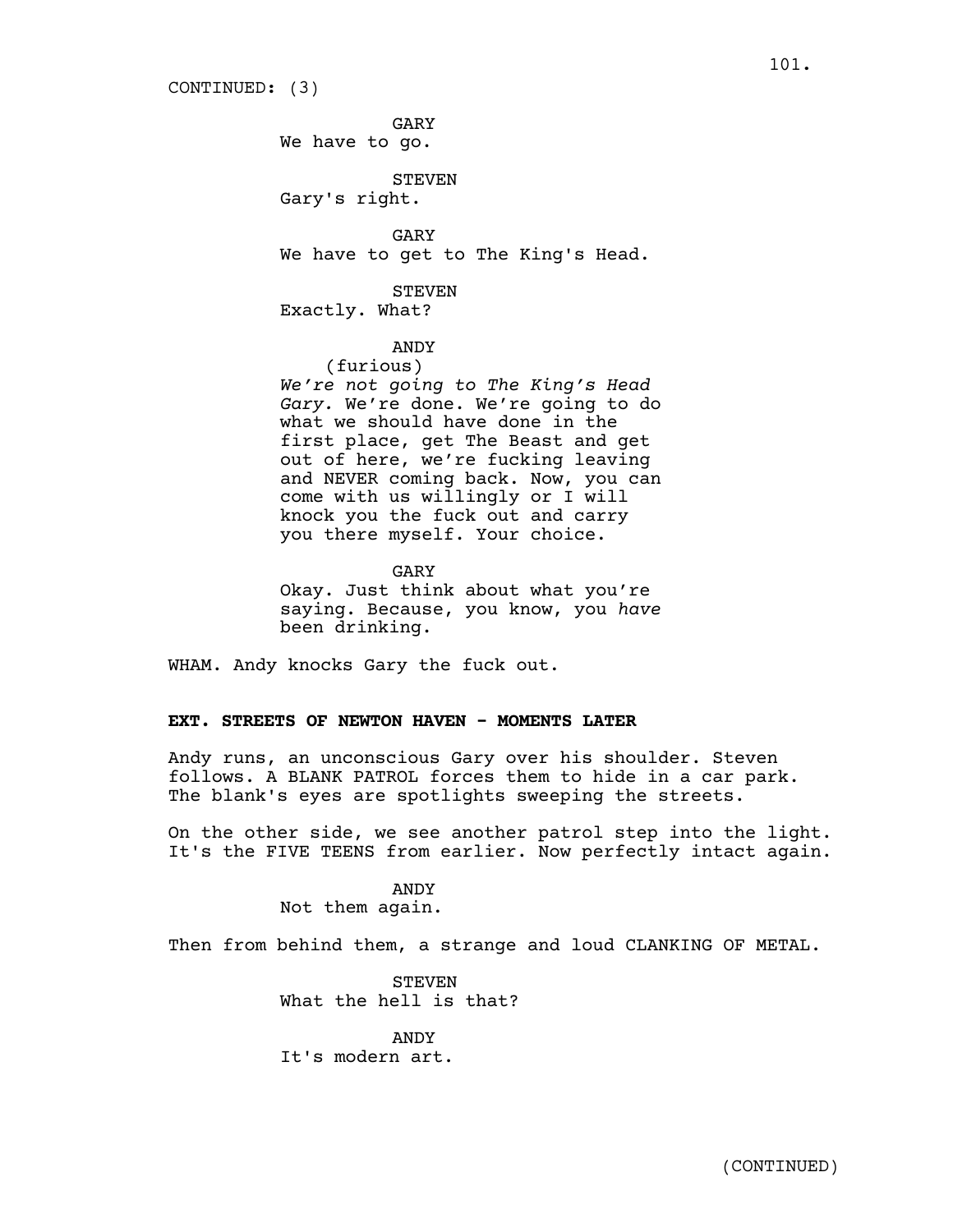#### CONTINUED:

They look up to the bizarre sight of THE BRONZE SCULPTURE towering over them and walking through the town. It's whole head is a large powerful spotlight searching for humans.

> STEVEN We're trapped. Where's The Beast?

Andy whips out the TOURIST MAP from Gary's pocket.

ANDY Uh, we're here, so The Beast is only in the next street.

STEVEN How the hell do we get to it?

ANDY We'll have to go through.

STEVEN Through where?

Andy looks up at the nearest building and shakes his head.

ANDY

I don't fucking believe this.

Above them, swings the sign for The King's Head.

# **INT. THE KING'S HEAD - MOMENTS LATER**

Andy and Steve kick the door open. It's deserted.

Andy lays Gary unconscious on the bar, leaving the map on his chest. Andy and Steven make their way to the back and see-

THE BEAST in the car park of the guest house next door. Blank Patrols run here and there, with growing frequency.

> ANDY Right, we wait for an opening, then leg it to The Beast.

STEVEN We need the keys.

Andy and Steve look back to Gary. *Their jaws drop*.

Gary is awake again and standing behind the bar, pulling himself a pint. Despite a black eye, his mood seems calm.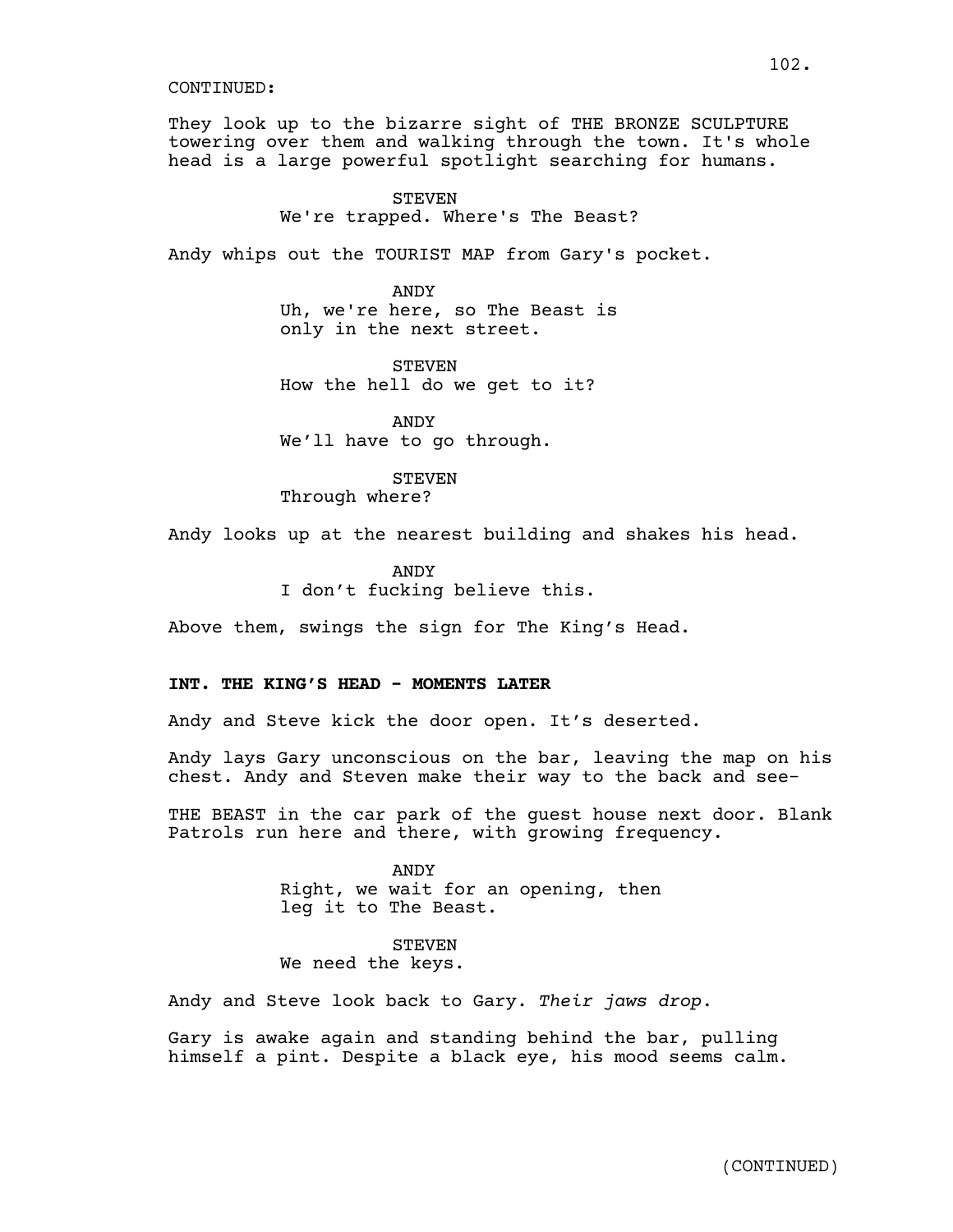CONTINUED:

ANDY Gary, what are you doing?

GARY Just a little toast.

Gary raises a full pint. Andy edges forward.

ANDY Gary, put the pint down.

GARY To Oliver, Peter. And, you know what? Ten pubs isn't bad.

ANDY It's not but we're calling time.

GARY So close.

Gary takes out a blue marker and crosses Pub 10 from the map.

He then sinks his pint in one. He smacks his lips, fire in his eyes. He looks at Andy, who knows what he's about to do.

ANDY

No.

Gary throws Andy his car keys, then pockets the map.

ANDY

Gary!

Gary LEAPS OVER the bar and runs out through the open door.

STEVEN Let him go. He left you man.

ANDY

I can't.

Andy throws the car keys to Steven and takes off after Gary.

STEVEN

ANDY!

Andy leaves a shocked Steven, who looks out at The Beast.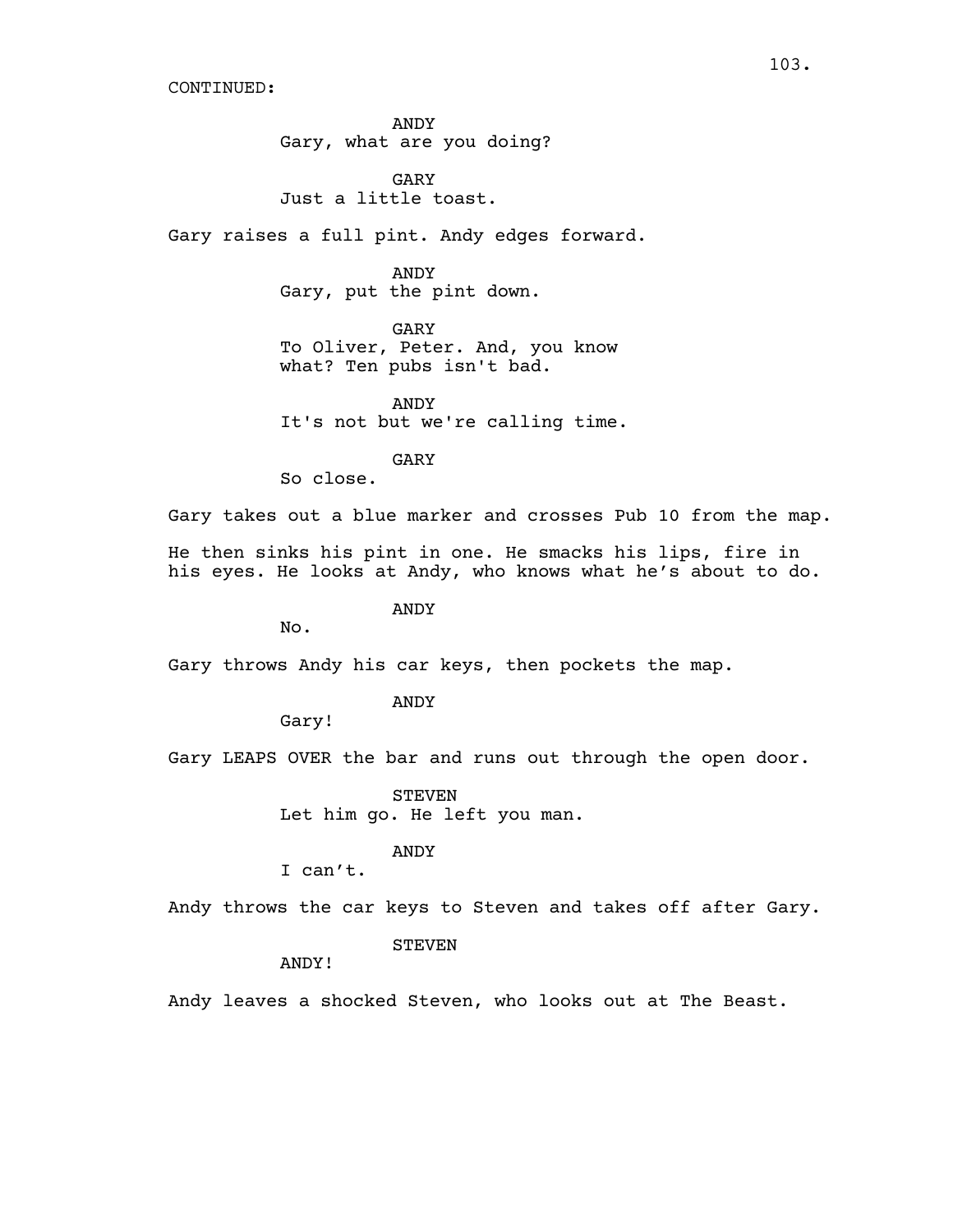#### **EXT. STREETS OF NEWTON HAVEN - CONTINUOUS**

Gary runs down the middle of the street towards the next pub. GLOWING EYED blanks give chase. A huge spotlight illuminates Gary, the sound of the BRONZE SCULPTURE growing closer.

Andy too is on Gary's tail, screaming at him.

### ANDY

Come back you stupid bastard!

Gary barges aside blanks, intent on reaching his goal.

We see familiar faces from earlier among the blanks: The same VARIOUS PASSERSBY, all THE PUBLICANS they've met.

He rips the arm off PUBLICAN 1 and knocks the head off PUBLICAN 3 with the severed limb.

As he nears the eleventh pub, he runs over a picnic table, and kicks the MOTORCYCLE COP in the face on the way down.

Andy knocks aside attackers with the same ferocity. He sees Gary up ahead, ducking into The Hole in the Wall.

We follow Andy as he makes his way towards the pub, DODGING AND FIGHTING BLANKS of all apparent ages and sizes.

The BRONZE SCULPTURE suddenly stands in Andy's path. He skids underneath the legs without breaking his run.

Andy then rips the arms from two of THE TEENS and smashes another two with the same dismembered limbs.

#### **INT. THE HOLE IN THE WALL - CONTINUOUS**

Andy enters The Hole in the Wall at such speed, the door flies off its hinges. Gary is already behind the bar, raising a pint to his lips, he sees Andy and knows he must act fast.

# GARY

Andy look out!

TWO BLANKS pounce on Andy from behind. He barely turns to swiftly and furiously dispatch them with the severed limbs.

Andy makes toward Gary but hears the ROAR OF AN ENGINE.

THE BEAST SMASHES THROUGH THE WALL. Steven is at the wheel. We see SWARMS OF BLANKS approaching the new hole in the wall.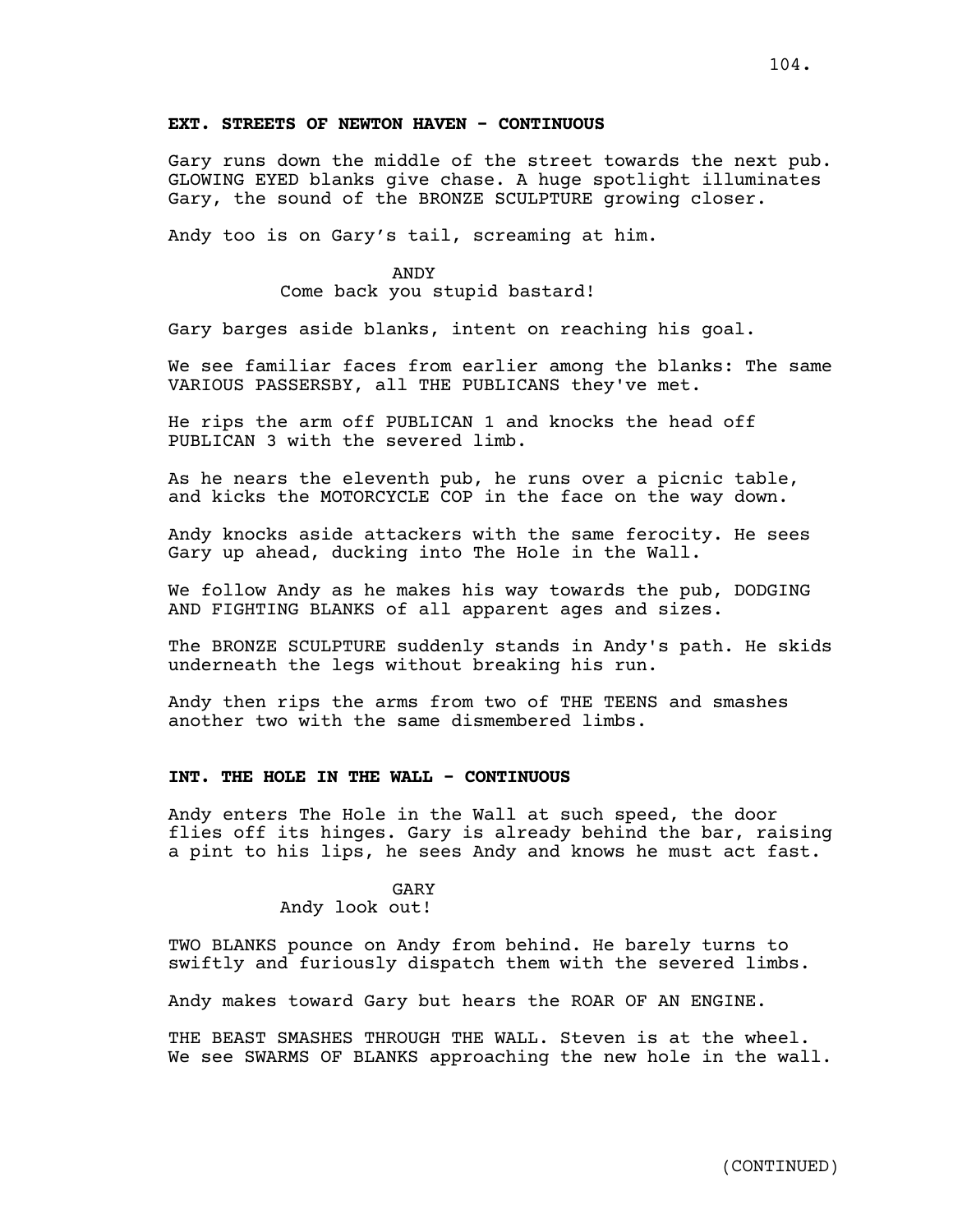STEVEN Gary, Andy, get the fuck in!

GARY You heard him, Andy.

Gary finishes his pint, crosses 11 off his map and runs for a back window. He DIVES THROUGH THE GLASS, smashing it.

> STEVEN We don't have much-

BANG. TEEN 1 jumps onto the Beast's roof. Like Andy it has adopted the dismembered limbs as clubs. It flips down to the ground to face Steven as another blank rips the car door off.

A jagged shape smashes through the back window. The BRONZE SCULPTURE pulls the Beast back outside with its limbs.

ANDY

Steven!

The Beast is overwhelmed with blanks. The Teen jumps down to menace Andy as the Bronze Sculpture shatters the windscreen.

> STEVEN (O.S.) Andy! Go! Now!

Andy has no option but to follow Gary through the window.

### **EXT. THE STREETS OF NEWTON HAVEN - CONTINUOUS**

Andy lands and rolls on the tarmac. Up ahead he sees:

Gary, sprinting uphill towards THE WORLD'S END. Andy follows.

The wind whips against Gary. The TOURIST MAP blows out of his jacket and flies into the air landing in Andy's face.

As he casts it aside, Andy sees the Marmalade Sandwich approaching fast. He barges into Tracy Benson, knocking her flying. He shoulder charges Erica Leekes then sees -

Becky Salt. No glowing eyes. Looking absolutely perfect.

BECKY SALT I want you inside me Andy.

ANDY

I'm sorry.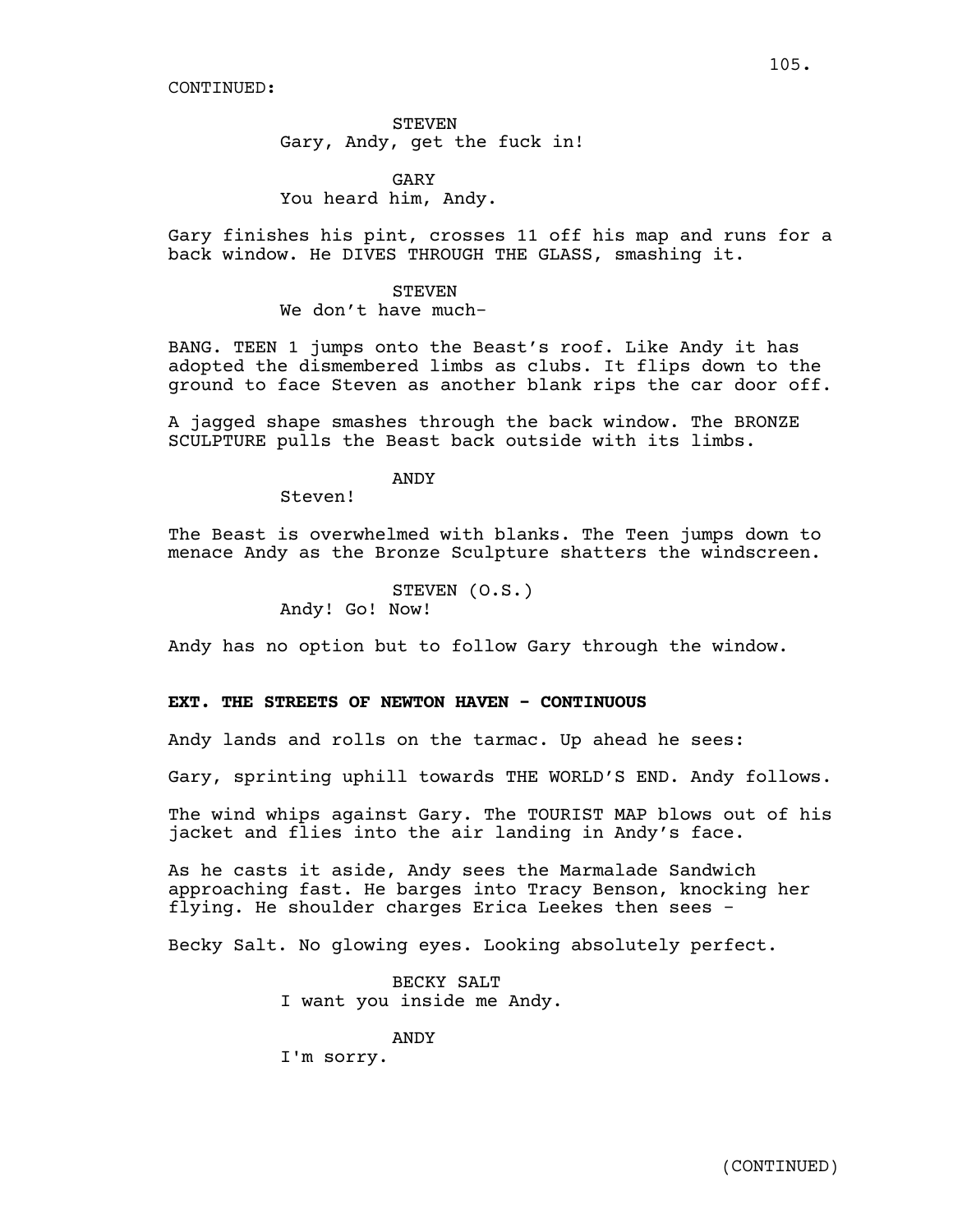Andy plunges his fist into Becky's stomach. His hand emerges covered in blue stuff, wedding ring between finger and thumb.

He places it back on his finger and runs off.

ANDY

Cheers.

### **INT. THE WORLD'S END - NIGHT**

A single full pint stands alone on a table. Behind it, the door bursts open to reveal Gary, mad, panting. He approaches the drink as though it were the holy grail.

An eerie silence in the bar, as though the world has been reduced to just Gary and the pint. He raises it to his lips.

SMACK! It's Andy. He slaps the glass from Gary's hand.

ANDY You've had enough!

GARY This is it, Andy! This is The World's End!

ANDY

I know!

Furious, Gary runs towards the bar. Andy tries to stop him. An angry fight ensues.

ANDY

Stop! This! Now!

Andy throws Gary through a table to stop him.

GARY Leave me alone! What do you care?

ANDY Of course I fucking care. There's a reason I'm angry at you, you idiot!

GARY I KNOW why you're angry but it's not MY fault you crashed and it's not even MY fault that I ran off, that was the fucking drugs.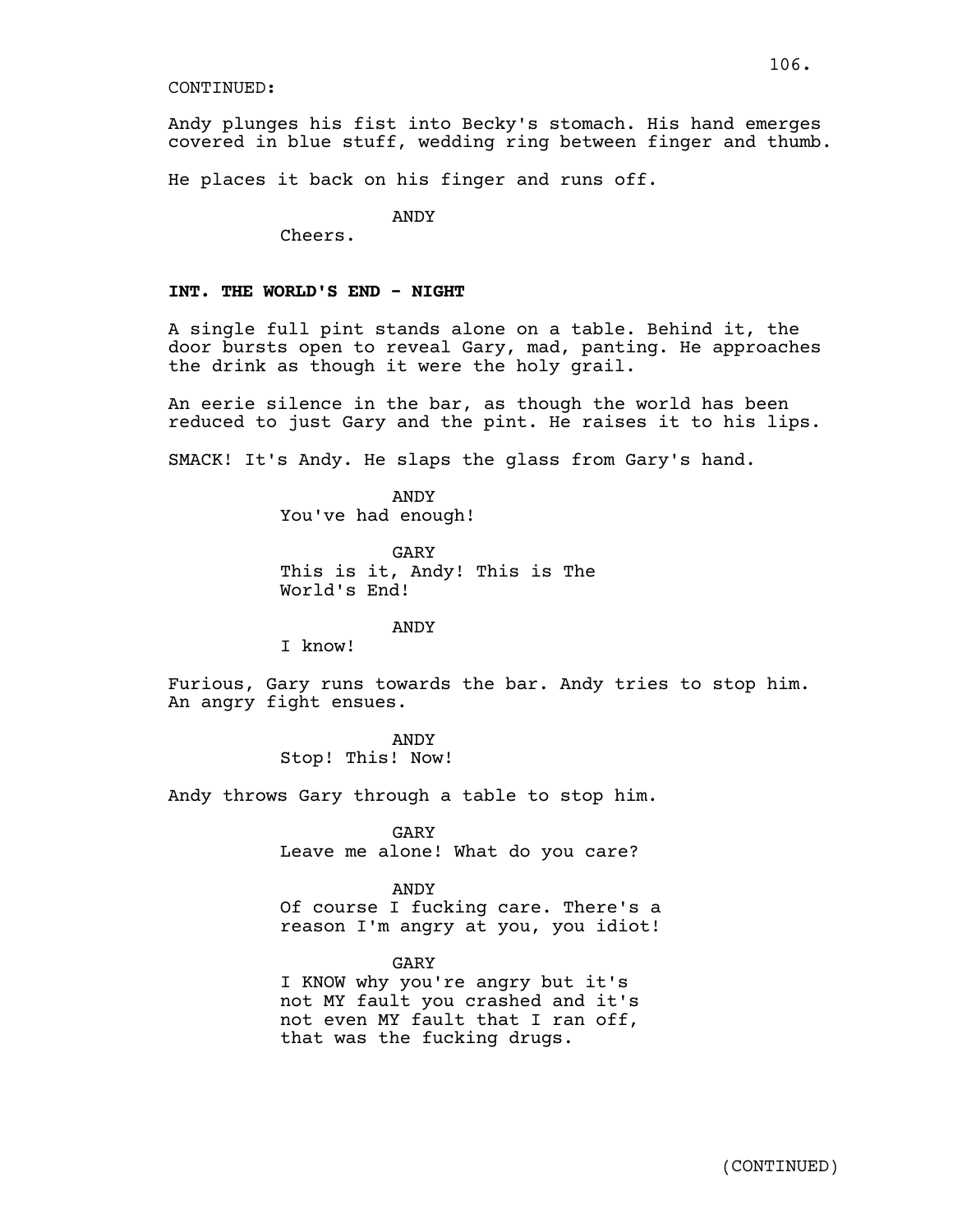ANDY

I don't care about that. It's not the point. I got better. You didn't. You let me down man. That's why I'm angry. You were Gary King. Gary fucking King. I believed in you. I would have followed you to the fucking end. Jesus, I have!

GARY Then stop following me!

Gary pushes Andy away and runs for the bar. Andy grabs Gary's trenchcoat and they scrabble on the floor.

> GARY What's it like to be happy, Andy?

ANDY What are you talking about?

GARY

You've got everything you want. Your perfect job, your perfect house, your perfect wife.

ANDY

You think it's all perfect? She left me Gary. Do you honestly believe I'd be here if I didn't have an empty house? She took the kids to her mum's three weeks ago. Said I'm not "present" enough. You think I gave up? No, I'm trying to win her back. God know's, I'm losing but I'm gonna keep fighting Gary, because that's how we survive. For fuck's sake, I just punched my wedding ring out of a robot's tummy.

GARY

Exactly! You keep fighting for what's important.

ANDY What's so important about The Golden Mile?

GARY It's all I've got!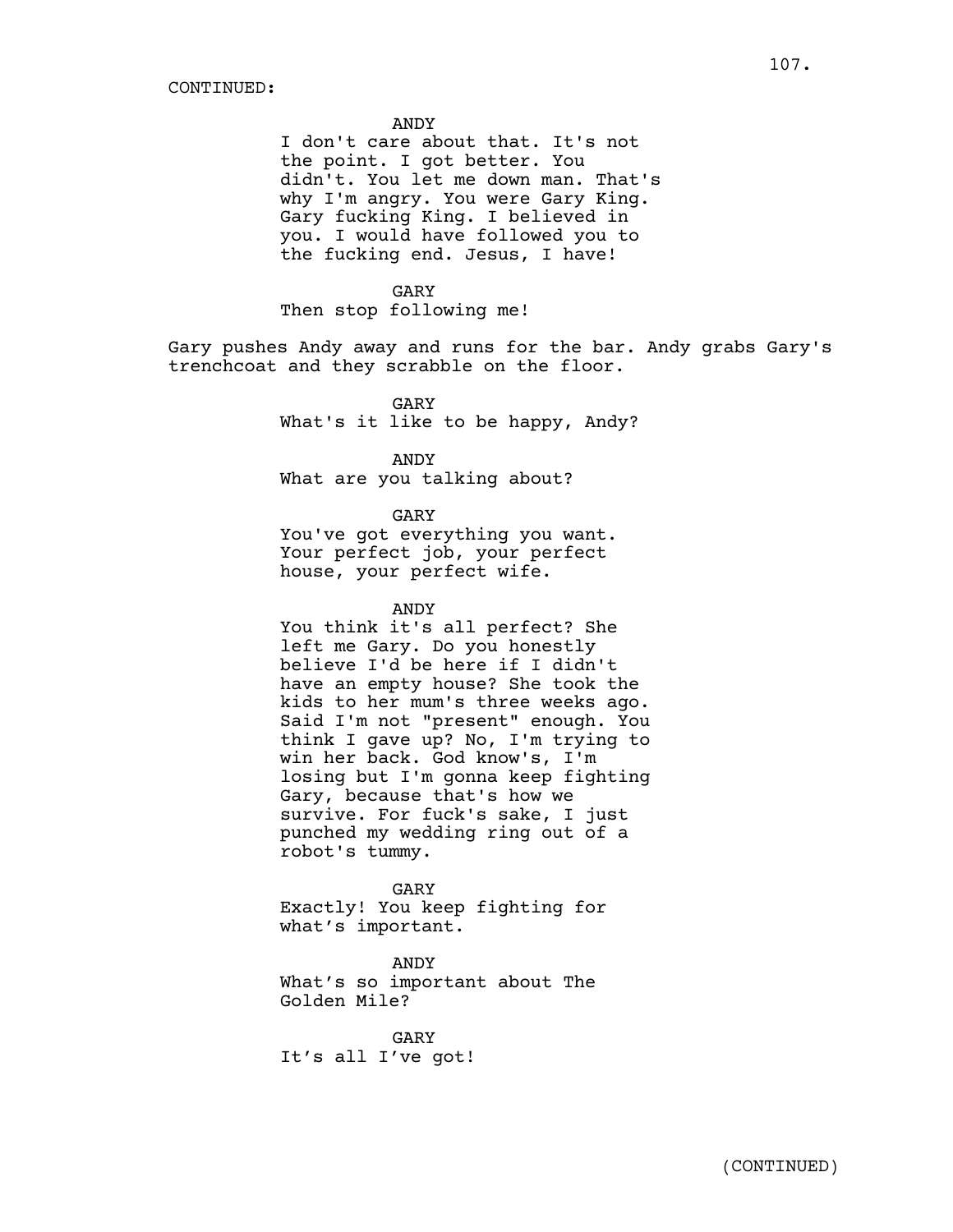Gary scrambles over the bar. Andy grabs the belt on the back of his trench and it rips off. Andy tumbles backwards.

Gary gets behind the bar and grabs a glass. He's about to pull himself a pint when Andy grabs him and pulls him away by the coat.

Gary desperately wriggles out of his trench-coat and throws a punch. Andy catches it. Gary's sleeve drops, revealing a bandaged wrist.

ANDY

You need help Gary.

Andy grabs the other hand, revealing not only another bandage but a hospital ID bracelet. Realisation dawns.

Gary pushes a shocked Andy onto the ground.

GARY

I got help. You know what help was? Help was a lot of people, sitting in a circle talking about how bad things had got. That is not my idea of a good time.

ANDY

And this is? It can't all be a good time, things have to be bad sometimes, otherwise you'll never know how 'good' really feels.

GARY They told me when to go to bed, Andy.

ANDY Gary, mate, you can't get drunk unless you're sober.

GARY I DON'T WANT TO BE SOBER!

Gary stands and takes a second glass from the shelf.

GARY

It never got better, Andy. It never got better than that night. It was supposed to be the beginning of my life. All that promise and fucking optimism. That feeling that we could take on the whole universe. It was a big lie. NOTHING HAPPENED!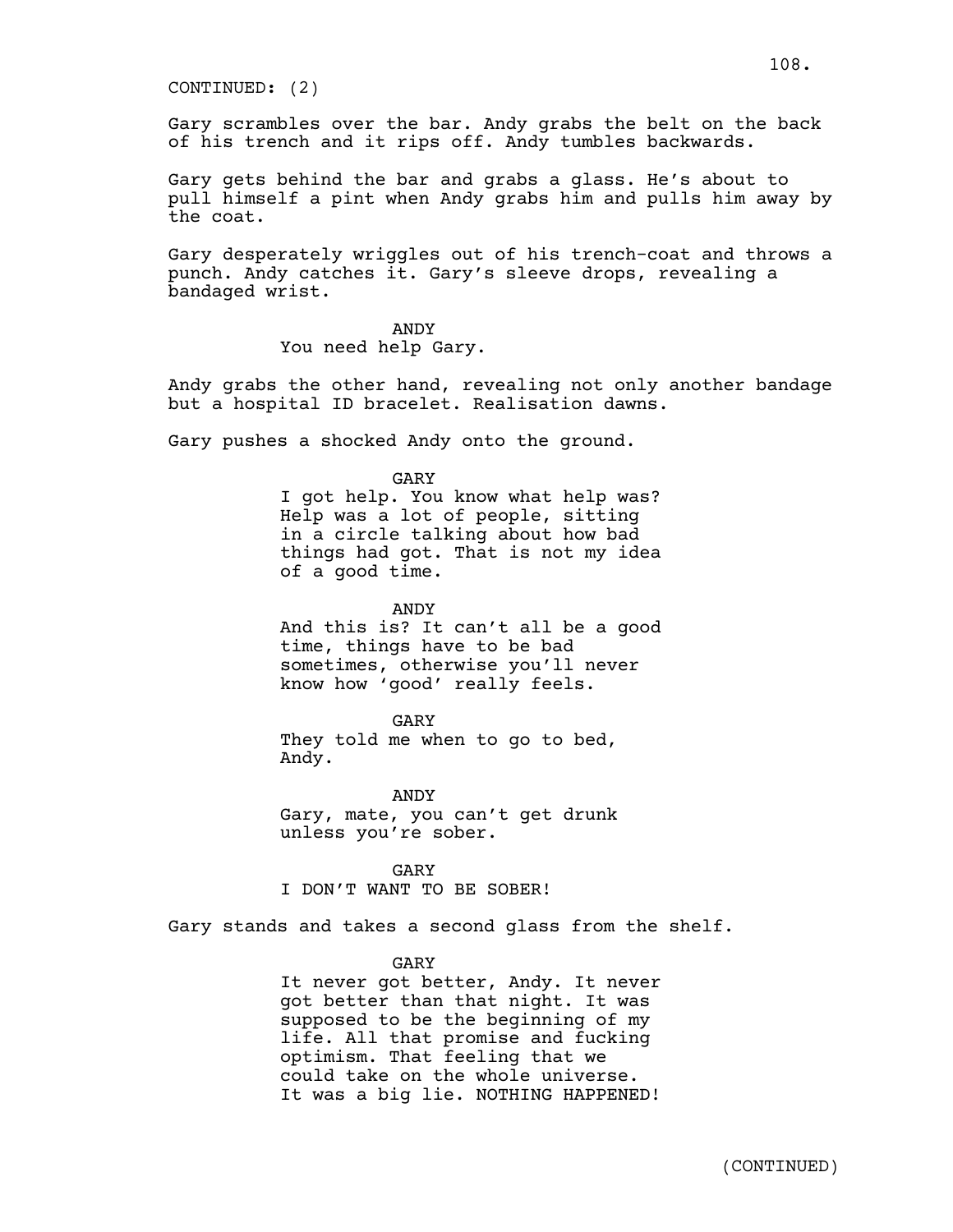## CONTINUED: (3)

With determination Gary places the glass under the tap.

ANDY You don't need to do this Gary.

# GARY

Yes, I do.

He pulls the pump. CLICK. No liquid emerges but -

The World's End itself begins to RUMBLE AND SHAKE. The foundations vibrate, the glasses rattling furiously.

Gary looks at Andy like a naughty schoolboy. Oh shit.

Suddenly the entire bar and pub floor and bar sinks into the ground. It's as if the pub has become an elevator, going down into the darkest depths of the Earth. Then with a BOOM -

The elevator hits the bottom. Behind the bar, hide Gary and Andy who look out to see-

# **INT. THE CATACOMBS - NIGHT**

A section of the pub sits in a dark chamber underneath Newton Haven. Cables and pipes line the walls, evidence of the active network. Only the shaft of light from the World's End above lights the sunken pub floor below.

There is a DEEP HUM. Gary and Andy peer into the darkness of the surrounding chamber. Around them, on two higher ledges of the chamber, stand a SHADOWY CIRCLE OF BLANKS looking down. Gary lifts up the bar to investigate.

> ANDY Gary, don't go out there-

As soon as Gary steps out, a THUNDERING VOICE BOOMS.

THE VOICE

Gary King.

It is the WELL SPOKEN VOICE, amplified to a GODLIKE SURROUND.

GARY

Yeah?

Suddenly the blanks' EYES ILLUMINATE and they collectively project an ENORMOUS COLUMN OF BLINDING LIGHT in the centre of the chamber. It hums and pulsates. Gary squints upwards.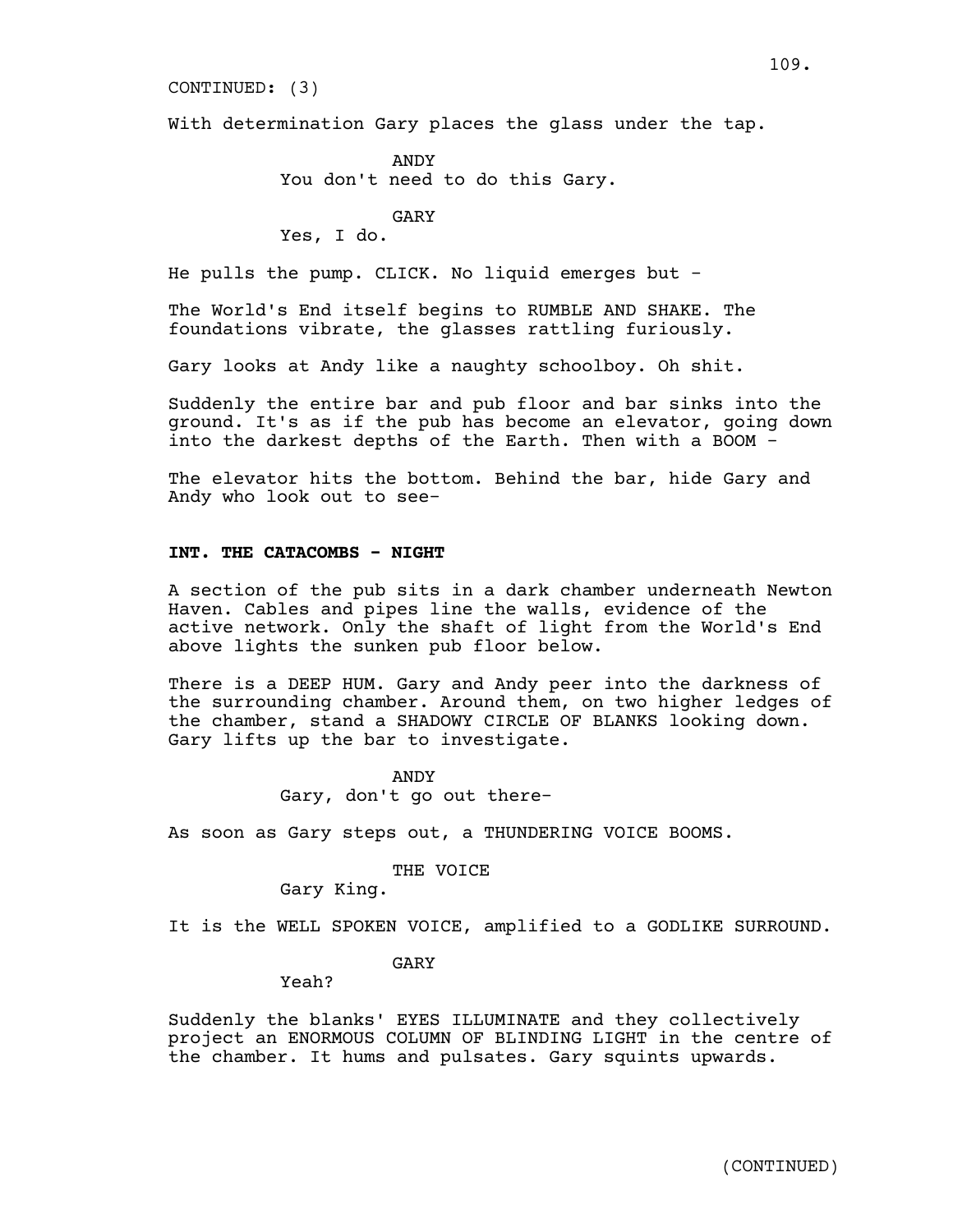THE LIGHT Gary King, of the humans.

GARY Yeah. What do you want?

THE LIGHT We want to help you Gary.

GARY

Do you now?

The LIGHT takes the form of an all-seeing, incandescent eye, transforming in time with the sound of its own voice.

> THE LIGHT We are here to enable your full potential as we have with countless worlds across the galaxy.

The Light becomes a powerpoint demonstration of the galaxy. Many planets are highlighted; the furthest out is Earth.

> GARY Oh yeah? How'd you manage that then?

Peter steps out from the shadowy circle, now a smiling blank who speaks in the same WELL SPOKEN VOICE.

> PETER We appropriate a small percentage of the population at two thousand or so penetration points across the planet to ensure maximum coverage.

OLIVER steps out, head intact, speaking with the same WELL SPOKEN VOICE.

> OLIVER From there, we create 'simulants' to spread our ideologies through peaceful indoctrination.

We see a graphic of Earth. Points appear across the globe with concentric circles growing outwards to show coverage.

Mr. Shepherd steps out to talk in the same VOICE.

MR. SHEPHERD Our objective is simple, to ready the population for participation in our galactic community.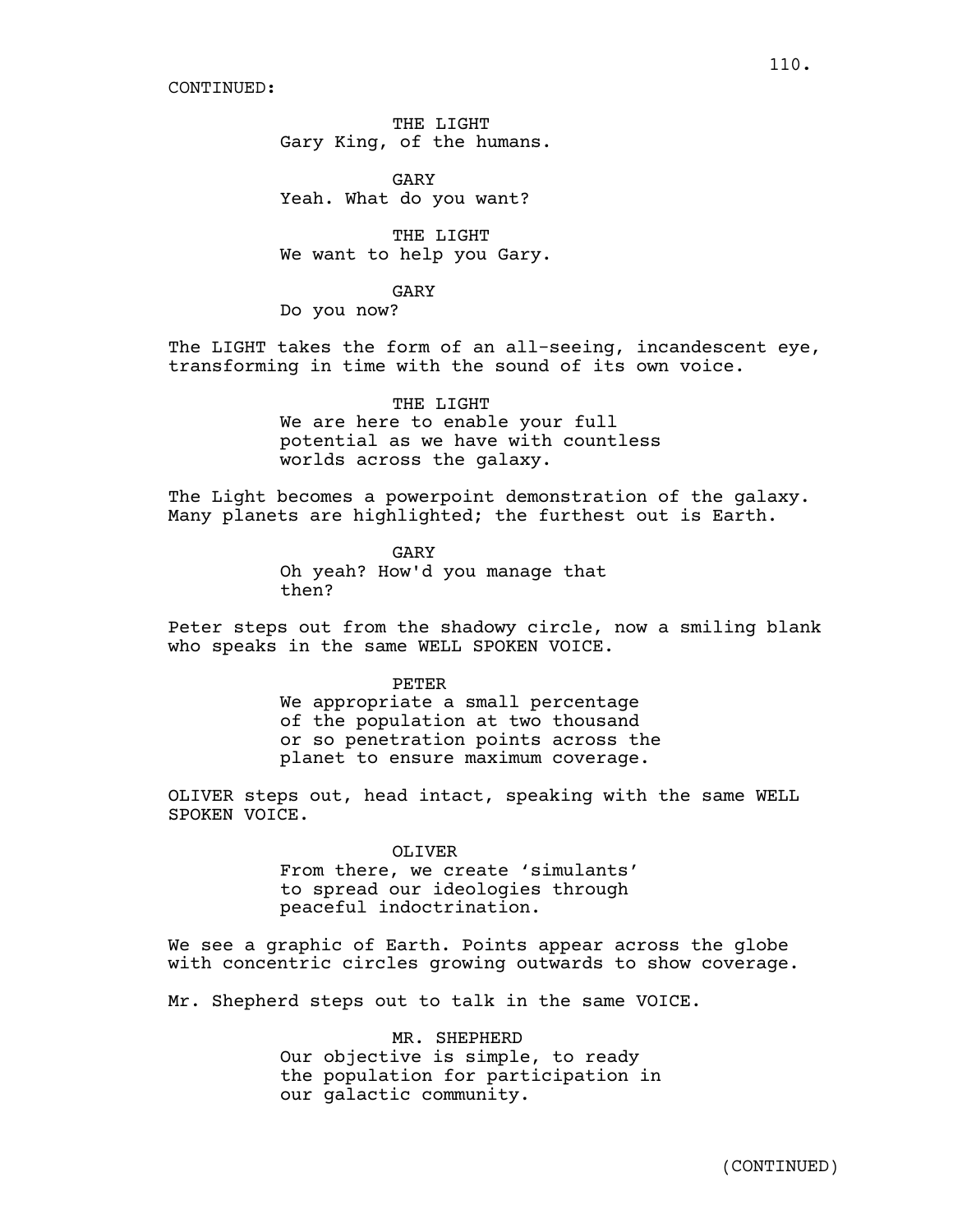PETER

This method requires a small sacrifice.

OLIVER But the fewer replacements we make, the more successful we consider our operation.

The Reverend, steps forward, now speaking with the VOICE.

THE REVEREND Of course we welcome those who volunteer themselves.

And now Shane Hawkins appears too. Head intact again.

SHANE HAWKINS We can offer attractive incentives to those who willingly combine.

The Marmalade Sandwich step out and talk in unison.

THE MARMALADE SANDWICH The chance to be young again and yet retain selected memories.

OLIVER Isn't that something you'd like?

PETER Something you've always wanted?

Now stepping out of the shadowy circle are FIVE INDIVIDUALS: The 18-YEAR-OLD VERSIONS of PETER, OLIVER, STEVEN, ANDY and GARY. They are exactly as we saw them in the prologue.

> GARY Oh my god! I'm so cute! I'd fuck me.

YOUNG GARY steps down onto the floor and approaches Gary, opening his arms to his older counterpart.

> YOUNG GARY The beauty of our system is that we all win. There are no losers.

Gary is seemingly enthralled. Young Gary smiles.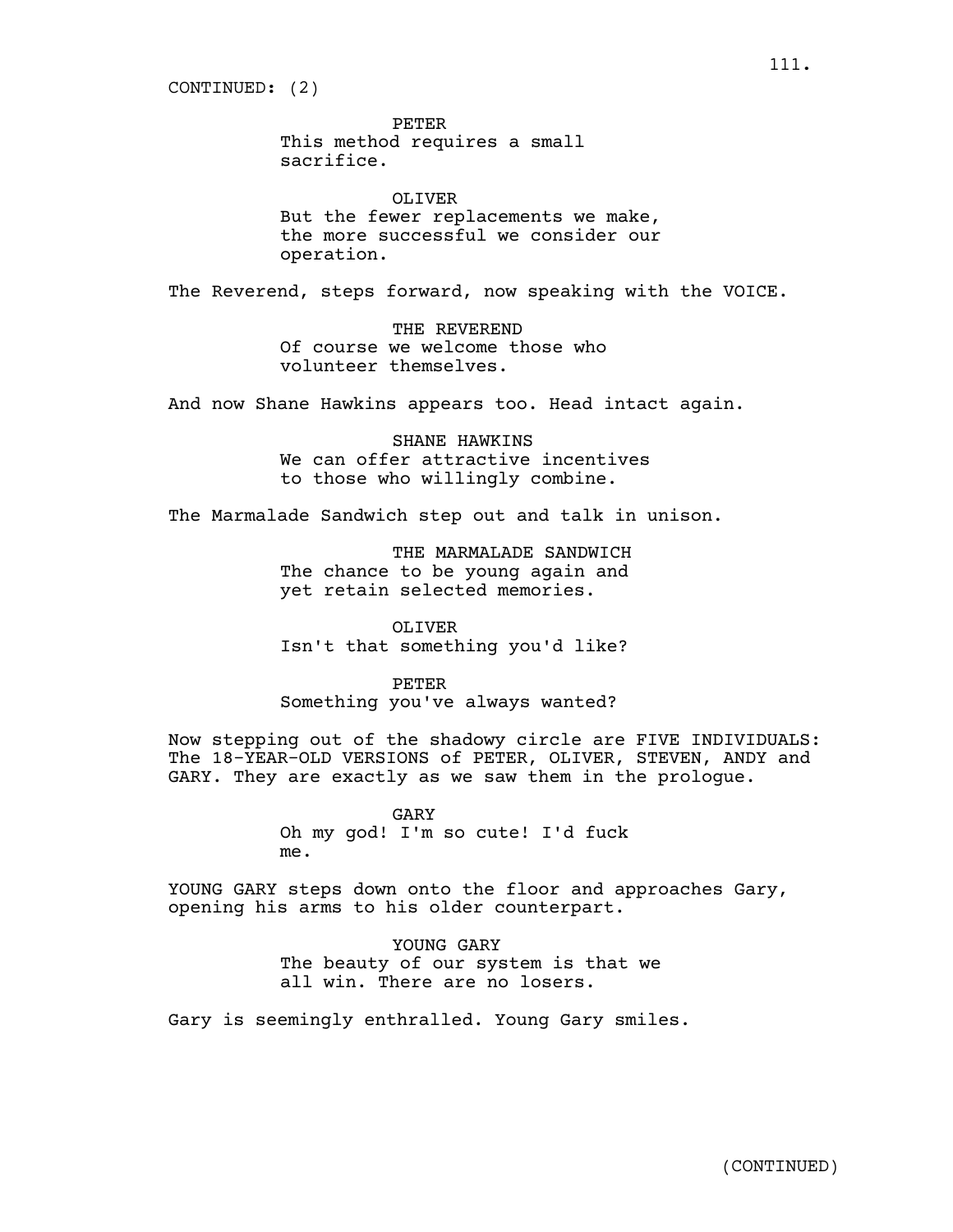YOUNG GARY Allow me to carry your legend forward. Let the man you have become be the boy you were.

Gary places his hands on the shoulders of Young Gary.

GARY

Nah.

WITH SUDDEN VIOLENCE GARY POPS OFF YOUNG GARY'S HEAD.

GARY

There's only one Gary King.

He drop kicks the head and it splats against the chamber wall. The Light intensifies, the hum growing in volume.

> THE LIGHT Then you have made your choice Gary, King of the Humans.

Gary puffs out his chest. He is King Of The Humans, a drunk representative speaking for Earth.

GARY

Yeah I have. Because frankly, who the fuck are you to come down here and tell us what to do?

THE LIGHT

We are The Network and we are here for your betterment. In the last twenty-three years, have you not marvelled as information technology has surged forward?

GARY

No.

THE LIGHT

Earth has grown smaller yet greater as connectivity has grown. This is our doing and it is just the beginning.

GARY Oh fuck off, you big lamp.

THE LIGHT You are children and you require guidance. (MORE)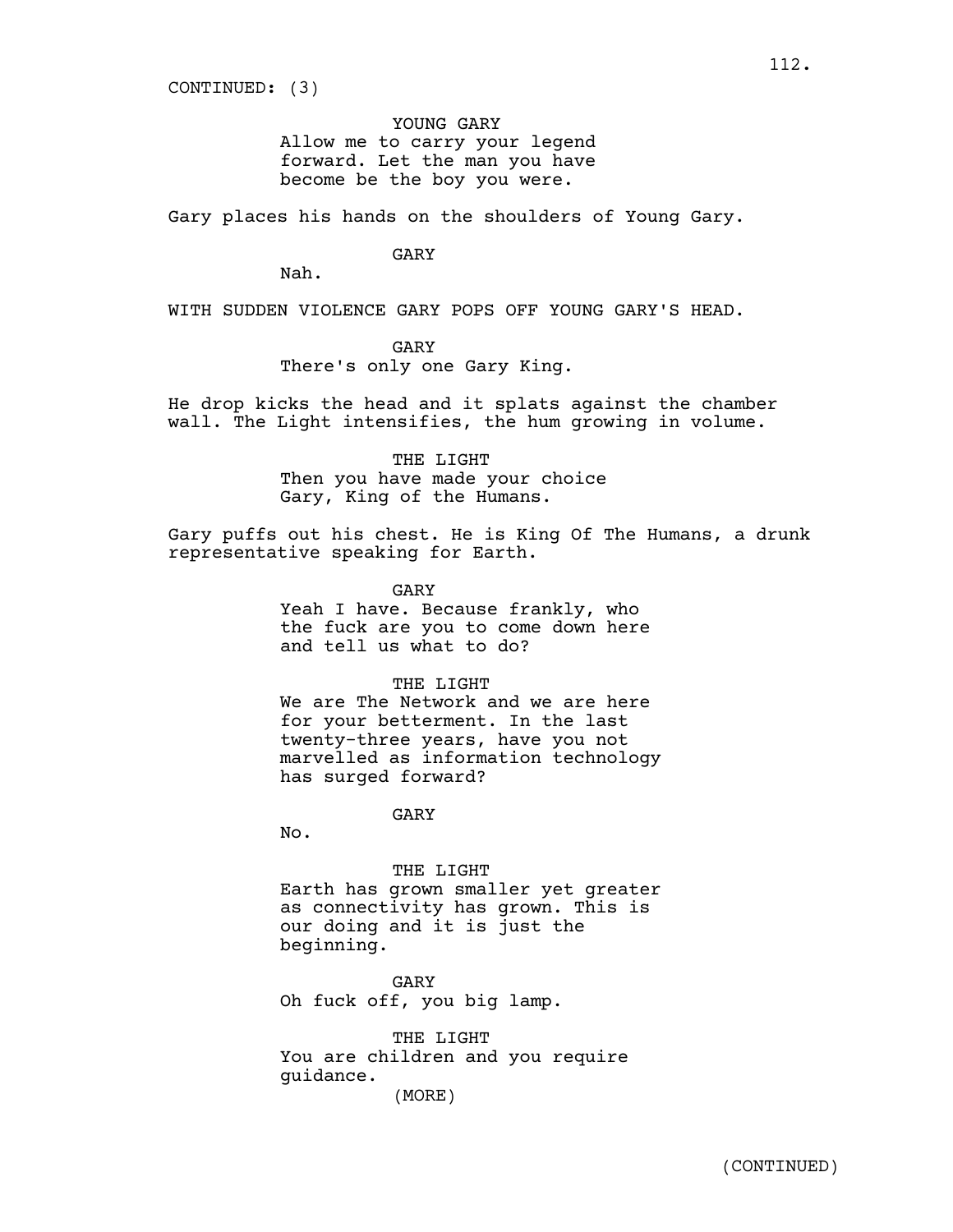There is no room for imperfection if Earth is to be a successful member of our society. THE LIGHT (CONT'D)

GARY

Hey, Earth ain't perfect, humans aren't perfect and guess what? I ain't perfect.

THE LIGHT

And therein lies the necessity for this intervention. Must the galaxy be subjected to an entire planet of people like you?

Andy steps into the arena as Gary's drunk lawyer.

ANDY

Whoa whoa whoa, who put you in charge? Who are you to criticize anyone? Gary might be a bit of a cock and in fact he is a bit of a cock but he's my cock.

GARY

Thanks mate.

#### ANDY

Now I'm not going to lie and say this man is some sort of shining example, *far from it*. And I'm not saying that it's wrong to ask for help, it's not. But help must be asked for, otherwise it's just control.

THE LIGHT

But he is a detriment to himself, just as Earth is a detriment to the galaxy.

ANDY What did you say?

## THE LIGHT

You act out the same cycles of self destruction again and again. At this point your planet is the least civilized in the entire galaxy.

GARY What did he say?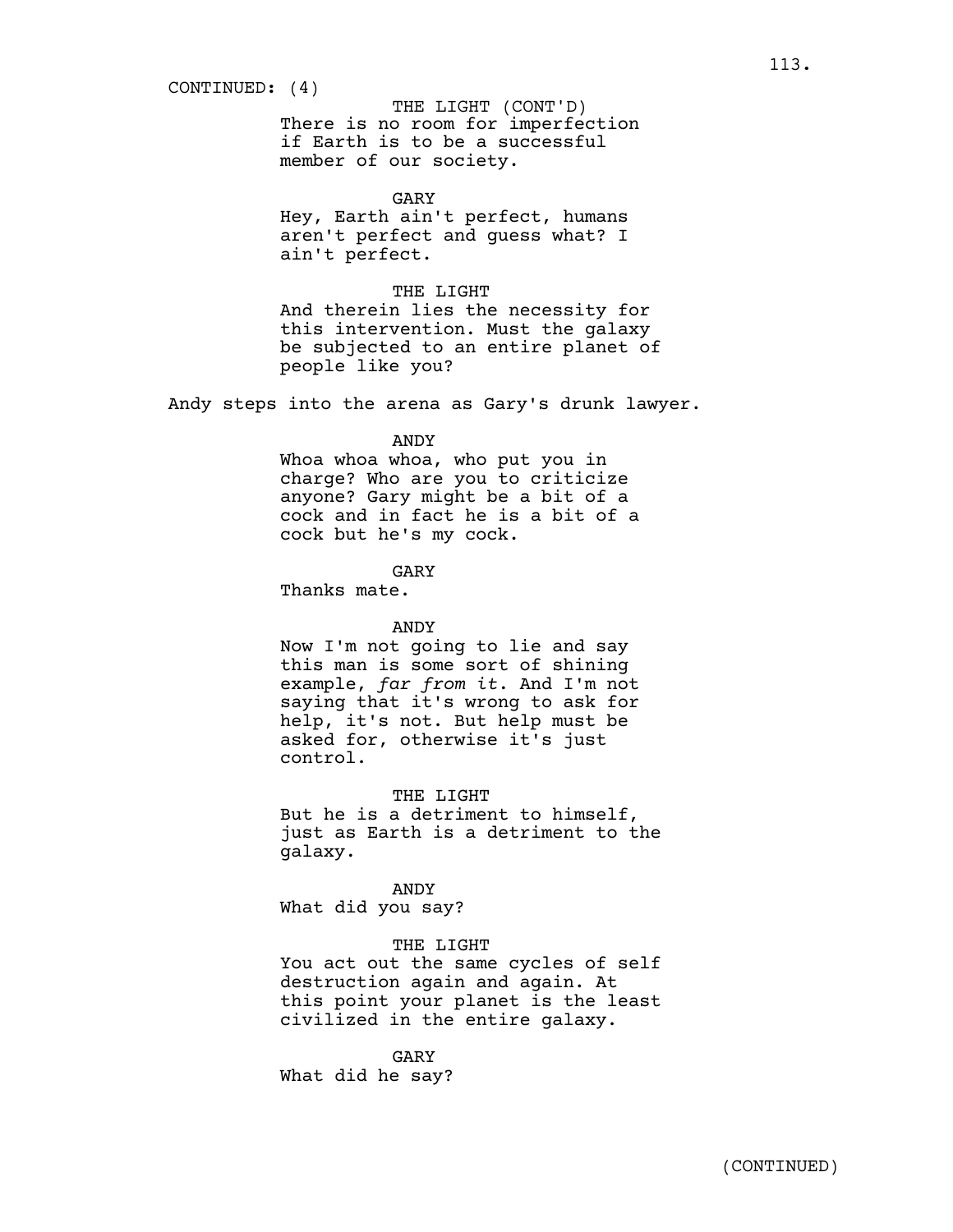ANDY He's saying we're a bunch of fuck ups. GARY Hey, it's our basic human right to be fuck ups. This civilisation is founded on fuck ups and you know what? That makes me proud. ANDY And me! GARY What is it they say, to err is...?

ANDY To err is human.

GARY They say to err is human, so errr-

THE LIGHT We do not believe you speak for all humanity. You are but two men. Two drunk men.

STEVEN (O.S.) Three drunk men!

Steven abseils down from the World's End on a piece of bunting. He's bloodied and battered but very much alive.

> ANDY Stevie-baby!

Gary and Andy cheer as Steven lands on the floor.

THE LIGHT Enough, humans!

GARY

Oh, you're in trouble now. It's only the fucking Three Musketeers.

THE LIGHT You are revolting against the wisdom of countless solar systems.

GARY Yeah we are revolting!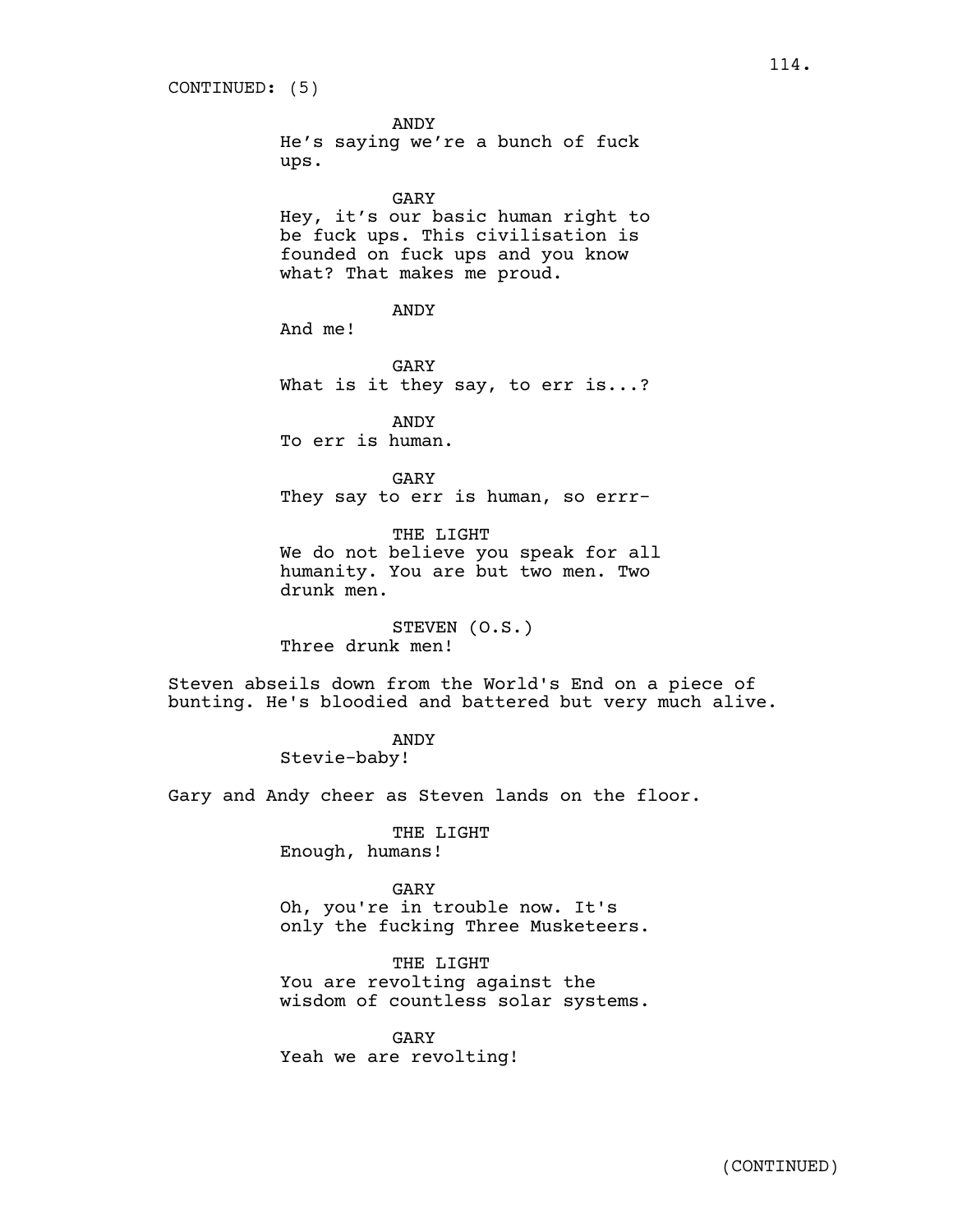STEVEN

You said it, mate.

Gary appeals to the surrounding throng.

### GARY

Come on, we don't have to stand for this shit? Who's with us?

Silence.

GARY

Anybody?

ANDY

Wait, you said you're not here to conquer, can I just ask, out of interest, how many people did you have to replace in Newton Haven?

THE LIGHT That is irrelevant.

ANDY Is it? Hands up who here is human.

Mumbling from the circle. One hand goes up.

COLLABORATOR 1

I'm human.

GARY

One!

COLLABORATOR 2

And me.

GARY

That's two.

Another voice pipes up from across the room.

BASIL

I am but don't know for how long.

Gary, Andy and Steven are delighted to see Basil and cheer.

GARY/ANDY/STEVEN

BASIL!!!

STEVEN So what's that? Three?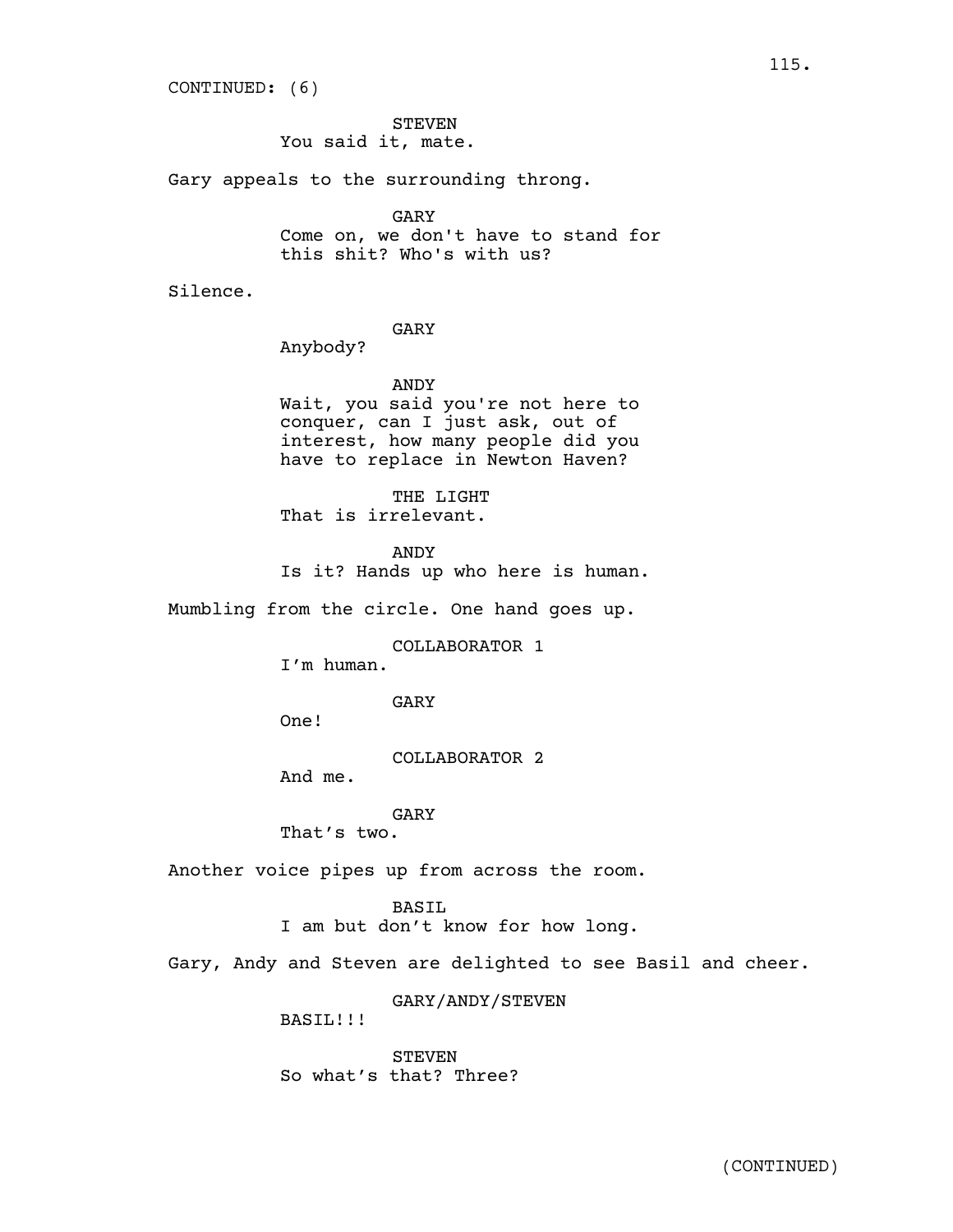# CONTINUED: (7)

ANDY You had to replace an entire town?

THE LIGHT Not the whole town.

GARY Everyone except old nutball and the shifty twins.

STEVEN That's a good name for the band Gary. You should write that down.

GARY

I will.

ANDY What happened to the ones you replaced? Like Oliver and Pete?

BASIL (O.S.) I told you not to ask that!

THE LIGHT Redundant vessels are recycled, mulched and converted into fertilizer whereupon they are returned to the earth to promote verdancy and growth. It is a highly efficient means of organic renewal.

The Light presents cheery graphics of the 'recycling'.

GARY

Mulched!?

THE LIGHT It is a relative few in light of our long term plan.

STEVEN You mean the few hundred thousand turned to fucking compost?

ANDY And what about the other places? The penetration points.

Gary sniggers and makes a euphemistic hand gesture.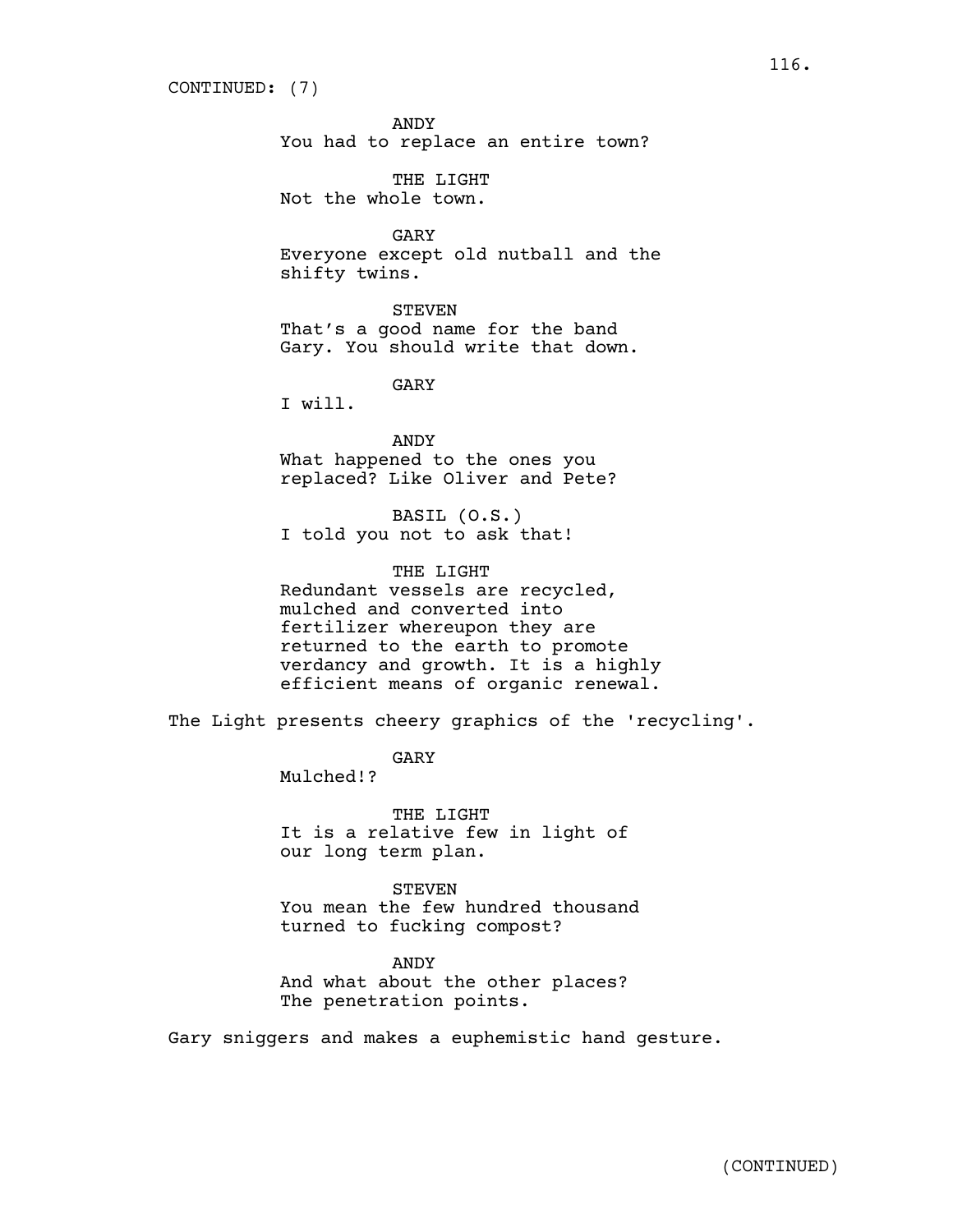ANDY

Are they as "successful" as Newton Haven? Because I'm guessing we're not the only glitch in your system.

### THE LIGHT

It is true, The Network has been experiencing some difficulties...

STEVEN You better believe it big balls.

THE LIGHT ... and we hope to resolve these as soon as is conveniently possible.

GARY

I think you've bitten off more than you can chew with Earth, mate.

ANDY

Because we are more belligerent, more stubborn, more idiotic than you can possibly imagine and I'm not just talking about Gary.

GARY There's more than one Gary King.

THE LIGHT But you said...

GARY I fucking know what I fucking said!

THE LIGHT Your reliance on profanity is a measure of your immaturity as a man and a species.

### GARY

Oh why don't you just get back in your rocket and fuck off to Legoland you cunts!

STEVEN Yeah, stop Starbucking us man.

THE LIGHT It is our duty to challenge you.

ANDY Just eff off.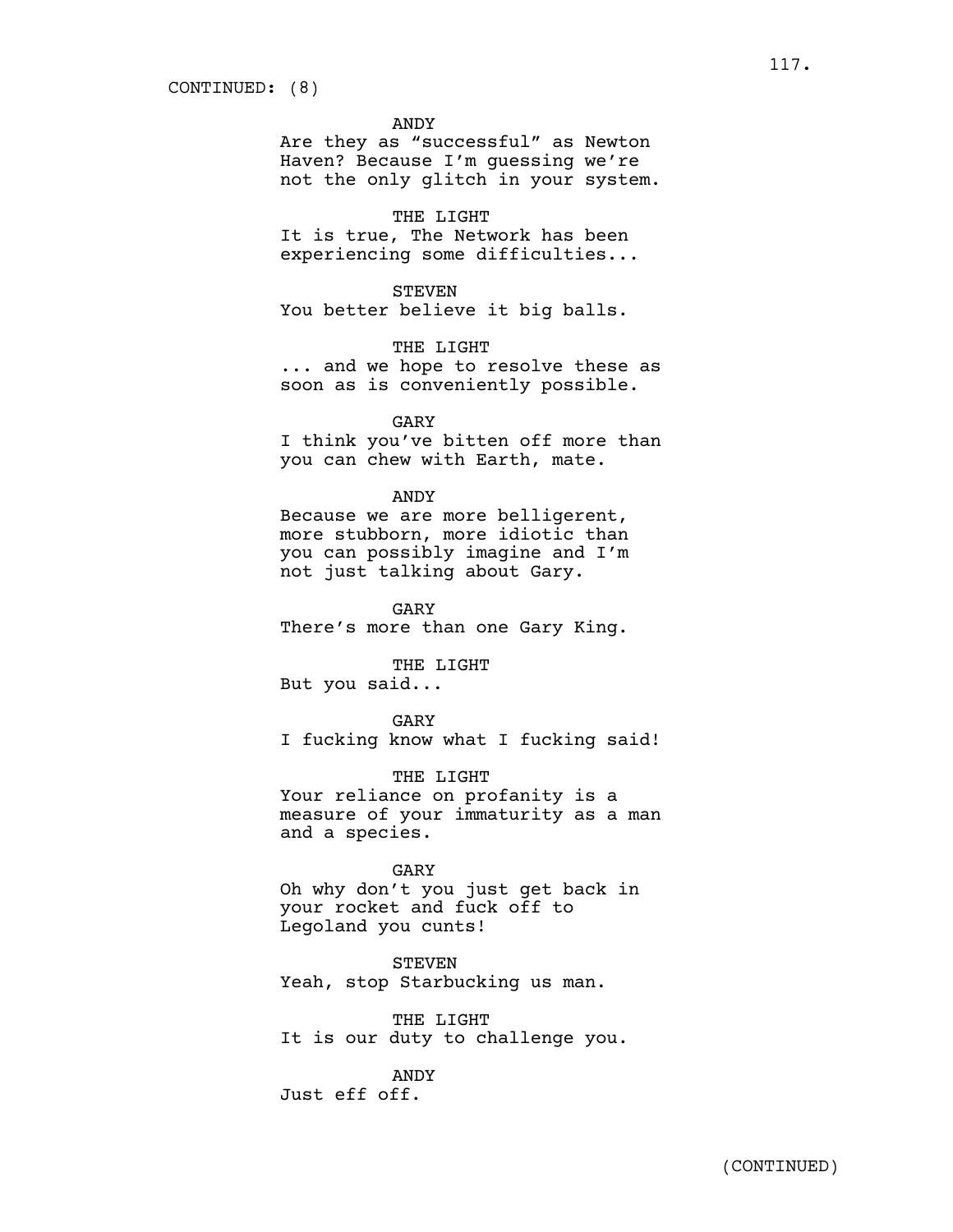GARY Yeah, eff the fuck off.

THE LIGHT We cannot permit the human race to continue unsupervised.

ANDY We're not asking your permission.

GARY Yeah, leave us to our own devices you intergalactic arseholes.

THE LIGHT You misunderstand-

GARY

Oh shut up.

THE LIGHT We are trying-

GARY Nobody's listening!

THE LIGHT

If you'd only-

GARY

Face it, we're the human race and we don't like being told what to do.

A pause. The Light collects itself. Then asks.

THE LIGHT Just what is it that you want to do?

## GARY

We wanna be free. We wanna be free, to do what we want to do and we want to get loaded and we wanna have a good time. And that's what we're gonna do.

A long pause.

### THE LIGHT

It is pointless arguing with you. You will be left... to your own devices.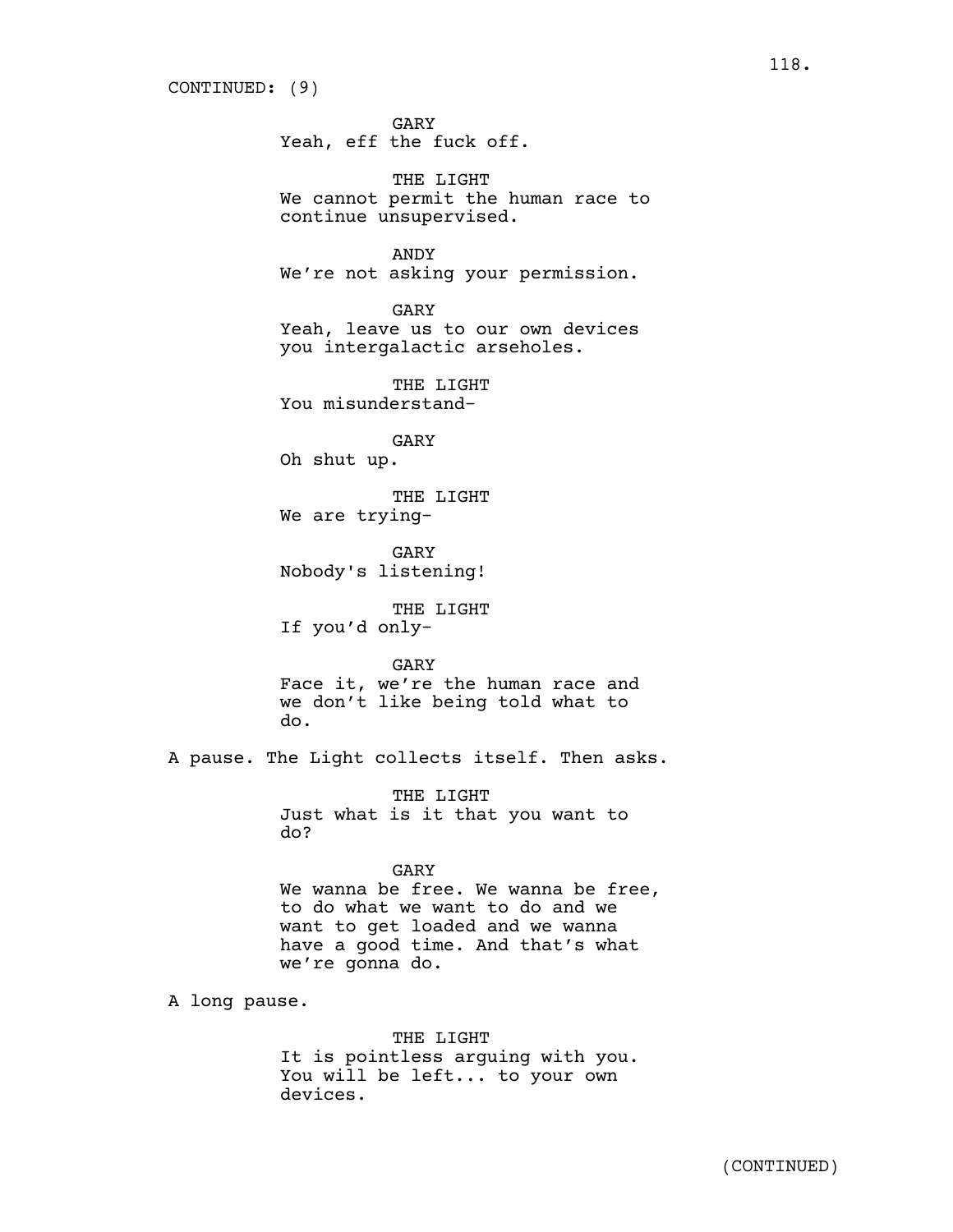CONTINUED: (10)

# GARY

Really?

And with that... THE LIGHT SUDDENLY SWITCHES OFF. Blackness.

We hear the sound of an OLD FASHIONED DIAL TONE, that develops into a LOUD RUMBLE as the catacombs start to shake.

> GARY They fucked off. Result!

Gary, Andy and Steve cheer and celebrate. They look to see that the blanks in the circle are inert and dead eyed.

The blanks power down and some keel backwards like dominos.

BANG! Sparks fizz from the cables like fireworks. Andy and Steven's smiles fade as the pipes glow a dangerous red.

> STEVEN Andy, perhaps we should-

ANDY Gary, let's boo-boo.

BANG! A huge electrical explosion erupts behind Gary.

GARY Yeah, it's shit here innit?

A pipe falls from the ceiling, narrowly missing Gary and crushing the static Oliver instead.

The catacombs are now lit only by a growing blaze. The gang, followed by Basil and the Collaborators make a break for it, escaping up a ladder at the side of the chamber.

## **EXT. THE STREETS OF NEWTON HAVEN - NIGHT**

As they emerge from the World's End, Gary looks up to see The World's End sign on fire. Beyond, the pub itself throbs from inside with a powerful red light.

They look around to see Newton Haven: Smoke-filled, fires starting everywhere, the sky turning an ominous red.

The few remaining humans climb out and run away fast.

COLLABORATOR 1

Well done.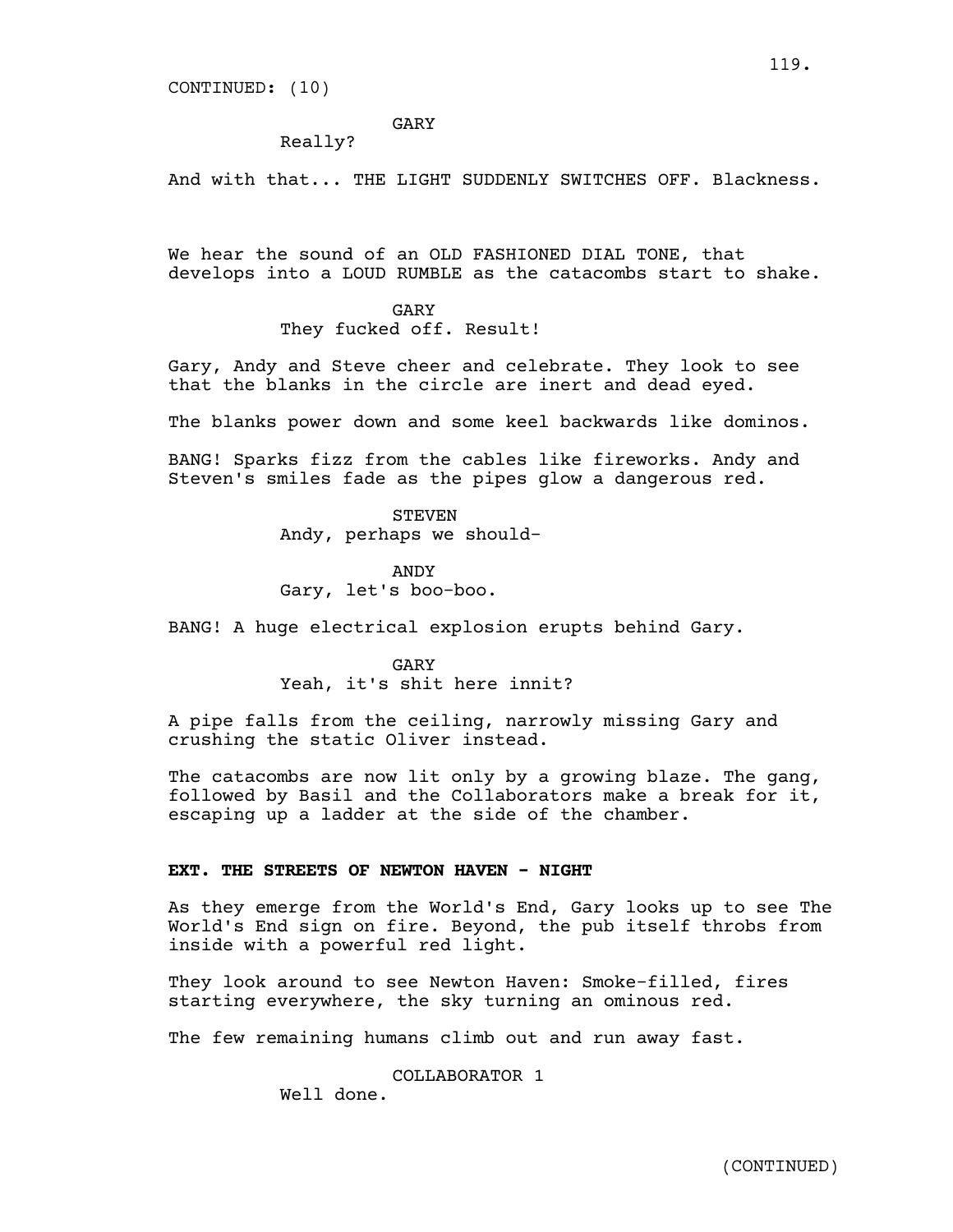CONTINUED:

COLLABORATOR 2 Thanks a bunch!

COLLABORATOR 1 You had to go and spoil it!

COLLABORATOR 2 Yeah, happy now?

Basil appears last.

STEVEN Basil, what do we do now?

BASIL Same as before. Go!

Basil disappears into the smoke, leaving our Three Musketeers, lost amidst the gathering apocalypse.

> GARY Where's The Beast.

STEVEN The Beast is dead, mate.

ANDY You know what's really annoying?

STEVEN

What?

ANDY I promised myself I wouldn't die in this town.

Gary hears a familiar RATTLING approach through the smoke.

GARY You're not going to.

HEADLIGHTS. Gary runs towards them, waving his arms.

GARY Our luck just changed.

BOOM. The car runs into Gary, knocking him violently down.

SAM (O.S.) Oh crumbs! Sorry!

Sam pulls up, visible through her broken windscreen.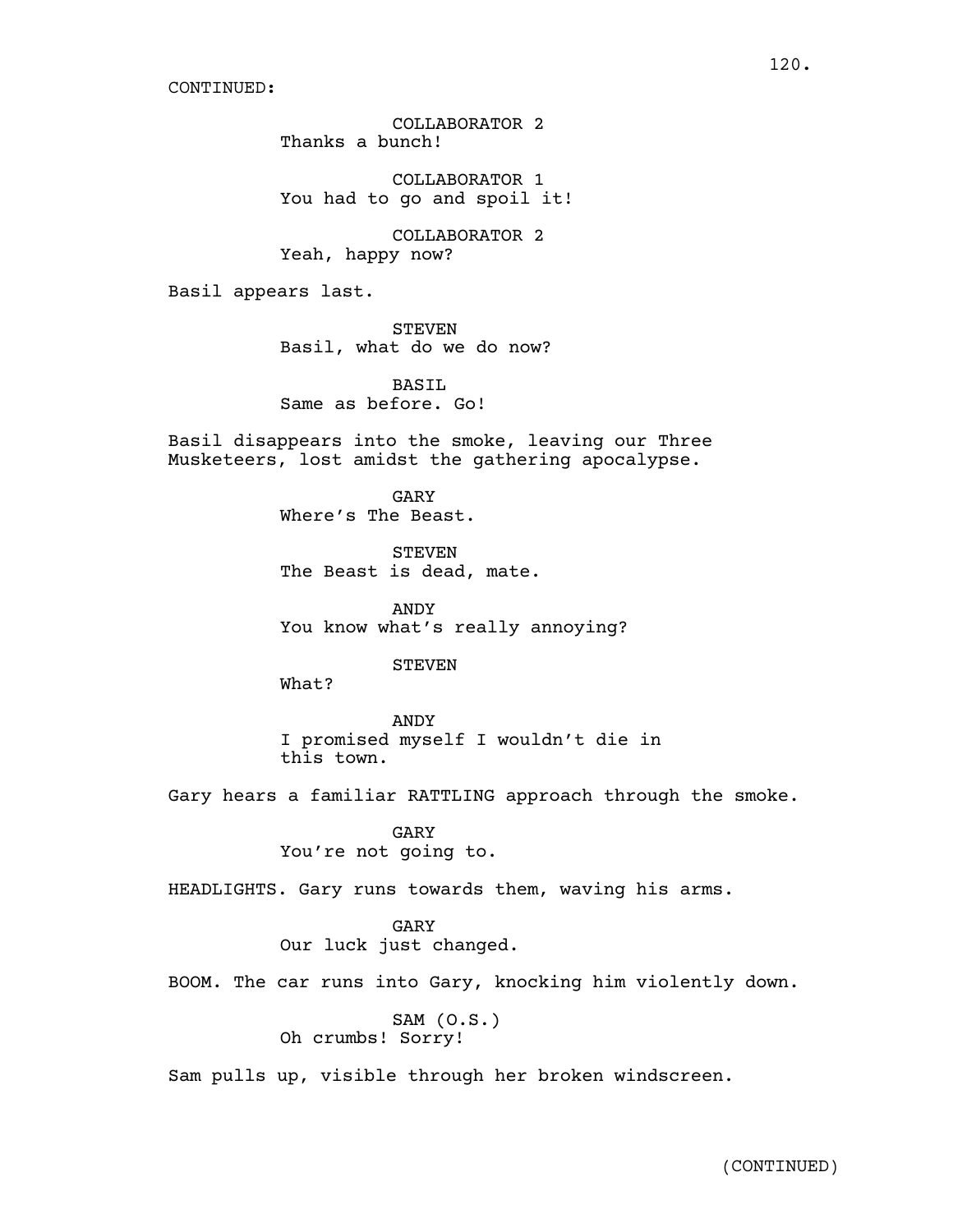STEVEN Sam? You came back for us!

SAM Yes. Yes I did. Well, I got lost on the ring-road. But yes.

Gary gets to his feet and limps over to Sam's car.

GARY Hi Sam, could you give us a lift to London please?

SAM Did you find out what happened to my brother?

GARY Uh... we'll tell you on the way.

They get in the car and hastily buckle up.

SAM Do excuse the mess. I've been meaning to clear that up.

STEVE We forgive you. Let's go.

SAM

Which way?

A FIERY FLASH and OMINOUS BOOM explodes from the World's End. A HUGE WAVE OF RED PLASMA detonates outward towards the car.

## GARY

BACKWARDS!

The ENERGY WAVE gains on them, shattering all the nearby windows, causing destruction and chaos.

Sam reverses fast, pulls a spectacular J-turn and speeds out of Newton Haven.

In the slipstream of Sam's car, Gary's tourist map is whipped into the air where it bursts into flames, enveloped by the plasma wave.

### **EXT. THE OUTSKIRTS OF NEWTON HAVEN - CONTINUOUS**

Sam approaches the same roundabout she got lost on.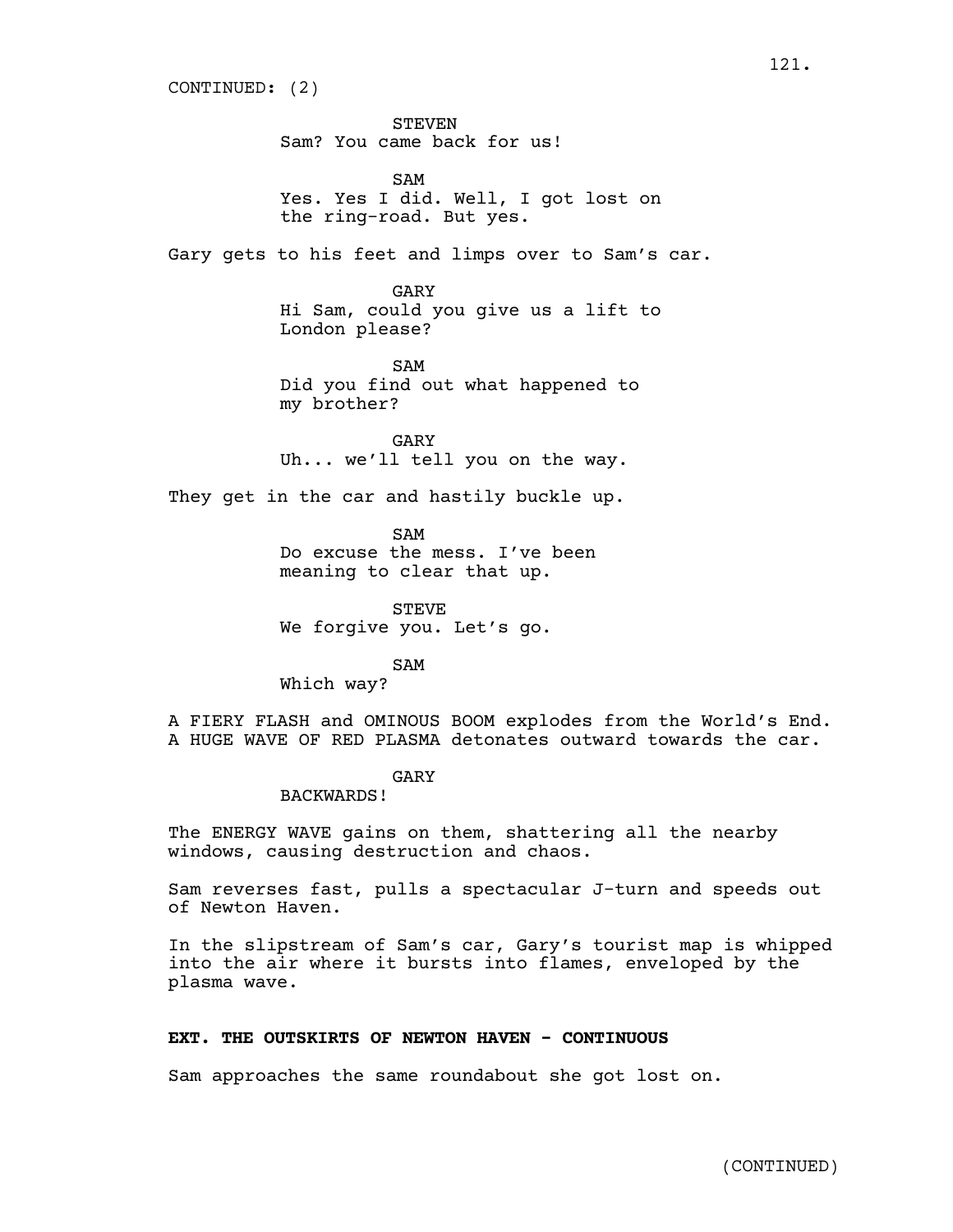SAM Which way now?

# STEVEN

Straight over!

Sam floors it, speeding right OVER THE ROUNDABOUT and away from the town on a winding country lane.

# GARY

We can make it.

The plasma wave gains inexorably, igniting the hedgerows as the car struggles to outrun its fate. Sam drives to escape the burning countryside, a RAPIDLY GAINING TUNNEL OF FIRE.

GARY

We're gonna make it.

Sam's car is just ahead of the gaining fire as it shoots past the sign saying 'THANKS FOR VISITING NEWTON HAVEN'.

### GARY

We made it!

Not quite. The flames of the hedgerows overtake the car. The passengers are engulfed in a BLINDING RED GLOW. Then-BLACKNESS.

We hear coughing. We see the car through a cloud of acrid smoke, blackened but intact. Sam turns the key. It is dead. The gang exits the car and start to walk. Gary leads them, stumbling toward an orange light in the distance. Andy follows, Steven and Sam behind him, holding hands.

The smoke clears and Gary gazes upon the same panorama he saw in 1990. The valley bathed in orange light. However, it is not the dawn, it's the town and surrounding fields on fire. The flaming hedgerows make a fiery grid as far as they can see. A nearby pylon blazes, showering sparks. They sit down on the brow of the hill looking out across the scene.

Gary turns to Andy.

### GARY

I'm sorry.

ANDY

I know.

Andy puts his arm around Gary. They sit regarding Armageddon.

FADE TO: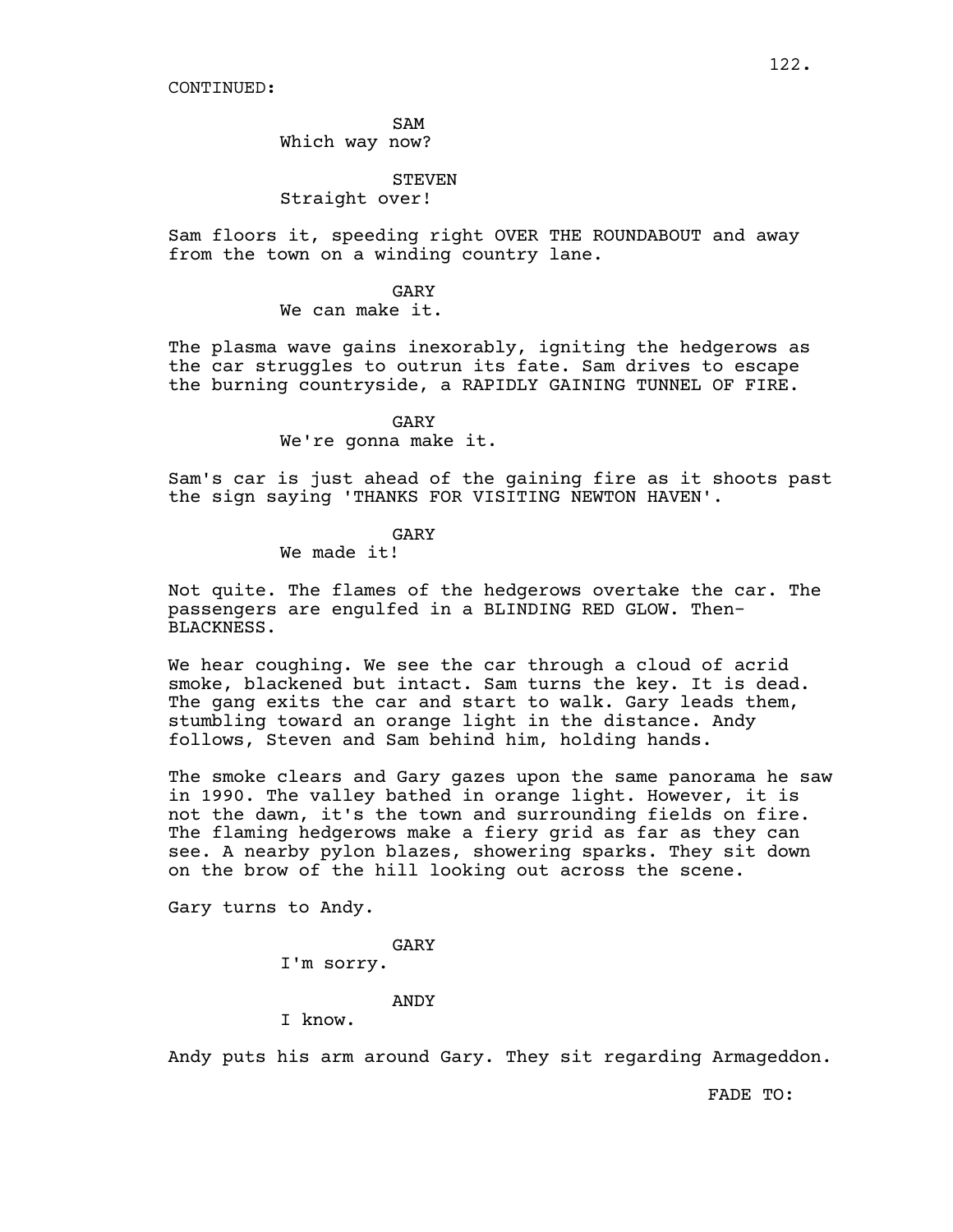### **INT./EXT. VARIOUS LOCATIONS**

An older Andy talks to a group of younger people around a fire. He is dressed in a medieval looking mish-mash of contemporary clothing. The look and feel of these scenes are post apocalyptic and neo-gothic, with much swirling smoke.

ANDY

That morning gave new meaning to the word 'hangover'. We decided to walk it off, all the way back to London, but the headache didn't end there - it just went on and on. When The Network went down, it triggered a pulse that wiped out all our technology and sent us here, back to the Dark Ages.

We see the Earth reflected in Andy's glasses, we see pulse waves spread out all over the globe and then... black out.

## ANDY (V.O.)

There were casualties of course. I knew a few. Some guy at work, my cousin, Gary's mum. Nobody could be sure how many we lost, because we never heard from the rest of the world again. Things aren't connected like they used to be. Everyone got cut off.

We see Andy on his property with his wife and kids, tending an area of arable land, surrounded by a chain link fence.

> ANDY (V.O.) Some people say it was better when they were here. I can see that. It isn't easy now but it is simpler. I'm back with the wife which is something. We decided our problems didn't seem as bad in the grand scheme. We live off the land, provide for the family. We all had to go organic in a big way, but if I'm honest, I'm hard pressed to recall any processed foods I miss.

A MINT CORNETTO WRAPPER flutters onto the fence and then flies away. Andy's slavering chops betray him.

> ANDY (V.O.) As for the blanks, well a funny thing happened there. They woke up. (MORE)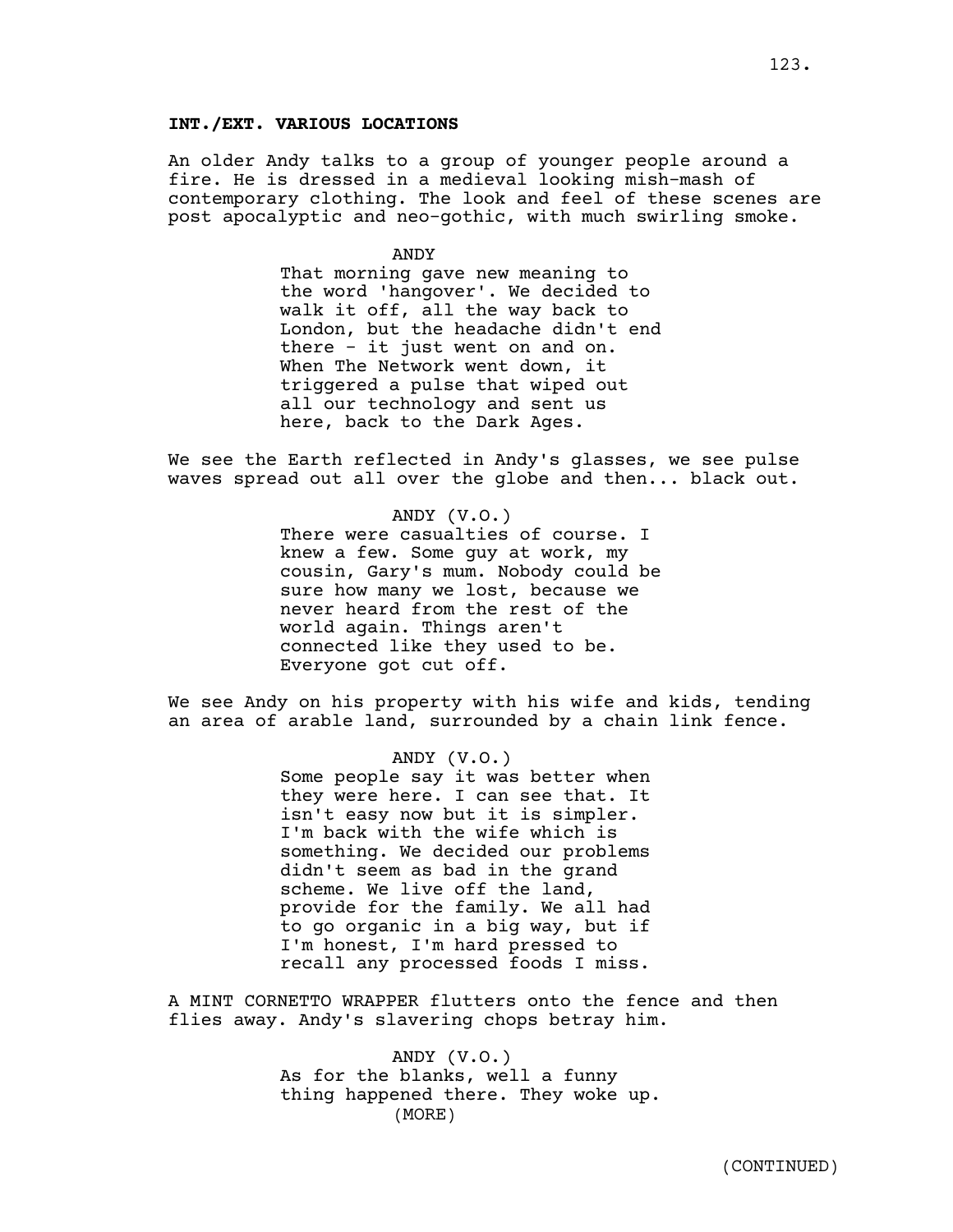A week or so after The Network pulled out, they just sort of rebooted by themselves. ANDY (V.O.) (CONT'D)

We see blackened figures in the burnt out catacombs come to life. The blanks awake. Peter blinks. Oliver sits up to discover that his head is missing once again. He frowns.

> ANDY (V.O.) They seemed lost at first, children cut off from their parents. I felt a bit sorry for them to be honest.

The blanks stumble through society. Some are pelted with tomatoes. Some reunite with tearful relatives. Oliver passes graffiti reading 'WE ARE NOT ROBOTS'. He gets dirty looks from passersby. He gives them the finger, mouths "fuck off".

ANDY (V.O.)

The Network was right about one thing. We don't play nice with others. The Network was right about a few things to be fair. Oliver went back to being an estate agent. People still need a roof over their heads and the old Olly always had a gift for the gab. I guess the new one has too.

Oliver, now wearing half a football in place of his missing head, shows a young couple into a rough dwelling.

He attempts to follow them but bumps into the door jamb.

ANDY (V.O.) I hear the Petertron went home. He remembered enough to know where Bishop's Gardens was. I suppose he just picked up where he left off.

We see Peter approach his now overgrown and half-shuttered house in Bishop's Gardens.

> ANDY (V.O.) I'm not sure his wife noticed. Maybe she chose not to. He's a pretty good dad by all accounts.

We see Peter sat round the breakfast table with his kids in a burnt out kitchen. He takes off his hand and lets it scuttle round the table. Everyone laughs. His wife enters, Peter quickly reattaches his hand and winks at his children.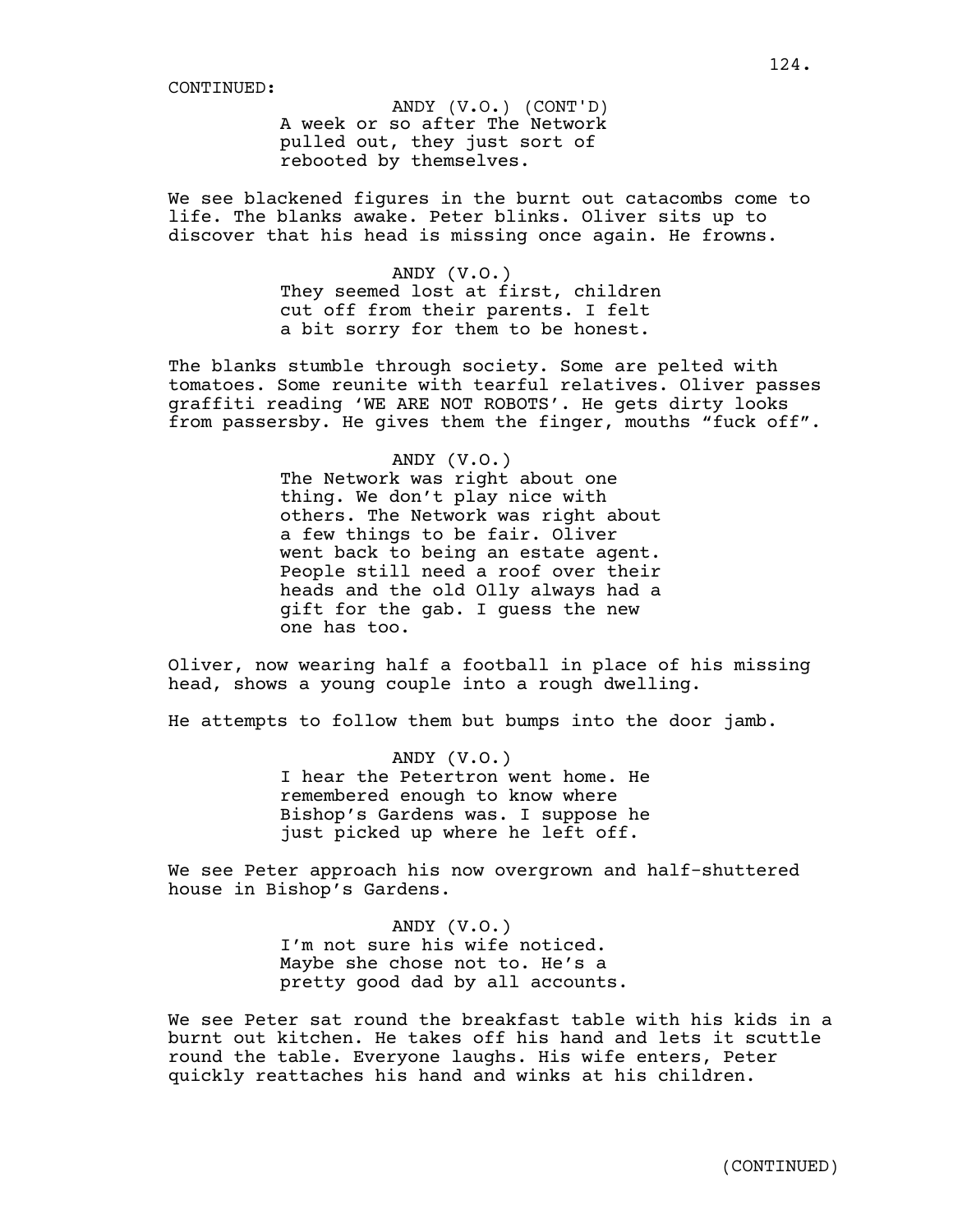## ANDY (V.O.)

Steven and Sam got together in the end. Didn't see that coming. They shacked up just outside London. It's a pretty nice shack too.

Sam and Steven appear on the doorstep of an impressive looking shack. Sam kisses Steven who slings a shotgun over his shoulder and strides off, presumably to go hunting.

## ANDY (V.O.) As for Gary?

Andy looks ruefully into the distance as he remembers his old friend, almost forgetting he is addressing the group.

### ANDY

I don't know what happened to Gary. We got separated and I never saw him again. Some say he went back to Newton Haven. I don't know why, I think his business there was done.

## **EXT. NEW ANGLIA - DAY**

We see Gary, striding out of the smoke, still dressed in his trench coat, which seems somehow more befitting in these surroundings. He carries a broadsword on his back.

> ANDY (V.O.) Wherever he is, I hope he's happy. It's funny but I miss him. I wonder if he misses me.

Striding behind him, the BLANK TEENAGE VERSIONS OF ANDY, STEVEN, OLIVER AND PETER. They are somewhat blackened, with modifications to their garb. They too carry medieval weapons.

Gary leads them to a pub that stands alone in the smoky apocalyptic wasteland: 'THE RISING SUN'

He brings them to a halt at the door of the pub and regards the sign made out of number plates. It reads 'N0 BL4 NKS'.

# **INT. THE RISING SUN - DAY**

The sign clatters across the pub floor drawing looks from the group of armed, rough-looking and very human patrons.

> HUMAN PATRON 1 Blank bastards.